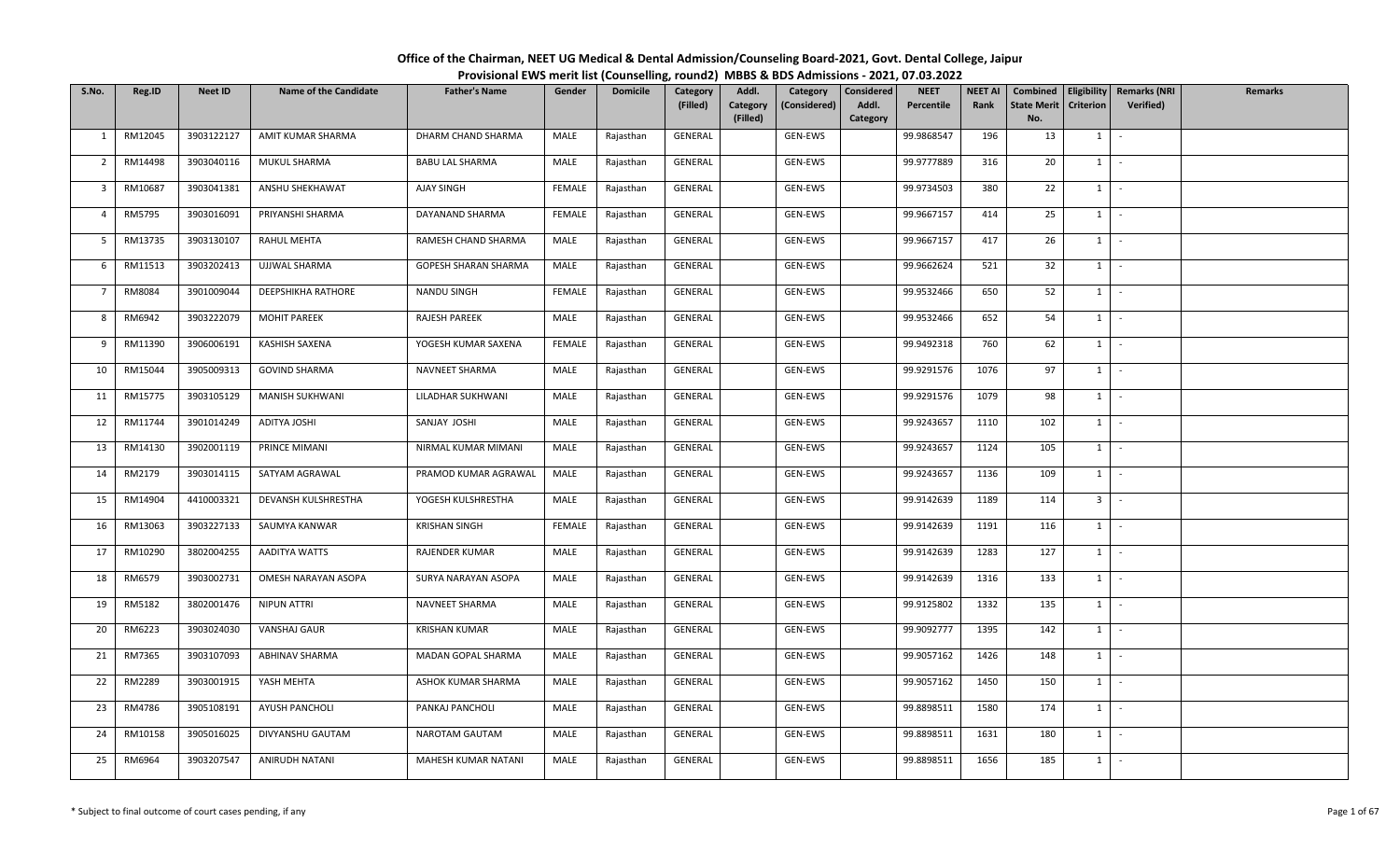| S.No. | Reg.ID  | <b>Neet ID</b> | <b>Name of the Candidate</b> | <b>Father's Name</b>        | Gender | <b>Domicile</b> | Category<br>(Filled) | Addl.<br>Category<br>(Filled) | Category<br>(Considered) | Considered<br>Addl.<br>Category | <b>NEET</b><br>Percentile | <b>NEET AI</b><br>Rank | Combined<br>State Merit   Criterion  <br>No. |            | Eligibility   Remarks (NRI<br>Verified) | Remarks |
|-------|---------|----------------|------------------------------|-----------------------------|--------|-----------------|----------------------|-------------------------------|--------------------------|---------------------------------|---------------------------|------------------------|----------------------------------------------|------------|-----------------------------------------|---------|
| 26    | RM8262  | 3905101444     | SALONI AGRAWAL               | CHHAIL BIHARI MANGAL        | FEMALE | Rajasthan       | GENERAL              |                               | GEN-EWS                  |                                 | 99.883246                 | 1756                   | 196                                          | $1 \quad$  | $\sim$                                  |         |
| 27    | RM9098  | 3903004483     | PRERNA SHARMA                | YOGESH SHARMA               | FEMALE | Rajasthan       | GENERAL              |                               | GEN-EWS                  |                                 | 99.883246                 | 1763                   | 200                                          | $1 \vert$  | $\sim$                                  |         |
| 28    | RM3150  | 3903025142     | <b>ANKIT SHARMA</b>          | MAHESH KUMAR SHARMA         | MALE   | Rajasthan       | GENERAL              |                               | GEN-EWS                  |                                 | 99.883246                 | 1787                   | 203                                          | 1          | $\sim$                                  |         |
| 29    | RM3649  | 3903001457     | MOHAMMED RUHAAN              | MOHAMMED SHAKEEL            | MALE   | Rajasthan       | GENERAL              |                               | GEN-EWS                  |                                 | 99.8774828                | 1810                   | 205                                          | $1 \quad$  | $\sim$                                  |         |
| 30    | RM11420 | 3905018209     | SHUBHAM SINGH BAIS           | NARENDRA SINGH BAIS         | MALE   | Rajasthan       | GENERAL              |                               | GEN-EWS                  |                                 | 99.8774828                | 1835                   | 210                                          | $1 \quad$  | $\sim$                                  |         |
| 31    | RM3914  | 3903101824     | PALAK SHARMA                 | <b>SUNIL SHARMA</b>         | FEMALE | Rajasthan       | GENERAL              |                               | GEN-EWS                  |                                 | 99.8774828                | 1869                   | 216                                          | 1          | $\sim$                                  |         |
| 32    | RM7276  | 3905113186     | PARAG MATHURIA               | HARISHANKAR MATHURIA        | MALE   | Rajasthan       | GENERAL              |                               | GEN-EWS                  |                                 | 99.8774828                | 1880                   | 217                                          | 1          | $\sim$                                  |         |
| 33    | RM1159  | 3903208142     | ADITYA JAIN                  | <b>BENI PRASAD JAIN</b>     | MALE   | Rajasthan       | GENERAL              |                               | GEN-EWS                  |                                 | 99.8704245                | 1932                   | 225                                          | 1          | $\sim$                                  |         |
| 34    | RM9226  | 3906011015     | DIVYAM POKHARNA              | PRAKASH CHANDRA<br>POKHARNA | MALE   | Rajasthan       | GENERAL              |                               | GEN-EWS                  |                                 | 99.8704245                | 1939                   | 228                                          | $1 \quad$  | $\sim$                                  |         |
| 35    | RM7218  | 3903006640     | YASHASHVI SHARMA             | VISHNU SHARMA               | FEMALE | Rajasthan       | GENERAL              |                               | GEN-EWS                  |                                 | 99.8704245                | 1982                   | 239                                          | 1          | $\sim$                                  |         |
| 36    | RM1079  | 3903204346     | <b>KESHAV LATA</b>           | MAHESH KUMAR LATA           | MALE   | Rajasthan       | GENERAL              |                               | GEN-EWS                  |                                 | 99.8585095                | 2019                   | 246                                          | $1 \mid$   | $\sim$ $-$                              |         |
| 37    | RM10216 | 3903040043     | DEVANSHU MANGAL              | OMPRAKASH GUPTA             | MALE   | Rajasthan       | GENERAL              |                               | GEN-EWS                  |                                 | 99.8585095                | 2088                   | 258                                          | 1          | $\sim$                                  |         |
| 38    | RM4634  | 3903223325     | RAGHAV JINDAL                | KHEM CHAND GUPTA            | MALE   | Rajasthan       | GENERAL              |                               | GEN-EWS                  |                                 | 99.8585095                | 2099                   | 260                                          | $1 \mid$   | $\sim$ $\sim$                           |         |
| 39    | RM4759  | 3903115011     | <b>VIJAY SHARMA</b>          | LEKH RAJ SHARMA             | MALE   | Rajasthan       | GENERAL              |                               | GEN-EWS                  |                                 | 99.8585095                | 2113                   | 263                                          | $1 \mid -$ |                                         |         |
| 40    | RM10707 | 3902024089     | <b>MANOJ KUMAR</b>           | KAILASH KUMAR               | MALE   | Rajasthan       | GENERAL              |                               | GEN-EWS                  |                                 | 99.8585095                | 2134                   | 267                                          | $1 \quad$  | $\sim$                                  |         |
| 41    | RM7473  | 3903223278     | <b>HARIOM SHARMA</b>         | RAMAVATAR SHARMA            | MALE   | Rajasthan       | GENERAL              |                               | GEN-EWS                  |                                 | 99.8426444                | 2378                   | 294                                          | $1$ $-$    |                                         |         |
| 42    | RM8710  | 3903016082     | DINESH SHARMA                | TEJKARAN SHARMA             | MALE   | Rajasthan       | GENERAL              |                               | GEN-EWS                  |                                 | 99.8426444                | 2387                   | 296                                          | $1 \quad$  | $\sim$                                  |         |
| 43    | RM10562 | 4413003446     | RITIK KUMAR PANDAY           | RAMKUMAR PANDAY             | MALE   | Rajasthan       | GENERAL              |                               | GEN-EWS                  |                                 | 99.8426444                | 2421                   | 300                                          | 1          | $\sim$                                  |         |
| 44    | RM6004  | 3903119324     | <b>SUMAN SHARMA</b>          | BIHARI LAL SHARMA           | FEMALE | Rajasthan       | GENERAL              |                               | GEN-EWS                  |                                 | 99.8426444                | 2427                   | 301                                          | 1          | $\sim$ $-$                              |         |
| 45    | RM7606  | 3902019204     | ANUSHREE DEVRA               | <b>BHANWAR SINGH DEVRA</b>  | FEMALE | Rajasthan       | GENERAL              |                               | GEN-EWS                  |                                 | 99.834291                 | 2444                   | 302                                          | $1 \quad$  | $\sim$                                  |         |
| 46    | RM7689  | 3903233034     | <b>VAIBHAV GOYAL</b>         | RAM CHANDRA GOYAL           | MALE   | Rajasthan       | GENERAL              |                               | GEN-EWS                  |                                 | 99.834291                 | 2471                   | 309                                          | $1 \mid -$ |                                         |         |
| 47    | RM10030 | 3903212008     | SHIPRA GOYAL                 | RAJ KUMAR GOYAL             | FEMALE | Rajasthan       | GENERAL              |                               | GEN-EWS                  |                                 | 99.834291                 | 2478                   | 311                                          | $1 \cdot$  |                                         |         |
| 48    | RM7234  | 3903003013     | ANUJ KUMAR SHARMA            | SANT KUMAR SHARMA           | MALE   | Rajasthan       | GENERAL              |                               | GEN-EWS                  |                                 | 99.834291                 | 2490                   | 313                                          | $1 \quad$  | $\sim$                                  |         |
| 49    | RM10402 | 3903221092     | TANU SHARMA                  | <b>GAJANAND SHARMA</b>      | FEMALE | Rajasthan       | GENERAL              |                               | GEN-EWS                  |                                 | 99.834291                 | 2529                   | 320                                          | 1          | $\sim$                                  |         |
| 50    | RM4984  | 3903003202     | <b>ABHISHEK SHARMA</b>       | <b>HEMANT SHARMA</b>        | MALE   | Rajasthan       | GENERAL              |                               | GEN-EWS                  |                                 | 99.8214694                | 2660                   | 343                                          | 1          | $\sim$                                  |         |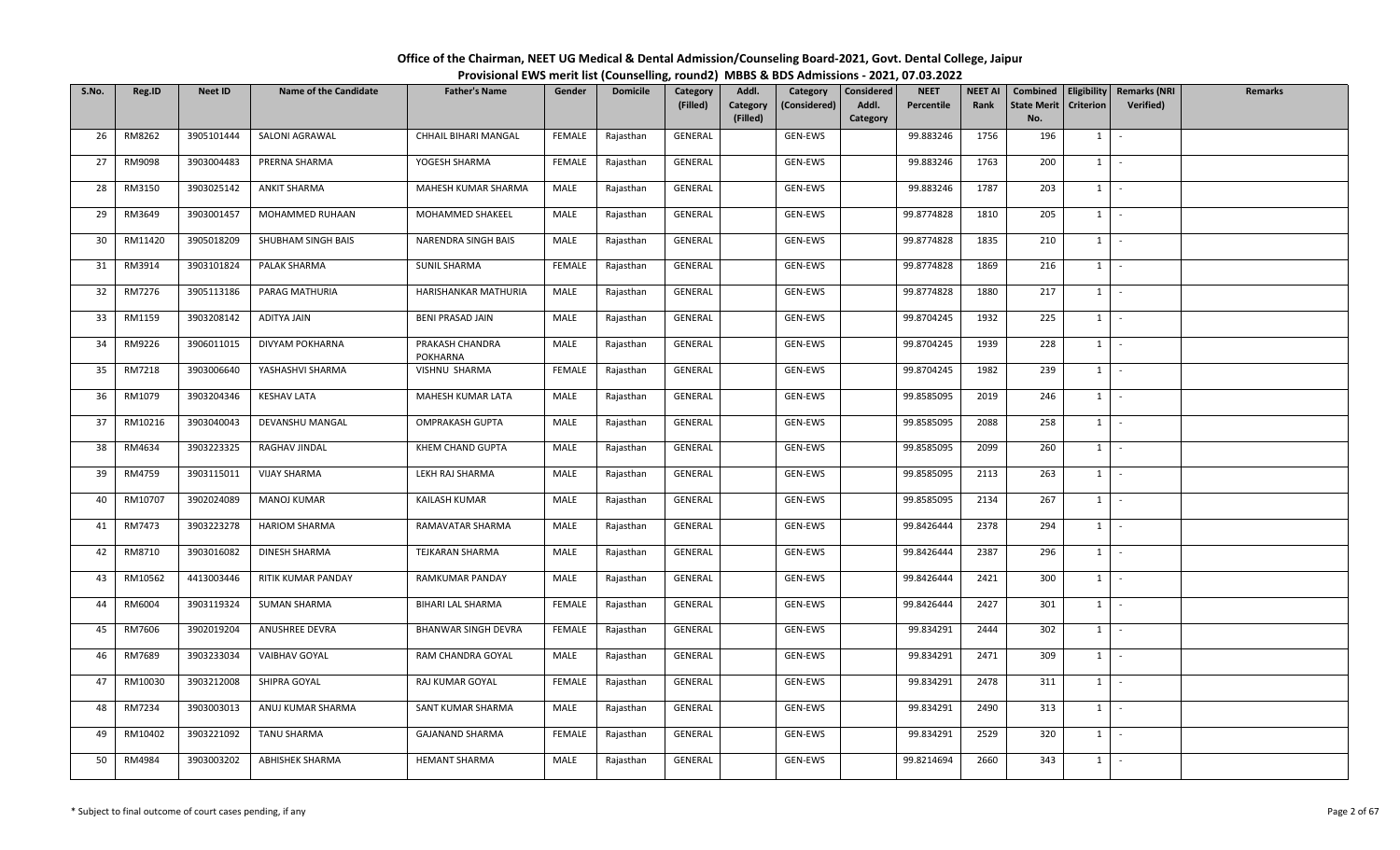| S.No. | Reg.ID  | <b>Neet ID</b> | <b>Name of the Candidate</b> | <b>Father's Name</b>      | Gender        | <b>Domicile</b> | Category<br>(Filled) | Addl.<br>Category<br>(Filled) | Category<br>(Considered) | <b>Considered</b><br>Addl.<br>Category | <b>NEET</b><br>Percentile | <b>NEET AI</b><br>Rank | <b>State Merit</b><br>No. | <b>Criterion</b> | Combined   Eligibility   Remarks (NRI<br>Verified) | Remarks |
|-------|---------|----------------|------------------------------|---------------------------|---------------|-----------------|----------------------|-------------------------------|--------------------------|----------------------------------------|---------------------------|------------------------|---------------------------|------------------|----------------------------------------------------|---------|
| 51    | RM4494  | 3903205724     | <b>EKTA BANSAL</b>           | MAHESH AGARWAL            | FEMALE        | Rajasthan       | GENERAL              |                               | GEN-EWS                  |                                        | 99.8214694                | 2665                   | 347                       | 1                | $\sim$                                             |         |
| 52    | RM6445  | 3905115138     | <b>ABHISHEK SHARMA</b>       | <b>BABULAL SHARMA</b>     | MALE          | Rajasthan       | GENERAL              |                               | GEN-EWS                  |                                        | 99.8214694                | 2685                   | 349                       | 1                | $\sim$                                             |         |
| 53    | RM11276 | 4401009240     | DEEPAK SHARMA                | <b>VINOD SHARMA</b>       | MALE          | Rajasthan       | GENERAL              |                               | GEN-EWS                  |                                        | 99.8214694                | 2687                   | 350                       | $1 \quad$        | $\sim$                                             |         |
| 54    | RM4828  | 3903235159     | LAVESH GUPTA                 | MUKESH KUMAR              | MALE          | Rajasthan       | GENERAL              |                               | GEN-EWS                  |                                        | 99.8214694                | 2744                   | 365                       | $1 \quad$        | $\sim$                                             |         |
| 55    | RM7780  | 3901003040     | YASHIKA CHAINANI             | VIJAY KUMAR CHAINANI      | FEMALE        | Rajasthan       | GENERAL              |                               | GEN-EWS                  |                                        | 99.8214694                | 2752                   | 366                       | $1 \quad$        | $\sim$                                             |         |
| 56    | RM5546  | 3905106324     | MAYANK SINGH RAJAWAT         | RAJENDRA SINGH RAJAWAT    | MALE          | Rajasthan       | GENERAL              |                               | GEN-EWS                  |                                        | 99.8171955                | 2760                   | 369                       | $1 \quad$        | $\sim$                                             |         |
| 57    | RM10084 | 3903215189     | RITIKA SHARMA                | RAMPRASAD SHARMA          | <b>FEMALE</b> | Rajasthan       | GENERAL              |                               | GEN-EWS                  |                                        | 99.8171955                | 2762                   | 370                       | 1                | $\sim$                                             |         |
| 58    | RM12964 | 3905104302     | MIHIKA AGRAWAL               | <b>KAMAL GOYAL</b>        | FEMALE        | Rajasthan       | GENERAL              |                               | GEN-EWS                  |                                        | 99.8171955                | 2785                   | 375                       | $1$ $-$          |                                                    |         |
| 59    | RM4884  | 3903004449     | <b>MANSI GOYAL</b>           | SATISH KUMAR GOYAL        | FEMALE        | Rajasthan       | GENERAL              |                               | GEN-EWS                  |                                        | 99.8171955                | 2791                   | 377                       | $1 \quad$        | $\sim$                                             |         |
| 60    | RM5836  | 3905009325     | <b>RUDRAKSH GUPTA</b>        | RAJESH GUPTA              | MALE          | Rajasthan       | GENERAL              |                               | GEN-EWS                  |                                        | 99.8100077                | 2826                   | 385                       | $1 \quad$        | $\sim$                                             |         |
| 61    | RM1792  | 4413002254     | <b>GUNGUN KHANDELWAL</b>     | TRILOK CHAND KHANDELWAL   | FEMALE        | Rajasthan       | GENERAL              |                               | GEN-EWS                  |                                        | 99.8100077                | 2932                   | 406                       | $1 \mid -$       |                                                    |         |
| 62    | RM8345  | 3903017172     | PRIYANSHU SHARMA             | PRAMOD KUMAR SHARMA       | MALE          | Rajasthan       | GENERAL              |                               | GEN-EWS                  |                                        | 99.8024961                | 2954                   | 410                       | $1 \quad$        | $\sim$                                             |         |
| 63    | RM10448 | 3903216227     | MAHIMA KANWAR RATHORE        | MAHENDRA SINGH RATHORE    | FEMALE        | Rajasthan       | GENERAL              |                               | GEN-EWS                  |                                        | 99.8024961                | 3013                   | 417                       | $1 \quad$        | $\sim$                                             |         |
| 64    | RM6232  | 3905023038     | ASKAR GOYAL                  | <b>BANKE BIHARI GOYAL</b> | MALE          | Rajasthan       | GENERAL              |                               | GEN-EWS                  |                                        | 99.8024961                | 3032                   | 420                       | $1 \quad$        | $\sim$ $-$                                         |         |
| 65    | RM6009  | 3903019348     | RAHUL SHAH                   | <b>MUKESH SHAH</b>        | MALE          | Rajasthan       | GENERAL              |                               | GEN-EWS                  |                                        | 99.8024961                | 3038                   | 421                       | 1                | $\sim$                                             |         |
| 66    | RM5847  | 3905026069     | ROHITASH KUMAR SHARMA        | KAILASH CHAND SHARMA      | MALE          | Rajasthan       | GENERAL              |                               | GEN-EWS                  |                                        | 99.7934951                | 3123                   | 438                       | $1$ $-$          |                                                    |         |
| 67    | RM6840  | 3903125268     | <b>BALKISHAN BATHEJA</b>     | <b>ASHOK KUMAR</b>        | MALE          | Rajasthan       | GENERAL              |                               | GEN-EWS                  |                                        | 99.7934951                | 3126                   | 439                       | 1                | $\sim$                                             |         |
| 68    | RM8453  | 3905118237     | <b>ANKIT AGRAWAL</b>         | MANOJ KUMAR GUPTA         | MALE          | Rajasthan       | GENERAL              |                               | GEN-EWS                  |                                        | 99.7934951                | 3129                   | 440                       | $1 \quad$        | $\sim$                                             |         |
| 69    | RM10909 | 3903019054     | ADITI SHARMA                 | ASHOK KUMAR SHARMA        | FEMALE        | Rajasthan       | GENERAL              |                               | GEN-EWS                  |                                        | 99.7934951                | 3167                   | 450                       | 1                | $\mathcal{L}_{\text{max}}$                         |         |
| 70    | RM6868  | 4401019154     | DEEPAK GOYAL                 | ASHOK KUMAR GOYAL         | MALE          | Rajasthan       | GENERAL              |                               | GEN-EWS                  |                                        | 99.7800907                | 3192                   | 457                       | $1 \quad$        | $\sim$                                             |         |
| 71    | RM7612  | 4413003358     | <b>TANUJ GOYAL</b>           | NEERAJ KUMAR GOYAL        | MALE          | Rajasthan       | GENERAL              |                               | GEN-EWS                  |                                        | 99.7800907                | 3217                   | 466                       | 1                | $\sim$ $-$                                         |         |
| 72    | RM5040  | 3903133116     | RAHUL SHARMA                 | ARJUN LAL SHARMA          | MALE          | Rajasthan       | GENERAL              |                               | GEN-EWS                  |                                        | 99.7800907                | 3249                   | 472                       | $1 \mid$         | $\sim$                                             |         |
| 73    | RM1400  | 3903001730     | DIVYANSH VARSHNEY            | MUKESH KUMAR GUPTA        | MALE          | Rajasthan       | GENERAL              |                               | GEN-EWS                  |                                        | 99.7800907                | 3299                   | 482                       | $1 \quad$        | $\sim$                                             |         |
| 74    | RM11695 | 3901007070     | <b>HARDIK BHARGAVA</b>       | PRANAY BHARGAVA           | MALE          | Rajasthan       | GENERAL              |                               | GEN-EWS                  |                                        | 99.7732914                | 3458                   | 504                       | $1 \quad$        | $\sim$                                             |         |
| 75    | RM14804 | 3802002527     | <b>ASHMIT SHARMA</b>         | RAKESH SHARMA             | MALE          | Rajasthan       | GENERAL              |                               | GEN-EWS                  |                                        | 99.7732914                | 3492                   | 511                       | 2 <sup>1</sup>   | $\sim$                                             |         |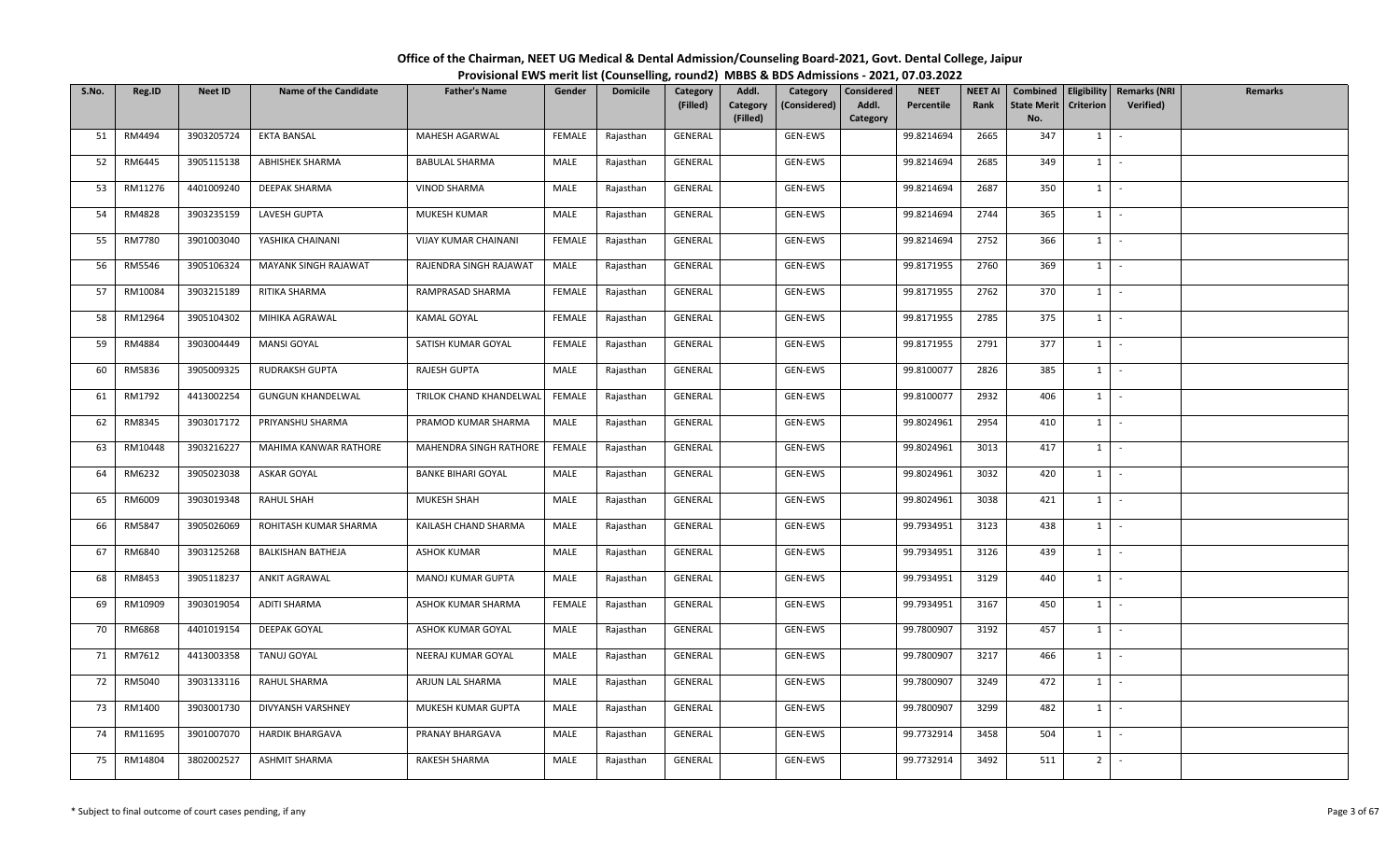| S.No. | Reg.ID  | <b>Neet ID</b> | <b>Name of the Candidate</b> | <b>Father's Name</b>      | Gender        | <b>Domicile</b> | Category<br>(Filled) | Addl.<br>Category<br>(Considered)<br>Category<br>(Filled) | <b>NEET</b><br>Considered<br>Addl.<br>Percentile<br>Category | <b>NEET AI</b><br>Rank | Combined<br><b>State Merit</b><br>No. | <b>Criterion</b> | <b>Eligibility Remarks (NRI</b><br><b>Verified)</b> | Remarks |
|-------|---------|----------------|------------------------------|---------------------------|---------------|-----------------|----------------------|-----------------------------------------------------------|--------------------------------------------------------------|------------------------|---------------------------------------|------------------|-----------------------------------------------------|---------|
| 76    | RM5942  | 3903021480     | VANDANA MITTAL               | MANOJ KUMAR MITTAL        | FEMALE        | Rajasthan       | GENERAL              | GEN-EWS                                                   | 99.7662978                                                   | 3509                   | 515                                   | $1 \vert$        | $\overline{\phantom{a}}$                            |         |
| 77    | RM4926  | 3903035201     | MOHIT KUMAR SHARMA           | SURESH CHAND SHARMA       | MALE          | Rajasthan       | GENERAL              | GEN-EWS                                                   | 99.7662978                                                   | 3516                   | 517                                   | $1 \vert$        | $\sim$                                              |         |
| 78    | RM4894  | 3903207361     | RAJEEV GUPTA                 | RAJ KUMAR GUPTA           | MALE          | Rajasthan       | GENERAL              | GEN-EWS                                                   | 99.7662978                                                   | 3524                   | 519                                   | 1                | $\sim$                                              |         |
| 79    | RM8861  | 3903104520     | DEVANSH KUMAR SHARMA         | RAM RATAN SHARMA          | MALE          | Rajasthan       | GENERAL              | GEN-EWS                                                   | 99.7662978                                                   | 3542                   | 521                                   | $1 \vert$        | $\overline{\phantom{a}}$                            |         |
| 80    | RM9038  | 3903008163     | SHIVAM JINDAL                | <b>BANWARI LAL GUPTA</b>  | MALE          | Rajasthan       | GENERAL              | GEN-EWS                                                   | 99.7575558                                                   | 3611                   | 530                                   | 1 I              | $\sim$                                              |         |
| 81    | RM11470 | 4401009566     | DEV DUTT KATARA              | RAVI DUTT KATARA          | MALE          | Rajasthan       | GENERAL              | GEN-EWS                                                   | 99.7575558                                                   | 3688                   | 542                                   | $1 \mid$         | $\sim$                                              |         |
| 82    | RM5596  | 3902002360     | <b>KUSUM JAIN</b>            | NIRMAL KUMAR JAIN         | FEMALE        | Rajasthan       | GENERAL              | GEN-EWS                                                   | 99.7575558                                                   | 3709                   | 548                                   | $1 \cdot$        |                                                     |         |
| 83    | RM8489  | 3905001301     | DEVASHISH GAUTAM             | YOGESHWAR KUMAR<br>GAUTAM | MALE          | Rajasthan       | GENERAL              | GEN-EWS                                                   | 99.7575558                                                   | 3717                   | 552                                   | $1 \vert$        |                                                     |         |
| 84    | RM10244 | 3903003006     | <b>GAGAN SINGHAL</b>         | MURARI LAL SINGHAL        | MALE          | Rajasthan       | GENERAL              | GEN-EWS                                                   | 99.7575558                                                   | 3720                   | 553                                   | $1 \vert$        | $\sim$                                              |         |
| 85    | RM4637  | 3905014204     | AASTHA JINDAL                | NARESH KUMAR JINDAL       | FEMALE        | Rajasthan       | GENERAL              | GEN-EWS                                                   | 99.7575558                                                   | 3729                   | 555                                   | $1 \vert$        | $\sim$                                              |         |
| 86    | RM5586  | 3903222006     | <b>MAYA PAREEK</b>           | <b>GAJANAND PAREEK</b>    | FEMALE        | Rajasthan       | GENERAL              | GEN-EWS                                                   | 99.7575558                                                   | 3734                   | 556                                   | 1                | $\sim$                                              |         |
| 87    | RM8818  | 3903102282     | ARVIND SINGH                 | HIMMAT SINGH              | MALE          | Rajasthan       | GENERAL              | GEN-EWS                                                   | 99.7575558                                                   | 3735                   | 557                                   | $1 \vert$        | $\sim$                                              |         |
| 88    | RM2553  | 3903015107     | <b>BHOODEV</b>               | <b>BHAWANI SINGH</b>      | MALE          | Rajasthan       | GENERAL              | GEN-EWS                                                   | 99.7462236                                                   | 3779                   | 564                                   | $1 \mid$         | $\sim$                                              |         |
| 89    | RM14802 | 3902006258     | SHAKTI SINGH RATHORE         | RANJEET SINGH RATHORE     | MALE          | Rajasthan       | GENERAL              | GEN-EWS                                                   | 99.7462236                                                   | 3808                   | 569                                   | $1 \vert -$      |                                                     |         |
| 90    | RM3836  | 2302007042     | VISHIKA JAIN                 | <b>VIVEK JAIN</b>         | <b>FEMALE</b> | Rajasthan       | GENERAL              | GEN-EWS                                                   | 99.7462236                                                   | 3856                   | 579                                   | $1 \vert$        |                                                     |         |
| 91    | RM2461  | 3903001687     | RITESH GARG                  | VIJAY KUMAR GARG          | MALE          | Rajasthan       | GENERAL              | GEN-EWS                                                   | 99.7302938                                                   | 3982                   | 600                                   | $1 \mid$         | $\sim$                                              |         |
| 92    | RM4948  | 3903002014     | AYUSHI AGARWAL               | SATYANARAYAN GUPTA        | FEMALE        | Rajasthan       | GENERAL              | GEN-EWS                                                   | 99.7302938                                                   | 3995                   | 602                                   | $1 \vert$        | $\sim$                                              |         |
| 93    | RM5676  | 3903006521     | NAVYA GUPTA                  | PRAKASH CHAND GUPTA       | FEMALE        | Rajasthan       | GENERAL              | GEN-EWS                                                   | 99.7302938                                                   | 4003                   | 603                                   | $1 \mid$         | $\sim$                                              |         |
| 94    | RM7136  | 3903203946     | <b>AKASH MITTAL</b>          | MAHESH MITTAL             | MALE          | Rajasthan       | GENERAL              | GEN-EWS                                                   | 99.7302938                                                   | 4017                   | 606                                   | $1 \vert$        | $\sim$                                              |         |
| 95    | RM5592  | 3905102060     | HARIOM                       | DINESH SINGHAL            | MALE          | Rajasthan       | GENERAL              | GEN-EWS                                                   | 99.7302938                                                   | 4055                   | 613                                   | $1 \vert$        |                                                     |         |
| 96    | RM6212  | 3903219364     | KRISHNA SHARMA               | JITENDRA KUMAR SHARMA     | FEMALE        | Rajasthan       | GENERAL              | GEN-EWS                                                   | 99.7302938                                                   | 4057                   | 615                                   | $1$ $\cdot$      |                                                     |         |
| 97    | RM10395 | 3905120043     | <b>ANKIT GUPTA</b>           | KAMLESH KUMAR MATHURIA    | MALE          | Rajasthan       | GENERAL              | GEN-EWS                                                   | 99.7302938                                                   | 4129                   | 631                                   | $1 \vert$        | $\sim$                                              |         |
| 98    | RM9149  | 3903110476     | <b>ABHISHEK SHARMA</b>       | RAJENDRA KUMAR SHARMA     | MALE          | Rajasthan       | GENERAL              | GEN-EWS                                                   | 99.7302938                                                   | 4157                   | 634                                   | $1 \vert$        |                                                     |         |
| 99    | RM7793  | 3903231266     | VISHNU GOUTAM                | KAILASH CHAND GOUTAM      | MALE          | Rajasthan       | GENERAL              | GEN-EWS                                                   | 99.7234945                                                   | 4250                   | 652                                   | $1 \mid$         | $\sim$                                              |         |
| 100   | RM3545  | 3906012164     | <b>GUNJAN SHARMA</b>         | NARESH SHARMA             | FEMALE        | Rajasthan       | GENERAL              | GEN-EWS                                                   | 99.7144935                                                   | 4283                   | 659                                   | $1 \vert$        |                                                     |         |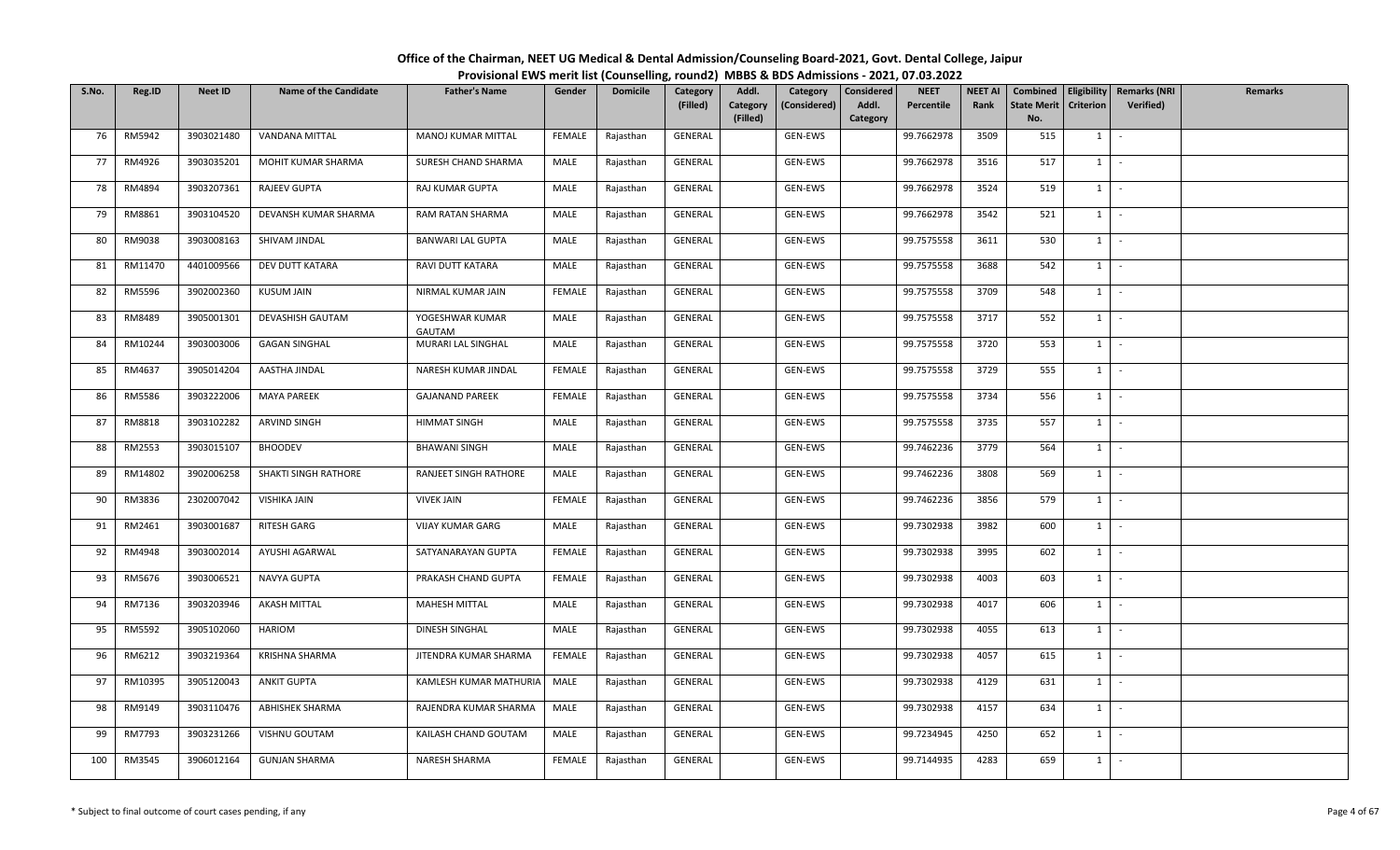| S.No. | Reg.ID  | <b>Neet ID</b> | <b>Name of the Candidate</b> | <b>Father's Name</b>                   | Gender        | <b>Domicile</b> | Category<br>(Filled) | Addl.<br>Category<br>(Filled) | Category<br>(Considered) | <b>Considered</b><br>Addl.<br>Category | <b>NEET</b><br>Percentile | <b>NEET AI</b><br>Rank | <b>State Merit</b><br>No. | <b>Criterion</b> | Combined   Eligibility   Remarks (NRI<br>Verified) | Remarks |
|-------|---------|----------------|------------------------------|----------------------------------------|---------------|-----------------|----------------------|-------------------------------|--------------------------|----------------------------------------|---------------------------|------------------------|---------------------------|------------------|----------------------------------------------------|---------|
| 101   | RM8401  | 3903109539     | RITU SHEKHAWAT               | <b>RAM SINGH</b>                       | FEMALE        | Rajasthan       | GENERAL              |                               | GEN-EWS                  |                                        | 99.7144935                | 4285                   | 660                       | $1 \quad$        | $\sim$                                             |         |
| 102   | RM3959  | 3903018047     | LIPIKA GARG                  | KAILASH GARG                           | <b>FEMALE</b> | Rajasthan       | GENERAL              |                               | GEN-EWS                  |                                        | 99.7144935                | 4303                   | 665                       | 1                | $\sim$                                             |         |
| 103   | RM7408  | 3904004010     | PRIYANSHU AYANI              | RAMESH AYANI                           | MALE          | Rajasthan       | GENERAL              |                               | GEN-EWS                  |                                        | 99.7144935                | 4341                   | 674                       | $1 \quad$        | $\sim$                                             |         |
| 104   | RM4794  | 3903208323     | <b>GAURAV AGRAWAL</b>        | MAHENDRA TEGARWAL                      | MALE          | Rajasthan       | GENERAL              |                               | GEN-EWS                  |                                        | 99.7036793                | 4450                   | 693                       | $1 \quad$        | $\sim$                                             |         |
| 105   | RM4966  | 3002004305     | ANURAG                       | <b>UMADUTT</b>                         | MALE          | Rajasthan       | GENERAL              |                               | GEN-EWS                  |                                        | 99.7036793                | 4463                   | 696                       | $1 \quad$        | $\sim$                                             |         |
| 106   | RM8046  | 3903233353     | <b>ANKIT SINGH</b>           | OM PRAKASH SINGH                       | MALE          | Rajasthan       | GENERAL              |                               | GEN-EWS                  |                                        | 99.7036793                | 4498                   | 703                       | $1 \quad$        | $\sim$                                             |         |
| 107   | RM6097  | 3903219448     | DIKSHANT BHARDWAJ            | MADAN MOHAN SHARMA                     | MALE          | Rajasthan       | GENERAL              |                               | GEN-EWS                  |                                        | 99.7036793                | 4506                   | 704                       | 1                | $\sim$                                             |         |
| 108   | RM8506  | 3903012154     | DEEPAK SHARMA                | GOPAL LAL SHARMA                       | MALE          | Rajasthan       | GENERAL              |                               | GEN-EWS                  |                                        | 99.7036793                | 4525                   | 706                       | $1$ $\cdot$      |                                                    |         |
| 109   | RM1727  | 3903232002     | MEHUL SHARMA                 | YOGESH SHARMA                          | MALE          | Rajasthan       | GENERAL              |                               | GEN-EWS                  |                                        | 99.7036793                | 4558                   | 713                       | $1 \quad$        | $\sim$                                             |         |
| 110   | RM5117  | 3903034033     | AMIT KUMAR SANWATHA          | PRADEEP KUMAR SHARMA                   | MALE          | Rajasthan       | GENERAL              |                               | GEN-EWS                  |                                        | 99.6926062                | 4629                   | 728                       | $1 \quad$        | $\sim$                                             |         |
| 111   | RM2551  | 3905103414     | <b>NAMAN MITTAL</b>          | RAMVILASH MITTAL                       | MALE          | Rajasthan       | GENERAL              |                               | GEN-EWS                  |                                        | 99.6926062                | 4688                   | $\overline{740}$          | $1 \mid -$       |                                                    |         |
| 112   | RM8286  | 4401001778     | RIYA GARG                    | RAMDAYAL GARG                          | <b>FEMALE</b> | Rajasthan       | GENERAL              |                               | GEN-EWS                  |                                        | 99.6926062                | 4712                   | 743                       | $1 \quad$        | $\sim$                                             |         |
| 113   | RM5781  | 3903236111     | AKANKSHA VIJAYVARGIYA        | <b>BRIJENDRA KUMAR</b><br>VIJAYVARGIYA | FEMALE        | Rajasthan       | GENERAL              |                               | GEN-EWS                  |                                        | 99.6926062                | 4729                   | 750                       | $1 \quad$        | $\sim$                                             |         |
| 114   | RM1573  | 3903102185     | SHIKSHA JAJU                 | PRAHALAD JAJU                          | FEMALE        | Rajasthan       | GENERAL              |                               | GEN-EWS                  |                                        | 99.6742156                | 4769                   | 757                       | $1 \quad$        | $\sim$                                             |         |
| 115   | RM2265  | 3903011448     | <b>ABHISHEK MITTAL</b>       | VIMAL CHAND MITTAL                     | MALE          | Rajasthan       | GENERAL              |                               | GEN-EWS                  |                                        | 99.6742156                | 4770                   | 758                       | 1                | $\sim$                                             |         |
| 116   | RM5086  | 3904013047     | NEERAJ PALIWAL               | <b>KISHAN LAL</b>                      | MALE          | Rajasthan       | GENERAL              |                               | GEN-EWS                  |                                        | 99.6742156                | 4796                   | 761                       | $1$ $-$          |                                                    |         |
| 117   | RM4655  | 3802012197     | AADITYA MEHROTRA             | ANUJ MEHROTRA                          | MALE          | Rajasthan       | GENERAL              |                               | GEN-EWS                  |                                        | 99.6742156                | 4801                   | 763                       | 1                | $\sim$                                             |         |
| 118   | RM7498  | 3903209077     | POOJA RATHORE                | KAYAM SINGH RATHORE                    | FEMALE        | Rajasthan       | GENERAL              |                               | GEN-EWS                  |                                        | 99.6742156                | 4853                   | 774                       | $1 \quad$        | $\sim$                                             |         |
| 119   | RM1867  | 3903106287     | HARSHIT KIRTI SHARMA         | SANDEEP KIRTI SHARMA                   | MALE          | Rajasthan       | GENERAL              |                               | GEN-EWS                  |                                        | 99.6742156                | 4866                   | 777                       | $1 \quad$        | $\sim$                                             |         |
| 120   | RM4227  | 3905111117     | VISHWAPRIYA SHARMA           | VIJENDRA KUMAR SHARMA                  | MALE          | Rajasthan       | GENERAL              |                               | GEN-EWS                  |                                        | 99.6742156                | 4869                   | 778                       | $1 \quad$        | $\sim$                                             |         |
| 121   | RM8966  | 3903209224     | CHIRVANSH BANSAL             | <b>VIPIN KUMAR BANSAL</b>              | MALE          | Rajasthan       | GENERAL              |                               | GEN-EWS                  |                                        | 99.6742156                | 4887                   | 780                       | 1                | $\sim$ $-$                                         |         |
| 122   | RM2726  | 3905028201     | <b>ALOK GUPTA</b>            | LOKENDRA KUMAR                         | MALE          | Rajasthan       | GENERAL              |                               | GEN-EWS                  |                                        | 99.6742156                | 4929                   | 787                       | $1 \quad$        | $\sim$                                             |         |
| 123   | RM5664  | 3906002041     | KAVYANSHU MAROO              | RAJENDRA MAROO                         | MALE          | Rajasthan       | GENERAL              |                               | GEN-EWS                  |                                        | 99.6742156                | 4948                   | 793                       | $1 \quad$        | $\sim$                                             |         |
| 124   | RM6655  | 3901017353     | OM PRAKASH SHARMA            | GANESH NARAYAN SHARMA                  | MALE          | Rajasthan       | GENERAL              |                               | GEN-EWS                  |                                        | 99.6742156                | 4957                   | 798                       | $1 \quad$        | $\sim$                                             |         |
| 125   | RM10821 | 3902002062     | <b>NUPUR SHARMA</b>          | RAKESH SHARMA                          | FEMALE        | Rajasthan       | GENERAL              |                               | GEN-EWS                  |                                        | 99.6742156                | 4995                   | 805                       | $1\phantom{0}$   | $\sim$                                             |         |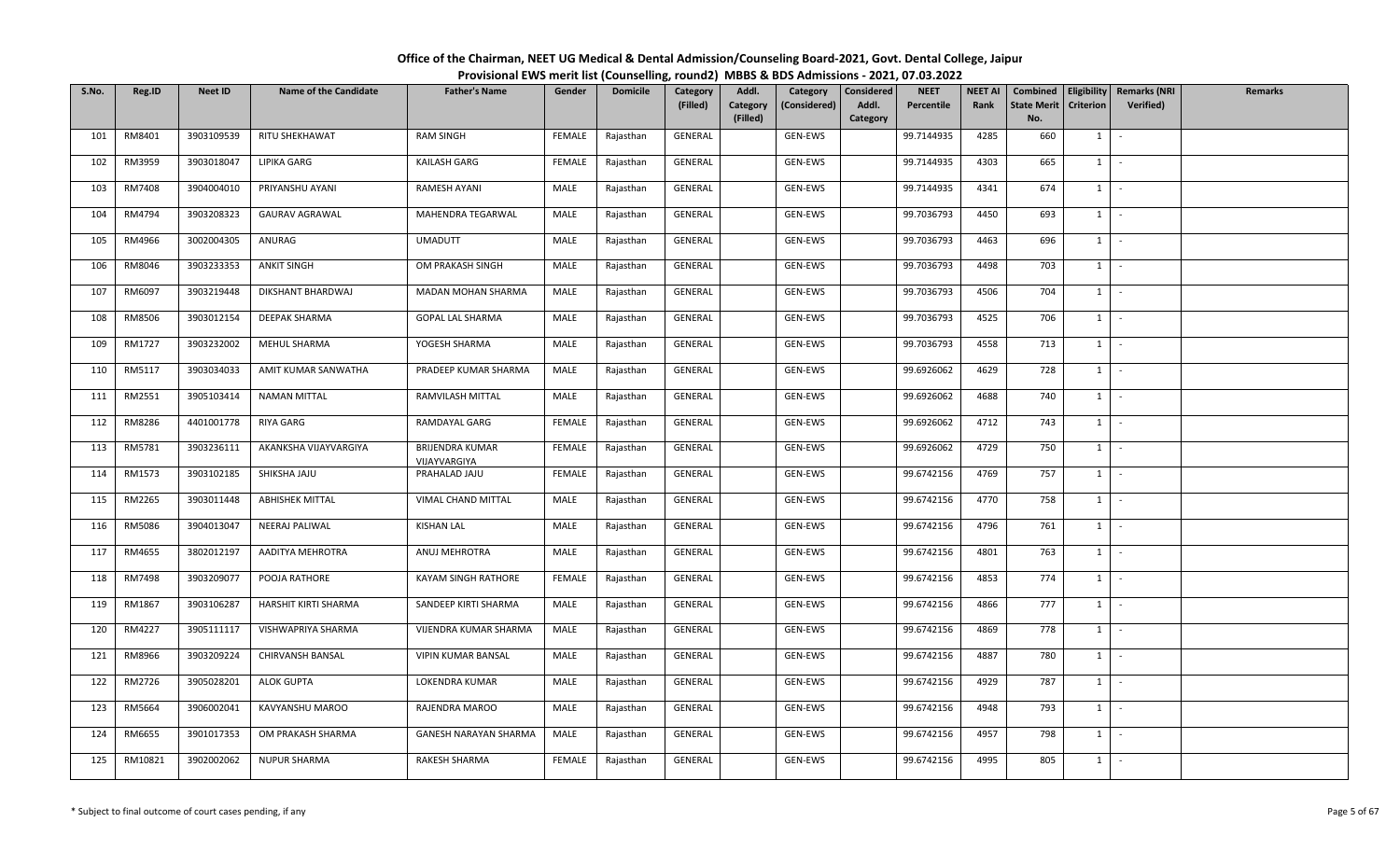| S.No. | Reg.ID  | <b>Neet ID</b> | <b>Name of the Candidate</b> | <b>Father's Name</b>   | Gender | <b>Domicile</b> | Category<br>(Filled) | Addl.<br>Category<br>(Considered)<br>Category<br>(Filled) | <b>NEET</b><br>Considered<br>Addl.<br>Percentile<br>Category | <b>NEET AI</b><br>Rank | <b>State Merit</b><br>No. | <b>Criterion</b> | Combined   Eligibility   Remarks (NRI<br><b>Verified)</b> | Remarks |
|-------|---------|----------------|------------------------------|------------------------|--------|-----------------|----------------------|-----------------------------------------------------------|--------------------------------------------------------------|------------------------|---------------------------|------------------|-----------------------------------------------------------|---------|
| 126   | RM8156  | 3902010199     | ROHIT SARASWAT               | SOHAN LAL SARASWAT     | MALE   | Rajasthan       | GENERAL              | GEN-EWS                                                   | 99.6742156                                                   | 5002                   | 809                       | $1 \vert$        |                                                           |         |
| 127   | RM4293  | 3901016208     | BHAVESH JAIN                 | PADAM CHAND JAIN       | MALE   | Rajasthan       | GENERAL              | GEN-EWS                                                   | 99.6742156                                                   | 5022                   | 814                       | $1 \mid$         | $\sim$                                                    |         |
| 128   | RM9400  | 3903011368     | PAWAN SHARMA                 | RAM RATAN SHARMA       | MALE   | Rajasthan       | GENERAL              | GEN-EWS                                                   | 99.6651499                                                   | 5103                   | 825                       | $1 \vert$        |                                                           |         |
| 129   | RM9232  | 3903035293     | CHANDAN SHARMA               | RAJ KAMAL SHARMA       | MALE   | Rajasthan       | GENERAL              | GEN-EWS                                                   | 99.6651499                                                   | 5111                   | 826                       | $1 \vert$        | $\mathcal{L}$                                             |         |
| 130   | RM2298  | 3905005366     | ANURAG CHANDAK               | RADHESHYAM CHANDAK     | MALE   | Rajasthan       | GENERAL              | GEN-EWS                                                   | 99.6651499                                                   | 5115                   | 827                       | $1 \vert$        | $\sim$                                                    |         |
| 131   | RM3785  | 3903020466     | AMAN SHARMA                  | VIJAYNARAYAN SHARMA    | MALE   | Rajasthan       | GENERAL              | GEN-EWS                                                   | 99.654012                                                    | 5199                   | 835                       | $1 \mid$         | $\sim$                                                    |         |
| 132   | RM2782  | 3901003146     | <b>ADITI SHARMA</b>          | PRAHLAD SHARMA         | FEMALE | Rajasthan       | GENERAL              | GEN-EWS                                                   | 99.654012                                                    | 5201                   | 836                       | $1 \mid$         | $\sim$                                                    |         |
| 133   | RM7161  | 3903012078     | MANISHA GAUTAM               | DAYANAND GAUTAM        | FEMALE | Rajasthan       | GENERAL              | GEN-EWS                                                   | 99.654012                                                    | 5221                   | 840                       | $1 \vert$        | $\sim$                                                    |         |
| 134   | RM11801 | 3903027054     | VIKASH KUMAR SHARMA          | RAJENDRA KUMAR SHARMA  | MALE   | Rajasthan       | GENERAL              | GEN-EWS                                                   | 99.654012                                                    | 5242                   | 843                       | $1 \mid$         | $\sim$                                                    |         |
| 135   | RM7052  | 3903030185     | PIYUSH SHARMA                | SITA RAM SHARMA        | MALE   | Rajasthan       | GENERAL              | GEN-EWS                                                   | 99.654012                                                    | 5262                   | 846                       | $1 \vert$        | $\sim$                                                    |         |
| 136   | RM10779 | 3904006397     | PREETAM SINGH                | <b>LEEL SINGH</b>      | MALE   | Rajasthan       | GENERAL              | GEN-EWS                                                   | 99.654012                                                    | 5270                   | 848                       | $1 \cdot$        |                                                           |         |
| 137   | RM5006  | 3902020035     | NITIN CHAWLA                 | RAJENDRA CHAWLA        | MALE   | Rajasthan       | GENERAL              | GEN-EWS                                                   | 99.654012                                                    | 5297                   | 853                       | $1 \vert$        | $\sim$                                                    |         |
| 138   | RM1227  | 3903210509     | SHRUTI SHARMA                | RAMCHARAN SHARMA       | FEMALE | Rajasthan       | GENERAL              | GEN-EWS                                                   | 99.654012                                                    | 5314                   | 857                       | 1                |                                                           |         |
| 139   | RM1701  | 3903021263     | RAUNAK SHARMA                | MADAN MOHAN SHARMA     | FEMALE | Rajasthan       | GENERAL              | GEN-EWS                                                   | 99.654012                                                    | 5335                   | 860                       | $1 \vert$        | $\sim$                                                    |         |
| 140   | RM9799  | 3903021343     | ANKIT SHARMA                 | MAHAVEER PRASAD SHARMA | MALE   | Rajasthan       | GENERAL              | GEN-EWS                                                   | 99.654012                                                    | 5338                   | 862                       | $1 \vert$        | $\sim$                                                    |         |
| 141   | RM6135  | 3903126202     | <b>GAGAN SHARMA</b>          | HARISH SHARMA          | MALE   | Rajasthan       | GENERAL              | GEN-EWS                                                   | 99.6409961                                                   | 5349                   | 864                       | $1$ $\cdot$      |                                                           |         |
| 142   | RM3741  | 3901011218     | SHUBHAM BANSAL               | SHYAM SUNDER BANSAL    | MALE   | Rajasthan       | GENERAL              | GEN-EWS                                                   | 99.6409961                                                   | 5433                   | 873                       | 1                |                                                           |         |
| 143   | RM1951  | 3903230218     | AKHIL KANSLIWAL              | NAVAL KISHOR KANSLIWAL | MALE   | Rajasthan       | GENERAL              | GEN-EWS                                                   | 99.6409961                                                   | 5488                   | 882                       | $1 \vert$        | $\sim$                                                    |         |
| 144   | RM8034  | 3903010623     | SHUBHAM JAIN                 | VINOD KUMAR JAIN       | MALE   | Rajasthan       | GENERAL              | GEN-EWS                                                   | 99.6409961                                                   | 5522                   | 892                       | $1 \mid$         | $\sim$                                                    |         |
| 145   | RM9915  | 2001204069     | <b>BHUMIKA GUPTA</b>         | <b>ASHOK GUPTA</b>     | FEMALE | Rajasthan       | GENERAL              | GEN-EWS                                                   | 99.6256491                                                   | 5608                   | 907                       | $1 \vert$        | $\sim$                                                    |         |
| 146   | RM7567  | 3903009221     | MUSKAN SINGHAL               | VINOD KUMAR SNGHAL     | FEMALE | Rajasthan       | GENERAL              | GEN-EWS                                                   | 99.6256491                                                   | 5711                   | 918                       | $1$ $-$          |                                                           |         |
| 147   | RM8165  | 3903211140     | DINESH SHARMA                | MANGI LAL SHARMA       | MALE   | Rajasthan       | GENERAL              | GEN-EWS                                                   | 99.6256491                                                   | 5717                   | 921                       | $1 \mid$         | $\sim$                                                    |         |
| 148   | RM4930  | 3903001732     | LOKENDER SINGH TANWAR        | DINESH SINGH TANWAR    | MALE   | Rajasthan       | GENERAL              | GEN-EWS                                                   | 99.6256491                                                   | 5737                   | 925                       | $1 \mid$         | $\sim$                                                    |         |
| 149   | RM4176  | 3903008381     | SWATI SHARMA                 | SHAMBHU DAYAL SHARMA   | FEMALE | Rajasthan       | GENERAL              | GEN-EWS                                                   | 99.6256491                                                   | 5758                   | 931                       | $1 \vert$        | $\sim$                                                    |         |
| 150   | RM2442  | 3903003762     | RAHUL PRAKASH GUPTA          | RAJESH KUMAR GUPTA     | MALE   | Rajasthan       | GENERAL              | GEN-EWS                                                   | 99.6256491                                                   | 5767                   | 935                       | $1 \mid$         | $\mathcal{L}_{\mathcal{A}}$                               |         |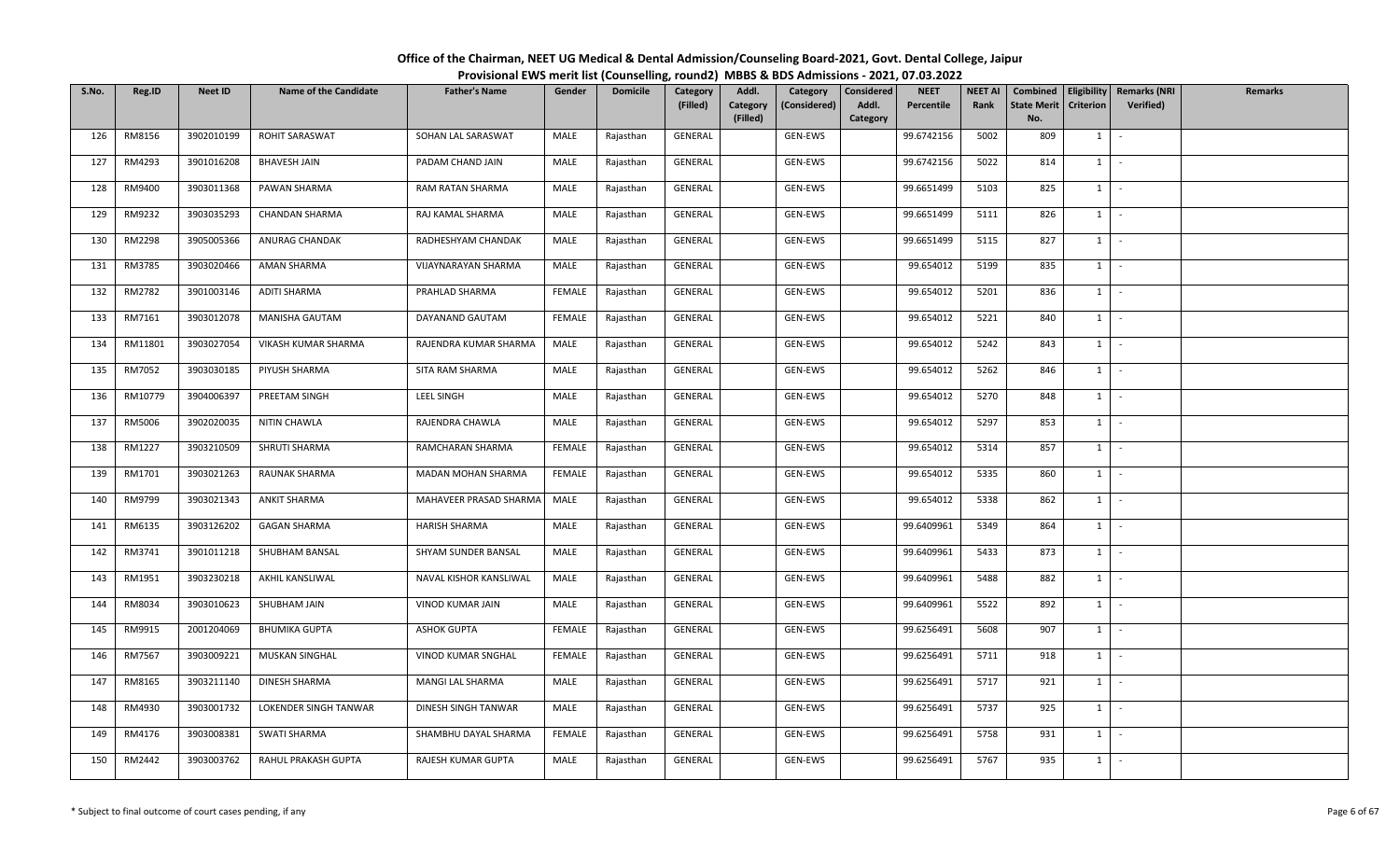| S.No. | Reg.ID  | <b>Neet ID</b> | <b>Name of the Candidate</b> | <b>Father's Name</b>         | Gender        | <b>Domicile</b> | Category<br>(Filled) | Addl.<br>Category<br>(Considered)<br>Category | <b>NEET</b><br>Considered<br>Addl.<br>Percentile | <b>NEET AI</b><br>Rank | Combined<br><b>State Merit</b> | <b>Criterion</b> | <b>Eligibility Remarks (NRI</b><br><b>Verified)</b> | <b>Remarks</b> |
|-------|---------|----------------|------------------------------|------------------------------|---------------|-----------------|----------------------|-----------------------------------------------|--------------------------------------------------|------------------------|--------------------------------|------------------|-----------------------------------------------------|----------------|
|       |         |                |                              |                              |               |                 |                      | (Filled)                                      | Category                                         |                        | No.                            |                  |                                                     |                |
| 151   | RM6118  | 3901014076     | JAI KUMAR VARDANI            | DOULAT VARDANI               | MALE          | Rajasthan       | GENERAL              | GEN-EWS                                       | 99.6073881                                       | 5799                   | 940                            | $1 \vert$        | $\overline{\phantom{a}}$                            |                |
| 152   | RM11169 | 3903014329     | PAKSHALIKA RATHORE           | YOGENDRA SINGH               | FEMALE        | Rajasthan       | GENERAL              | GEN-EWS                                       | 99.6073881                                       | 5819                   | 946                            | $1 \mid$         | $\sim$                                              |                |
| 153   | RM7055  | 3904113157     | <b>KAMAL KISHOR</b>          | NARSING LAL                  | MALE          | Rajasthan       | GENERAL              | GEN-EWS                                       | 99.6073881                                       | 5868                   | 951                            | $1 \vert$        | $\sim$                                              |                |
| 154   | RM1878  | 3902008111     | AKSHAT JHAMB                 | AMIT KUMAR JHAMB             | MALE          | Rajasthan       | GENERAL              | GEN-EWS                                       | 99.6073881                                       | 5875                   | 955                            | $1 \vert$        | $\sim$                                              |                |
| 155   | RM6220  | 3903001406     | EKTA SHEKHAWAT               | RANVEER SINGH                | FEMALE        | Rajasthan       | GENERAL              | GEN-EWS                                       | 99.6073881                                       | 5877                   | 957                            | $1 \vert$        | $\sim$                                              |                |
| 156   | RM14017 | 3904024045     | RAHUL                        | SHIV NARAYAN                 | MALE          | Rajasthan       | GENERAL              | GEN-EWS                                       | 99.6073881                                       | 5893                   | 960                            | $1 \vert$        | $\sim$                                              |                |
| 157   | RM9509  | 3904102133     | NIPUN DWIVEDI                | MAHENDRA DWIVEDI             | MALE          | Rajasthan       | GENERAL              | GEN-EWS                                       | 99.6073881                                       | 5931                   | 973                            | $1 \mid$         | $\sim$                                              |                |
| 158   | RM3178  | 3904023236     | NEELIMA AGARWAL              | PAWAN KUMAR                  | FEMALE        | Rajasthan       | GENERAL              | GEN-EWS                                       | 99.6073881                                       | 5938                   | 975                            | $1 \vert$        |                                                     |                |
| 159   | RM10549 | 3902022239     | PAYAL KANWAR                 | JAIPAL SINGH                 | FEMALE        | Rajasthan       | GENERAL              | GEN-EWS                                       | 99.6073881                                       | 5940                   | 976                            | $1 \vert$        | $\sim$                                              |                |
| 160   | RM6916  | 3903013295     | PRITI GUPTA                  | PADAM KUMAR GUPTA            | FEMALE        | Rajasthan       | GENERAL              | GEN-EWS                                       | 99.6073881                                       | 6058                   | 999                            | $1 \mid$         | $\overline{\phantom{a}}$                            |                |
| 161   | RM1056  | 3903205028     | <b>KRATAGYA BANSAL</b>       | SANJAY KUMAR BANSAL          | MALE          | Rajasthan       | GENERAL              | GEN-EWS                                       | 99.5963149                                       | 6096                   | 1004                           | $1 \mid$         | $\sim$                                              |                |
| 162   | RM11093 | 3901016240     | HRIDAYA RAYZADA              | ALOK RAYZADA                 | MALE          | Rajasthan       | GENERAL              | GEN-EWS                                       | 99.5963149                                       | 6150                   | 1012                           | $1 \vert$        | $\sim$                                              |                |
| 163   | RM11363 | 3903010546     | VISHNU SHARMA                | DEEN DAYAL SHARMA            | MALE          | Rajasthan       | GENERAL              | GEN-EWS                                       | 99.5963149                                       | 6182                   | 1016                           | $1 \vert$        |                                                     |                |
| 164   | RM4445  | 3904019071     | <b>JWALANT PRATAP LADHA</b>  | HANUMAN PRASAD LADHA         | MALE          | Rajasthan       | GENERAL              | GEN-EWS                                       | 99.5963149                                       | 6196                   | 1017                           | $1 \mid$         | $\sim$                                              |                |
| 165   | RM3767  | 3903118415     | PIYUSH KUMAR GOYAL           | INDRESH KUMAR GOYAL          | MALE          | Rajasthan       | GENERAL              | GEN-EWS                                       | 99.58304                                         | 6259                   | 1029                           | $1 \vert$        | $\sim$                                              |                |
| 166   | RM9125  | 3903203466     | KHUSHBU SHARMA               | RAGHUNATH SHARMA             | FEMALE        | Rajasthan       | GENERAL              | GEN-EWS                                       | 99.58304                                         | 6328                   | 1040                           | $1$ $\sim$       |                                                     |                |
| 167   | RM4507  | 3903204633     | <b>SAGAR KALRA</b>           | RAJEEV KALRA                 | MALE          | Rajasthan       | GENERAL              | GEN-EWS                                       | 99.58304                                         | 6337                   | 1041                           | $1 \vert$        |                                                     |                |
| 168   | RM8938  | 3902019043     | AASTHA KANWAR RATHORE        | <b>VIJAY SINGH</b>           | <b>FEMALE</b> | Rajasthan       | GENERAL              | GEN-EWS                                       | 99.58304                                         | 6345                   | 1045                           | $1 \mid$         | $\sim$                                              |                |
| 169   | RM3333  | 3802004427     | AARCHI                       | VIRENDER CHAWLA              | FEMALE        | Rajasthan       | GENERAL              | GEN-EWS                                       | 99.58304                                         | 6350                   | 1047                           | $1 \vert$        | $\sim$                                              |                |
| 170   | RM4632  | 3903001246     | DIVYA SHARMA                 | PRAMOD SHARMA                | MALE          | Rajasthan       | GENERAL              | GEN-EWS                                       | 99.58304                                         | 6400                   | 1054                           | $1 \vert$        | $\overline{\phantom{a}}$                            |                |
| 171   | RM9382  | 3901003339     | SUMIT SINGH SHEKHAWAT        | <b>GULAB SINGH SHEKHAWAT</b> | MALE          | Rajasthan       | GENERAL              | WDP,<br>GEN-EWS<br>EXS6                       | EXS6<br>99.5697004                               | 6452                   | 1069                           | 6                | $\sim$                                              |                |
| 172   | RM7535  | 3905103012     | DHRITI                       | MANOJ KUMAR SUKHEJA          | FEMALE        | Rajasthan       | GENERAL              | GEN-EWS                                       | 99.5697004                                       | 6515                   | 1084                           | $1 \mid$         | $\sim$                                              |                |
| 173   | RM11657 | 3903013482     | RINKI SHARMA                 | SITA RAM SHARMA              | <b>FEMALE</b> | Rajasthan       | GENERAL              | GEN-EWS                                       | 99.5697004                                       | 6526                   | 1085                           | 1                | $\sim$                                              |                |
| 174   | RM2500  | 3904107070     | LOKENDRA SINGH MAHECHA       | NARENDRA SINGH MAHECHA       | MALE          | Rajasthan       | GENERAL              | GEN-EWS                                       | 99.5697004                                       | 6551                   | 1090                           | <sup>1</sup>     | $\sim$                                              |                |
| 175   | RM2696  | 3903235050     | RITU SHARMA                  | DINESH KUMAR SHARMA          | FEMALE        | Rajasthan       | GENERAL              | GEN-EWS                                       | 99.5697004                                       | 6566                   | 1095                           | $1 \mid$         | $\mathcal{L}_{\mathcal{A}}$                         |                |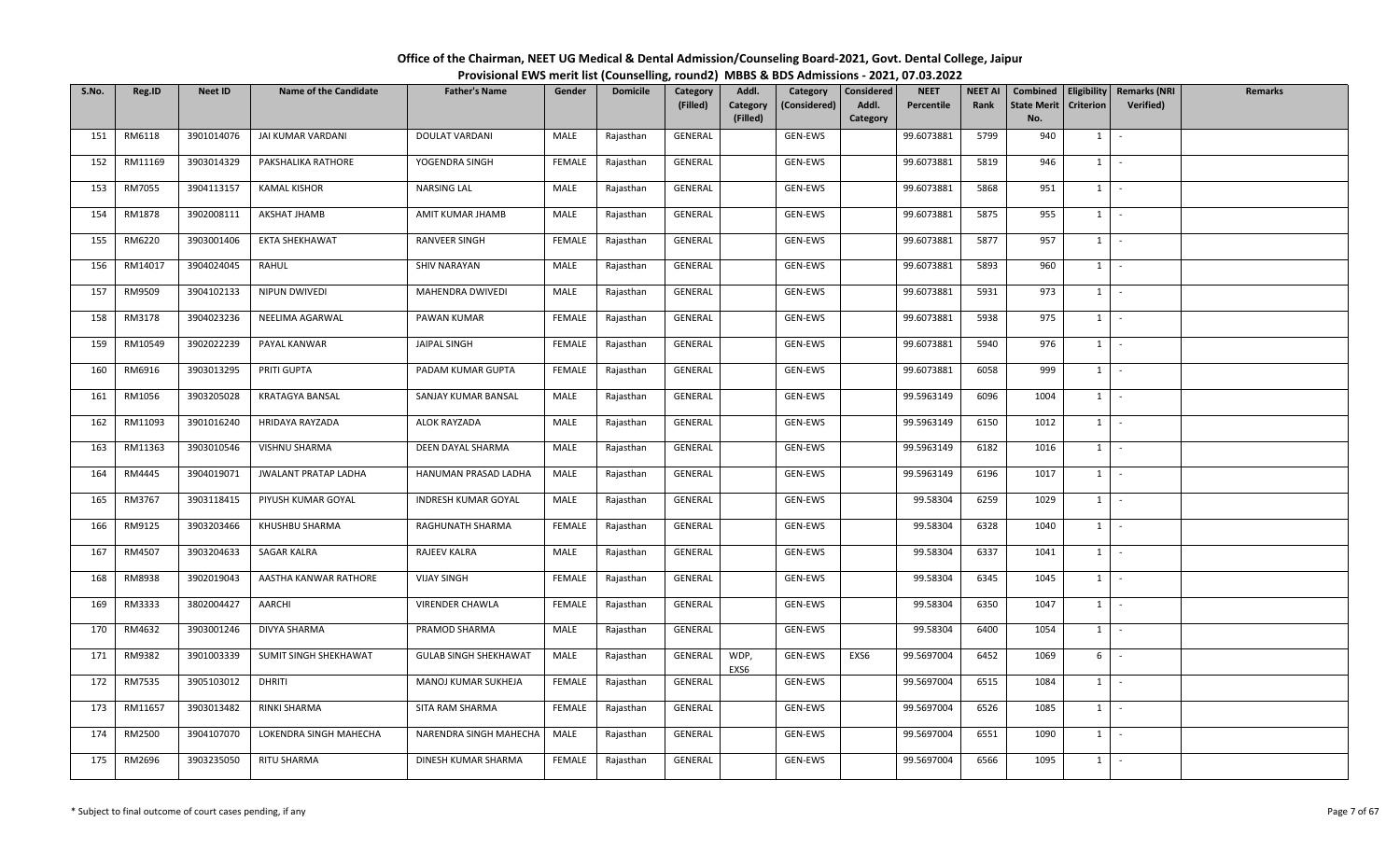| S.No. | Reg.ID  | <b>Neet ID</b> | <b>Name of the Candidate</b> | <b>Father's Name</b>    | Gender | <b>Domicile</b> | Category<br>(Filled) | Addl.<br>Category<br>(Considered)<br>Category | <b>NEET</b><br>Considered<br>Addl.<br>Percentile | <b>NEET AI</b><br>Rank | Combined<br><b>State Merit</b> | <b>Criterion</b> | <b>Eligibility Remarks (NRI</b><br><b>Verified)</b> | <b>Remarks</b> |
|-------|---------|----------------|------------------------------|-------------------------|--------|-----------------|----------------------|-----------------------------------------------|--------------------------------------------------|------------------------|--------------------------------|------------------|-----------------------------------------------------|----------------|
|       |         |                |                              |                         |        |                 |                      | (Filled)                                      | Category                                         |                        | No.                            |                  |                                                     |                |
| 176   | RM10122 | 3903002481     | NIKITA SHARMA                | RAM DAYAL SHARMA        | FEMALE | Rajasthan       | GENERAL              | GEN-EWS                                       | 99.5539649                                       | 6713                   | 1130                           | $1 \vert$        | $\overline{\phantom{a}}$                            |                |
| 177   | RM9089  | 3903102668     | SANDEEP SINGH NARUKA         | NAND SINGH NARUKA       | MALE   | Rajasthan       | GENERAL              | GEN-EWS                                       | 99.5539649                                       | 6742                   | 1133                           | $1 \mid$         | $\sim$                                              |                |
| 178   | RM9272  | 3903101845     | YASA                         | MANOJ KUMAR SHARMA      | FEMALE | Rajasthan       | GENERAL              | GEN-EWS                                       | 99.5539649                                       | 6743                   | 1134                           | $1 \vert$        | $\sim$                                              |                |
| 179   | RM11077 | 4401005433     | ASHUTOSH SINGH SIKARWAR      | JAY SINGH SIKARWAR      | MALE   | Rajasthan       | GENERAL              | GEN-EWS                                       | 99.5539649                                       | 6767                   | 1139                           | $1 \vert$        | $\overline{\phantom{a}}$                            |                |
| 180   | RM4517  | 3905121117     | KUNAL SHRIMALI               | JITENDRA KUMAR SHRIMALI | MALE   | Rajasthan       | GENERAL              | GEN-EWS                                       | 99.5539649                                       | 6770                   | 1142                           | $1 \vert$        | $\sim$                                              |                |
| 181   | RM5609  | 3903015357     | YOGESH SINGH KARNAWAT        | SHYAM SINGH KARNAWAT    | MALE   | Rajasthan       | GENERAL              | GEN-EWS                                       | 99.5539649                                       | 6779                   | 1144                           | $1 \vert$        | $\sim$                                              |                |
| 182   | RM1632  | 3901004258     | <b>ISHAN VIJAY</b>           | RAJENDRA VIJAY          | MALE   | Rajasthan       | GENERAL              | GEN-EWS                                       | 99.5539649                                       | 6785                   | 1147                           | $1 \mid$         | $\sim$                                              |                |
| 183   | RM10376 | 3903131238     | VINOD KUMAR SHARMA           | PRAKASH CHAND SHARMA    | MALE   | Rajasthan       | GENERAL              | GEN-EWS                                       | 99.5539649                                       | 6816                   | 1156                           | $1 \vert$        |                                                     |                |
| 184   | RM7092  | 3905009387     | <b>BHUMIKA SHARMA</b>        | YOGESH SHARMA           | FEMALE | Rajasthan       | GENERAL              | GEN-EWS                                       | 99.5539649                                       | 6839                   | 1158                           | $1 \vert$        | $\sim$                                              |                |
| 185   | RM4839  | 3903233065     | AYUSHI JAIN                  | <b>GOPAL LAL GARG</b>   | FEMALE | Rajasthan       | GENERAL              | GEN-EWS                                       | 99.5539649                                       | 6842                   | 1159                           | $1 \mid$         | $\sim$                                              |                |
| 186   | RM4744  | 3903118133     | JATIN GOYAL                  | SATENDRA GOYAL          | MALE   | Rajasthan       | GENERAL              | GEN-EWS                                       | 99.5539649                                       | 6852                   | 1162                           | 1                | $\sim$                                              |                |
| 187   | RM4304  | 3905102456     | MUKUL CHUGH                  | RAVI KUMAR CHUGH        | MALE   | Rajasthan       | GENERAL              | GEN-EWS                                       | 99.5539649                                       | 6860                   | 1165                           | $1 \vert$        | $\sim$                                              |                |
| 188   | RM12926 | 3901017017     | CHARU JAIN                   | ARUN JAIN               | FEMALE | Rajasthan       | GENERAL              | GEN-EWS                                       | 99.5341497                                       | 6895                   | 1171                           | $1 \mid$         |                                                     |                |
| 189   | RM3095  | 3903122025     | ANU KANWAR                   | <b>BISHAN SINGH</b>     | FEMALE | Rajasthan       | GENERAL              | GEN-EWS                                       | 99.5341497                                       | 6907                   | 1174                           | $1 \cdot$        |                                                     |                |
| 190   | RM2952  | 3905015162     | SALONI AGARWAL               | RAJESH BANSAL           | FEMALE | Rajasthan       | GENERAL              | GEN-EWS                                       | 99.5341497                                       | 7033                   | 1195                           | $1 \vert$        | $\sim$                                              |                |
| 191   | RM10831 | 3903033015     | KUBER SINGH RAJPUT           | RAM SINGH RAJPUT        | MALE   | Rajasthan       | GENERAL              | GEN-EWS                                       | 99.5341497                                       | 7034                   | 1196                           | $1$ $\sim$       |                                                     |                |
| 192   | RM7847  | 3901013214     | <b>UJJWAL POHANI</b>         | <b>ANIL POHANI</b>      | MALE   | Rajasthan       | GENERAL              | GEN-EWS                                       | 99.5341497                                       | 7036                   | 1197                           | $1 \vert$        |                                                     |                |
| 193   | RM5993  | 3903222115     | BANWARI LAL SHARMA           | KALU RAM SHARMA         | MALE   | Rajasthan       | GENERAL              | GEN-EWS                                       | 99.5341497                                       | 7049                   | 1201                           | $1 \mid$         | $\sim$                                              |                |
| 194   | RM8841  | 3903202317     | SAJIYA BANU                  | MOHD SHAFI KHAN         | FEMALE | Rajasthan       | GENERAL              | GEN-EWS                                       | 99.5341497                                       | 7054                   | 1203                           | 1 I              | $\sim$                                              |                |
| 195   | RM8908  | 3901002035     | AMAN BHATNAGAR               | ASHISH BHATNAGAR        | MALE   | Rajasthan       | GENERAL              | GEN-EWS                                       | 99.5341497                                       | 7093                   | 1211                           | $1 \vert$        | $\overline{\phantom{a}}$                            |                |
| 196   | RM6605  | 3903134076     | RAHUL KUMAR SHARMA           | MUNNA LAL SHARMA        | MALE   | Rajasthan       | GENERAL              | GEN-EWS                                       | 99.5341497                                       | 7180                   | 1234                           | $1 \vert -$      |                                                     |                |
| 197   | RM3068  | 3903035007     | RISHABH DUNGERWAL            | ASHOK DUNGERWAL         | MALE   | Rajasthan       | GENERAL              | GEN-EWS                                       | 99.5341497                                       | 7193                   | 1236                           | $1 \mid$         | $\sim$                                              |                |
| 198   | RM4896  | 3902008281     | PREETI JOSHI                 | SURENDRA KUMAR JOSHI    | FEMALE | Rajasthan       | GENERAL              | GEN-EWS                                       | 99.5213282                                       | 7253                   | 1246                           | 3 <sup>1</sup>   | $\sim$                                              |                |
| 199   | RM9244  | 3903225009     | NAVEEN SHARMA                | BHAJAN PRAKASH SHARMA   | MALE   | Rajasthan       | GENERAL              | GEN-EWS                                       | 99.5213282                                       | 7269                   | 1250                           | <sup>1</sup>     | $\sim$                                              |                |
| 200   | RM12021 | 3901001083     | HIMANSHU BIJLANI             | SHYAM KUMAR BIJLANI     | MALE   | Rajasthan       | GENERAL              | GEN-EWS                                       | 99.5213282                                       | 7314                   | 1261                           | 1                | $\sim$                                              |                |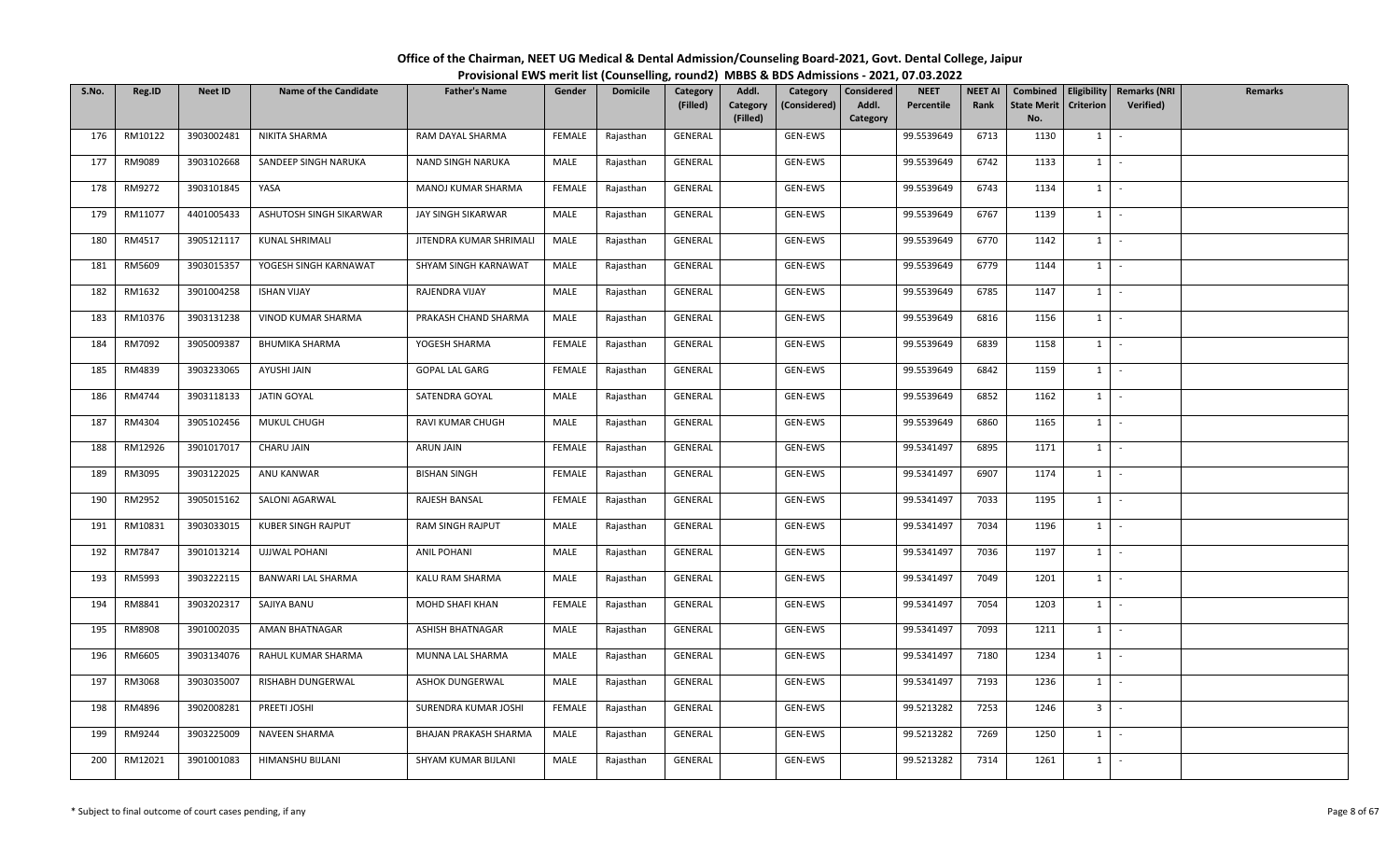| S.No. | Reg.ID  | <b>Neet ID</b> | <b>Name of the Candidate</b> | <b>Father's Name</b>           | Gender        | <b>Domicile</b> | Category<br>(Filled) | Addl.<br>Category<br>(Considered)<br>Category<br>(Filled) | <b>NEET</b><br>Considered<br>Percentile<br>Addl.<br>Category | <b>NEET AI</b><br>Rank | <b>State Merit</b><br>No. | <b>Criterion</b> | Combined   Eligibility   Remarks (NRI<br><b>Verified</b> ) | Remarks |
|-------|---------|----------------|------------------------------|--------------------------------|---------------|-----------------|----------------------|-----------------------------------------------------------|--------------------------------------------------------------|------------------------|---------------------------|------------------|------------------------------------------------------------|---------|
| 201   | RM10940 | 3905001280     | <b>KOMAL SHARMA</b>          | SATYA NARAYAN SHARMA           | FEMALE        | Rajasthan       | GENERAL              | GEN-EWS                                                   | 99.5213282                                                   | 7337                   | 1267                      | $1 \vert$        |                                                            |         |
| 202   | RM1527  | 3903009186     | AYUSHI JAIN                  | PAWAN KUMAR JAIN               | <b>FEMALE</b> | Rajasthan       | GENERAL              | GEN-EWS                                                   | 99.5213282                                                   | 7348                   | 1272                      | $1 \mid$         | $\sim$                                                     |         |
| 203   | RM7206  | 3903227303     | SAKSHI GOYAL                 | <b>GANESH GOYAL</b>            | FEMALE        | Rajasthan       | GENERAL              | GEN-EWS                                                   | 99.5052041                                                   | 7396                   | 1279                      | $1 \mid$         |                                                            |         |
| 204   | RM11900 | 3904022234     | <b>DILIP KUMAR</b>           | <b>JAGDISH KUMAR</b>           | MALE          | Rajasthan       | GENERAL              | GEN-EWS                                                   | 99.5052041                                                   | 7412                   | 1282                      | $1 \vert$        | $\sim$                                                     |         |
| 205   | RM8981  | 3903232123     | <b>ABHISHEK PANDEY</b>       | GIRRAJ PRASAD PANDEY           | MALE          | Rajasthan       | GENERAL              | GEN-EWS                                                   | 99.5052041                                                   | 7447                   | 1285                      | $1 \vert$        | $\sim$                                                     |         |
| 206   | RM6850  | 3903203034     | KAJAL SHEKHAWAT              | <b>GIRIRAJ SINGH SHEKHAWAT</b> | FEMALE        | Rajasthan       | GENERAL              | GEN-EWS                                                   | 99.5052041                                                   | 7459                   | 1286                      | $1 \vert$        | $\sim$                                                     |         |
| 207   | RM1585  | 3901005027     | HARSHITA MISHRA              | <b>TARUN MISHRA</b>            | <b>FEMALE</b> | Rajasthan       | GENERAL              | GEN-EWS                                                   | 99.5052041                                                   | 7570                   | 1304                      | $1 \vert$        | $\sim$                                                     |         |
| 208   | RM4341  | 3905004466     | DIVYANSH VIJAY               | GIRIRAJ PRASAD VIJAY           | MALE          | Rajasthan       | GENERAL              | GEN-EWS                                                   | 99.488821                                                    | 7656                   | 1315                      | $1 \vert$        | $\sim$                                                     |         |
| 209   | RM9786  | 3903028082     | AKSHITA GARG                 | RAJESH GARG                    | <b>FEMALE</b> | Rajasthan       | GENERAL              | GEN-EWS                                                   | 99.488821                                                    | 7720                   | 1324                      | $1 \mid$         | $\sim$                                                     |         |
| 210   | RM3433  | 3901003163     | AJAY RAJ SINGH RATHORE       | CHANDRA MOHAN SINGH<br>RATHORE | MALE          | Rajasthan       | GENERAL              | GEN-EWS                                                   | 99.488821                                                    | 7736                   | 1327                      | $\mathbf{1}$     |                                                            |         |
| 211   | RM13320 | 3903115065     | RAVINDRA KUMAR SHARMA        | PURUSHOTTAM SHARMA             | MALE          | Rajasthan       | GENERAL              | GEN-EWS                                                   | 99.488821                                                    | 7745                   | 1330                      | 1                | $\sim$                                                     |         |
| 212   | RM2628  | 3906011070     | SAURAV PALIWAL               | RAMESH PALIWAL                 | MALE          | Rajasthan       | GENERAL              | GEN-EWS                                                   | 99.488821                                                    | 7778                   | 1336                      | $1 \vert$        | $\sim$                                                     |         |
| 213   | RM6409  | 3906001539     | PARAG KHEMOT                 | DAYA LAL KHEMOT                | MALE          | Rajasthan       | GENERAL              | GEN-EWS                                                   | 99.488821                                                    | 7779                   | 1337                      | 1                |                                                            |         |
| 214   | RM3539  | 3903204625     | KUMKUM JAIN                  | SUSHIL KUMAR JAIN              | FEMALE        | Rajasthan       | GENERAL              | GEN-EWS                                                   | 99.488821                                                    | 7854                   | 1353                      | $1 \vert$        | $\sim$                                                     |         |
| 215   | RM10877 | 3905102561     | KARTIK GAUTAM                | RAGHUVEER GAUTAM               | MALE          | Rajasthan       | GENERAL              | GEN-EWS                                                   | 99.488821                                                    | 7864                   | 1355                      | $1 \vert$        |                                                            |         |
| 216   | RM1081  | 3905103218     | RAKSHIT JAIN                 | NEERAJ KUMAR JAIN              | MALE          | Rajasthan       | GENERAL              | GEN-EWS                                                   | 99.488821                                                    | 7868                   | 1356                      | $1$ $\cdot$      |                                                            |         |
| 217   | RM2526  | 3903216209     | KRISHN KUMAR SHARMA          | MAHESH KUMAR SHARMA            | MALE          | Rajasthan       | GENERAL              | GEN-EWS                                                   | 99.488821                                                    | 7884                   | 1359                      | 1                |                                                            |         |
| 218   | RM7556  | 3903126326     | PRAVESH GUPTA                | NEERAJ GUPTA                   | MALE          | Rajasthan       | GENERAL              | GEN-EWS                                                   | 99.4721141                                                   | 8024                   | 1382                      | $1 \vert$        | $\sim$                                                     |         |
| 219   | RM5755  | 3905005098     | ACHAL SAXENA                 | RAJEEV SAXENA                  | MALE          | Rajasthan       | GENERAL              | GEN-EWS                                                   | 99.4721141                                                   | 8029                   | 1384                      | $1 \vert$        | $\sim$                                                     |         |
| 220   | RM4865  | 3903216184     | GHAN SHYAM SHARMA            | <b>MANI RAM</b>                | MALE          | Rajasthan       | GENERAL              | GEN-EWS                                                   | 99.4721141                                                   | 8040                   | 1387                      | $1 \vert$        | $\sim$                                                     |         |
| 221   | RM3422  | 3903225394     | KARTIK SHARMA                | VIJAY SHANKAR SHARMA           | MALE          | Rajasthan       | GENERAL              | GEN-EWS                                                   | 99.4721141                                                   | 8045                   | 1388                      | $1$ $-$          |                                                            |         |
| 222   | RM12854 | 3902019007     | <b>HARSH MITTAL</b>          | PAWAN MITTAL                   | MALE          | Rajasthan       | GENERAL              | GEN-EWS                                                   | 99.4721141                                                   | 8104                   | 1396                      | $1 \mid$         | $\sim$                                                     |         |
| 223   | RM2481  | 3902005358     | SHEKHAR AHLUWALIA            | AJIT SINGH                     | MALE          | Rajasthan       | GENERAL              | GEN-EWS                                                   | 99.4721141                                                   | 8150                   | 1408                      | $1 \vert$        | $\sim$                                                     |         |
| 224   | RM10196 | 3902024034     | KAMLESH KUMAR SHARMA         | PRAHLAD RAI SHARMA             | MALE          | Rajasthan       | GENERAL              | GEN-EWS                                                   | 99.4480898                                                   | 8160                   | 1410                      | $1 \mid$         | $\sim$                                                     |         |
| 225   | RM6537  | 3903122204     | SHANKAR LAL SHARMA           | <b>BABU LAL SHARMA</b>         | MALE          | Rajasthan       | GENERAL              | GEN-EWS                                                   | 99.4480898                                                   | 8173                   | 1413                      | $1 \mid$         | $\mathcal{L}$                                              |         |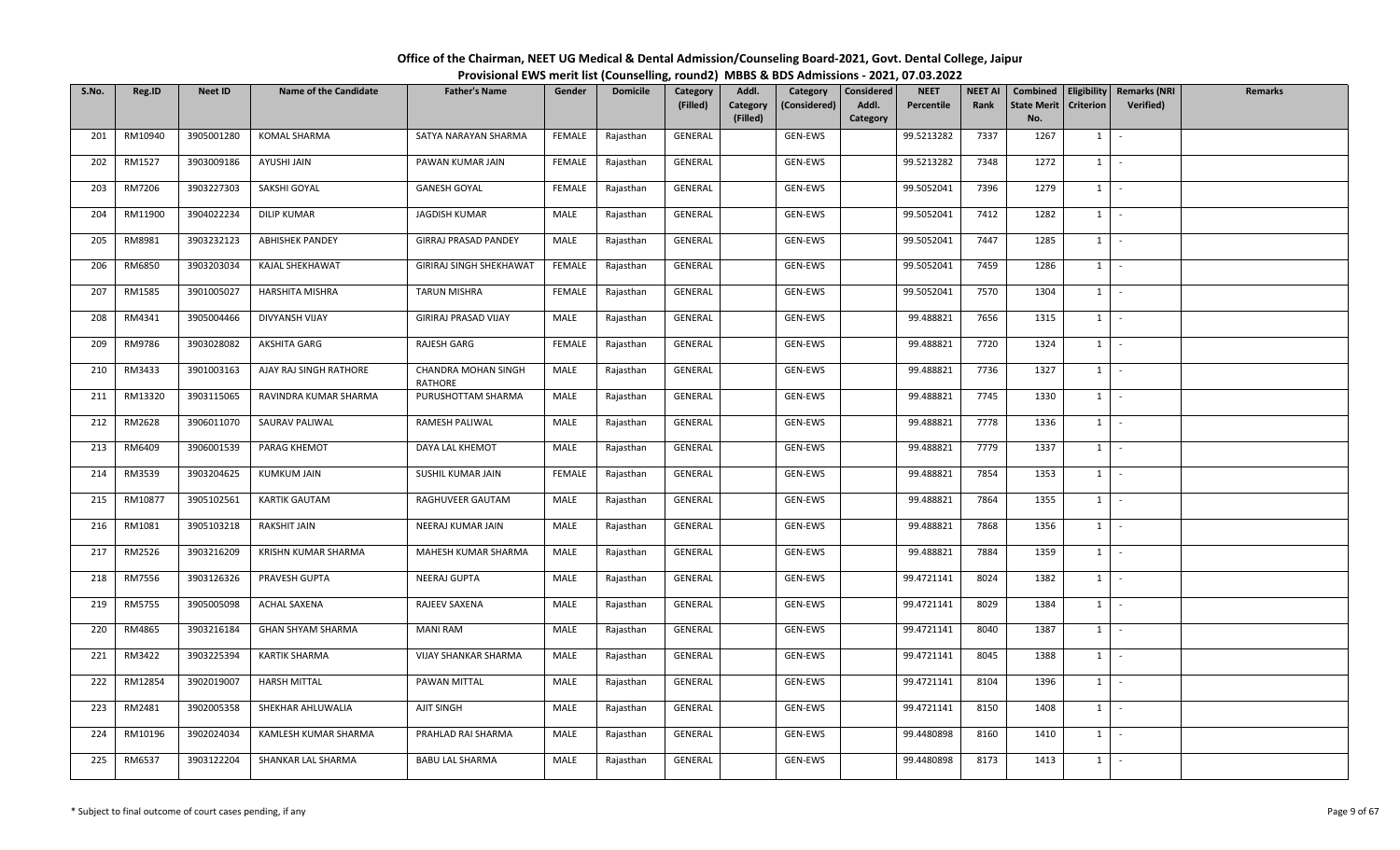| S.No. | Reg.ID  | <b>Neet ID</b> | <b>Name of the Candidate</b> | <b>Father's Name</b>      | Gender        | <b>Domicile</b> | Category<br>(Filled) | Addl.<br>Category<br>(Filled) | Category<br>(Considered) | Considered<br>Addl.<br>Category | <b>NEET</b><br>Percentile | NEET AI<br>Rank | State Merit   Criterion<br>No. |              | Combined   Eligibility   Remarks (NRI<br><b>Verified</b> ) | Remarks |
|-------|---------|----------------|------------------------------|---------------------------|---------------|-----------------|----------------------|-------------------------------|--------------------------|---------------------------------|---------------------------|-----------------|--------------------------------|--------------|------------------------------------------------------------|---------|
| 226   | RM5399  | 3903010235     | NEETU SHARMA                 | <b>HEMRAJ SHARMA</b>      | FEMALE        | Rajasthan       | GENERAL              |                               | GEN-EWS                  |                                 | 99.4480898                | 8187            | 1415                           | 1            |                                                            |         |
| 227   | RM9215  | 3903105332     | KHUSHI METHI                 | RAM AWATAR METHI          | <b>FEMALE</b> | Rajasthan       | GENERAL              |                               | GEN-EWS                  |                                 | 99.4480898                | 8240            | 1431                           | 1            | $\mathcal{L}_{\mathcal{A}}$                                |         |
| 228   | RM6276  | 3905104098     | ATISHAY JAIN                 | VINOD KUMAR JAIN          | MALE          | Rajasthan       | GENERAL              |                               | GEN-EWS                  |                                 | 99.4480898                | 8247            | 1433                           | 1            |                                                            |         |
| 229   | RM4774  | 3903211492     | YASH SHARMA                  | MURLI DHAR SHARMA         | MALE          | Rajasthan       | GENERAL              |                               | GEN-EWS                  |                                 | 99.4480898                | 8261            | 1437                           | 1            | $\mathcal{L}_{\mathcal{A}}$                                |         |
| 230   | RM5295  | 3903101020     | SOURABH JOSHI                | RAKESH KUMAR SHARMA       | MALE          | Rajasthan       | GENERAL              |                               | GEN-EWS                  |                                 | 99.4480898                | 8323            | 1449                           | 1            | $\sim$                                                     |         |
| 231   | RM11652 | 3905123230     | SANKET KUMAR GUPTA           | GIRRAJ PRASAD GUPTA       | MALE          | Rajasthan       | GENERAL              |                               | GEN-EWS                  |                                 | 99.4480898                | 8331            | 1450                           | 1            | $\mathcal{L}_{\mathcal{A}}$                                |         |
| 232   | RM4816  | 3905114108     | <b>ADITYA VIJAY</b>          | RAJ KUMAR VIJAY           | MALE          | Rajasthan       | GENERAL              |                               | GEN-EWS                  |                                 | 99.4480898                | 8338            | 1453                           | 1            | $\sim$                                                     |         |
| 233   | RM5663  | 3903117277     | PULAKITA SHARMA              | SUBHASH CHANDER SHARMA    | FEMALE        | Rajasthan       | GENERAL              |                               | GEN-EWS                  |                                 | 99.4480898                | 8347            | 1456                           | 6            | $\mathcal{L}$                                              |         |
| 234   | RM6788  | 3903115433     | PIYUSH SHARMA                | GIRRAJ PRASAD SHARMA      | MALE          | Rajasthan       | GENERAL              |                               | GEN-EWS                  |                                 | 99.4480898                | 8348            | 1457                           | 1            | $\mathcal{L}_{\mathcal{A}}$                                |         |
| 235   | RM5460  | 2001123168     | RAJAT SARSWAT                | RAKESH KUMAR              | MALE          | Rajasthan       | GENERAL              |                               | GEN-EWS                  |                                 | 99.4480898                | 8356            | 1459                           | 1            | $\sim$                                                     |         |
| 236   | RM5532  | 3903040244     | SHYAM PUROHIT                | <b>ISHWAR LAL PUROHIT</b> | MALE          | Rajasthan       | GENERAL              |                               | GEN-EWS                  |                                 | 99.4480898                | 8363            | 1462                           | 1            | $\sim$                                                     |         |
| 237   | RM14563 | 2001005312     | PRAJANAY SHEKHAWAT           | MAHENDER SHEKHAWAT        | MALE          | Rajasthan       | GENERAL              |                               | GEN-EWS                  |                                 | 99.4480898                | 8401            | 1471                           | $2^{\circ}$  | $\mathcal{L}_{\mathcal{A}}$                                |         |
| 238   | RM11885 | 3903226102     | MOHIT SHARMA                 | SITARAM SHARMA            | MALE          | Rajasthan       | GENERAL              |                               | GEN-EWS                  |                                 | 99.4480898                | 8432            | 1475                           | 1            |                                                            |         |
| 239   | RM6921  | 3903222151     | NISHANT CHATURVEDI           | ARVIND KUMAR CHATURVEDI   | MALE          | Rajasthan       | GENERAL              |                               | GEN-EWS                  |                                 | 99.4480898                | 8465            | 1487                           | $\mathbf{1}$ | $\sim$                                                     |         |
| 240   | RM8417  | 3905114023     | VANSHIKA JAIN                | <b>GYANCHAND JAIN</b>     | FEMALE        | Rajasthan       | GENERAL              |                               | GEN-EWS                  |                                 | 99.4480898                | 8466            | 1488                           | 1            | $\overline{\phantom{a}}$                                   |         |
| 241   | RM2389  | 3903124297     | <b>BASANT SHARMA</b>         | RAM GOPAL SHARMA          | MALE          | Rajasthan       | GENERAL              |                               | GEN-EWS                  |                                 | 99.4480898                | 8474            | 1490                           | $1 \vert$    | $\sim$                                                     |         |
| 242   | RM2608  | 3905025039     | GIRRAJ PRASAD SHARMA         | SIYARAM SHARMA            | MALE          | Rajasthan       | GENERAL              |                               | GEN-EWS                  |                                 | 99.4480898                | 8490            | 1494                           | 1            |                                                            |         |
| 243   | RM7770  | 3903207129     | ANKIT PRATAP SINGH           | SHAKTI SINGH              | MALE          | Rajasthan       | GENERAL              |                               | GEN-EWS                  |                                 | 99.4480898                | 8493            | 1495                           | 1            | $\sim$                                                     |         |
| 244   | RM5710  | 3903028080     | VANSH KHAITAN                | ANIL KHAITAN              | MALE          | Rajasthan       | GENERAL              |                               | GEN-EWS                  |                                 | 99.4480898                | 8494            | 1496                           | 1            | $\sim$                                                     |         |
| 245   | RM10485 | 4401013027     | <b>DEVESH SHARMA</b>         | TARA CHARAN SHARMA        | MALE          | Rajasthan       | GENERAL              |                               | GEN-EWS                  |                                 | 99.4336494                | 8530            | 1505                           | 1            | $\sim$                                                     |         |
| 246   | RM4316  | 3904004033     | ARUN PALIWAL                 | POONAM CHAND PALIWAL      | MALE          | Rajasthan       | GENERAL              |                               | GEN-EWS                  |                                 | 99.4336494                | 8531            | 1506                           | 1            | $\mathcal{L}_{\mathcal{A}}$                                |         |
| 247   | RM10306 | 3903104567     | HIMANSHI AGARWAL             | ARVIND AGARWAL            | FEMALE        | Rajasthan       | GENERAL              |                               | GEN-EWS                  |                                 | 99.4336494                | 8624            | 1513                           | 1            | $\overline{\phantom{a}}$                                   |         |
| 248   | RM6598  | 3903218117     | HARSHITA                     | NIRAJ KUMAR               | <b>FEMALE</b> | Rajasthan       | GENERAL              |                               | GEN-EWS                  |                                 | 99.4336494                | 8655            | 1519                           | 1            | $\sim$                                                     |         |
| 249   | RM6614  | 4501004270     | <b>MUDIT SHARMA</b>          | MADAN MOHAN SHARMA        | MALE          | Rajasthan       | GENERAL              |                               | GEN-EWS                  |                                 | 99.4336494                | 8664            | 1521                           | 2            | $\sim$                                                     |         |
| 250   | RM8116  | 3905014061     | <b>MOHIT LALWANI</b>         | PRAKASH LALWANI           | MALE          | Rajasthan       | GENERAL              |                               | GEN-EWS                  |                                 | 99.4336494                | 8690            | 1526                           | 1            | $\mathcal{L}_{\mathcal{A}}$                                |         |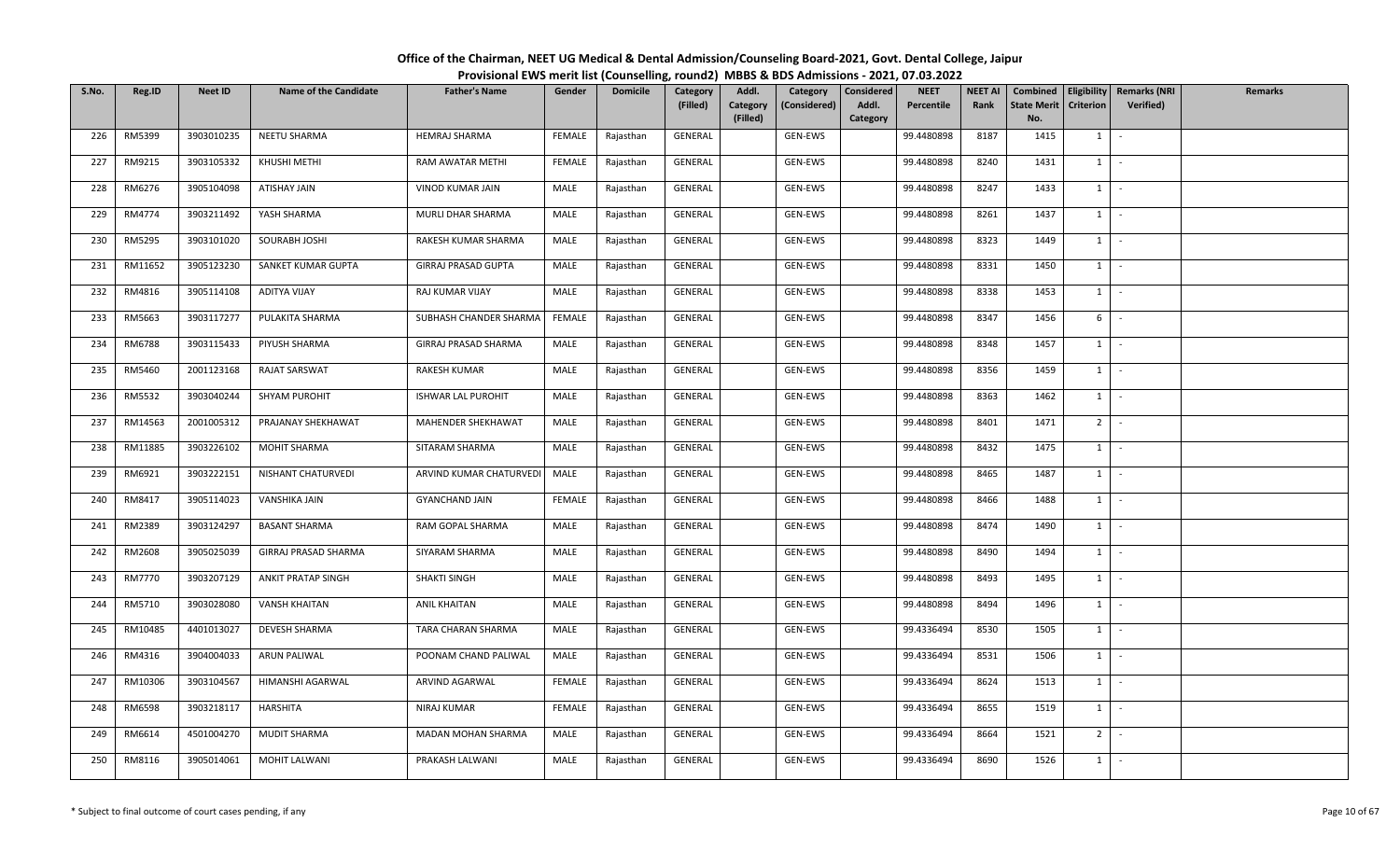| S.No. | Reg.ID  | <b>Neet ID</b> | <b>Name of the Candidate</b> | <b>Father's Name</b>       | Gender        | <b>Domicile</b> | Category<br>(Filled) | Addl.<br>Category | Category<br>(Considered) | <b>NEET</b><br>Considered<br>Addl.<br>Percentile | <b>NEET AI</b><br>Rank | Combined<br><b>State Merit</b> | <b>Criterion</b> | <b>Eligibility Remarks (NRI</b><br><b>Verified</b> ) | <b>Remarks</b> |
|-------|---------|----------------|------------------------------|----------------------------|---------------|-----------------|----------------------|-------------------|--------------------------|--------------------------------------------------|------------------------|--------------------------------|------------------|------------------------------------------------------|----------------|
|       |         |                |                              |                            |               |                 |                      | (Filled)          |                          | Category                                         |                        | No.                            |                  |                                                      |                |
| 251   | RM5002  | 3903016379     | <b>VAIBHAV BANSAL</b>        | NARENDRA KUMAR BANSAL      | MALE          | Rajasthan       | GENERAL              |                   | GEN-EWS                  | 99.4336494                                       | 8704                   | 1527                           | $1 \vert$        | $\overline{\phantom{a}}$                             |                |
| 252   | RM2193  | 3902001041     | AARUSH KAMRA                 | <b>BALVINDER KAMRA</b>     | MALE          | Rajasthan       | GENERAL              |                   | GEN-EWS                  | 99.4336494                                       | 8733                   | 1531                           | $1 \mid$         | $\sim$                                               |                |
| 253   | RM8216  | 3904004468     | RAJENDER SINGH               | SANGRAM SINGH              | MALE          | Rajasthan       | GENERAL              | WDP,<br>EXS8      | GEN-EWS                  | 99.4190146                                       | 8748                   | 1532                           | $1 \mid$         | $\sim$                                               |                |
| 254   | RM10054 | 3903025080     | MUMAL SHEKHAWAT              | SURENDRA PAL SINGH         | <b>FEMALE</b> | Rajasthan       | GENERAL              |                   | GEN-EWS                  | 99.4190146                                       | 8777                   | 1538                           | $1 \vert$        | $\sim$                                               |                |
| 255   | RM8272  | 3903128181     | ABHISHEK SHARMA              | MAHAVEER PRASAD SHARMA     | MALE          | Rajasthan       | GENERAL              |                   | GEN-EWS                  | 99.4190146                                       | 8837                   | 1548                           | $1 \vert$        | $\sim$                                               |                |
| 256   | RM11000 | 3903128053     | AAKANSHA SHARMA              | GOPAL LAL SHARMA           | FEMALE        | Rajasthan       | GENERAL              |                   | GEN-EWS                  | 99.4190146                                       | 8875                   | 1556                           | $1 \vert$        | $\sim$                                               |                |
| 257   | RM5616  | 3903216069     | CHANDRA PRAKASH SHARMA       | SHIMBHU DAYAL SHARMA       | MALE          | Rajasthan       | GENERAL              |                   | GEN-EWS                  | 99.4190146                                       | 8910                   | 1563                           | $1 \mid$         | $\sim$                                               |                |
| 258   | RM5767  | 3903118324     | SUMIT KUMAR PANDA            | RAJKUMAR PANDA             | MALE          | Rajasthan       | GENERAL              |                   | GEN-EWS                  | 99.4190146                                       | 8917                   | 1565                           | $1 \vert$        |                                                      |                |
| 259   | RM3348  | 3903011171     | DEEPAK SHARMA                | CHHAGAN LAL SHARMA         | MALE          | Rajasthan       | GENERAL              |                   | GEN-EWS                  | 99.4190146                                       | 8967                   | 1578                           | $1 \vert$        | $\sim$                                               |                |
| 260   | RM2879  | 3903235142     | ASHWANI BAHETI               | <b>GOVIND BAHETI</b>       | MALE          | Rajasthan       | GENERAL              |                   | GEN-EWS                  | 99.4001708                                       | 8974                   | 1580                           | $1 \mid$         | $\overline{\phantom{a}}$                             |                |
| 261   | RM4325  | 3905106004     | KANCHAN                      | MUKESH KUMAR               | FEMALE        | Rajasthan       | GENERAL              | WDP,<br>EXS6      | GEN-EWS                  | 99.4001708                                       | 9022                   | 1596                           | 2 <sup>1</sup>   | $\sim$                                               |                |
| 262   | RM1106  | 3903005390     | PRINCE JAIN                  | <b>GYAN CHAND JAIN</b>     | MALE          | Rajasthan       | GENERAL              |                   | GEN-EWS                  | 99.4001708                                       | 9030                   | 1597                           | $1 \mid$         | $\sim$                                               |                |
| 263   | RM4700  | 3903008216     | <b>BULBUL JAIN</b>           | PARAS KUMAR JAIN           | FEMALE        | Rajasthan       | GENERAL              |                   | GEN-EWS                  | 99.4001708                                       | 9049                   | 1602                           | $1 \vert$        |                                                      |                |
| 264   | RM5682  | 3903236140     | DEEPAK KUMAR                 | RAKESH KUMAR               | MALE          | Rajasthan       | GENERAL              |                   | GEN-EWS                  | 99.4001708                                       | 9055                   | 1605                           | $1 \vert$        | $\sim$                                               |                |
| 265   | RM9052  | 3903206425     | <b>NUPUR GARG</b>            | ARUN GARG                  | FEMALE        | Rajasthan       | GENERAL              |                   | GEN-EWS                  | 99.4001708                                       | 9056                   | 1606                           | $1 \vert$        | $\sim$                                               |                |
| 266   | RM11261 | 3903205783     | MEGHESH SHARMA               | <b>GANGA LAHARI SHARMA</b> | MALE          | Rajasthan       | GENERAL              |                   | GEN-EWS                  | 99.4001708                                       | 9063                   | 1608                           | $1$ $\sim$       |                                                      |                |
| 267   | RM1415  | 3903214253     | PRAVEEN SINGH                | JAI SINGH                  | MALE          | Rajasthan       | GENERAL              |                   | GEN-EWS                  | 99.4001708                                       | 9096                   | 1614                           | $1 \vert$        |                                                      |                |
| 268   | RM4110  | 3903009650     | SARTHAK AGRAWAL              | RAMNIWAS AGRAWAL           | MALE          | Rajasthan       | GENERAL              |                   | GEN-EWS                  | 99.4001708                                       | 9108                   | 1618                           | $1 \mid$         | $\sim$                                               |                |
| 269   | RM11649 | 3905115113     | PRABHU DAYAL                 | MOOL CHAND                 | MALE          | Rajasthan       | GENERAL              |                   | GEN-EWS                  | 99.4001708                                       | 9142                   | 1625                           | $1 \vert$        | $\sim$                                               |                |
| 270   | RM11198 | 3902008186     | VISHAL SHARMA                | GHANSHYAM SHARMA           | MALE          | Rajasthan       | GENERAL              |                   | GEN-EWS                  | 99.4001708                                       | 9147                   | 1626                           | $1 \vert$        | $\overline{\phantom{a}}$                             |                |
| 271   | RM13827 | 3905103271     | KIRTI SHARMA                 | RAJVEER SHARMA             | FEMALE        | Rajasthan       | GENERAL              |                   | GEN-EWS                  | 99.4001708                                       | 9150                   | 1628                           | $1 \vert -$      |                                                      |                |
| 272   | RM3041  | 3903222126     | AKSHAT DUNDA                 | ASHOK KUMAR SHARMA         | MALE          | Rajasthan       | GENERAL              |                   | GEN-EWS                  | 99.4001708                                       | 9157                   | 1630                           | $1 \mid$         | $\sim$                                               |                |
| 273   | RM8534  | 3903014401     | LOCHAN SINGHAL               | SANJAY SINGHAL             | MALE          | Rajasthan       | GENERAL              |                   | GEN-EWS                  | 99.4001708                                       | 9170                   | 1634                           | 3 <sup>1</sup>   | $\sim$                                               |                |
| 274   | RM10539 | 3902003270     | DHEERAJ PUROHIT              | OM PRAKASH PUROHIT         | MALE          | Rajasthan       | GENERAL              |                   | GEN-EWS                  | 99.4001708                                       | 9184                   | 1636                           | $1 \vert$        | $\sim$                                               |                |
| 275   | RM6483  | 3905001720     | LOKESH GUPTA                 | PRAKASH GUPTA              | MALE          | Rajasthan       | GENERAL              |                   | GEN-EWS                  | 99.4001708                                       | 9259                   | 1650                           | $1 \mid$         | $\mathcal{L}_{\mathcal{A}}$                          |                |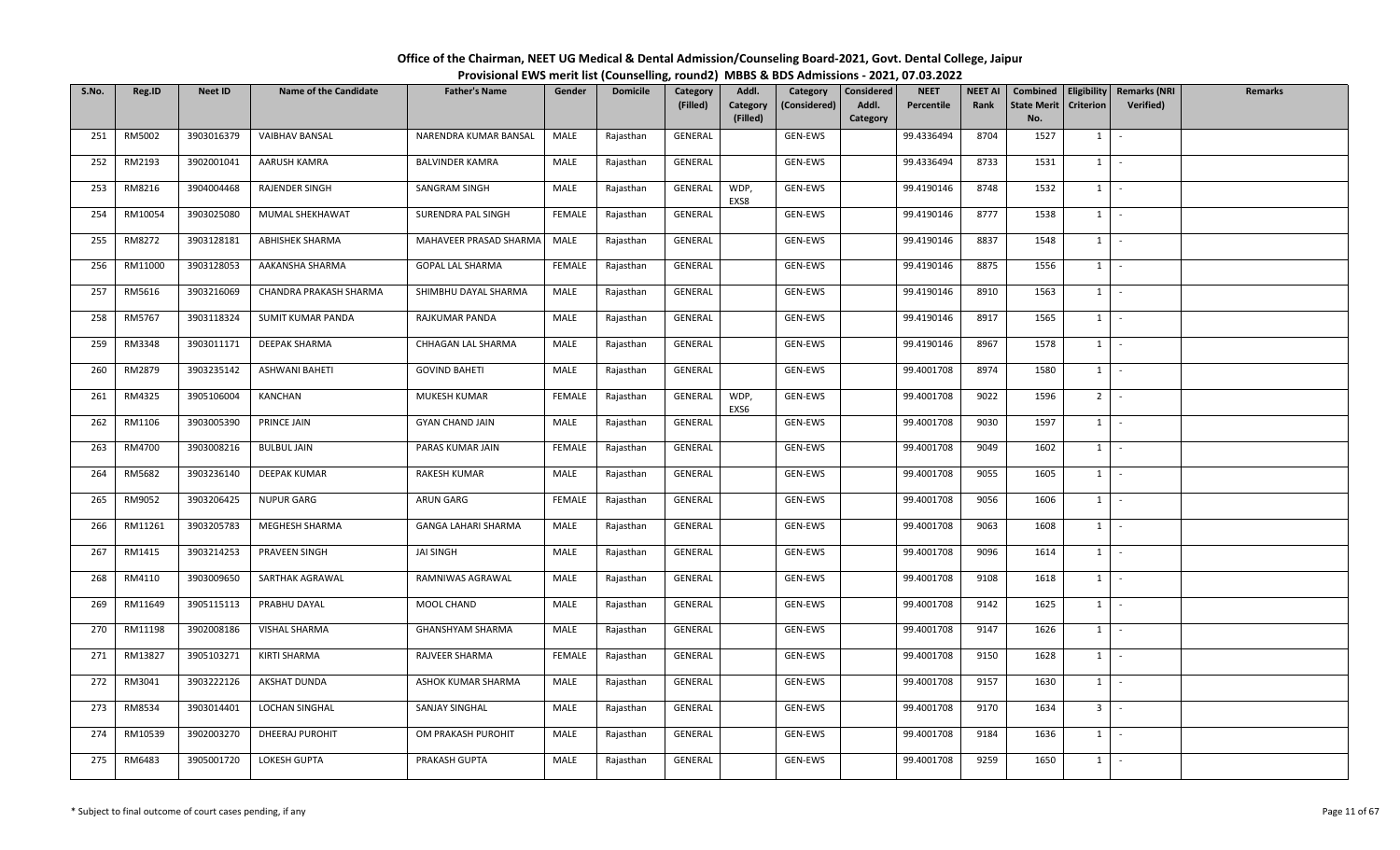| S.No. | Reg.ID  | <b>Neet ID</b> | <b>Name of the Candidate</b> | <b>Father's Name</b>        | Gender        | <b>Domicile</b> | Category<br>(Filled) | Addl.<br>Category<br>(Considered)<br>Category<br>(Filled) | <b>NEET</b><br>Considered<br>Percentile<br>Addl.<br>Category | <b>NEET AI</b><br>Rank | <b>State Merit</b><br>No. | <b>Criterion</b> | Combined   Eligibility   Remarks (NRI<br><b>Verified</b> ) | Remarks |
|-------|---------|----------------|------------------------------|-----------------------------|---------------|-----------------|----------------------|-----------------------------------------------------------|--------------------------------------------------------------|------------------------|---------------------------|------------------|------------------------------------------------------------|---------|
| 276   | RM6563  | 3903017117     | PUSHPENDRA SHARMA            | POORAN CHAND SHARMA         | MALE          | Rajasthan       | GENERAL              | GEN-EWS                                                   | 99.3814565                                                   | 9268                   | 1652                      | $1 \vert$        |                                                            |         |
| 277   | RM6500  | 3905126166     | DIKSHA SHARMA                | <b>MANOJ SHARMA</b>         | <b>FEMALE</b> | Rajasthan       | GENERAL              | GEN-EWS                                                   | 99.3814565                                                   | 9276                   | 1654                      | $1 \vert$        | $\sim$                                                     |         |
| 278   | RM6475  | 3903217357     | <b>VINAY BAGRA</b>           | MANOJ KUMAR SHARMA          | MALE          | Rajasthan       | GENERAL              | GEN-EWS                                                   | 99.3814565                                                   | 9310                   | 1661                      | $1 \mid$         |                                                            |         |
| 279   | RM8916  | 3903226100     | ABHISHEK SHARMA              | SHANKAR LAL SHARMA          | MALE          | Rajasthan       | GENERAL              | GEN-EWS                                                   | 99.3814565                                                   | 9311                   | 1662                      | $1 \vert$        | $\sim$                                                     |         |
| 280   | RM9683  | 3903226059     | CHANDRA PRAKASH KHATRI       | <b>OMPRAKASH KHATRI</b>     | MALE          | Rajasthan       | GENERAL              | GEN-EWS                                                   | 99.3814565                                                   | 9330                   | 1664                      | $1 \vert$        | $\sim$                                                     |         |
| 281   | RM3162  | 3904006407     | PRAMILA SHARMA               | NANDLAL                     | FEMALE        | Rajasthan       | GENERAL              | GEN-EWS                                                   | 99.3814565                                                   | 9332                   | 1665                      | $1 \vert$        | $\sim$                                                     |         |
| 282   | RM13794 | 3902009248     | KUNAL RAJPUROHIT             | SHARWAN SINGH<br>RAJPUROHIT | MALE          | Rajasthan       | GENERAL              | GEN-EWS                                                   | 99.3814565                                                   | 9404                   | 1675                      | $1 \vert$        | $\sim$                                                     |         |
| 283   | RM8188  | 3903106495     | SAGAR SHEKHAWAT              | JAIPAL SINGH SHEKHWAT       | MALE          | Rajasthan       | GENERAL              | GEN-EWS                                                   | 99.3814565                                                   | 9417                   | 1677                      | $1 \mid$         | $\sim$                                                     |         |
| 284   | RM10074 | 3903232062     | <b>HEMANT SHARMA</b>         | SUBHASH CHANDRA SHARMA      | MALE          | Rajasthan       | GENERAL              | GEN-EWS                                                   | 99.3814565                                                   | 9511                   | 1702                      | $1 \mid$         | $\sim$                                                     |         |
| 285   | RM5444  | 3903228126     | JITENDRA SHARMA              | OM PRAKASH SHARMA           | MALE          | Rajasthan       | GENERAL              | GEN-EWS                                                   | 99.3814565                                                   | 9514                   | 1703                      | 1                |                                                            |         |
| 286   | RM4567  | 3902013082     | SAMAR PRATAP SHARMA          | <b>TEJ PRATAP</b>           | MALE          | Rajasthan       | GENERAL              | GEN-EWS                                                   | 99.3814565                                                   | 9517                   | 1705                      | $1 \mid$         | $\sim$                                                     |         |
| 287   | RM6436  | 3903032272     | SWATI BHARDWAJ               | <b>GOPAL SHARMA</b>         | <b>FEMALE</b> | Rajasthan       | GENERAL              | GEN-EWS                                                   | 99.3591807                                                   | 9571                   | 1722                      | $1 \vert$        | $\sim$                                                     |         |
| 288   | RM7303  | 3903001500     | <b>HARIOM MITTAL</b>         | SANTOSH MITTAL              | MALE          | Rajasthan       | GENERAL              | GEN-EWS                                                   | 99.3591807                                                   | 9651                   | 1736                      | 1                |                                                            |         |
| 289   | RM9917  | 3906007253     | ANIRUDH PALIWAL              | RAMESH PALIWAL              | MALE          | Rajasthan       | GENERAL              | GEN-EWS                                                   | 99.3591807                                                   | 9670                   | 1740                      | $1 \vert$        | $\sim$                                                     |         |
| 290   | RM7914  | 3903013104     | <b>GIRRAJ SHARMA</b>         | RAMAVATAR SHARMA            | MALE          | Rajasthan       | GENERAL              | GEN-EWS                                                   | 99.3591807                                                   | 9683                   | 1743                      | $1 \vert$        |                                                            |         |
| 291   | RM11018 | 3905119124     | SANDEEP                      | <b>HARI PRASAD</b>          | MALE          | Rajasthan       | GENERAL              | GEN-EWS                                                   | 99.3591807                                                   | 9721                   | 1749                      | $1$ $\cdot$      |                                                            |         |
| 292   | RM9609  | 3904107190     | HITESH PALIWAL               | <b>OMPRAKASH PALIWAL</b>    | MALE          | Rajasthan       | GENERAL              | GEN-EWS                                                   | 99.3591807                                                   | 9771                   | 1759                      | 1                |                                                            |         |
| 293   | RM4604  | 3903013531     | <b>VISHAL JAIN</b>           | ASHOK KUMAR JAIN            | MALE          | Rajasthan       | GENERAL              | GEN-EWS                                                   | 99.3591807                                                   | 9789                   | 1767                      | $1 \vert$        | $\sim$                                                     |         |
| 294   | RM11034 | 3903035019     | <b>ASHISH SINGH</b>          | RAMPAL SINGH                | MALE          | Rajasthan       | GENERAL              | WDP,<br>GEN-EWS<br>EXS6                                   | 99.3591807                                                   | 9811                   | 1772                      | $1 \vert$        | $\sim$                                                     |         |
| 295   | RM12806 | 3903110018     | <b>VIVEK SHARMA</b>          | RAMPRASAD SHARMA            | MALE          | Rajasthan       | GENERAL              | GEN-EWS                                                   | 99.3591807                                                   | 9883                   | 1789                      | $1 \vert$        | $\overline{\phantom{a}}$                                   |         |
| 296   | RM2366  | 3904004015     | ROOPANSHI VYAS               | NIRANJAN VYAS               | FEMALE        | Rajasthan       | GENERAL              | GEN-EWS                                                   | 99.3429271                                                   | 9944                   | 1797                      | $1$ $-$          |                                                            |         |
| 297   | RM9080  | 3903027174     | RIYA AGRAWAL                 | DAULAT RAM AGARWAL          | FEMALE        | Rajasthan       | GENERAL              | GEN-EWS                                                   | 99.3429271                                                   | 9949                   | 1800                      | $1 \vert$        | $\sim$                                                     |         |
| 298   | RM6793  | 3903107056     | PRIYANSH TRIPATHI            | VIJAY PRAKASH TRIPATHI      | MALE          | Rajasthan       | GENERAL              | GEN-EWS                                                   | 99.3429271                                                   | 9953                   | 1801                      | $1 \vert$        | $\sim$                                                     |         |
| 299   | RM8994  | 3902007112     | VISHVAJEET SINGH             | JAYA SINGH                  | MALE          | Rajasthan       | GENERAL              | GEN-EWS                                                   | 99.3429271                                                   | 10002                  | 1808                      | $1 \vert$        | $\sim$                                                     |         |
| 300   | RM8759  | 3902017026     | <b>NEHA LUHANI</b>           | PRADEEP LUHANI              | FEMALE        | Rajasthan       | GENERAL              | GEN-EWS                                                   | 99.3429271                                                   | 10034                  | 1812                      | $1 \mid$         | $\sim$                                                     |         |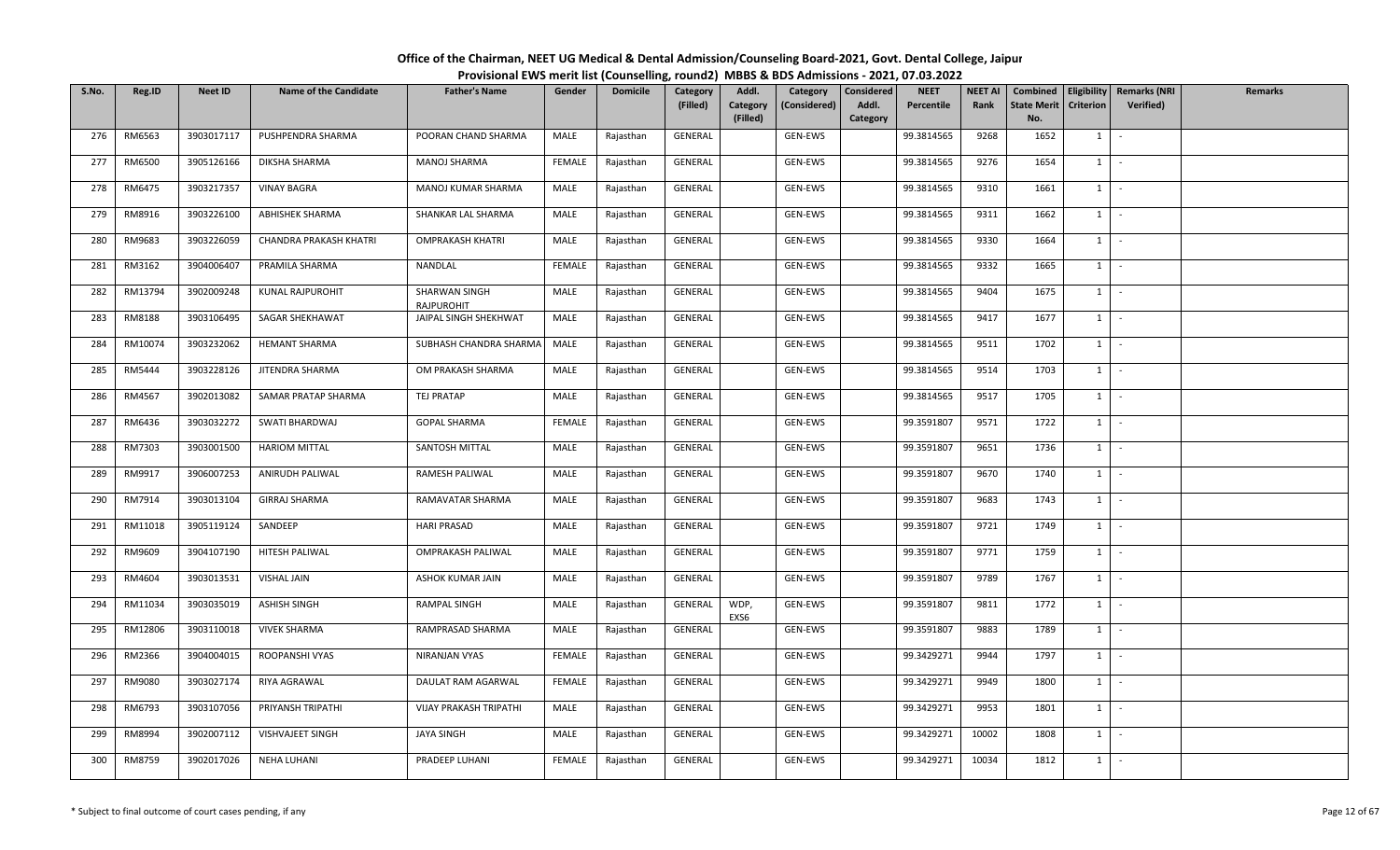| S.No. | Reg.ID  | <b>Neet ID</b> | <b>Name of the Candidate</b> | <b>Father's Name</b>        | Gender        | <b>Domicile</b> | Category<br>(Filled) | Addl.<br>Category<br>(Filled) | Category<br>(Considered) | <b>Considered</b><br>Addl.<br>Category | <b>NEET</b><br>Percentile | <b>NEET AI</b><br>Rank | <b>State Merit</b><br>No. | <b>Criterion</b> | Combined   Eligibility   Remarks (NRI<br>Verified) | Remarks |
|-------|---------|----------------|------------------------------|-----------------------------|---------------|-----------------|----------------------|-------------------------------|--------------------------|----------------------------------------|---------------------------|------------------------|---------------------------|------------------|----------------------------------------------------|---------|
| 301   | RM6844  | 3903014395     | ABHISHEK BINWAL              | BHURAMAL SHARMA             | MALE          | Rajasthan       | GENERAL              |                               | GEN-EWS                  |                                        | 99.3429271                | 10071                  | 1816                      | $1 \quad$        | $\sim$                                             |         |
| 302   | RM5976  | 3903116372     | HIMADRI RASTOGI              | <b>ANIL SINGAL</b>          | <b>FEMALE</b> | Rajasthan       | GENERAL              |                               | GEN-EWS                  |                                        | 99.3220111                | 10198                  | 1834                      | 1                | $\sim$                                             |         |
| 303   | RM4955  | 3905001640     | PRIYANSHI GUPTA              | CHANDRA SHEKHAR GUPTA       | FEMALE        | Rajasthan       | GENERAL              |                               | GEN-EWS                  |                                        | 99.3220111                | 10232                  | 1840                      | $1 \quad$        | $\sim$                                             |         |
| 304   | RM4339  | 3903216368     | TANISHA KANDA                | <b>GAJANAND KANDA</b>       | FEMALE        | Rajasthan       | GENERAL              |                               | GEN-EWS                  |                                        | 99.3220111                | 10283                  | 1841                      | $1 \quad$        | $\sim$                                             |         |
| 305   | RM1976  | 3904018196     | YAJUSHA PALIWAL              | TRILOK PALIWAL              | FEMALE        | Rajasthan       | GENERAL              |                               | GEN-EWS                  |                                        | 99.3220111                | 10354                  | 1851                      | $1 \quad$        | $\sim$                                             |         |
| 306   | RM11856 | 3903205577     | SABHYA GOYAL                 | VISHVESHWER GOYAL           | FEMALE        | Rajasthan       | GENERAL              |                               | GEN-EWS                  |                                        | 99.3220111                | 10371                  | 1856                      | $1 \quad$        | $\sim$                                             |         |
| 307   | RM1689  | 3903027282     | KISHAN SHARMA                | LALCHAND SHARMA             | MALE          | Rajasthan       | GENERAL              |                               | GEN-EWS                  |                                        | 99.3220111                | 10372                  | 1857                      | 1                | $\sim$                                             |         |
| 308   | RM4842  | 3903021279     | UMESH SHARMA                 | <b>ASHOK SHARMA</b>         | MALE          | Rajasthan       | GENERAL              |                               | GEN-EWS                  |                                        | 99.3220111                | 10407                  | 1863                      | $1$ $\cdot$      |                                                    |         |
| 309   | RM4605  | 3904023123     | <b>DEELIP SINGH BHATI</b>    | PREM SINGH BHATI            | MALE          | Rajasthan       | GENERAL              |                               | GEN-EWS                  |                                        | 99.3220111                | 10409                  | 1864                      | $1 \mid$         | $\sim$                                             |         |
| 310   | RM1365  | 3903204023     | YANA SINGHAL                 | DHARMENDRA KUMAR<br>SINGHAL | <b>FEMALE</b> | Rajasthan       | GENERAL              |                               | GEN-EWS                  |                                        | 99.3220111                | 10426                  | 1867                      | $1 \quad$        | $\sim$                                             |         |
| 311   | RM12118 | 3903127295     | <b>HEMANT SHARMA</b>         | PRABHU DAYAL SHARMA         | MALE          | Rajasthan       | GENERAL              |                               | GEN-EWS                  |                                        | 99.3220111                | 10468                  | 1873                      | $1 \mid -$       |                                                    |         |
| 312   | RM10544 | 3903109230     | HARSHITA INDORIYA            | PRABHU DAYAL INDORIYA       | <b>FEMALE</b> | Rajasthan       | GENERAL              |                               | GEN-EWS                  |                                        | 99.3023254                | 10547                  | 1878                      | $1 \quad$        | $\sim$                                             |         |
| 313   | RM3217  | 3903104255     | <b>KESHAV SHARMA</b>         | MOHAN LAL SHARMA            | MALE          | Rajasthan       | GENERAL              |                               | GEN-EWS                  |                                        | 99.3023254                | 10586                  | 1883                      | $1 \quad$        | $\sim$                                             |         |
| 314   | RM1602  | 3903222036     | <b>ANKIT JOSHI</b>           | OM PRAKASH                  | MALE          | Rajasthan       | GENERAL              |                               | GEN-EWS                  |                                        | 99.3023254                | 10645                  | 1893                      | $1 \quad$        | $\sim$                                             |         |
| 315   | RM8926  | 3901017055     | <b>BHANUPRIYA RATHORE</b>    | <b>BHANWAR SINGH</b>        | <b>FEMALE</b> | Rajasthan       | GENERAL              |                               | GEN-EWS                  |                                        | 99.3023254                | 10664                  | 1897                      | 1                | $\sim$                                             |         |
| 316   | RM5554  | 3903033193     | KANA RAM SHARMA              | <b>BHAGWAN SAHAY SHARMA</b> | MALE          | Rajasthan       | GENERAL              |                               | GEN-EWS                  |                                        | 99.3023254                | 10726                  | 1907                      | $1$ $-$          |                                                    |         |
| 317   | RM7943  | 3904113348     | ARUN RAJPUROHIT              | SHARWAN SINGH               | MALE          | Rajasthan       | GENERAL              |                               | GEN-EWS                  |                                        | 99.3023254                | 10733                  | 1909                      | 1                | $\sim$                                             |         |
| 318   | RM10403 | 3904108093     | SUNITA RAJPUROHIT            | HANUMAN SINGH<br>RAJPUROHIT | FEMALE        | Rajasthan       | GENERAL              |                               | GEN-EWS                  |                                        | 99.3023254                | 10746                  | 1914                      | $1 \quad$        | $\sim$                                             |         |
| 319   | RM4579  | 3902008075     | YASH                         | CHIRANJI LAL                | MALE          | Rajasthan       | GENERAL              |                               | GEN-EWS                  |                                        | 99.3023254                | 10751                  | 1916                      | $1 \quad$        | $\sim$                                             |         |
| 320   | RM7630  | 3903204529     | KHUSHI AGARWAL               | ARUN AGRAWAL                | <b>FEMALE</b> | Rajasthan       | GENERAL              |                               | GEN-EWS                  |                                        | 99.3023254                | 10756                  | 1917                      | $1 \quad$        | $\sim$                                             |         |
| 321   | RM10525 | 3903223251     | JITESH SHARMA                | SHATYNARAYAN SHARMA         | MALE          | Rajasthan       | GENERAL              |                               | GEN-EWS                  |                                        | 99.3023254                | 10770                  | 1918                      | 1                | $\sim$                                             |         |
| 322   | RM5756  | 3802009318     | SIMRAN GOYAL                 | <b>BHARAT BHUSHAN</b>       | <b>FEMALE</b> | Rajasthan       | GENERAL              |                               | GEN-EWS                  |                                        | 99.3023254                | 10771                  | 1919                      | $1 \quad$        | $\sim$                                             |         |
| 323   | RM11131 | 3903115202     | AJAY SINGH SHEKHAWAT         | CHHOTOO SINGH               | MALE          | Rajasthan       | GENERAL              | WPP,<br>WPP8                  | GEN-EWS                  |                                        | 99.2807619                | 10895                  | 1933                      | 2 <sup>1</sup>   | $\sim$                                             |         |
| 324   | RM1834  | 3901006260     | MRINAL BHARGAVA              | ANURAG BHARGAVA             | MALE          | Rajasthan       | GENERAL              |                               | GEN-EWS                  |                                        | 99.2807619                | 10916                  | 1935                      | $1 \quad$        | $\sim$                                             |         |
| 325   | RM8708  | 3903202258     | APARNA MEHTA                 | PRAKASH CHAND MEHTA         | FEMALE        | Rajasthan       | GENERAL              |                               | GEN-EWS                  |                                        | 99.2807619                | 10917                  | 1936                      | $1\phantom{0}$   | $\sim$                                             |         |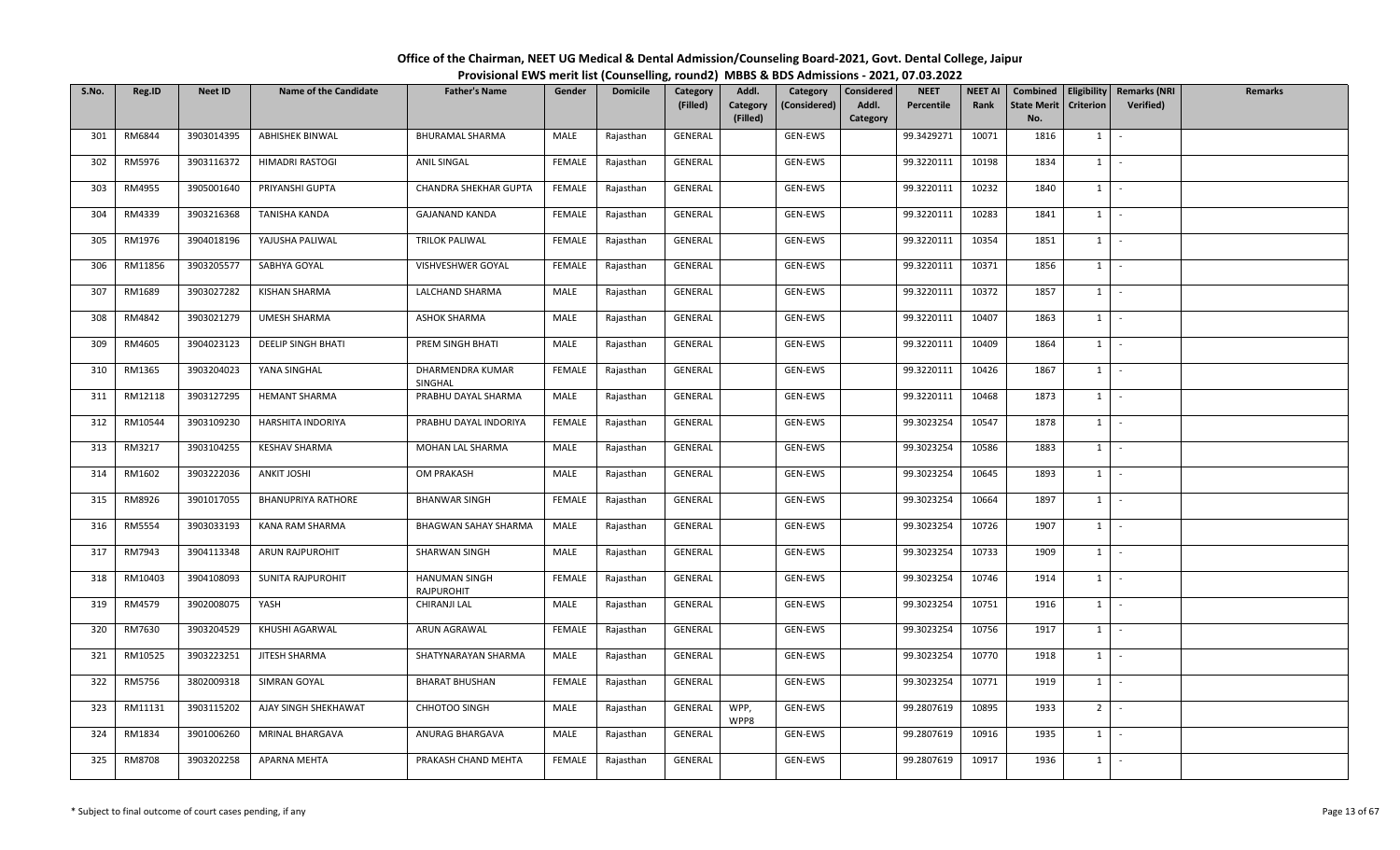| S.No. | Reg.ID        | <b>Neet ID</b> | <b>Name of the Candidate</b> | <b>Father's Name</b>     | Gender | <b>Domicile</b> | Category<br>(Filled) | Addl.<br>Category<br>(Considered)<br>Category<br>(Filled) | <b>NEET</b><br>Considered<br>Percentile<br>Addl.<br>Category | <b>NEET AI</b><br>Rank | <b>State Merit</b><br>No. | <b>Criterion</b> | Combined   Eligibility   Remarks (NRI<br><b>Verified</b> ) | Remarks |
|-------|---------------|----------------|------------------------------|--------------------------|--------|-----------------|----------------------|-----------------------------------------------------------|--------------------------------------------------------------|------------------------|---------------------------|------------------|------------------------------------------------------------|---------|
| 326   | RM8315        | 3903220127     | <b>KAPIL GARG</b>            | YOGESH GARG              | MALE   | Rajasthan       | GENERAL              | GEN-EWS                                                   | 99.2807619                                                   | 10942                  | 1940                      | $1 \vert$        |                                                            |         |
| 327   | RM6863        | 3903109530     | <b>GAURAV KEJRIWAL</b>       | <b>GOPAL KEJRIWAL</b>    | MALE   | Rajasthan       | GENERAL              | GEN-EWS                                                   | 99.2807619                                                   | 10947                  | 1941                      | $1 \mid$         | $\sim$                                                     |         |
| 328   | RM8341        | 4401010202     | RAHUL TYAGI                  | DEEN DAYAL TYAGI         | MALE   | Rajasthan       | GENERAL              | GEN-EWS                                                   | 99.2807619                                                   | 10949                  | 1942                      | $1 \mid$         | $\sim$                                                     |         |
| 329   | <b>RM7008</b> | 3903212409     | MUKUL SHARMA                 | SOHAN LAL SHARMA         | MALE   | Rajasthan       | GENERAL              | GEN-EWS                                                   | 99.2807619                                                   | 10966                  | 1944                      | $1 \vert$        | $\mathcal{L}$                                              |         |
| 330   | RM5096        | 3904109185     | DINESH PALIWAL               | RADHEY SHYAM PALIWAL     | MALE   | Rajasthan       | GENERAL              | GEN-EWS                                                   | 99.2807619                                                   | 10970                  | 1945                      | $1 \vert$        | $\sim$                                                     |         |
| 331   | RM8896        | 3902003312     | HARSHITA BINANI              | <b>BALDEV DAS BINANI</b> | FEMALE | Rajasthan       | GENERAL              | GEN-EWS                                                   | 99.2807619                                                   | 10973                  | 1947                      | $1 \vert$        | $\sim$                                                     |         |
| 332   | RM5984        | 3905111242     | KARAN SINGH JADON            | LAKHPAT SINGH JADON      | MALE   | Rajasthan       | GENERAL              | GEN-EWS                                                   | 99.2807619                                                   | 11029                  | 1959                      | $1 \vert$        | $\sim$                                                     |         |
| 333   | RM10498       | 3903211250     | <b>BHAWANA KANWAR</b>        | MAHENDRA SINGH           | FEMALE | Rajasthan       | GENERAL              | GEN-EWS                                                   | 99.2807619                                                   | 11034                  | 1960                      | $1 \vert$        | $\sim$                                                     |         |
| 334   | RM11732       | 3903139027     | KANISHKA SHARMA              | RAMSWAROOP SHARMA        | FEMALE | Rajasthan       | GENERAL              | GEN-EWS                                                   | 99.257709                                                    | 11154                  | 1978                      | $1 \mid$         | $\sim$                                                     |         |
| 335   | RM3557        | 3903125050     | SAKSHI SARASWAT              | TANSUKH SHARMA           | FEMALE | Rajasthan       | GENERAL              | GEN-EWS                                                   | 99.257709                                                    | 11201                  | 1986                      | 1                | $\sim$                                                     |         |
| 336   | RM2153        | 3903209576     | PRIYA GARG                   | RAJESH GARG              | FEMALE | Rajasthan       | GENERAL              | GEN-EWS                                                   | 99.257709                                                    | 11280                  | 1998                      | $1 \cdot$        |                                                            |         |
| 337   | RM11802       | 3903203660     | AKASH KHANDELWAL             | BRIJ BHUSHAN KHANDELWAL  | MALE   | Rajasthan       | GENERAL              | GEN-EWS                                                   | 99.257709                                                    | 11284                  | 1999                      | $1 \vert$        | $\sim$                                                     |         |
| 338   | RM12608       | 3903037052     | JAIKEE KUMAR GARG            | MUKESH KUMAR GARG        | MALE   | Rajasthan       | GENERAL              | GEN-EWS                                                   | 99.257709                                                    | 11301                  | 2001                      | 1                |                                                            |         |
| 339   | RM2852        | 3902005076     | CHANDNI SONAWAT              | <b>JAI SONAWAT</b>       | FEMALE | Rajasthan       | GENERAL              | GEN-EWS                                                   | 99.257709                                                    | 11304                  | 2002                      | $1 \vert$        | $\sim$                                                     |         |
| 340   | RM3156        | 3905015210     | <b>MOHIT KUMAR</b>           | KALUARAM                 | MALE   | Rajasthan       | GENERAL              | GEN-EWS                                                   | 99.257709                                                    | 11365                  | 2011                      | $1 \vert$        | $\sim$                                                     |         |
| 341   | RM4280        | 3902008295     | <b>GOPAL KRISHAN GAKKHAR</b> | JOGENDER PAL GAKKHAR     | MALE   | Rajasthan       | GENERAL              | GEN-EWS                                                   | 99.257709                                                    | 11380                  | 2015                      | $1$ $\cdot$      |                                                            |         |
| 342   | RM2718        | 2207001390     | <b>GIRIRAJ</b>               | TEJPAL SINGH             | MALE   | Rajasthan       | GENERAL              | GEN-EWS                                                   | 99.257709                                                    | 11433                  | 2023                      | 1                |                                                            |         |
| 343   | RM10850       | 3904105339     | KULDEEP SINGH RAJPUROHIT     | NATHU SINGH RAJPUROHIT   | MALE   | Rajasthan       | GENERAL              | GEN-EWS                                                   | 99.240225                                                    | 11470                  | 2027                      | $1 \vert$        | $\sim$                                                     |         |
| 344   | RM3071        | 3903008664     | <b>VIDHI SHARMA</b>          | NAVEEN SHARMA            | FEMALE | Rajasthan       | GENERAL              | GEN-EWS                                                   | 99.240225                                                    | 11490                  | 2031                      | $1 \mid$         | $\sim$                                                     |         |
| 345   | RM12887       | 3904008121     | POOJA JAIN                   | PARAS MAL JAIN           | FEMALE | Rajasthan       | GENERAL              | GEN-EWS                                                   | 99.240225                                                    | 11509                  | 2034                      | $1 \vert$        | $\sim$                                                     |         |
| 346   | RM3908        | 3903218131     | PRAVEEN KUMAR SHARMA         | UMASHANKAR SHARMA        | MALE   | Rajasthan       | GENERAL              | GEN-EWS                                                   | 99.240225                                                    | 11527                  | 2036                      | $1$ $-$          |                                                            |         |
| 347   | RM11304       | 3903007512     | DISHA BHOJWANI               | LALCHAND BHOJWANI        | FEMALE | Rajasthan       | GENERAL              | GEN-EWS                                                   | 99.240225                                                    | 11550                  | 2037                      | $1 \mid$         | $\sim$                                                     |         |
| 348   | RM5802        | 3903107139     | MRIDUL GOYAL                 | MUKESH GOYAL             | MALE   | Rajasthan       | GENERAL              | GEN-EWS                                                   | 99.240225                                                    | 11628                  | 2049                      | $1 \vert$        | $\sim$                                                     |         |
| 349   | RM2078        | 3903105111     | ABHISHEK SHARMA              | RAJENDRA KUMAR SHARMA    | MALE   | Rajasthan       | GENERAL              | GEN-EWS                                                   | 99.240225                                                    | 11671                  | 2058                      | $1 \vert$        | $\sim$                                                     |         |
| 350   | RM1333        | 3903215249     | NARENDRA VYAS                | BANWARI LAL SHARMA       | MALE   | Rajasthan       | GENERAL              | GEN-EWS                                                   | 99.240225                                                    | 11680                  | 2061                      | $1 \mid$         | $\mathcal{L}_{\mathcal{A}}$                                |         |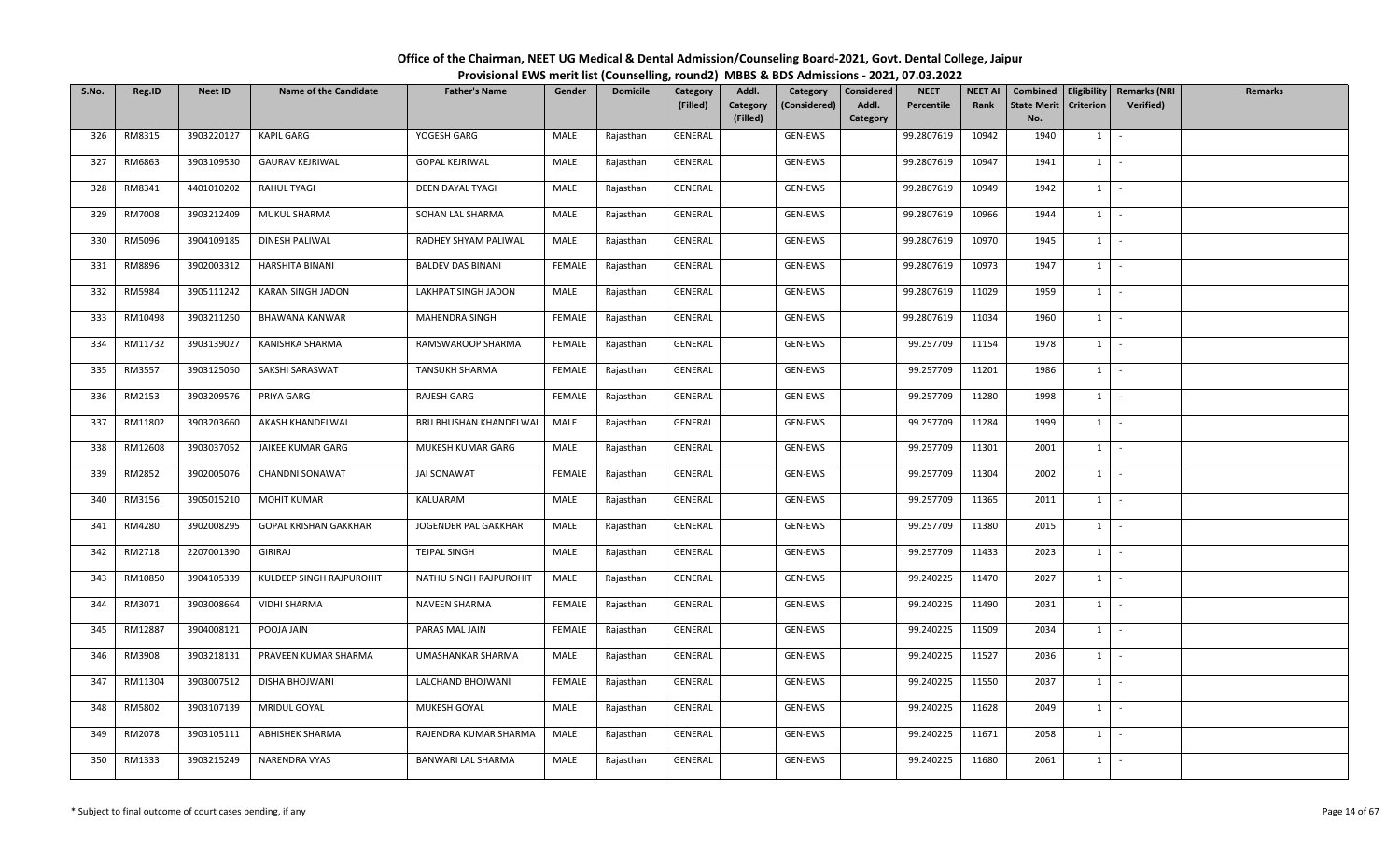| S.No. | Reg.ID  | <b>Neet ID</b> | <b>Name of the Candidate</b>            | <b>Father's Name</b>               | Gender        | <b>Domicile</b> | Category<br>(Filled) | Addl.<br>Category<br>(Filled) | Category<br>(Considered) | <b>Considered</b><br>Addl.<br>Category | <b>NEET</b><br>Percentile | <b>NEET AI</b><br>Rank | <b>State Merit</b><br>No. | <b>Criterion</b> | Combined   Eligibility   Remarks (NRI<br>Verified) | Remarks |
|-------|---------|----------------|-----------------------------------------|------------------------------------|---------------|-----------------|----------------------|-------------------------------|--------------------------|----------------------------------------|---------------------------|------------------------|---------------------------|------------------|----------------------------------------------------|---------|
| 351   | RM8365  | 3903024373     | VAIBHAV BHARDWAJ                        | PANKAJ BHARDWAJ                    | MALE          | Rajasthan       | GENERAL              |                               | GEN-EWS                  |                                        | 99.240225                 | 11701                  | 2065                      | $1 \quad$        | $\sim$                                             |         |
| 352   | RM10768 | 3903117164     | RITIKA PAREEK                           | <b>VIRENDRA PAREEK</b>             | <b>FEMALE</b> | Rajasthan       | GENERAL              |                               | GEN-EWS                  |                                        | 99.2188557                | 11767                  | 2075                      | 1                | $\sim$                                             |         |
| 353   | RM10221 | 3903104488     | <b>HARSH SHARMA</b>                     | MAHENDRA SHARMA                    | MALE          | Rajasthan       | GENERAL              |                               | GEN-EWS                  |                                        | 99.2188557                | 11805                  | 2082                      | $1 \quad$        | $\sim$                                             |         |
| 354   | RM4818  | 3903103230     | NAVEEN SHARMA                           | ANIL KUMAR SHARMA                  | MALE          | Rajasthan       | GENERAL              |                               | GEN-EWS                  |                                        | 99.2188557                | 11822                  | 2085                      | $1 \quad$        | $\sim$                                             |         |
| 355   | RM6973  | 3906025196     | <b>HRITIK JAIN</b>                      | BHUPENDRA JAIN                     | MALE          | Rajasthan       | GENERAL              |                               | GEN-EWS                  |                                        | 99.2188557                | 11862                  | 2087                      | $1 \quad$        | $\sim$                                             |         |
| 356   | RM12868 | 3906001664     | SAKSHI JAIN                             | SANDEEP JAIN                       | FEMALE        | Rajasthan       | GENERAL              |                               | GEN-EWS                  |                                        | 99.2188557                | 11904                  | 2099                      | $1 \quad$        | $\sim$                                             |         |
| 357   | RM6206  | 3903023366     | RUCHI BHARDWAJ                          | RAMESH CHANDRA SHARMA              | <b>FEMALE</b> | Rajasthan       | GENERAL              |                               | GEN-EWS                  |                                        | 99.2188557                | 11918                  | 2101                      | 1                | $\sim$                                             |         |
| 358   | RM8355  | 3903135237     | NIVEDITA                                | <b>KISHOR SINGH</b>                | FEMALE        | Rajasthan       | GENERAL              |                               | GEN-EWS                  |                                        | 99.2188557                | 11925                  | 2106                      | $1 \mid$         | $\sim$                                             |         |
| 359   | RM10738 | 3903007269     | SOURAV SHARMA                           | NARESH SHARMA                      | MALE          | Rajasthan       | GENERAL              |                               | GEN-EWS                  |                                        | 99.2188557                | 11938                  | 2108                      | $1 \mid$         | $\sim$                                             |         |
| 360   | RM6586  | 3903104362     | DEEPAK SHARMA                           | HUKAM CHAND SHARMA                 | MALE          | Rajasthan       | GENERAL              |                               | GEN-EWS                  |                                        | 99.2188557                | 11983                  | 2118                      | $1 \quad$        | $\sim$                                             |         |
| 361   | RM10062 | 3903202504     | <b>UDIT AGARWAL</b>                     | PARAS KUMAR AGARWAL                | MALE          | Rajasthan       | GENERAL              |                               | GEN-EWS                  |                                        | 99.2188557                | 12024                  | 2128                      | $1 \mid$         | $\sim$                                             |         |
| 362   | RM2631  | 3903001908     | CHANDRABHAN SINGH<br>SHEKHAWAT          | AJIT SINGH SHEKHAWAT               | MALE          | Rajasthan       | GENERAL              |                               | GEN-EWS                  |                                        | 99.1970332                | 12087                  | 2138                      | $1 \quad$        | $\sim$                                             |         |
| 363   | RM9417  | 3903035053     | <b>GOKHLESH SHARMA</b>                  | SHYAM SUNDAR SHARMA                | MALE          | Rajasthan       | GENERAL              |                               | GEN-EWS                  |                                        | 99.1970332                | 12172                  | 2151                      | $1 \quad$        | $\sim$                                             |         |
| 364   | RM12666 | 3902016126     | SANTOSH                                 | <b>BHANWAR LAL</b>                 | FEMALE        | Rajasthan       | GENERAL              |                               | GEN-EWS                  |                                        | 99.1970332                | 12177                  | 2154                      | $1 \quad$        | $\sim$                                             |         |
| 365   | RM8142  | 3904017128     | <b>DEEPAK KHATRI</b>                    | RAMESH KUMAR                       | MALE          | Rajasthan       | GENERAL              |                               | GEN-EWS                  |                                        | 99.1970332                | 12195                  | 2159                      | 1                | $\sim$                                             |         |
| 366   | RM9587  | 3905118042     | PRIYA MANGAL                            | LEKH RAJ MANGAL                    | <b>FEMALE</b> | Rajasthan       | GENERAL              |                               | GEN-EWS                  |                                        | 99.1970332                | 12202                  | 2161                      | $1 \mid$         | $\sim$                                             |         |
| 367   | RM6527  | 3903222364     | RAHUL SHARMA                            | RAMAVTAR SHARMA                    | MALE          | Rajasthan       | GENERAL              |                               | GEN-EWS                  |                                        | 99.1970332                | 12205                  | 2163                      | 1                | $\sim$                                             |         |
| 368   | RM7036  | 3905018140     | PRIYANSHU SHANDILYA                     | SUNIL SHANDILYA                    | MALE          | Rajasthan       | GENERAL              |                               | GEN-EWS                  |                                        | 99.1970332                | 12243                  | 2166                      | $1 \quad$        | $\sim$                                             |         |
| 369   | RM4531  | 3901009282     | LAVEENA PINJNANI                        | MUKESH PINJNANI                    | FEMALE        | Rajasthan       | GENERAL              |                               | GEN-EWS                  |                                        | 99.1970332                | 12252                  | 2167                      | $1 \quad$        | $\sim$                                             |         |
| 370   | RM3040  | 3903109285     | HITESH AGARWAL                          | PRAMOD AGARWAL                     | MALE          | Rajasthan       | GENERAL              |                               | GEN-EWS                  |                                        | 99.1970332                | 12270                  | 2172                      | $1 \quad$        | $\sim$                                             |         |
| 371   | RM7190  | 3905002426     | UNNATI CHAWLA                           | DHARMENDRA CHAWLA                  | FEMALE        | Rajasthan       | GENERAL              |                               | GEN-EWS                  |                                        | 99.1970332                | 12271                  | 2173                      | 1                | $\sim$                                             |         |
| 372   | RM12802 | 3905024405     | <b>UMMED SINGH</b>                      | <b>MANIK CHAND</b>                 | MALE          | Rajasthan       | GENERAL              |                               | GEN-EWS                  |                                        | 99.1970332                | 12274                  | 2175                      | $1 \quad$        | $\sim$                                             |         |
| 373   | RM1236  | 3904011324     | HARSHVARDHAN SINGH<br><b>RAJPUROHIT</b> | <b>BHAWANI SINGH</b><br>RAJPUROHIT | MALE          | Rajasthan       | GENERAL              |                               | GEN-EWS                  |                                        | 99.1970332                | 12276                  | 2176                      | $1 \quad$        | $\sim$                                             |         |
| 374   | RM6257  | 3904101059     | TANISHA PUROHIT                         | DHARMENDRA PUROHIT                 | FEMALE        | Rajasthan       | GENERAL              |                               | GEN-EWS                  |                                        | 99.1970332                | 12340                  | 2198                      | $1 \quad$        | $\sim$                                             |         |
| 375   | RM9078  | 3903022027     | PIYUSH GAUTAM                           | <b>BHARAT SHARMA</b>               | MALE          | Rajasthan       | GENERAL              |                               | GEN-EWS                  |                                        | 99.1970332                | 12345                  | 2199                      | $1\phantom{0}$   | $\sim$                                             |         |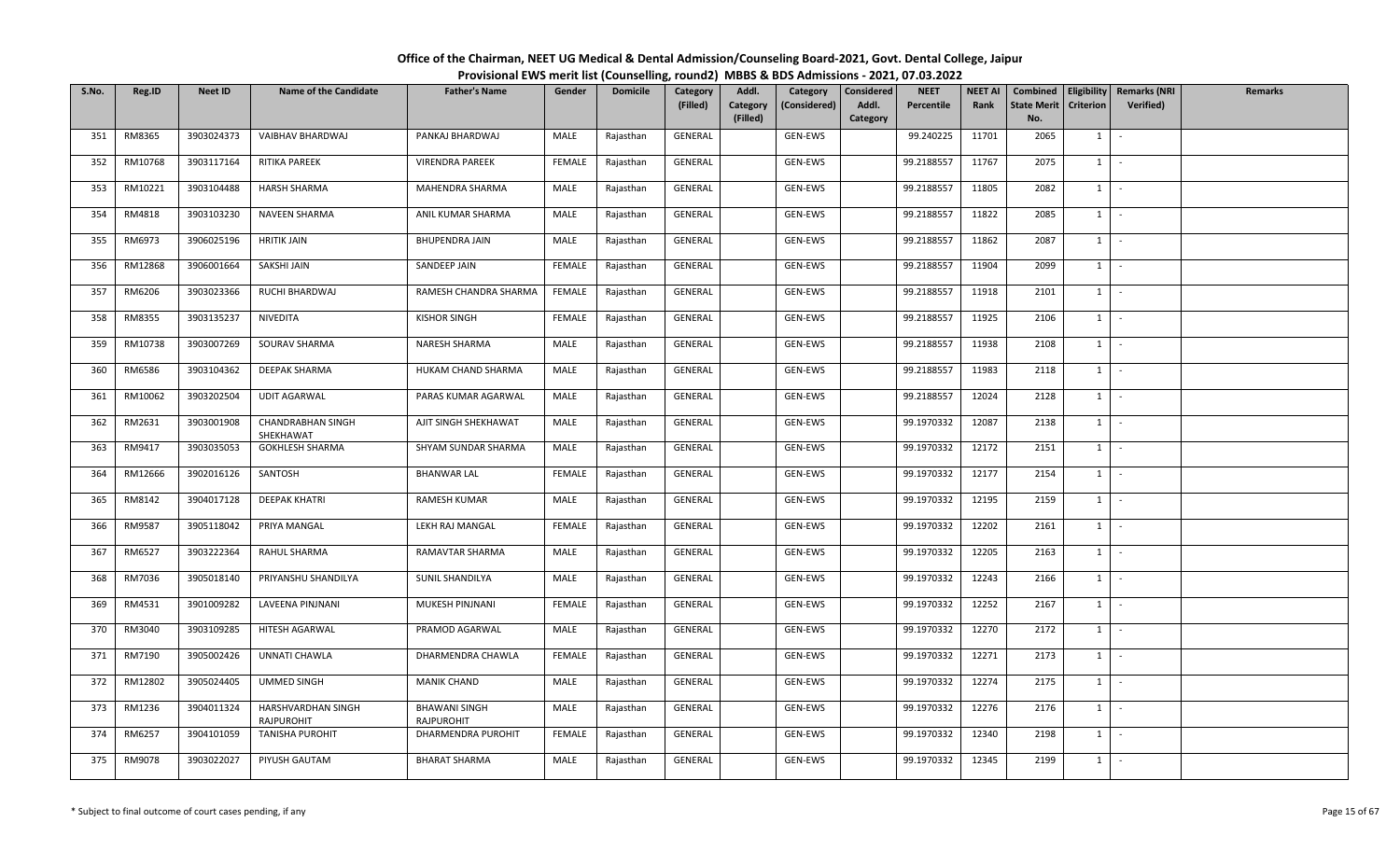| S.No. | Reg.ID  | <b>Neet ID</b> | <b>Name of the Candidate</b> | <b>Father's Name</b>           | Gender        | <b>Domicile</b> | Category<br>(Filled) | Addl.<br>Category<br>(Filled) | Category<br>(Considered) | <b>Considered</b><br>Addl.<br>Category | <b>NEET</b><br>Percentile | <b>NEET AI</b><br>Rank | Combined<br><b>State Merit</b><br>No. | <b>Criterion</b> | Eligibility   Remarks (NRI<br>Verified) | Remarks |
|-------|---------|----------------|------------------------------|--------------------------------|---------------|-----------------|----------------------|-------------------------------|--------------------------|----------------------------------------|---------------------------|------------------------|---------------------------------------|------------------|-----------------------------------------|---------|
| 376   | RM11387 | 3903206804     | AMAN ROOP RAI                | <b>MANISH ROOP RAI</b>         | MALE          | Rajasthan       | GENERAL              |                               | GEN-EWS                  |                                        | 99.1970332                | 12356                  | 2203                                  | 1                | $\sim$                                  |         |
| 377   | RM8199  | 3903210125     | SWALEHA SIDDIQUI ZENAB       | IRFAN ULHAQ SIDDIQUI           | <b>FEMALE</b> | Rajasthan       | GENERAL              |                               | GEN-EWS                  |                                        | 99.1724261                | 12416                  | 2212                                  | 1                | $\sim$                                  |         |
| 378   | RM12115 | 3905121077     | PREM PRAKASH RAJPUROHIT      | <b>HARGOVIND SINGH</b>         | MALE          | Rajasthan       | GENERAL              |                               | GEN-EWS                  |                                        | 99.1724261                | 12425                  | 2217                                  | 2 <sup>1</sup>   | $\sim$                                  |         |
| 379   | RM3661  | 3903121355     | <b>SUMAN SHARMA</b>          | KAILASH CHAND SHARMA           | FEMALE        | Rajasthan       | GENERAL              |                               | GEN-EWS                  |                                        | 99.1724261                | 12426                  | 2218                                  | $1 \quad$        | $\sim$                                  |         |
| 380   | RM10587 | 3903223322     | ROHIT SHARMA                 | RAJENDRA KUMAR SHARMA          | MALE          | Rajasthan       | GENERAL              |                               | GEN-EWS                  |                                        | 99.1724261                | 12431                  | 2219                                  | $1 \quad$        | $\sim$                                  |         |
| 381   | RM6507  | 3903017446     | SUNIL SHARMA                 | SOHAN LAL SHARMA               | MALE          | Rajasthan       | GENERAL              |                               | GEN-EWS                  |                                        | 99.1724261                | 12472                  | 2226                                  | $1 \quad$        | $\sim$                                  |         |
| 382   | RM3096  | 3903218290     | <b>KRISHNA RATHORE</b>       | SAJJAN SINGH                   | <b>FEMALE</b> | Rajasthan       | GENERAL              |                               | GEN-EWS                  |                                        | 99.1724261                | 12478                  | 2227                                  | 1                | $\sim$                                  |         |
| 383   | RM6774  | 3905114096     | <b>BHOOMIKA GUPTA</b>        | PHOOL CHAND GUPTA              | FEMALE        | Rajasthan       | GENERAL              |                               | GEN-EWS                  |                                        | 99.1724261                | 12526                  | 2238                                  | $1 \mid$         | $\sim$                                  |         |
| 384   | RM11965 | 3903209042     | PRIYANSHI SHARMA             | SURENDRA SHARMA                | FEMALE        | Rajasthan       | GENERAL              |                               | GEN-EWS                  |                                        | 99.1724261                | 12691                  | 2267                                  | $1 \mid$         | $\sim$                                  |         |
| 385   | RM6633  | 3903209109     | <b>ADITI SINGHAL</b>         | DILIP SINGHAL                  | <b>FEMALE</b> | Rajasthan       | GENERAL              |                               | GEN-EWS                  |                                        | 99.1724261                | 12732                  | 2276                                  | $1 \quad$        | $\sim$                                  |         |
| 386   | RM15266 | 3901012010     | SUDARSHAN JOSHI              | MURLI MANOHAR JOSHI            | MALE          | Rajasthan       | GENERAL              |                               | GEN-EWS                  |                                        | 99.1724261                | 12769                  | 2284                                  | $1 \mid -$       |                                         |         |
| 387   | RM4753  | 3903023045     | KHUSHBU SHARMA               | KAMLESH SHARMA                 | FEMALE        | Rajasthan       | GENERAL              |                               | GEN-EWS                  |                                        | 99.1478191                | 12840                  | 2295                                  | 1                | $\sim$                                  |         |
| 388   | RM6033  | 3903036217     | <b>BHARTI SHARMA</b>         | GIRADHARI LAL SHARMA           | FEMALE        | Rajasthan       | GENERAL              |                               | GEN-EWS                  |                                        | 99.1478191                | 12865                  | 2299                                  | $1 \quad$        | $\sim$                                  |         |
| 389   | RM4479  | 3903207419     | ROCHISHNU SHARMA             | SIYA RAM SHARAN SHARMA         | MALE          | Rajasthan       | GENERAL              |                               | GEN-EWS                  |                                        | 99.1478191                | 12877                  | 2301                                  | $1 \quad$        | $\sim$                                  |         |
| 390   | RM11351 | 4413003404     | MS.ARCHI BANSAL              | SATYENDRA BANSAL               | <b>FEMALE</b> | Rajasthan       | GENERAL              |                               | GEN-EWS                  |                                        | 99.1478191                | 12886                  | 2304                                  | 1                | $\sim$                                  |         |
| 391   | RM2506  | 3903027297     | SATYAM BHARDWAJ              | <b>ASHOK SHARMA</b>            | MALE          | Rajasthan       | GENERAL              |                               | GEN-EWS                  |                                        | 99.1478191                | 12894                  | 2306                                  | $1$ $-$          |                                         |         |
| 392   | RM4684  | 3903129070     | AJAY SHARMA                  | LEKHRAJ SHARMA                 | MALE          | Rajasthan       | GENERAL              |                               | GEN-EWS                  |                                        | 99.1478191                | 12920                  | 2312                                  | 1                | $\sim$                                  |         |
| 393   | RM12357 | 3905113251     | SUDHIR SETHI                 | RAKESH SETHI                   | MALE          | Rajasthan       | GENERAL              |                               | GEN-EWS                  |                                        | 99.1478191                | 12922                  | 2313                                  | $1 \quad$        | $\sim$                                  |         |
| 394   | RM9910  | 3903015376     | <b>VINOD SHARMA</b>          | RAJESH SHARMA                  | MALE          | Rajasthan       | GENERAL              |                               | GEN-EWS                  |                                        | 99.1478191                | 12925                  | 2314                                  | $1 \quad$        | $\sim$                                  |         |
| 395   | RM2338  | 3906007004     | <b>GURMEET SINGH</b>         | MADHUSUDAN SINGH<br>RAJPUROHIT | MALE          | Rajasthan       | GENERAL              |                               | GEN-EWS                  |                                        | 99.1478191                | 12987                  | 2319                                  | $1 \quad$        | $\sim$                                  |         |
| 396   | RM2120  | 4401018087     | DEEPAK KUMAR                 | <b>BHAGWAT PRASAD</b>          | MALE          | Rajasthan       | GENERAL              |                               | GEN-EWS                  |                                        | 99.1478191                | 13018                  | 2323                                  | 1                | $\sim$ $-$                              |         |
| 397   | RM5277  | 3903213126     | <b>MANISH SHARMA</b>         | RAMESH CHAND SHARMA            | MALE          | Rajasthan       | GENERAL              |                               | GEN-EWS                  |                                        | 99.1478191                | 13039                  | 2329                                  | $1 \quad$        | $\sim$                                  |         |
| 398   | RM8866  | 3903212338     | TARUN KUMAR AGRAWAL          | LAXMI NARAYAN GUPTA            | MALE          | Rajasthan       | GENERAL              |                               | GEN-EWS                  |                                        | 99.1478191                | 13048                  | 2334                                  | $1 \quad$        | $\sim$                                  |         |
| 399   | RM2246  | 3903032012     | DURGESH SINGH RATHORE        | SHYAMLAL SINGH RATHORE         | MALE          | Rajasthan       | GENERAL              |                               | GEN-EWS                  |                                        | 99.1478191                | 13061                  | 2338                                  | $1 \quad$        | $\sim$                                  |         |
| 400   | RM14647 | 3902007147     | <b>SHIV KANWAR</b>           | <b>MADAN SINGH</b>             | FEMALE        | Rajasthan       | GENERAL              |                               | GEN-EWS                  |                                        | 99.1478191                | 13068                  | 2340                                  | $1\phantom{0}$   | $\sim$                                  |         |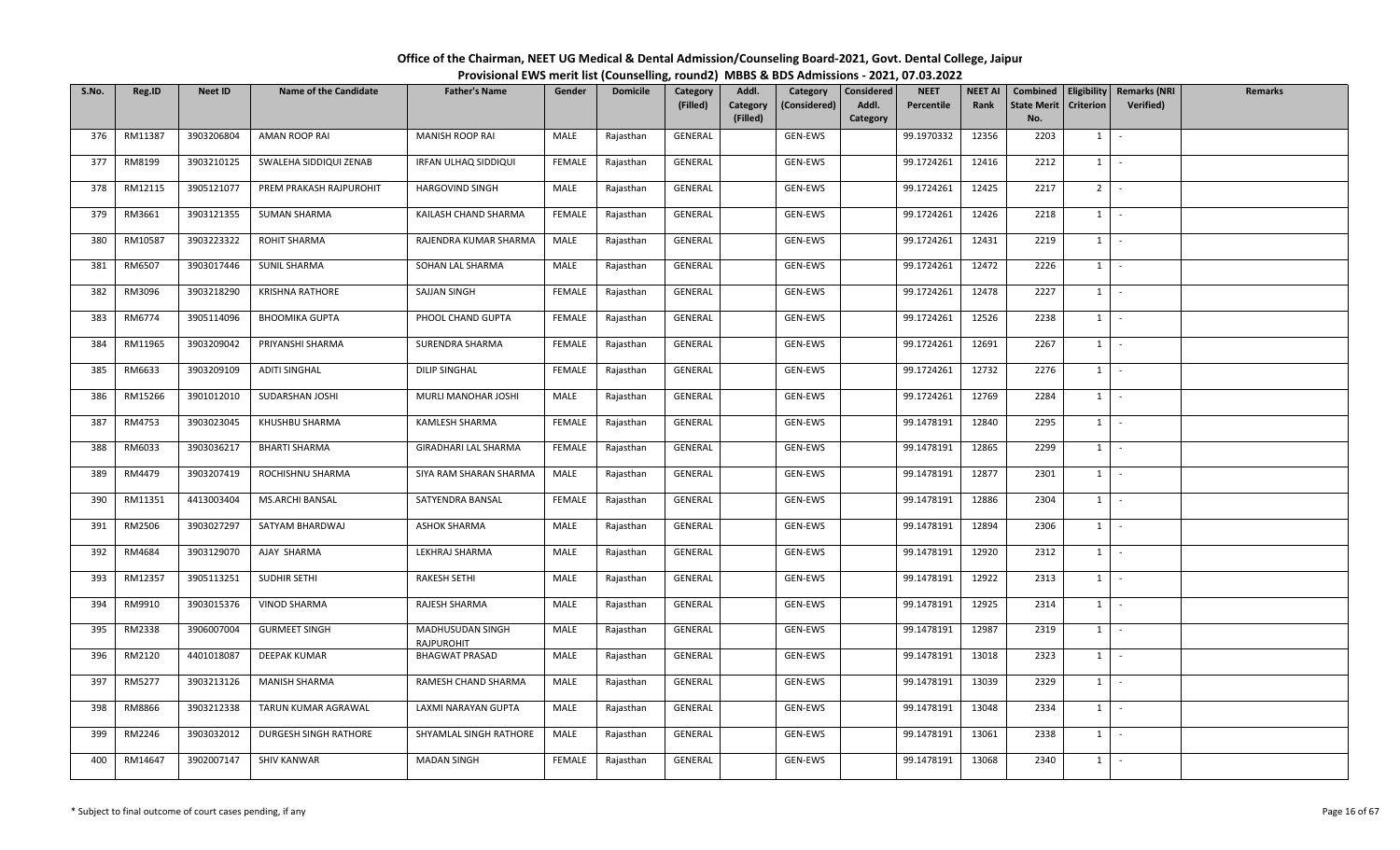| S.No. | Reg.ID  | <b>Neet ID</b> | <b>Name of the Candidate</b> | <b>Father's Name</b>   | Gender        | <b>Domicile</b> | Category<br>(Filled) | Addl.<br>Category<br>(Filled) | Category<br>(Considered) | <b>Considered</b><br>Addl.<br>Category | <b>NEET</b><br>Percentile | <b>NEET AI</b><br>Rank | <b>State Merit</b><br>No. | <b>Criterion</b> | Combined   Eligibility   Remarks (NRI<br>Verified) | Remarks |
|-------|---------|----------------|------------------------------|------------------------|---------------|-----------------|----------------------|-------------------------------|--------------------------|----------------------------------------|---------------------------|------------------------|---------------------------|------------------|----------------------------------------------------|---------|
| 401   | RM1017  | 3903210392     | DEVISHI SHARMA               | JAIPRAKASH SHARMA      | FEMALE        | Rajasthan       | GENERAL              |                               | GEN-EWS                  |                                        | 99.1478191                | 13074                  | 2341                      | $1 \quad$        | $\sim$                                             |         |
| 402   | RM9639  | 3906005189     | PRIYANSHI JAIN               | <b>VIKAS JAIN</b>      | FEMALE        | Rajasthan       | GENERAL              |                               | GEN-EWS                  |                                        | 99.1478191                | 13081                  | 2343                      | 1                | $\sim$                                             |         |
| 403   | RM7215  | 3903111154     | NIKITA SHARMA                | <b>BAJRANG LAL</b>     | FEMALE        | Rajasthan       | GENERAL              |                               | GEN-EWS                  |                                        | 99.1478191                | 13084                  | 2344                      | $1 \quad$        | $\sim$                                             |         |
| 404   | RM4981  | 3903034243     | RAJESH SHARMA                | OMPRAKASH SHARMA       | MALE          | Rajasthan       | GENERAL              |                               | GEN-EWS                  |                                        | 99.1478191                | 13135                  | 2355                      | $1 \quad$        | $\sim$                                             |         |
| 405   | RM6675  | 3903223212     | <b>DEEPAK PAREEK</b>         | SITARAM PAREEK         | MALE          | Rajasthan       | GENERAL              |                               | GEN-EWS                  |                                        | 99.1478191                | 13144                  | 2357                      | $1 \quad$        | $\sim$                                             |         |
| 406   | RM6271  | 3905122235     | <b>KANISHK GOYAL</b>         | SANJAY KUMAR GOYAL     | MALE          | Rajasthan       | GENERAL              |                               | GEN-EWS                  |                                        | 99.1262555                | 13224                  | 2366                      | $1 \quad$        | $\sim$                                             |         |
| 407   | RM4917  | 3903117298     | <b>ANKIT GAUTTAM</b>         | RAJENDRA PRASAD SHARMA | MALE          | Rajasthan       | GENERAL              |                               | GEN-EWS                  |                                        | 99.1262555                | 13261                  | 2373                      | 1                | $\sim$                                             |         |
| 408   | RM2218  | 3905115213     | ROHIT SHARMA                 | JAGDEESH PRASAD SHARMA | MALE          | Rajasthan       | GENERAL              |                               | GEN-EWS                  |                                        | 99.1262555                | 13273                  | 2376                      | $1$ -            |                                                    |         |
| 409   | RM4822  | 3905122238     | <b>VIVEK SHARMA</b>          | SHYAM SUNDAR SHARMA    | MALE          | Rajasthan       | GENERAL              |                               | GEN-EWS                  |                                        | 99.1262555                | 13277                  | 2378                      | $1 \quad$        | $\sim$                                             |         |
| 410   | RM10922 | 3905007189     | SAMRIDHI SHARMA              | RAJENDRA PARSAD SHARMA | FEMALE        | Rajasthan       | GENERAL              |                               | GEN-EWS                  |                                        | 99.1262555                | 13413                  | 2401                      | $1 \quad$        | $\sim$                                             |         |
| 411   | RM7507  | 3903202113     | PRIYANSHU JAIN               | AJEET JAIN             | MALE          | Rajasthan       | GENERAL              |                               | GEN-EWS                  |                                        | 99.1262555                | 13478                  | 2415                      | $1 \mid -$       |                                                    |         |
| 412   | RM10149 | 3903219041     | <b>SIMRAN RATHORE</b>        | <b>SUMER SINGH</b>     | <b>FEMALE</b> | Rajasthan       | GENERAL              |                               | GEN-EWS                  |                                        | 99.1262555                | 13482                  | 2416                      | $1 \quad$        | $\sim$                                             |         |
| 413   | RM7978  | 3903018460     | PRADEEP KUMAR VISHNOI        | RAMU RAM VISHNOI       | MALE          | Rajasthan       | GENERAL              |                               | GEN-EWS                  |                                        | 99.1262555                | 13485                  | 2417                      | $1 \quad$        | $\sim$                                             |         |
| 414   | RM3353  | 3903101093     | NIZA JATU                    | MOHAMMED ISHAQ JATU    | FEMALE        | Rajasthan       | GENERAL              |                               | GEN-EWS                  |                                        | 99.1026846                | 13522                  | 2422                      | $1 \quad$        | $\sim$                                             |         |
| 415   | RM12302 | 3903018119     | SHIVANI GUPTA                | MUKUT BIHARI GUPTA     | <b>FEMALE</b> | Rajasthan       | GENERAL              |                               | GEN-EWS                  |                                        | 99.1026846                | 13557                  | 2430                      | 1                | $\sim$                                             |         |
| 416   | RM4621  | 3903026217     | DHEERENDRA JOSHI             | GAJENDRA KUMAR JOSHI   | MALE          | Rajasthan       | GENERAL              |                               | GEN-EWS                  |                                        | 99.1026846                | 13628                  | 2441                      | $1$ $-$          |                                                    |         |
| 417   | RM4748  | 3903106422     | <b>ARNAV GUPTA</b>           | SANTOSH AGRAWAL        | MALE          | Rajasthan       | GENERAL              |                               | GEN-EWS                  |                                        | 99.1026846                | 13661                  | 2446                      | 1                | $\sim$                                             |         |
| 418   | RM5569  | 3903102399     | NAMAN SHARMA                 | JUGAL KISHOR SHARMA    | MALE          | Rajasthan       | GENERAL              |                               | GEN-EWS                  |                                        | 99.1026846                | 13684                  | 2453                      | $1 \quad$        | $\sim$                                             |         |
| 419   | RM3314  | 3901014120     | PAYAL                        | <b>JUGAL KISHOR</b>    | FEMALE        | Rajasthan       | GENERAL              |                               | GEN-EWS                  |                                        | 99.1026846                | 13691                  | 2454                      | $1 \quad$        | $\sim$                                             |         |
| 420   | RM4853  | 3903117349     | BHAVANI SHANKAR SHARMA       | MADAN MOHAN SHARMA     | MALE          | Rajasthan       | GENERAL              |                               | GEN-EWS                  |                                        | 99.1026846                | 13695                  | 2455                      | $1 \quad$        | $\sim$                                             |         |
| 421   | RM6739  | 3903017386     | DIPENDRA SINGH               | <b>MADAN SINGH</b>     | MALE          | Rajasthan       | GENERAL              |                               | GEN-EWS                  |                                        | 99.1026846                | 13722                  | 2460                      | 1                | $\sim$ $-$                                         |         |
| 422   | RM10260 | 4401011227     | <b>ABHISHEK SINGHAL</b>      | PAWAN SINGHAL          | MALE          | Rajasthan       | GENERAL              |                               | GEN-EWS                  |                                        | 99.1026846                | 13732                  | 2463                      | $1 \quad$        | $\sim$                                             |         |
| 423   | RM8274  | 3906026068     | <b>BHANULATA PALIWAL</b>     | PUNAM CHAND PALIWAL    | <b>FEMALE</b> | Rajasthan       | GENERAL              |                               | GEN-EWS                  |                                        | 99.1026846                | 13786                  | 2470                      | $1 \quad$        | $\sim$                                             |         |
| 424   | RM12886 | 3903223022     | SAHIL SHARMA                 | <b>BABU LAL SHARMA</b> | MALE          | Rajasthan       | GENERAL              |                               | GEN-EWS                  |                                        | 99.1026846                | 13815                  | 2476                      | $1 \quad$        | $\sim$                                             |         |
| 425   | RM11094 | 4401004642     | KARTIKEYA MITTAL             | <b>VIJAY MITTAL</b>    | MALE          | Rajasthan       | GENERAL              |                               | GEN-EWS                  |                                        | 99.1026846                | 13824                  | 2477                      | $1\phantom{0}$   | $\sim$                                             |         |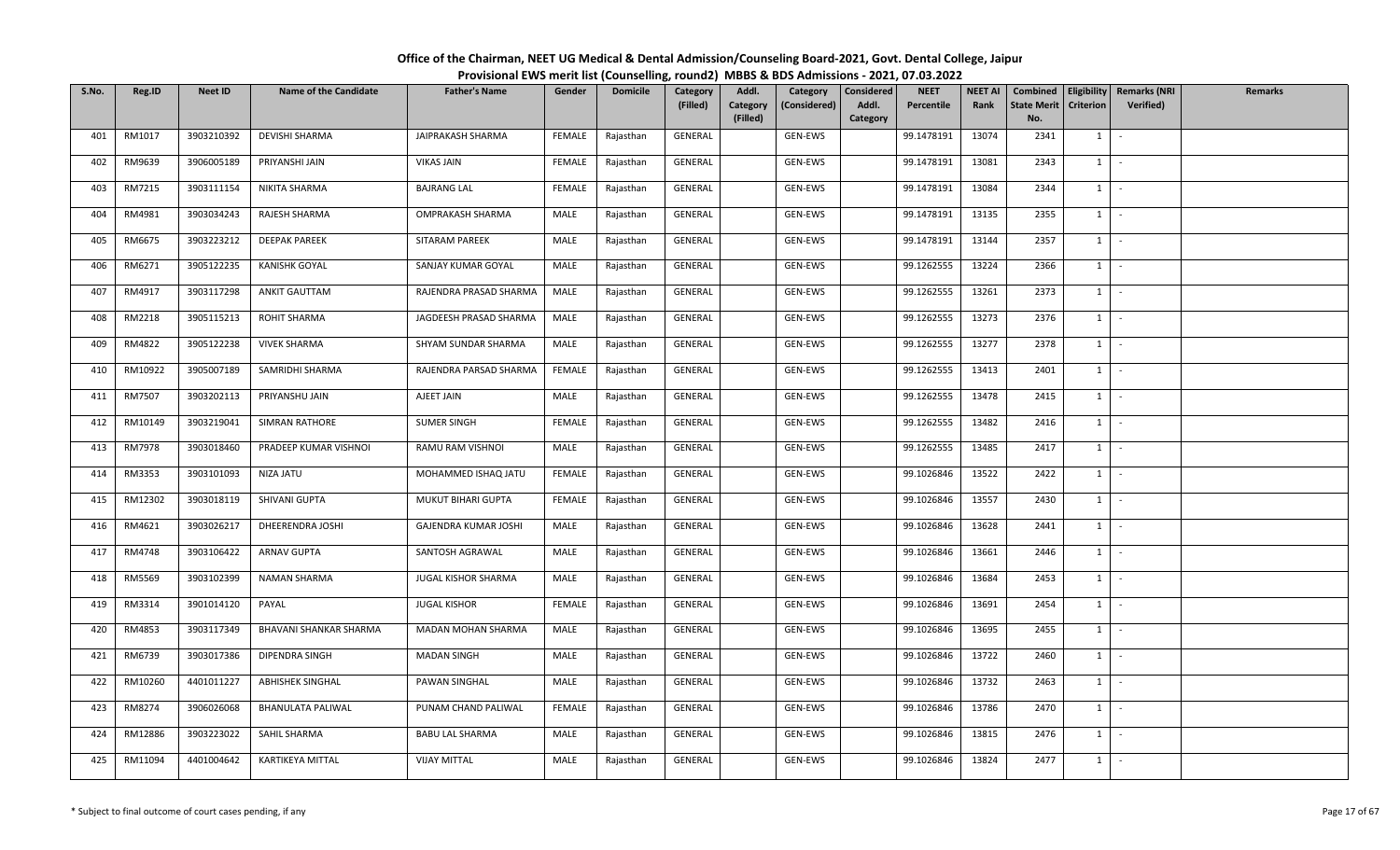| S.No. | Reg.ID  | <b>Neet ID</b> | <b>Name of the Candidate</b> | <b>Father's Name</b>       | Gender        | <b>Domicile</b> | Category<br>(Filled) | Addl.<br>Category<br>(Considered)<br>Category<br>(Filled) | <b>NEET</b><br>Considered<br>Addl.<br>Percentile<br>Category | <b>NEET AI</b><br>Rank | <b>State Merit</b><br>No. | <b>Criterion</b> | Combined   Eligibility   Remarks (NRI<br><b>Verified</b> ) | Remarks |
|-------|---------|----------------|------------------------------|----------------------------|---------------|-----------------|----------------------|-----------------------------------------------------------|--------------------------------------------------------------|------------------------|---------------------------|------------------|------------------------------------------------------------|---------|
| 426   | RM6530  | 3901006055     | <b>POORVI PAREEK</b>         | <b>NARESH PAREEK</b>       | FEMALE        | Rajasthan       | GENERAL              | GEN-EWS                                                   | 99.1026846                                                   | 13830                  | 2479                      | $1 \vert$        |                                                            |         |
| 427   | RM3830  | 3903201315     | <b>HARSHIT GARG</b>          | PANKAJ KUMAR GARG          | MALE          | Rajasthan       | GENERAL              | GEN-EWS                                                   | 99.1026846                                                   | 13833                  | 2480                      | $1 \vert$        | $\sim$                                                     |         |
| 428   | RM5705  | 3903232041     | RAHUL SHARMA                 | OMPRAKASH SHARMA           | MALE          | Rajasthan       | GENERAL              | GEN-EWS                                                   | 99.1026846                                                   | 13854                  | 2486                      | $1 \mid$         |                                                            |         |
| 429   | RM9103  | 3902006182     | DEEPESH CHUGH                | MAHESH CHUGH               | MALE          | Rajasthan       | GENERAL              | GEN-EWS                                                   | 99.0787898                                                   | 13904                  | 2491                      | $1 \vert$        | $\mathcal{L}$                                              |         |
| 430   | RM10522 | 3904107277     | AASTHA RAJPUROHIT            | SHIV SINGH RAJPUROHIT      | FEMALE        | Rajasthan       | GENERAL              | GEN-EWS                                                   | 99.0787898                                                   | 13948                  | 2494                      | $1 \vert$        | $\sim$                                                     |         |
| 431   | RM8285  | 3903213123     | YOGESH GUPTA                 | NEMI CHAND GUPTA           | MALE          | Rajasthan       | GENERAL              | GEN-EWS                                                   | 99.0787898                                                   | 13968                  | 2500                      | $1 \vert$        | $\sim$                                                     |         |
| 432   | RM6040  | 3903007632     | KOMAL SHARMA                 | PRAMOD SHARMA              | <b>FEMALE</b> | Rajasthan       | GENERAL              | GEN-EWS                                                   | 99.0787898                                                   | 13982                  | 2503                      | $1 \vert$        | $\sim$                                                     |         |
| 433   | RM4070  | 3903107582     | HARSH GAUTAM                 | SANJAY KUMAR SHARMA        | MALE          | Rajasthan       | GENERAL              | GEN-EWS                                                   | 99.0787898                                                   | 14024                  | 2509                      | $1 \mid$         | $\sim$                                                     |         |
| 434   | RM4750  | 3903026087     | KAPIL KUMAR SHARMA           | PAVAN KUMAR SHARMA         | MALE          | Rajasthan       | GENERAL              | GEN-EWS                                                   | 99.0787898                                                   | 14032                  | 2511                      | $1 \mid$         | $\sim$                                                     |         |
| 435   | RM12152 | 3903203736     | ANCHAL SHEKHAWAT             | PRAMOD SHEKHAWAT           | FEMALE        | Rajasthan       | GENERAL              | GEN-EWS                                                   | 99.0787898                                                   | 14038                  | 2512                      | $\mathbf{1}$     | $\sim$                                                     |         |
| 436   | RM3866  | 3902010083     | <b>UDIT SHARMA</b>           | SANJAY SHARMA              | MALE          | Rajasthan       | GENERAL              | GEN-EWS                                                   | 99.0787898                                                   | 14078                  | 2518                      | $1 \cdot$        |                                                            |         |
| 437   | RM6650  | 3903114455     | ABHISHEK BIHARI SHARMA       | SURESH BIHARI SHARMA       | MALE          | Rajasthan       | GENERAL              | GEN-EWS                                                   | 99.0787898                                                   | 14117                  | 2524                      | $1 \vert$        | $\sim$                                                     |         |
| 438   | RM10263 | 3903224106     | MONALISHA SHARMA             | SAMPAT KUMAR SHARMA        | FEMALE        | Rajasthan       | GENERAL              | GEN-EWS                                                   | 99.0787898                                                   | 14160                  | 2530                      | 1                |                                                            |         |
| 439   | RM2657  | 3903013253     | <b>SUNIL SHARMA</b>          | SURESH SHARMA              | MALE          | Rajasthan       | GENERAL              | GEN-EWS                                                   | 99.0787898                                                   | 14195                  | 2533                      | $1 \vert$        | $\sim$                                                     |         |
| 440   | RM1944  | 3903204747     | <b>HARSH AGARWAL</b>         | DINESH AGARWAL             | MALE          | Rajasthan       | GENERAL              | GEN-EWS                                                   | 99.0787898                                                   | 14213                  | 2535                      | $1 \vert$        |                                                            |         |
| 441   | RM9802  | 3903205387     | <b>HARSH SHARMA</b>          | RAMESHWAR PARSAD<br>SHARMA | MALE          | Rajasthan       | GENERAL              | GEN-EWS                                                   | 99.0526934                                                   | 14279                  | 2544                      | $1$ $\cdot$      |                                                            |         |
| 442   | RM4645  | 3903009346     | RACHIT SHARMA                | MUKESH KUMAR SHARMA        | MALE          | Rajasthan       | GENERAL              | GEN-EWS                                                   | 99.0526934                                                   | 14373                  | 2559                      | 1                |                                                            |         |
| 443   | RM4729  | 3903010385     | AKANSHA KHANDELWAL           | DINESH KHANDELWAL          | FEMALE        | Rajasthan       | GENERAL              | GEN-EWS                                                   | 99.0526934                                                   | 14389                  | 2562                      | $1 \vert$        | $\sim$                                                     |         |
| 444   | RM6689  | 3802010295     | <b>TARUN KUMAR</b>           | MAHESH KUMAR               | MALE          | Rajasthan       | GENERAL              | GEN-EWS                                                   | 99.0526934                                                   | 14397                  | 2564                      | $1 \vert$        | $\sim$                                                     |         |
| 445   | RM7901  | 3902014153     | <b>RONAK CHANDAK</b>         | <b>VIKAS CHANDAK</b>       | MALE          | Rajasthan       | GENERAL              | GEN-EWS                                                   | 99.0526934                                                   | 14406                  | 2565                      | $1 \vert$        | $\sim$                                                     |         |
| 446   | RM8933  | 3903205709     | RAKSHITA SHARMA              | DEEPAK KUMAR SHARMA        | FEMALE        | Rajasthan       | GENERAL              | GEN-EWS                                                   | 99.0526934                                                   | 14417                  | 2567                      | $1$ $-$          |                                                            |         |
| 447   | RM7058  | 3903122370     | DIVANSHU BHALAWAT            | SHIVRAJ BHALAWAT           | MALE          | Rajasthan       | GENERAL              | GEN-EWS                                                   | 99.0526934                                                   | 14456                  | 2575                      | $1 \mid$         | $\sim$                                                     |         |
| 448   | RM6548  | 3903001606     | <b>DIVYANK SHARMA</b>        | SHYAM BIHARI SHARMA        | MALE          | Rajasthan       | GENERAL              | GEN-EWS                                                   | 99.0526934                                                   | 14513                  | 2582                      | $1 \mid$         | $\sim$                                                     |         |
| 449   | RM5058  | 3903008547     | BHAVYA SHARMA                | RAMKISHAN SHARMA           | MALE          | Rajasthan       | GENERAL              | GEN-EWS                                                   | 99.0526934                                                   | 14602                  | 2600                      | 2 <sup>1</sup>   | $\sim$                                                     |         |
| 450   | RM13133 | 3903018344     | SOURABH SHARMA               | <b>BABU LAL SHARMA</b>     | MALE          | Rajasthan       | GENERAL              | GEN-EWS                                                   | 99.0526934                                                   | 14622                  | 2604                      | $1 \mid$         | $\sim$                                                     |         |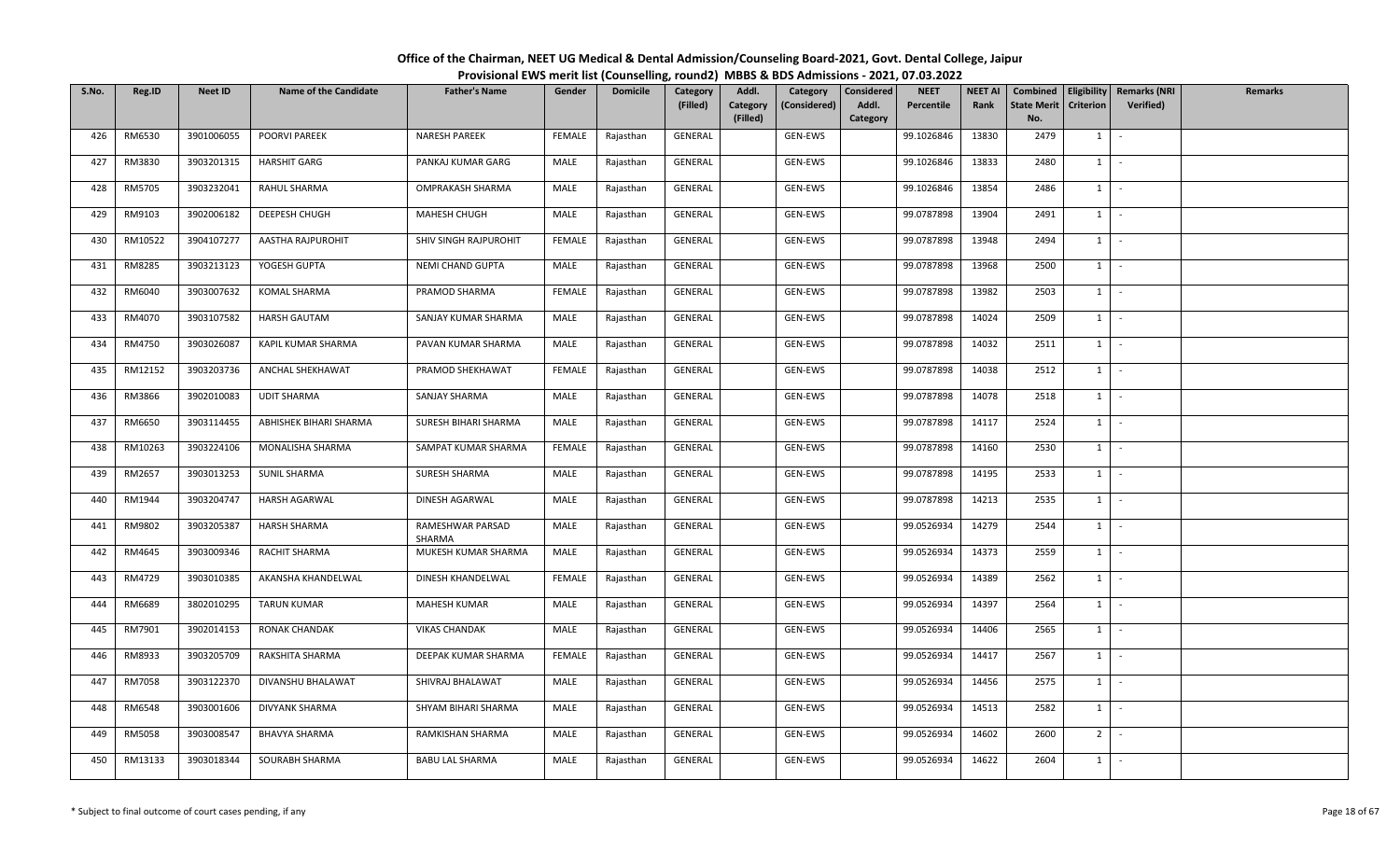| S.No. | Reg.ID  | <b>Neet ID</b> | <b>Name of the Candidate</b> | <b>Father's Name</b>                 | Gender        | <b>Domicile</b> | Category<br>(Filled) | Addl.<br>Category<br>(Filled) | Category<br>(Considered) | <b>Considered</b><br>Addl.<br>Category | <b>NEET</b><br>Percentile | <b>NEET AI</b><br>Rank | <b>State Merit</b><br>No. | <b>Criterion</b> | Combined   Eligibility   Remarks (NRI<br>Verified) | Remarks |
|-------|---------|----------------|------------------------------|--------------------------------------|---------------|-----------------|----------------------|-------------------------------|--------------------------|----------------------------------------|---------------------------|------------------------|---------------------------|------------------|----------------------------------------------------|---------|
| 451   | RM9750  | 4608112404     | AASTHA MANIHAR               | RAMSWAROOP MANIHAR                   | FEMALE        | Rajasthan       | GENERAL              |                               | GEN-EWS                  |                                        | 99.0242658                | 14647                  | 2607                      | $1 \quad$        | $\sim$                                             |         |
| 452   | RM9618  | 3903111390     | MS.PRIYA JAIMAN              | VINOD KUMAR JAIMAN                   | FEMALE        | Rajasthan       | GENERAL              |                               | GEN-EWS                  |                                        | 99.0242658                | 14674                  | 2611                      | 1                | $\sim$                                             |         |
| 453   | RM4090  | 3903105547     | ASHI AGARWAL                 | SHYAM SUNDAR DANI                    | FEMALE        | Rajasthan       | GENERAL              |                               | GEN-EWS                  |                                        | 99.0242658                | 14725                  | 2621                      | $1 \quad$        | $\sim$                                             |         |
| 454   | RM3744  | 3905123151     | RIYA JHALANI                 | OMPRAKASH GUPTA                      | FEMALE        | Rajasthan       | GENERAL              |                               | GEN-EWS                  |                                        | 99.0242658                | 14734                  | 2623                      | $1 \quad$        | $\sim$                                             |         |
| 455   | RM6637  | 3904110143     | RAJKUMAR                     | OMPRAKASH                            | MALE          | Rajasthan       | GENERAL              |                               | GEN-EWS                  |                                        | 99.0242658                | 14777                  | 2628                      | $1 \quad$        | $\sim$                                             |         |
| 456   | RM9739  | 3906011019     | PARIKRAMA JOSHI              | <b>ASHOK JOSHI</b>                   | FEMALE        | Rajasthan       | GENERAL              |                               | GEN-EWS                  |                                        | 99.0242658                | 14783                  | 2629                      | $1 \quad$        | $\sim$                                             |         |
| 457   | RM7711  | 3903004348     | SHIVANI JHALANI              | OM PRAKASH JHALANI                   | <b>FEMALE</b> | Rajasthan       | GENERAL              |                               | GEN-EWS                  |                                        | 99.0242658                | 14824                  | 2634                      | 1                | $\sim$                                             |         |
| 458   | RM13547 | 3905011186     | SHIVANSHU GAUTAM             | RAJ KUMAR GAUTAM                     | MALE          | Rajasthan       | GENERAL              |                               | GEN-EWS                  |                                        | 99.0242658                | 14853                  | 2638                      | $1 \mid$         | $\sim$                                             |         |
| 459   | RM13361 | 3903133104     | RAHUL SHARMA                 | NANU RAM SHARMA                      | MALE          | Rajasthan       | GENERAL              |                               | GEN-EWS                  |                                        | 99.0242658                | 14877                  | 2645                      | $1\vert$         | $\sim$                                             |         |
| 460   | RM10613 | 3903021019     | CHIRAG KUMAR VIJAYVERGIYA    | <b>GOPAL KRISHAN</b><br>VIJAYVERGIYA | MALE          | Rajasthan       | GENERAL              |                               | GEN-EWS                  |                                        | 99.0242658                | 14911                  | 2650                      | $1 \quad$        | $\sim$                                             |         |
| 461   | RM14717 | 3904021059     | SARLA                        | <b>SUKH RAM</b>                      | FEMALE        | Rajasthan       | GENERAL              | WPP,<br>WPP8                  | GEN-EWS                  |                                        | 99.0242658                | 14931                  | 2656                      | $1 \mid$         | $\sim$                                             |         |
| 462   | RM9270  | 3903124105     | MOD SINGH                    | <b>UTTAM SINGH</b>                   | MALE          | Rajasthan       | GENERAL              |                               | GEN-EWS                  |                                        | 99.0242658                | 14955                  | 2661                      | $1 \quad$        | $\sim$                                             |         |
| 463   | RM13538 | 3903008512     | <b>KRITIKA NATANI</b>        | JUGAL KISHORE NATANI                 | FEMALE        | Rajasthan       | GENERAL              |                               | GEN-EWS                  |                                        | 99.0242658                | 14977                  | 2664                      | $1 \quad$        | $\sim$                                             |         |
| 464   | RM9567  | 3901014261     | SHUBHAM SHARMA               | NAND KISHORE SHARMA                  | MALE          | Rajasthan       | GENERAL              |                               | GEN-EWS                  |                                        | 99.0242658                | 14978                  | 2665                      | $1 \quad$        | $\sim$                                             |         |
| 465   | RM3782  | 3904105017     | RAKESH DADHICH               | AMAR CHAND DADHICH                   | MALE          | Rajasthan       | GENERAL              |                               | GEN-EWS                  |                                        | 99.0242658                | 15035                  | 2676                      | 1                | $\sim$                                             |         |
| 466   | RM9331  | 3902006168     | NARAYAN SHARMA               | PRAMOD KUMAR                         | MALE          | Rajasthan       | GENERAL              |                               | GEN-EWS                  |                                        | 99.002767                 | 15106                  | 2692                      | $1$ $-$          |                                                    |         |
| 467   | RM9655  | 3905007025     | <b>ABHISHEK JAIN</b>         | PAWAN KUMAR JAIN                     | MALE          | Rajasthan       | GENERAL              |                               | GEN-EWS                  |                                        | 99.002767                 | 15185                  | 2706                      | 1                | $\sim$                                             |         |
| 468   | RM10401 | 3903110151     | VAIBHAV SHARMA               | SANDEEP SHARMA                       | MALE          | Rajasthan       | GENERAL              |                               | GEN-EWS                  |                                        | 99.002767                 | 15195                  | 2708                      | $1 \quad$        | $\sim$                                             |         |
| 469   | RM7007  | 3903107034     | VISHAKHA GUPTA               | <b>GOVIND PRASAD GUPTA</b>           | FEMALE        | Rajasthan       | GENERAL              |                               | GEN-EWS                  |                                        | 99.002767                 | 15198                  | 2709                      | $1 \quad$        | $\sim$                                             |         |
| 470   | RM4769  | 3903019362     | AMIT KUMAR GOYAL             | RAJENDRA KUMAR GOYAL                 | MALE          | Rajasthan       | GENERAL              |                               | GEN-EWS                  |                                        | 99.002767                 | 15230                  | 2714                      | $1 \quad$        | $\sim$                                             |         |
| 471   | RM5864  | 3903007117     | SIDDHI SHARMA                | ANIL KUMAR SHARMA                    | FEMALE        | Rajasthan       | GENERAL              |                               | GEN-EWS                  |                                        | 99.002767                 | 15231                  | 2715                      | 1                | $\sim$                                             |         |
| 472   | RM6561  | 3901018199     | <b>ANKIT SHARMA</b>          | CHHITAR MAL SHARMA                   | MALE          | Rajasthan       | GENERAL              |                               | GEN-EWS                  |                                        | 99.002767                 | 15237                  | 2717                      | $1 \quad$        | $\sim$                                             |         |
| 473   | RM3454  | 3904006253     | YASH KOTHARI                 | MAHAVEER KOTHARI                     | MALE          | Rajasthan       | GENERAL              |                               | GEN-EWS                  |                                        | 99.002767                 | 15322                  | 2731                      | $1 \quad$        | $\sim$                                             |         |
| 474   | RM12593 | 3905005535     | ABHISHEK GOYAL               | SHIV KUMAR GOYAL                     | MALE          | Rajasthan       | GENERAL              |                               | GEN-EWS                  |                                        | 99.002767                 | 15330                  | 2736                      | $1 \quad$        | $\sim$                                             |         |
| 475   | RM9954  | 3905114164     | ASHUTOSH PARASHAR            | <b>HEMANT PARASHAR</b>               | MALE          | Rajasthan       | GENERAL              |                               | GEN-EWS                  |                                        | 99.002767                 | 15366                  | 2737                      | $1\phantom{0}$   | $\sim$                                             |         |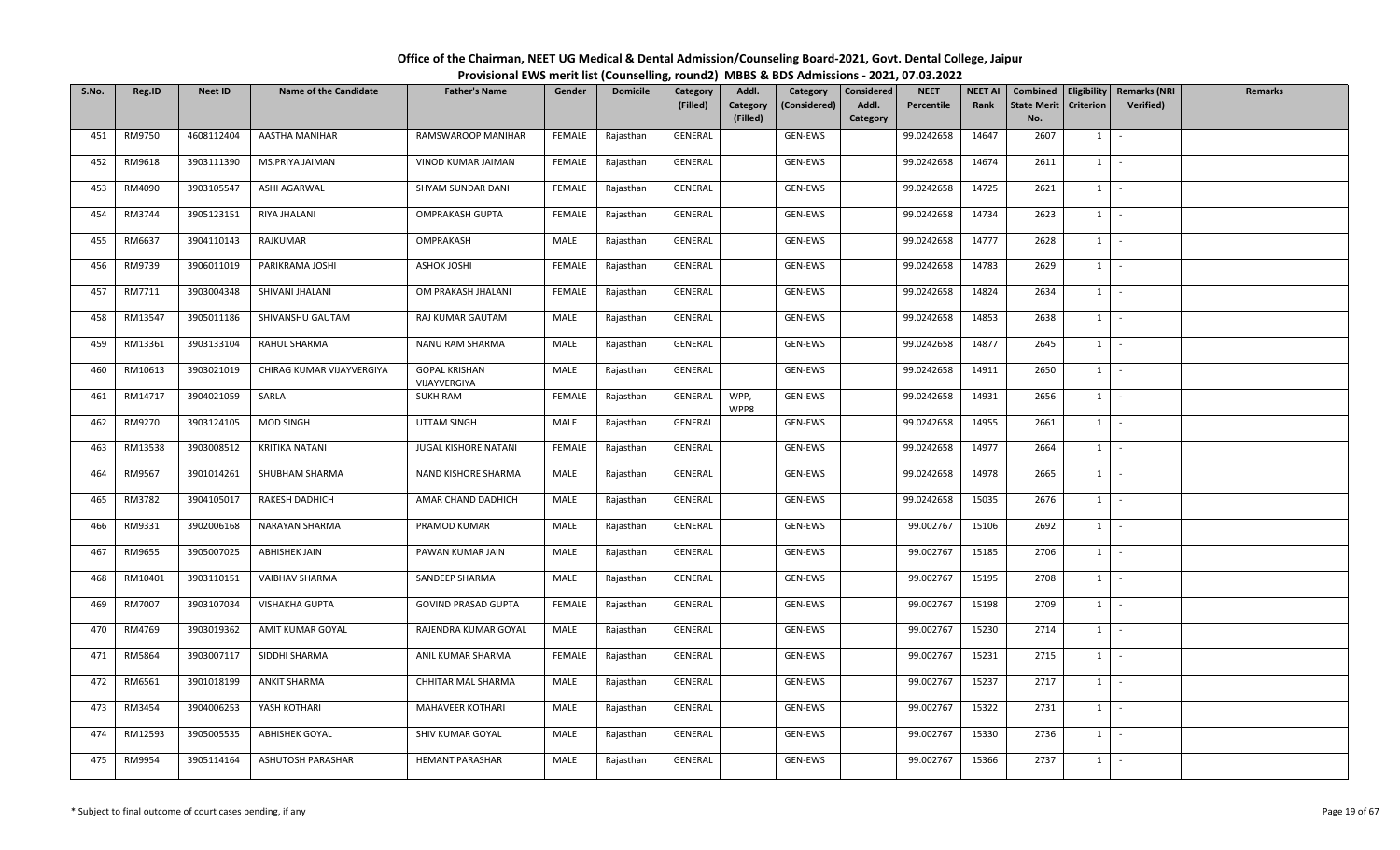| S.No. | Reg.ID  | <b>Neet ID</b> | <b>Name of the Candidate</b> | <b>Father's Name</b>  | Gender        | <b>Domicile</b> | <b>Category</b><br>(Filled) | Addl.<br>Category<br>(Filled) | Category<br>(Considered) | <b>NEET</b><br>Considered<br>Percentile<br>Addl.<br>Category | <b>NEET AI</b><br>Rank | <b>State Merit</b><br>No. | <b>Criterion</b> | Combined   Eligibility   Remarks (NRI<br><b>Verified</b> ) | Remarks |
|-------|---------|----------------|------------------------------|-----------------------|---------------|-----------------|-----------------------------|-------------------------------|--------------------------|--------------------------------------------------------------|------------------------|---------------------------|------------------|------------------------------------------------------------|---------|
| 476   | RM13059 | 3903206014     | ANKITA SHEKHAWAT             | <b>JASWANT SINGH</b>  | FEMALE        | Rajasthan       | GENERAL                     | WDP,<br>EXS8                  | GEN-EWS                  | 99.002767                                                    | 15393                  | 2743                      | $1 \vert$        |                                                            |         |
| 477   | RM8295  | 3906019189     | <b>KRITI DOSI</b>            | RAJESH KUMAR DOSI     | <b>FEMALE</b> | Rajasthan       | GENERAL                     |                               | GEN-EWS                  | 98.9786132                                                   | 15417                  | 2745                      | $1 \mid$         | $\sim$                                                     |         |
| 478   | RM4518  | 3903007675     | MISHA KHANDELWAL             | SUNIL KHANDELWAL      | FEMALE        | Rajasthan       | GENERAL                     |                               | GEN-EWS                  | 98.9786132                                                   | 15442                  | 2748                      | $1 \mid$         |                                                            |         |
| 479   | RM3248  | 3905028072     | <b>CHETAN SHARMA</b>         | PURI LAL SHARMA       | MALE          | Rajasthan       | GENERAL                     |                               | GEN-EWS                  | 98.9786132                                                   | 15451                  | 2751                      | $1 \vert$        | $\sim$                                                     |         |
| 480   | RM4307  | 3903107463     | HIMANI GARG                  | VISHNU KUMAR GARG     | FEMALE        | Rajasthan       | GENERAL                     |                               | GEN-EWS                  | 98.9786132                                                   | 15477                  | 2755                      | $1 \vert$        | $\sim$                                                     |         |
| 481   | RM5745  | 3903122144     | MUKESH KUMAR SHARMA          | BHAIRU LAL SHARMA     | MALE          | Rajasthan       | GENERAL                     |                               | GEN-EWS                  | 98.9786132                                                   | 15509                  | 2758                      | $1 \vert$        | $\sim$                                                     |         |
| 482   | RM2920  | 3905104173     | <b>ALPANA VYAS</b>           | KALU LAL VYAS         | FEMALE        | Rajasthan       | GENERAL                     |                               | GEN-EWS                  | 98.9786132                                                   | 15564                  | 2772                      | $1 \vert$        | $\sim$                                                     |         |
| 483   | RM8177  | 3903013250     | RAHUL SHARMA                 | RAMGOPAL SHARMA       | MALE          | Rajasthan       | GENERAL                     |                               | GEN-EWS                  | 98.9786132                                                   | 15579                  | 2776                      | $1 \mid$         | $\sim$                                                     |         |
| 484   | RM2944  | 3903122072     | SIMRAN KANWAR                | SHRAWAN SINGH RATHORE | FEMALE        | Rajasthan       | GENERAL                     |                               | GEN-EWS                  | 98.9786132                                                   | 15584                  | 2780                      | $1 \mid$         | $\sim$                                                     |         |
| 485   | RM12034 | 3902012011     | <b>JAYA JOSHI</b>            | LAXMI NARAYAN JOSHI   | FEMALE        | Rajasthan       | GENERAL                     |                               | GEN-EWS                  | 98.9786132                                                   | 15609                  | 2784                      | $\mathbf{1}$     |                                                            |         |
| 486   | RM6309  | 3902023012     | <b>HRITIK</b>                | RAJESH KUMAR          | MALE          | Rajasthan       | GENERAL                     |                               | GEN-EWS                  | 98.9786132                                                   | 15611                  | 2785                      | 1                | $\sim$                                                     |         |
| 487   | RM11494 | 3903102149     | ANSHIKA JAIN                 | SHAMBHU DAYAL JAIN    | FEMALE        | Rajasthan       | GENERAL                     |                               | GEN-EWS                  | 98.9786132                                                   | 15616                  | 2788                      | $1 \vert$        | $\sim$                                                     |         |
| 488   | RM8463  | 3902013107     | MOHAN LAL SHARMA             | MUKH RAM SHARMA       | MALE          | Rajasthan       | GENERAL                     |                               | GEN-EWS                  | 98.9786132                                                   | 15640                  | 2789                      | 1                |                                                            |         |
| 489   | RM1861  | 3905110314     | ISHITA AGRAWAL               | VISHNU KUMAR MANGAL   | FEMALE        | Rajasthan       | GENERAL                     |                               | GEN-EWS                  | 98.9786132                                                   | 15656                  | 2792                      | $1 \vert$        | $\sim$                                                     |         |
| 490   | RM4927  | 3904115070     | NIKITA                       | RAJENDRA SINGH        | FEMALE        | Rajasthan       | GENERAL                     |                               | GEN-EWS                  | 98.9786132                                                   | 15664                  | 2795                      | $1 \vert$        |                                                            |         |
| 491   | RM6506  | 3904104187     | JASWANT SINGH BHATI          | LAXMAN SINGH BHATI    | MALE          | Rajasthan       | GENERAL                     |                               | GEN-EWS                  | 98.9786132                                                   | 15687                  | 2798                      | $1$ $\cdot$      |                                                            |         |
| 492   | RM7572  | 3904003413     | NIKITA AGARWAL               | PRADEEP AGARWAL       | FEMALE        | Rajasthan       | GENERAL                     |                               | GEN-EWS                  | 98.9786132                                                   | 15728                  | 2806                      | 1                |                                                            |         |
| 493   | RM3412  | 4401005566     | <b>AMAN SINGHAL</b>          | NEERAJ GUPTA          | MALE          | Rajasthan       | GENERAL                     |                               | GEN-EWS                  | 98.9786132                                                   | 15772                  | 2812                      | $1 \vert$        | $\sim$                                                     |         |
| 494   | RM9439  | 3902001234     | SHANTANU DADHICH             | PANKAJ DADHICH        | MALE          | Rajasthan       | GENERAL                     |                               | GEN-EWS                  | 98.9534881                                                   | 15805                  | 2815                      | $1 \vert$        | $\sim$                                                     |         |
| 495   | RM10532 | 3903221286     | HIMANSHU BANSAL              | MAHESH CHAND BANSAL   | MALE          | Rajasthan       | GENERAL                     |                               | GEN-EWS                  | 98.9534881                                                   | 15810                  | 2817                      | $1 \vert$        | $\sim$                                                     |         |
| 496   | RM8777  | 2302001035     | SAKSHI SHARMA                | SURYAKANT SHARMA      | FEMALE        | Rajasthan       | GENERAL                     |                               | GEN-EWS                  | 98.9534881                                                   | 15829                  | 2823                      | $1$ $-$          |                                                            |         |
| 497   | RM11293 | 3901009236     | DEEPSHIKHA JODHA             | BHANWAR SINGH JODHA   | FEMALE        | Rajasthan       | GENERAL                     |                               | GEN-EWS                  | 98.9534881                                                   | 15877                  | 2833                      | $1 \vert$        | $\sim$                                                     |         |
| 498   | RM4499  | 3903204076     | RAVINDRA SINGH SHEKHAWAT     | <b>KARAN SINGH</b>    | MALE          | Rajasthan       | GENERAL                     | WDP,<br>EXS6                  | GEN-EWS                  | 98.9534881                                                   | 15883                  | 2835                      | $1 \vert$        | $\sim$                                                     |         |
| 499   | RM3192  | 4405004536     | NEELKAMAL SHARMA             | VISHNU KUMAR SHARMA   | MALE          | Rajasthan       | GENERAL                     |                               | GEN-EWS                  | 98.9534881                                                   | 15920                  | 2840                      | $1 \vert$        | $\sim$                                                     |         |
| 500   | RM9479  | 3903116177     | <b>ANKIT SHARMA</b>          | <b>VINOD SHARMA</b>   | MALE          | Rajasthan       | GENERAL                     |                               | GEN-EWS                  | 98.9534881                                                   | 15943                  | 2843                      | $1 \mid$         | $\mathcal{L}$                                              |         |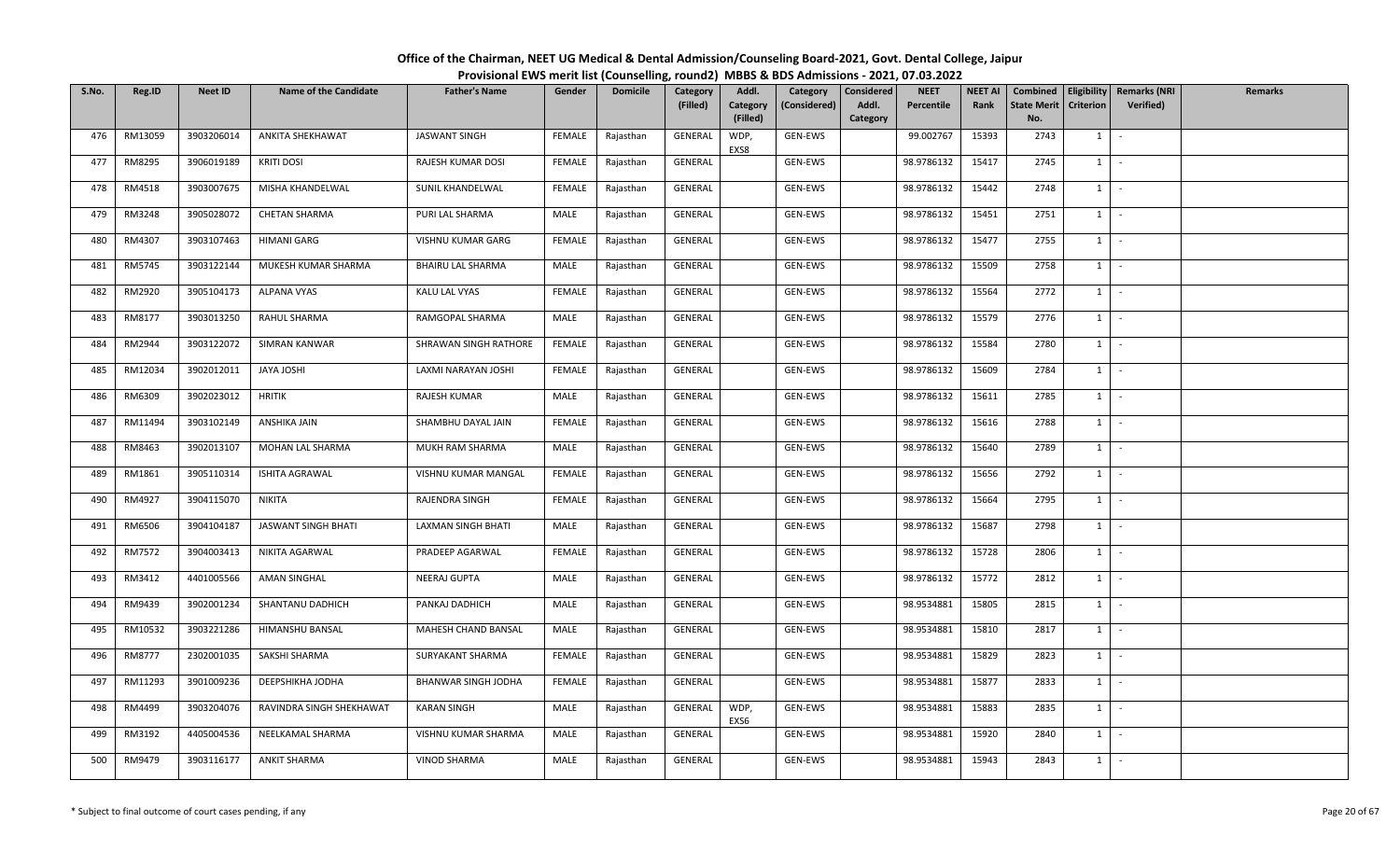| S.No. | Reg.ID        | <b>Neet ID</b> | <b>Name of the Candidate</b> | <b>Father's Name</b>          | Gender        | <b>Domicile</b> | Category<br>(Filled) | Addl.<br>Category | Category<br>(Considered) | Considered<br>Addl. | <b>NEET</b><br>Percentile | <b>NEET AI</b><br>Rank | Combined<br><b>State Merit</b> | <b>Criterion</b> | <b>Eligibility Remarks (NRI</b><br><b>Verified</b> ) | <b>Remarks</b> |
|-------|---------------|----------------|------------------------------|-------------------------------|---------------|-----------------|----------------------|-------------------|--------------------------|---------------------|---------------------------|------------------------|--------------------------------|------------------|------------------------------------------------------|----------------|
| 501   | RM4999        | 3903030348     | <b>JUHI JAIN</b>             | SURYA PRAKASH JAIN            | FEMALE        | Rajasthan       | GENERAL              | (Filled)          | GEN-EWS                  | Category            | 98.9534881                | 16117                  | No.<br>2866                    | 1                | $\sim$                                               |                |
|       |               |                |                              |                               |               |                 |                      |                   |                          |                     |                           |                        |                                |                  |                                                      |                |
| 502   | RM13790       | 3901011196     | RAJVEER SINGH                | <b>BHANWAR SINGH</b>          | MALE          | Rajasthan       | GENERAL              |                   | GEN-EWS                  |                     | 98.9534881                | 16119                  | 2867                           | $\mathbf{1}$     | $\sim$                                               |                |
| 503   | RM5072        | 3903033155     | <b>MUSKAN SINGHAL</b>        | SAMPAT SINGHAL                | FEMALE        | Rajasthan       | GENERAL              |                   | GEN-EWS                  |                     | 98.9534881                | 16128                  | 2869                           | $1 \vert$        | $\sim$                                               |                |
| 504   | RM2711        | 3904110013     | <b>GANPAT LAL</b>            | KAILASH CHANDRA               | MALE          | Rajasthan       | GENERAL              |                   | GEN-EWS                  |                     | 98.9534881                | 16134                  | 2871                           | $1 \vert$        | $\sim$                                               |                |
| 505   | RM15328       | 3903039235     | NEHA SHARMA                  | MAHENDERA KUMAR<br>SHARMA     | FEMALE        | Rajasthan       | GENERAL              |                   | GEN-EWS                  |                     | 98.9270679                | 16191                  | 2880                           | $1 \vert$        | $\sim$                                               |                |
| 506   | RM1938        | 3905014163     | <b>BALRAM SHARMA</b>         | PURUSHOTTAM LAL SHARMA        | MALE          | Rajasthan       | GENERAL              | WDP,<br>EXS4      | GEN-EWS                  | EXS6                | 98.9270679                | 16205                  | 2881                           | $1 \vert$        | $\sim$                                               |                |
| 507   | RM6744        | 3903032020     | NAVDEEP SINGH SHEKHAWAT      | RAM KUMAR SINGH<br>SHEKHAWAT  | MALE          | Rajasthan       | GENERAL              |                   | GEN-EWS                  |                     | 98.9270679                | 16289                  | 2898                           | $1 \vert$        | $\sim$                                               |                |
| 508   | RM1678        | 3903106254     | <b>MONIKA SINGH</b>          | <b>VIKRAM SINGH</b>           | <b>FEMALE</b> | Rajasthan       | GENERAL              | WDP,<br>EXS8      | GEN-EWS                  |                     | 98.9270679                | 16304                  | 2899                           | 6                |                                                      |                |
| 509   | RM3900        | 4413002004     | VISHWAS KHANDELWAL           | RAJENDRA PRASAD<br>KHANDELWAL | MALE          | Rajasthan       | GENERAL              |                   | GEN-EWS                  |                     | 98.9270679                | 16373                  | 2912                           | $1 \vert$        | $\sim$                                               |                |
| 510   | <b>RM7278</b> | 3903134169     | SAPNA SHARMA                 | KAILASH SHARMA                | FEMALE        | Rajasthan       | GENERAL              |                   | GEN-EWS                  |                     | 98.9270679                | 16383                  | 2914                           | $1 \mid$         | $\sim$                                               |                |
| 511   | RM7749        | 3902014118     | ANUSHKA SHARMA               | <b>GIRDHARI SHARMA</b>        | FEMALE        | Rajasthan       | GENERAL              |                   | GEN-EWS                  |                     | 98.9270679                | 16388                  | 2915                           | $1 \vert$        | $\sim$                                               |                |
| 512   | RM8608        | 3901002156     | SWASTIK TRIPATHI             | ANIRUDDH TRIPATHI             | MALE          | Rajasthan       | GENERAL              |                   | GEN-EWS                  |                     | 98.9270679                | 16420                  | 2920                           | $1 \mid$         |                                                      |                |
| 513   | RM14693       | 3903134030     | PIYUSHI AGARWAL              | SANJAY AGARWAL                | FEMALE        | Rajasthan       | GENERAL              |                   | GEN-EWS                  |                     | 98.9270679                | 16442                  | 2923                           | $1 \vert$        |                                                      |                |
| 514   | RM4390        | 3802008008     | SRISHTI ARORA                | ASHOK KUMAR SACHDEVA          | FEMALE        | Rajasthan       | GENERAL              |                   | GEN-EWS                  |                     | 98.9270679                | 16484                  | 2931                           | 1 I              | $\sim$                                               |                |
| 515   | RM6970        | 3903101594     | SNEH BANSAL                  | SUSHIL BANSAL                 | FEMALE        | Rajasthan       | GENERAL              |                   | GEN-EWS                  |                     | 98.9270679                | 16507                  | 2936                           | $1 \vert$        |                                                      |                |
| 516   | RM2572        | 3903231043     | SAKSHI SINGHAL               | SATYENDRA SINGHAL             | <b>FEMALE</b> | Rajasthan       | GENERAL              |                   | GEN-EWS                  |                     | 98.9270679                | 16541                  | 2940                           | $1$ $\cdot$      |                                                      |                |
| 517   | RM1185        | 3902017159     | NEHA SURANA                  | SANJAY KUMAR SURANA           | FEMALE        | Rajasthan       | GENERAL              |                   | GEN-EWS                  |                     | 98.8979928                | 16666                  | 2958                           | 1                |                                                      |                |
| 518   | RM10899       | 3902016196     | AJAY KUMAR SHARMA            | LAXMINARAYAN SHARMA           | MALE          | Rajasthan       | GENERAL              |                   | GEN-EWS                  |                     | 98.8979928                | 16709                  | 2966                           | 1                | $\sim$                                               |                |
| 519   | RM4843        | 3903008468     | AYUSHI SHARMA                | SANJAY SHARMA                 | FEMALE        | Rajasthan       | GENERAL              |                   | GEN-EWS                  |                     | 98.8979928                | 16720                  | 2967                           | <sup>1</sup>     | $\sim$                                               |                |
| 520   | RM12204       | 3903214117     | <b>GOPAL SINGH BALLA</b>     | <b>BHAGIRATH SINGH</b>        | MALE          | Rajasthan       | GENERAL              |                   | GEN-EWS                  |                     | 98.8979928                | 16808                  | 2982                           | $1 \vert$        |                                                      |                |
| 521   | RM6002        | 3903010427     | SAUBHAGYA ASIJA              | MANOJ ASIJA                   | MALE          | Rajasthan       | GENERAL              |                   | GEN-EWS                  |                     | 98.8979928                | 16825                  | 2985                           | $1 \vert -$      |                                                      |                |
| 522   | RM8261        | 3902023042     | NARENDRA SINGH               | <b>KARAN SINGH</b>            | MALE          | Rajasthan       | GENERAL              | WDP,<br>EXS6      | GEN-EWS                  |                     | 98.8979928                | 16887                  | 2995                           | $1 \vert$        | $\sim$                                               |                |
| 523   | RM10783       | 3903219039     | RAHUL                        | PREM KUMAR                    | MALE          | Rajasthan       | GENERAL              |                   | GEN-EWS                  |                     | 98.8979928                | 16889                  | 2996                           | 1 I              | $\sim$                                               |                |
| 524   | RM10255       | 3903114099     | DEEPANSHU SHARMA             | DILEEP SHARMA                 | MALE          | Rajasthan       | GENERAL              |                   | GEN-EWS                  |                     | 98.8979928                | 16902                  | 2998                           | <sup>1</sup>     |                                                      |                |
| 525   | RM10724       | 3903206775     | PRATEEK SARAWAGI             | SUSHIL SARAWAGI               | MALE          | Rajasthan       | GENERAL              |                   | GEN-EWS                  |                     | 98.8979928                | 16952                  | 3009                           | $1 \vert$        | $\sim$                                               |                |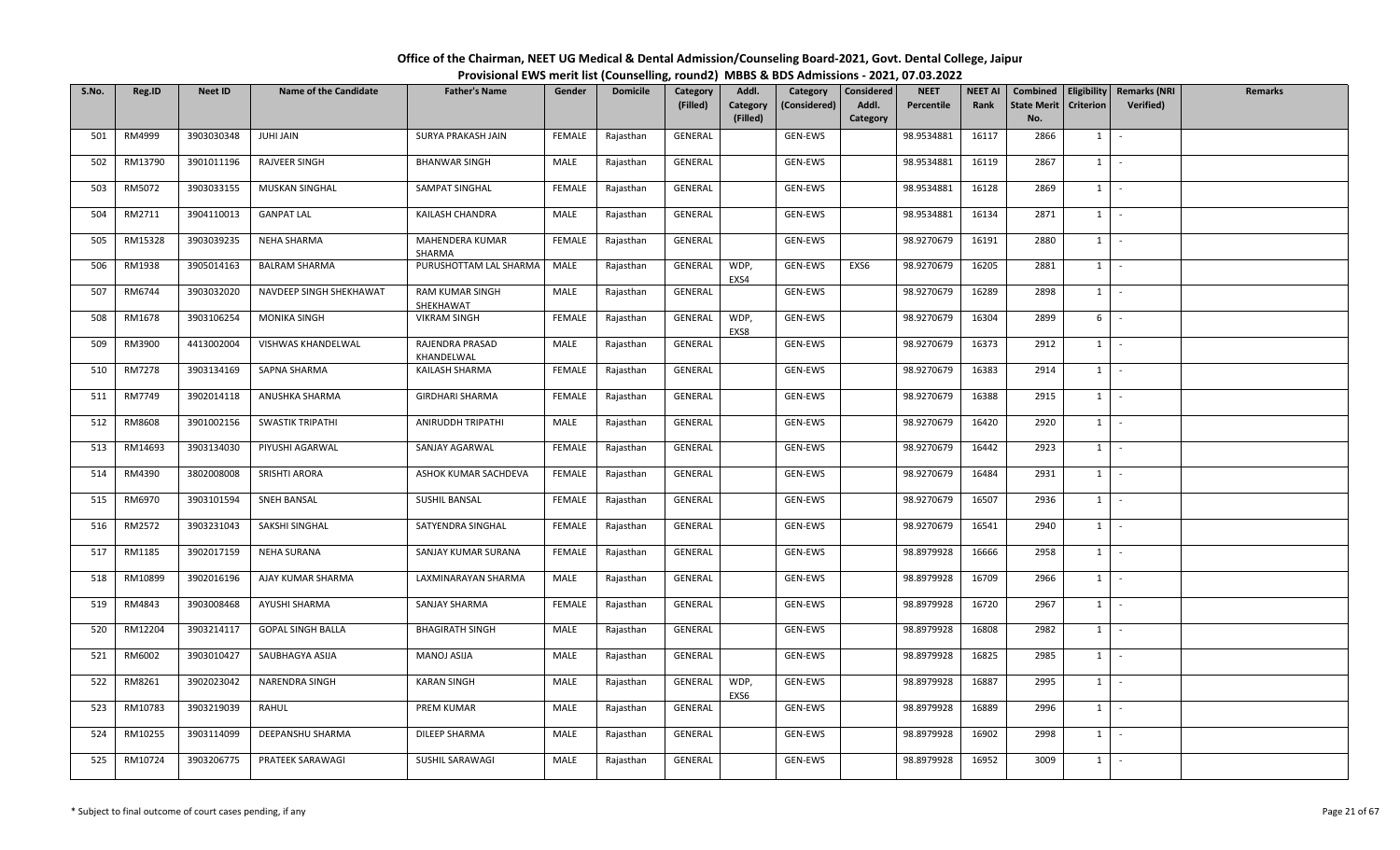| S.No. | Reg.ID  | <b>Neet ID</b> | <b>Name of the Candidate</b> | <b>Father's Name</b>     | Gender        | <b>Domicile</b> | Category<br>(Filled) | Addl.<br>Category<br>(Considered)<br>Category<br>(Filled) | <b>NEET</b><br>Considered<br>Addl.<br>Percentile<br>Category | <b>NEET AI</b><br>Rank | <b>State Merit</b><br>No. | <b>Criterion</b> | Combined   Eligibility   Remarks (NRI<br><b>Verified</b> ) | Remarks |
|-------|---------|----------------|------------------------------|--------------------------|---------------|-----------------|----------------------|-----------------------------------------------------------|--------------------------------------------------------------|------------------------|---------------------------|------------------|------------------------------------------------------------|---------|
| 526   | RM9005  | 3905116020     | ANJALI KUMARI PALIWAL        | RAMESHWAR                | FEMALE        | Rajasthan       | GENERAL              | GEN-EWS                                                   | 98.8979928                                                   | 16953                  | 3010                      | $1 \vert$        |                                                            |         |
| 527   | RM9341  | 3903205831     | HIMANSHU MITTAL              | SHIMBHU DAYAL MITTAL     | MALE          | Rajasthan       | GENERAL              | GEN-EWS                                                   | 98.8753284                                                   | 17112                  | 3037                      | $1 \mid$         | $\sim$                                                     |         |
| 528   | RM6951  | 3903205752     | MUDIT KHANDELWAL             | RAM SHARAN KHANDELWAL    | MALE          | Rajasthan       | GENERAL              | GEN-EWS                                                   | 98.8753284                                                   | 17129                  | 3039                      | $1 \vert$        |                                                            |         |
| 529   | RM7216  | 3903117115     | ABHISHEK SHARMA              | RAM KARAN SHARMA         | MALE          | Rajasthan       | GENERAL              | GEN-EWS                                                   | 98.8753284                                                   | 17195                  | 3046                      | $1 \vert$        | $\mathcal{L}$                                              |         |
| 530   | RM13611 | 3802006291     | AASHIMA                      | RAJ KUMAR                | FEMALE        | Rajasthan       | GENERAL              | GEN-EWS                                                   | 98.8753284                                                   | 17222                  | 3055                      | $1 \vert$        | $\sim$                                                     |         |
| 531   | RM3324  | 3903003132     | JATIN SHARMA                 | RAMSWAROOP SHARMA        | MALE          | Rajasthan       | GENERAL              | GEN-EWS                                                   | 98.8753284                                                   | 17224                  | 3056                      | $1 \mid$         | $\sim$                                                     |         |
| 532   | RM2659  | 3905007041     | RAGHAV CHANDAK               | RADHEY SHYAM CHANDAK     | MALE          | Rajasthan       | GENERAL              | GEN-EWS                                                   | 98.8753284                                                   | 17264                  | 3062                      | $1 \vert$        | $\sim$                                                     |         |
| 533   | RM8622  | 3903217320     | RADHESHAYAM SHARMA           | SITA RAM SHARMA          | MALE          | Rajasthan       | GENERAL              | GEN-EWS                                                   | 98.8753284                                                   | 17280                  | 3065                      | $1 \mid$         | $\sim$                                                     |         |
| 534   | RM8532  | 3903221365     | POOJA SHARMA                 | PAWAN KUMAR              | FEMALE        | Rajasthan       | GENERAL              | GEN-EWS                                                   | 98.8753284                                                   | 17294                  | 3068                      | $1 \mid$         | $\sim$                                                     |         |
| 535   | RM4228  | 3903103403     | VATSAL SHARMA                | SHAMBHU DAYAL SHARMA     | MALE          | Rajasthan       | GENERAL              | GEN-EWS                                                   | 98.8753284                                                   | 17353                  | 3079                      | <sup>1</sup>     | $\sim$                                                     |         |
| 536   | RM10325 | 3902003242     | LAKSHYA BATRA                | PUNEET BATRA             | MALE          | Rajasthan       | GENERAL              | GEN-EWS                                                   | 98.8501385                                                   | 17372                  | 3082                      | $1 \cdot$        |                                                            |         |
| 537   | RM4236  | 3903121096     | SALONI GAHLOT                | KAILASH SINGH GAHLOT     | <b>FEMALE</b> | Rajasthan       | GENERAL              | GEN-EWS                                                   | 98.8501385                                                   | 17415                  | 3085                      | $1 \vert$        | $\sim$                                                     |         |
| 538   | RM7199  | 3905102531     | <b>BHARAT SHARMA</b>         | SATYA BHAN SHARMA        | MALE          | Rajasthan       | GENERAL              | GEN-EWS                                                   | 98.8501385                                                   | 17492                  | 3102                      | 1                |                                                            |         |
| 539   | RM9700  | 4413003299     | NIKHIL KHANDELWAL            | SURAJBHAN KHANDELWAL     | MALE          | Rajasthan       | GENERAL              | GEN-EWS                                                   | 98.8501385                                                   | 17520                  | 3108                      | $1 \vert$        | $\sim$                                                     |         |
| 540   | RM8743  | 3906002479     | SWATI SHARMA                 | <b>GOVIND RAM SHARMA</b> | FEMALE        | Rajasthan       | GENERAL              | GEN-EWS                                                   | 98.8501385                                                   | 17592                  | 3119                      | $1 \vert$        |                                                            |         |
| 541   | RM8975  | 3903029169     | DIVYA SHARMA                 | <b>BABU LAL SHARMA</b>   | FEMALE        | Rajasthan       | GENERAL              | GEN-EWS                                                   | 98.8501385                                                   | 17595                  | 3120                      | $1$ $\cdot$      |                                                            |         |
| 542   | RM12347 | 3901005288     | <b>TANYA GAJWANI</b>         | MANOHAR GAJWANI          | FEMALE        | Rajasthan       | GENERAL              | GEN-EWS                                                   | 98.8501385                                                   | 17639                  | 3127                      | $1 \vert$        |                                                            |         |
| 543   | RM12003 | 3903111236     | KALPNA KUNWAR                | JITENDRA SINGH           | FEMALE        | Rajasthan       | GENERAL              | GEN-EWS                                                   | 98.8501385                                                   | 17640                  | 3128                      | $1 \vert$        | $\sim$                                                     |         |
| 544   | RM12747 | 3901017231     | ANKUSH DADHICH               | RAJENDRA KUMAR DADHICH   | MALE          | Rajasthan       | GENERAL              | GEN-EWS                                                   | 98.8501385                                                   | 17659                  | 3130                      | $1 \mid$         | $\sim$                                                     |         |
| 545   | RM12001 | 3903220158     | PRIYA SHARMA                 | ASHOK KUMAR SHARMA       | FEMALE        | Rajasthan       | GENERAL              | GEN-EWS                                                   | 98.8501385                                                   | 17669                  | 3131                      | $1 \vert$        | $\sim$                                                     |         |
| 546   | RM4922  | 3903112221     | ANKUSH BHARDWAJ              | KAUSHAL KUMAR BHARDWAJ   | MALE          | Rajasthan       | GENERAL              | GEN-EWS                                                   | 98.8501385                                                   | 17741                  | 3143                      | $1$ $-$          |                                                            |         |
| 547   | RM7409  | 3905101434     | <b>CHARMI JAIN</b>           | RAJKUMAR JAIN            | FEMALE        | Rajasthan       | GENERAL              | GEN-EWS                                                   | 98.8230708                                                   | 17763                  | 3148                      | $1 \mid$         | $\sim$                                                     |         |
| 548   | RM5792  | 3905010112     | <b>GAURAV PARASHAR</b>       | DURGA PRASAD             | MALE          | Rajasthan       | GENERAL              | GEN-EWS                                                   | 98.8230708                                                   | 17779                  | 3151                      | $1 \vert$        | $\sim$                                                     |         |
| 549   | RM8594  | 3903204175     | MUSKAN SHARMA                | SHANKAR LAL SHARMA       | FEMALE        | Rajasthan       | GENERAL              | GEN-EWS                                                   | 98.8230708                                                   | 17789                  | 3152                      | $1 \vert$        | $\sim$                                                     |         |
| 550   | RM2140  | 3903101560     | DEVANSHI SHARMA              | VINOD KUMAR SHARMA       | FEMALE        | Rajasthan       | GENERAL              | GEN-EWS                                                   | 98.8230708                                                   | 17826                  | 3162                      | $1 \mid$         | $\sim$                                                     |         |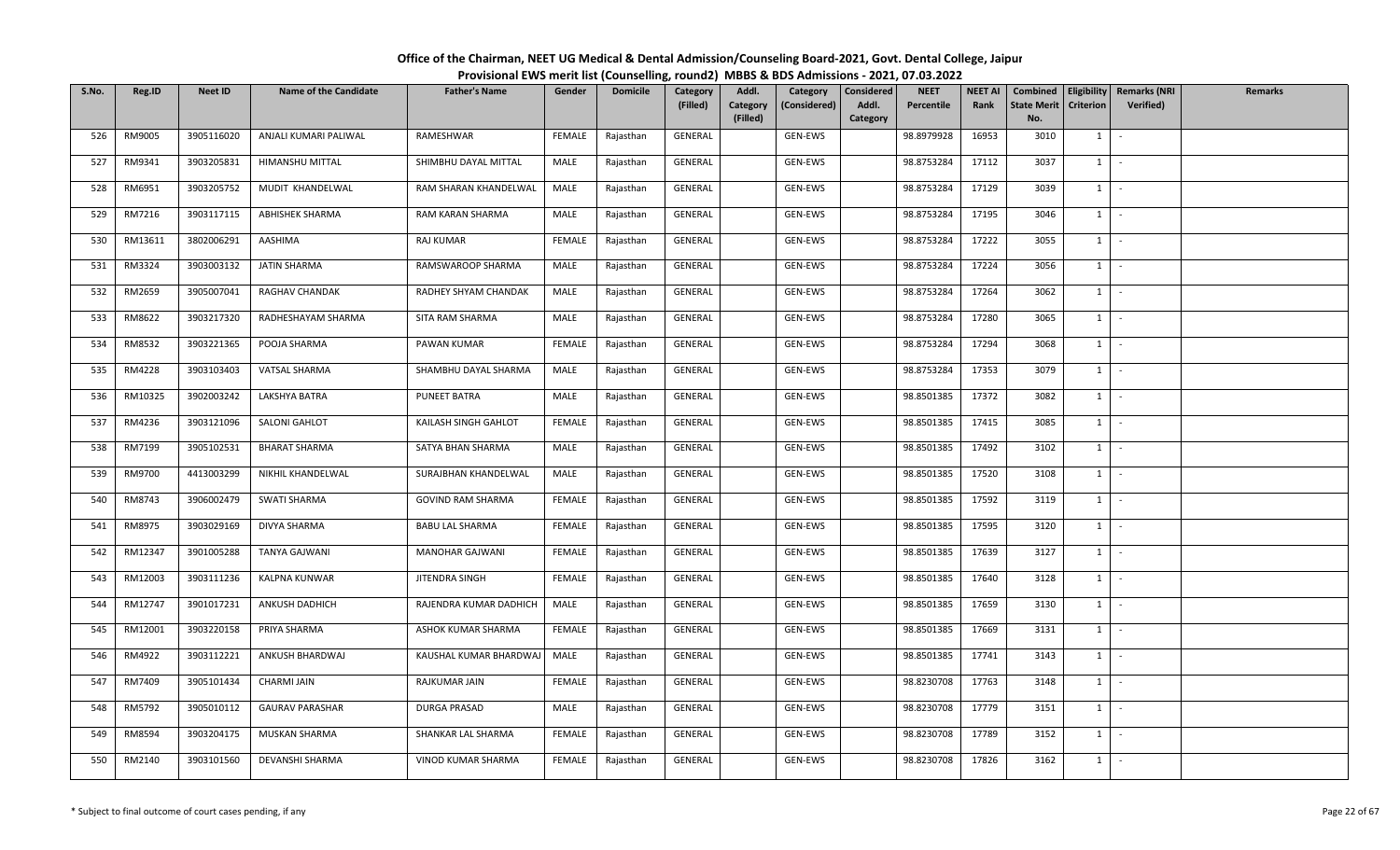| S.No. | Reg.ID  | <b>Neet ID</b> | <b>Name of the Candidate</b> | <b>Father's Name</b>    | Gender        | <b>Domicile</b> | Category<br>(Filled) | Addl.<br>Category<br>(Considered)<br>Category<br>(Filled) | <b>NEET</b><br>Considered<br>Addl.<br>Percentile<br>Category | <b>NEET AI</b><br>Rank | <b>State Merit</b><br>No. | <b>Criterion</b> | Combined   Eligibility   Remarks (NRI<br><b>Verified</b> ) | Remarks |
|-------|---------|----------------|------------------------------|-------------------------|---------------|-----------------|----------------------|-----------------------------------------------------------|--------------------------------------------------------------|------------------------|---------------------------|------------------|------------------------------------------------------------|---------|
| 551   | RM3050  | 3903034029     | SAHIL KUMAR GUPTA            | <b>DINESH GUPTA</b>     | MALE          | Rajasthan       | GENERAL              | GEN-EWS                                                   | 98.8230708                                                   | 17835                  | 3163                      | $1 \vert$        |                                                            |         |
| 552   | RM7412  | 3903026289     | SHIVA PAREEK                 | DAMODAR PAREEK          | <b>FEMALE</b> | Rajasthan       | <b>GENERAL</b>       | GEN-EWS                                                   | 98.8230708                                                   | 17846                  | 3166                      | $1 \mid$         | $\sim$                                                     |         |
| 553   | RM5800  | 3903013101     | ASHISH SHARMA                | SHIV NARAYAN SHARMA     | MALE          | Rajasthan       | GENERAL              | GEN-EWS                                                   | 98.8230708                                                   | 17883                  | 3172                      | $1 \mid$         |                                                            |         |
| 554   | RM11439 | 3903104301     | VAIBHAV SHARMA               | RAJESH SHARMA           | MALE          | Rajasthan       | GENERAL              | GEN-EWS                                                   | 98.8230708                                                   | 17889                  | 3174                      | $1 \vert$        | $\mathcal{L}$                                              |         |
| 555   | RM1907  | 4401014010     | SHREYANSH JAIN               | DILIP KUMAR JAIN        | MALE          | Rajasthan       | GENERAL              | GEN-EWS                                                   | 98.8230708                                                   | 17942                  | 3180                      | $1 \vert$        | $\sim$                                                     |         |
| 556   | RM15562 | 4401003519     | VANSH AGRAWAL                | <b>BHOOPENDRA KUMAR</b> | MALE          | Rajasthan       | GENERAL              | GEN-EWS                                                   | 98.8230708                                                   | 17977                  | 3187                      | $1 \vert$        | $\sim$                                                     |         |
| 557   | RM2905  | 3906001457     | CHIRAG JAIN                  | ARVIND KUMAR            | MALE          | Rajasthan       | GENERAL              | GEN-EWS                                                   | 98.8230708                                                   | 18027                  | 3198                      | $1 \vert$        | $\sim$                                                     |         |
| 558   | RM10201 | 3903007566     | AKANKSHA SHARMA              | PREM RAJ SHARMA         | FEMALE        | Rajasthan       | GENERAL              | GEN-EWS                                                   | 98.8230708                                                   | 18044                  | 3201                      | $1 \mid$         | $\sim$                                                     |         |
| 559   | RM2876  | 3903002655     | DHRUV UPADHYAY               | KRISHAN KUMAR UPADHYAY  | MALE          | Rajasthan       | GENERAL              | GEN-EWS                                                   | 98.8230708                                                   | 18065                  | 3209                      | $1 \mid$         | $\sim$                                                     |         |
| 560   | RM8553  | 3903203819     | RADHIKA GUPTA                | <b>GIRIRAJ GUPTA</b>    | FEMALE        | Rajasthan       | GENERAL              | GEN-EWS                                                   | 98.8230708                                                   | 18086                  | 3214                      | $1 \vert$        | $\sim$                                                     |         |
| 561   | RM2264  | 3902022090     | PANKAJ KUMAR SHARMA          | DHARAMVEER SHARMA       | MALE          | Rajasthan       | GENERAL              | GEN-EWS                                                   | 98.8230708                                                   | 18165                  | 3230                      | $1 \cdot$        |                                                            |         |
| 562   | RM8894  | 3903002159     | VISHAKHA SHARMA              | DEEPAK KUMAR SHARMA     | FEMALE        | Rajasthan       | GENERAL              | GEN-EWS                                                   | 98.7916644                                                   | 18248                  | 3238                      | $1 \mid$         | $\sim$                                                     |         |
| 563   | RM6573  | 3903205209     | RUPAKSHI KHANDELWAL          | SATISH KUMAR GUPTA      | FEMALE        | Rajasthan       | GENERAL              | GEN-EWS                                                   | 98.7916644                                                   | 18268                  | 3242                      | 1                |                                                            |         |
| 564   | RM9468  | 3902023061     | AKHE SINGH                   | <b>MADAN SINGH</b>      | MALE          | Rajasthan       | GENERAL              | GEN-EWS                                                   | 98.7916644                                                   | 18313                  | 3251                      | $1 \vert$        | $\sim$                                                     |         |
| 565   | RM3228  | 3902005175     | <b>KRISHNA KANSAL</b>        | SUNEEL KANSAL           | FEMALE        | Rajasthan       | GENERAL              | GEN-EWS                                                   | 98.7916644                                                   | 18352                  | 3259                      | $1 \vert$        |                                                            |         |
| 566   | RM6697  | 3903211195     | <b>KUNDAN SHARMA</b>         | <b>GHASI LAL SHARMA</b> | MALE          | Rajasthan       | GENERAL              | GEN-EWS                                                   | 98.7916644                                                   | 18358                  | 3260                      | $1$ $\cdot$      |                                                            |         |
| 567   | RM6028  | 3906018027     | MONAL KUMARI JAIN            | DHUL CHAND JAIN         | FEMALE        | Rajasthan       | GENERAL              | GEN-EWS                                                   | 98.7916644                                                   | 18377                  | 3264                      | $1 \vert$        |                                                            |         |
| 568   | RM14770 | 3903205007     | DISHA MANGLUNIA              | ASHOK KUMAR MANGLUNIA   | FEMALE        | Rajasthan       | GENERAL              | GEN-EWS                                                   | 98.7916644                                                   | 18408                  | 3269                      | $1 \vert$        | $\sim$                                                     |         |
| 569   | RM3815  | 3903019126     | PRIYANSHI SHARMA             | RAMAKANT SUROLIA        | FEMALE        | Rajasthan       | GENERAL              | GEN-EWS                                                   | 98.7916644                                                   | 18428                  | 3274                      | $1 \mid$         | $\sim$                                                     |         |
| 570   | RM8977  | 3903221352     | RAKSHIT KUMAR SHARMA         | CHANDRA MOHAN SHARMA    | MALE          | Rajasthan       | GENERAL              | GEN-EWS                                                   | 98.7916644                                                   | 18436                  | 3277                      | $1 \vert$        | $\sim$                                                     |         |
| 571   | RM9046  | 3903112034     | SITARAM SHARMA               | KAMLESH KUMAR SHARMA    | MALE          | Rajasthan       | GENERAL              | GEN-EWS                                                   | 98.7916644                                                   | 18462                  | 3284                      | $1$ $-$          |                                                            |         |
| 572   | RM9002  | 3903214175     | ARPIT AGRAWAL                | <b>GOPAL AGRAWAL</b>    | MALE          | Rajasthan       | GENERAL              | GEN-EWS                                                   | 98.7916644                                                   | 18475                  | 3285                      | $1 \mid$         | $\sim$                                                     |         |
| 573   | RM8110  | 3903226058     | AMIT SHARMA                  | RAMVILAS SHARMA         | MALE          | Rajasthan       | GENERAL              | GEN-EWS                                                   | 98.7916644                                                   | 18523                  | 3293                      | $1 \mid$         | $\sim$                                                     |         |
| 574   | RM3073  | 3905120313     | <b>BHANUPRATAP TYAGI</b>     | NIROTTAM SINGH TYAGI    | MALE          | Rajasthan       | GENERAL              | GEN-EWS                                                   | 98.7916644                                                   | 18562                  | 3299                      | $1 \vert$        | $\sim$                                                     |         |
| 575   | RM4653  | 3903019270     | AASHISH SHARMA               | SANJAY KUMAR SHARMA     | MALE          | Rajasthan       | GENERAL              | GEN-EWS                                                   | 98.7916644                                                   | 18572                  | 3301                      | $1 \mid$         | $\mathcal{L}_{\mathcal{A}}$                                |         |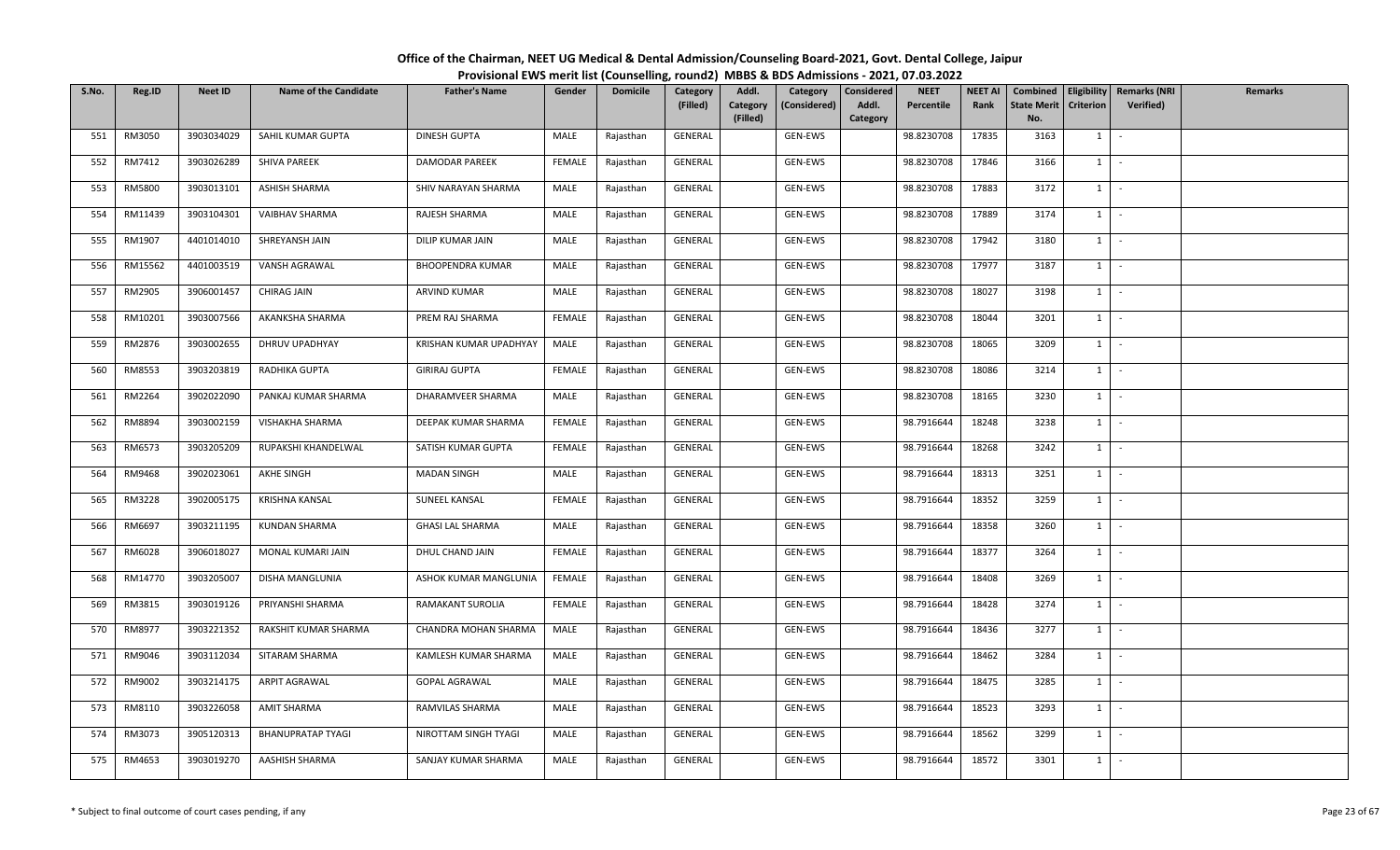| S.No. | Reg.ID  | <b>Neet ID</b> | <b>Name of the Candidate</b> | <b>Father's Name</b>       | Gender        | <b>Domicile</b> | Category<br>(Filled) | Addl.<br>Category<br>(Considered)<br>Category<br>(Filled) | <b>NEET</b><br>Considered<br>Addl.<br>Percentile<br>Category | <b>NEET AI</b><br>Rank | <b>State Merit</b><br>No. | <b>Criterion</b> | Combined   Eligibility   Remarks (NRI<br><b>Verified</b> ) | Remarks |
|-------|---------|----------------|------------------------------|----------------------------|---------------|-----------------|----------------------|-----------------------------------------------------------|--------------------------------------------------------------|------------------------|---------------------------|------------------|------------------------------------------------------------|---------|
| 576   | RM6932  | 3902012101     | PRATISHTHA                   | <b>GANESH CHANDER</b>      | FEMALE        | Rajasthan       | GENERAL              | GEN-EWS                                                   | 98.7916644                                                   | 18607                  | 3307                      | $1 \vert$        |                                                            |         |
| 577   | RM9916  | 3903124138     | MANOJ KUMAR SHARMA           | <b>BABU LAL SHARMA</b>     | MALE          | Rajasthan       | GENERAL              | GEN-EWS                                                   | 98.7916644                                                   | 18613                  | 3308                      | $1 \mid$         | $\sim$                                                     |         |
| 578   | RM9819  | 3903114444     | SUMIT AGRAWAL                | GOVIND PRASAD AGRAWAL      | MALE          | Rajasthan       | GENERAL              | GEN-EWS                                                   | 98.7916644                                                   | 18617                  | 3310                      | $1 \mid$         |                                                            |         |
| 579   | RM4248  | 3902004136     | AASTHA                       | MAHESH KUMAR               | <b>FEMALE</b> | Rajasthan       | GENERAL              | GEN-EWS                                                   | 98.7916644                                                   | 18619                  | 3312                      | $1 \vert$        | $\mathcal{L}$                                              |         |
| 580   | RM5247  | 3905104162     | ABHISHEK KUMAR GARG          | TEEKAM CHAND GARG          | MALE          | Rajasthan       | GENERAL              | GEN-EWS                                                   | 98.7916644                                                   | 18650                  | 3313                      | $1 \vert$        | $\sim$                                                     |         |
| 581   | RM4461  | 3901018088     | ROHIT KUMAR SHARMA           | MAHAVEER PRASAD            | MALE          | Rajasthan       | GENERAL              | GEN-EWS                                                   | 98.7607761                                                   | 18719                  | 3322                      | $1 \vert$        | $\sim$                                                     |         |
| 582   | RM7333  | 3903208613     | CHANDRA SHEKHAR SHARMA       | MADAN MOHAN SHARMA         | MALE          | Rajasthan       | GENERAL              | GEN-EWS                                                   | 98.7607761                                                   | 18721                  | 3323                      | $1 \vert$        | $\sim$                                                     |         |
| 583   | RM4682  | 3903008328     | KANAK KHANDELWAL             | RAJENDRA KHANDELWAL        | MALE          | Rajasthan       | GENERAL              | GEN-EWS                                                   | 98.7607761                                                   | 18739                  | 3327                      | $1 \mid$         | $\sim$                                                     |         |
| 584   | RM7404  | 3903107176     | KHUSHI JAIN                  | PRAVEEN JAIN               | FEMALE        | Rajasthan       | GENERAL              | GEN-EWS                                                   | 98.7607761                                                   | 18752                  | 3328                      | $1 \mid$         | $\sim$                                                     |         |
| 585   | RM5603  | 3903116180     | ADITI AGRAWAL                | <b>GOVIND PRASAD GUPTA</b> | FEMALE        | Rajasthan       | GENERAL              | GEN-EWS                                                   | 98.7607761                                                   | 18846                  | 3337                      | $\mathbf{1}$     |                                                            |         |
| 586   | RM2207  | 3904117065     | ABDUL KALAM                  | ABDUL KAREEM               | MALE          | Rajasthan       | GENERAL              | GEN-EWS                                                   | 98.7607761                                                   | 18854                  | 3339                      | $1 \cdot$        |                                                            |         |
| 587   | RM5852  | 3902003462     | <b>KRITIKA PAREEK</b>        | SHYAM PRAKASH JOSHI        | <b>FEMALE</b> | Rajasthan       | GENERAL              | GEN-EWS                                                   | 98.7607761                                                   | 18904                  | 3350                      | $1 \vert$        | $\sim$                                                     |         |
| 588   | RM9216  | 3904108021     | DIVYA OJHA                   | SOMDUTT OJHA               | FEMALE        | Rajasthan       | GENERAL              | GEN-EWS                                                   | 98.7607761                                                   | 18916                  | 3351                      | 1                |                                                            |         |
| 589   | RM8889  | 3904113352     | <b>GAUTAM KUMAR</b>          | BABULAL                    | MALE          | Rajasthan       | GENERAL              | GEN-EWS                                                   | 98.7607761                                                   | 18975                  | 3357                      | $1 \vert$        | $\sim$                                                     |         |
| 590   | RM3335  | 3903024380     | KOMAL GOUD                   | PRABHU SINGH GOUD          | FEMALE        | Rajasthan       | GENERAL              | WDP,<br>GEN-EWS<br>EXS6                                   | 98.7607761                                                   | 19022                  | 3361                      | 6                |                                                            |         |
| 591   | RM6794  | 3903001261     | SAMARTH BANSAL               | SATYA PRAKASH BANSAL       | MALE          | Rajasthan       | GENERAL              | GEN-EWS                                                   | 98.7607761                                                   | 19083                  | 3372                      | $1$ $\cdot$      |                                                            |         |
| 592   | RM6216  | 3904102360     | SUMITRA PALIWAL              | RAMESH CHANDRA PALIWAL     | <b>FEMALE</b> | Rajasthan       | GENERAL              | GEN-EWS                                                   | 98.7607761                                                   | 19119                  | 3376                      | $1 \vert$        |                                                            |         |
| 593   | RM3116  | 3903201589     | VISHNU SHARMA                | SURENDER KUMAR SHARMA      | MALE          | Rajasthan       | GENERAL              | GEN-EWS                                                   | 98.7607761                                                   | 19130                  | 3378                      | $1 \vert$        | $\sim$                                                     |         |
| 594   | RM12280 | 3905107315     | AKSHI JAIN                   | JAMBU JAIN                 | FEMALE        | Rajasthan       | GENERAL              | GEN-EWS                                                   | 98.7335788                                                   | 19293                  | 3396                      | $1 \mid$         | $\sim$                                                     |         |
| 595   | RM7516  | 3905005103     | JYOTISHNA RAJAWAT            | GOPAL SINGH RAJAWAT        | FEMALE        | Rajasthan       | GENERAL              | GEN-EWS                                                   | 98.7335788                                                   | 19303                  | 3397                      | $1 \vert$        | $\sim$                                                     |         |
| 596   | RM7991  | 3903034165     | NITESH KUMAR SHARMA          | KANHAIYA LAL SHARMA        | MALE          | Rajasthan       | GENERAL              | GEN-EWS                                                   | 98.7335788                                                   | 19339                  | 3402                      | $1$ $-$          |                                                            |         |
| 597   | RM5748  | 3903122035     | MUSKAN AGARWAL               | LOKESH KUMAR KAYAL         | FEMALE        | Rajasthan       | GENERAL              | GEN-EWS                                                   | 98.7335788                                                   | 19358                  | 3406                      | $1 \mid$         | $\sim$                                                     |         |
| 598   | RM2903  | 3904002071     | LARAIB SALMAN                | QAZI MOHAMMAD SALMAN       | MALE          | Rajasthan       | GENERAL              | GEN-EWS                                                   | 98.7335788                                                   | 19409                  | 3409                      | $1 \mid$         | $\sim$                                                     |         |
| 599   | RM1635  | 3903103145     | NOUSHEEN HAJARA              | SYED ZAHID HUSAIN          | FEMALE        | Rajasthan       | GENERAL              | GEN-EWS                                                   | 98.7335788                                                   | 19461                  | 3415                      | 3 <sup>1</sup>   |                                                            |         |
| 600   | RM10384 | 3903132062     | SAURABH SHARMA               | HANUMAN PRASAD SHARMA      | MALE          | Rajasthan       | GENERAL              | GEN-EWS                                                   | 98.7335788                                                   | 19516                  | 3425                      | $1 \mid$         | $\sim$                                                     |         |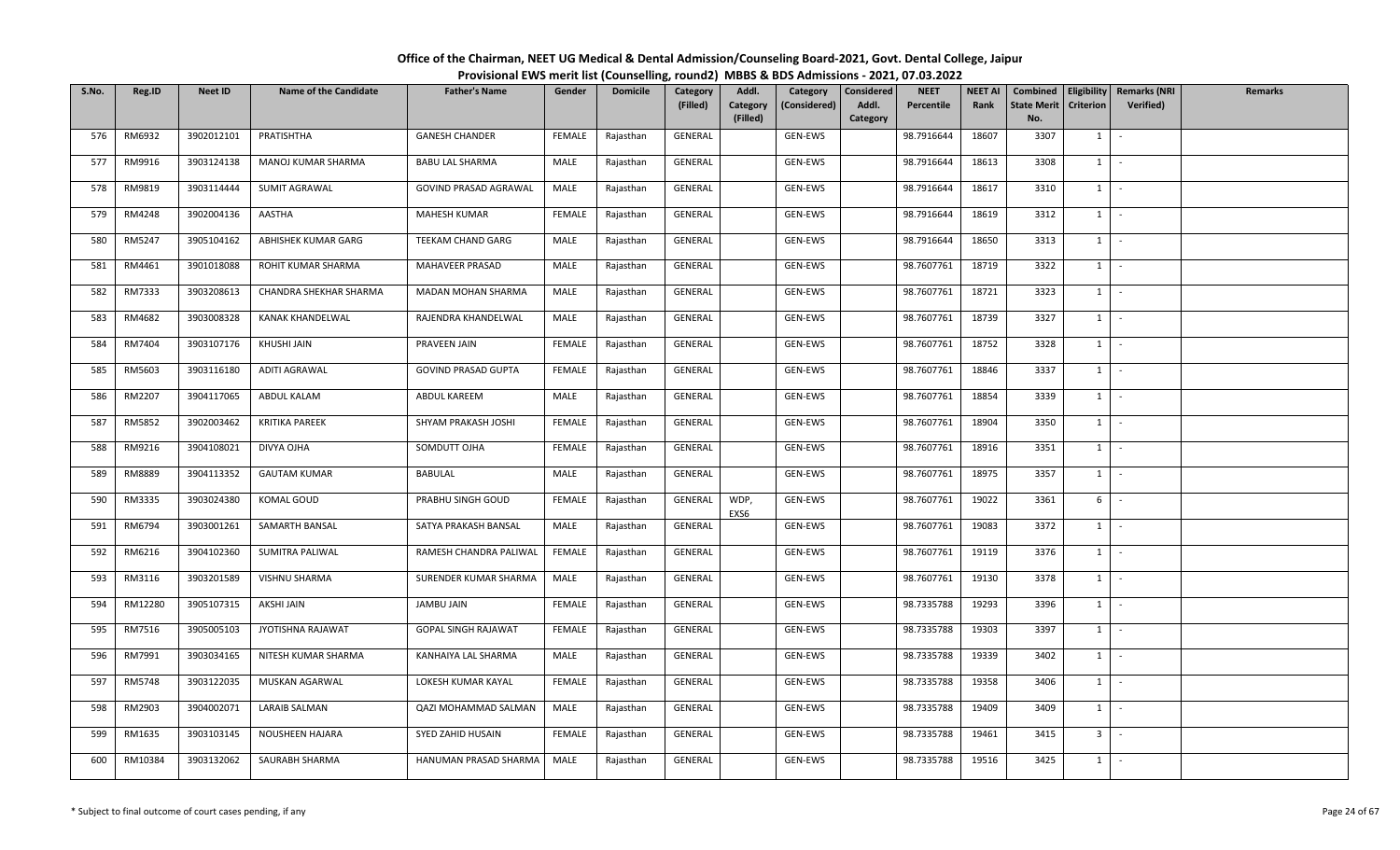| S.No. | Reg.ID  | <b>Neet ID</b> | <b>Name of the Candidate</b> | <b>Father's Name</b>      | Gender        | <b>Domicile</b> | Category<br>(Filled) | Addl.<br>Category<br>(Filled) | Category<br>(Considered) | <b>Considered</b><br>Addl.<br>Category | <b>NEET</b><br>Percentile | <b>NEET AI</b><br>Rank | <b>State Merit</b><br>No. | <b>Criterion</b> | Combined   Eligibility   Remarks (NRI<br>Verified) | Remarks |
|-------|---------|----------------|------------------------------|---------------------------|---------------|-----------------|----------------------|-------------------------------|--------------------------|----------------------------------------|---------------------------|------------------------|---------------------------|------------------|----------------------------------------------------|---------|
| 601   | RM11374 | 2206001711     | NILESH                       | <b>MOHAN LAL</b>          | MALE          | Rajasthan       | GENERAL              |                               | GEN-EWS                  |                                        | 98.7335788                | 19554                  | 3431                      | $4 \square$      | $\sim$                                             |         |
| 602   | RM7375  | 3903001045     | ABHINAV SHARMA               | MANOJ SHARMA              | MALE          | Rajasthan       | GENERAL              |                               | GEN-EWS                  |                                        | 98.7055398                | 19613                  | 3438                      | 1                | $\sim$                                             |         |
| 603   | RM13283 | 3906006252     | MEHUL VYAS                   | JAGDISH VYAS              | MALE          | Rajasthan       | GENERAL              |                               | GEN-EWS                  |                                        | 98.7055398                | 19666                  | 3445                      | 1                | $\sim$                                             |         |
| 604   | RM7417  | 3901003289     | <b>JATAN KHATOR</b>          | KACHRURAJ KHATOR          | <b>FEMALE</b> | Rajasthan       | GENERAL              |                               | GEN-EWS                  |                                        | 98.7055398                | 19668                  | 3446                      | $1 \quad$        | $\sim$                                             |         |
| 605   | RM13539 | 3903217382     | ADITYA SHARMA                | PANKAJ KUMAR SHARMA       | MALE          | Rajasthan       | GENERAL              |                               | GEN-EWS                  |                                        | 98.7055398                | 19670                  | 3447                      | $1 \quad$        | $\sim$                                             |         |
| 606   | RM6138  | 3903001476     | SRISHTI SHARMA               | RAMESHWAR DAYAL<br>SHARMA | <b>FEMALE</b> | Rajasthan       | GENERAL              |                               | GEN-EWS                  |                                        | 98.7055398                | 19716                  | 3452                      | $1 \quad$        | $\sim$                                             |         |
| 607   | RM12383 | 3905014142     | DIVYANSHU SHRINGI            | RAMESH KUMAR SHRINGI      | MALE          | Rajasthan       | GENERAL              |                               | GEN-EWS                  |                                        | 98.7055398                | 19759                  | 3457                      | 1                | $\sim$                                             |         |
| 608   | RM1887  | 3903209268     | <b>TANU SHARMA</b>           | RAJESH CHAND SHARMA       | <b>FEMALE</b> | Rajasthan       | GENERAL              |                               | GEN-EWS                  |                                        | 98.7055398                | 19770                  | 3461                      | $1$ $\cdot$      |                                                    |         |
| 609   | RM2990  | 3902015201     | AAINA OJHA                   | PAWAN OJHA                | FEMALE        | Rajasthan       | GENERAL              |                               | GEN-EWS                  |                                        | 98.7055398                | 19942                  | 3484                      | $1\vert$         | $\sim$                                             |         |
| 610   | RM8175  | 3906010176     | PAYAL AMETA                  | LALIT NARAYAN AMETA       | <b>FEMALE</b> | Rajasthan       | GENERAL              |                               | GEN-EWS                  |                                        | 98.7055398                | 19956                  | 3486                      | $1 \quad$        | $\sim$                                             |         |
| 611   | RM15278 | 3902006305     | <b>ADITYA PAREEK</b>         | PURUSHOTUM PAREEK         | MALE          | Rajasthan       | GENERAL              |                               | GEN-EWS                  |                                        | 98.7055398                | 19970                  | 3488                      | $1 \mid -$       |                                                    |         |
| 612   | RM2283  | 3903224120     | <b>AJAY PRADHAN</b>          | RAMESH CHAND PRADHAN      | MALE          | Rajasthan       | GENERAL              |                               | GEN-EWS                  |                                        | 98.7055398                | 19985                  | 3491                      | 1                | $\sim$                                             |         |
| 613   | RM6929  | 3903118311     | <b>APURVA PAREEK</b>         | PRAHLAD SAHAY PAREEK      | MALE          | Rajasthan       | GENERAL              |                               | GEN-EWS                  |                                        | 98.6765941                | 20095                  | 3504                      | $1 \quad$        | $\sim$                                             |         |
| 614   | RM11783 | 3902012290     | <b>GAYTRI KANWAR</b>         | <b>CHAINPAL SINGH</b>     | FEMALE        | Rajasthan       | GENERAL              |                               | GEN-EWS                  |                                        | 98.6765941                | 20167                  | 3514                      | $1 \quad$        | $\sim$                                             |         |
| 615   | RM2393  | 3905108189     | <b>HARSH VYAS</b>            | KAMLESH VYAS              | MALE          | Rajasthan       | GENERAL              |                               | GEN-EWS                  |                                        | 98.6765941                | 20207                  | 3521                      | 1                | $\sim$                                             |         |
| 616   | RM8056  | 3902017175     | <b>RAHUL SINGH</b>           | <b>KARNI SINGH</b>        | MALE          | Rajasthan       | GENERAL              |                               | GEN-EWS                  |                                        | 98.6765941                | 20209                  | 3522                      | $1$ $-$          |                                                    |         |
| 617   | RM8809  | 3903224236     | <b>GIRIRAJ GARG</b>          | MATADEEN GARG             | MALE          | Rajasthan       | GENERAL              |                               | GEN-EWS                  |                                        | 98.6765941                | 20226                  | 3525                      | 1                | $\sim$                                             |         |
| 618   | RM14654 | 3904114007     | SURESH KUMAR                 | <b>VISHAN SINGH</b>       | MALE          | Rajasthan       | GENERAL              |                               | GEN-EWS                  |                                        | 98.6765941                | 20346                  | 3544                      | $1 \quad$        | $\sim$                                             |         |
| 619   | RM11033 | 3903218302     | PREETI SHARMA                | RAJESH SHARMA             | FEMALE        | Rajasthan       | GENERAL              |                               | GEN-EWS                  |                                        | 98.6765941                | 20364                  | 3546                      | $1 \quad$        | $\sim$                                             |         |
| 620   | RM8126  | 2302029008     | <b>GHANSHYAM JAIMAN</b>      | AKHILESH JAIMAN           | MALE          | Rajasthan       | GENERAL              |                               | GEN-EWS                  |                                        | 98.6765941                | 20422                  | 3554                      | $1 \quad$        | $\sim$                                             |         |
| 621   | RM4008  | 3903038184     | NIKHIL KUMAR                 | SUBHASH CHACHAN           | MALE          | Rajasthan       | GENERAL              |                               | GEN-EWS                  |                                        | 98.6473894                | 20467                  | 3563                      | 1                | $\sim$ $-$                                         |         |
| 622   | RM15489 | 3903203205     | HIMANSHU SHARMA              | PRAMOD SHARMA             | MALE          | Rajasthan       | GENERAL              |                               | GEN-EWS                  |                                        | 98.6473894                | 20495                  | 3568                      | $1 \quad$        | $\sim$                                             |         |
| 623   | RM6277  | 3903102730     | VANDANA KANWAR               | <b>DEVI SINGH</b>         | <b>FEMALE</b> | Rajasthan       | GENERAL              |                               | GEN-EWS                  |                                        | 98.6473894                | 20548                  | 3571                      | $1 \quad$        | $\sim$                                             |         |
| 624   | RM6511  | 3905024013     | <b>KARAN SINGH</b>           | NAND SINGH                | MALE          | Rajasthan       | GENERAL              |                               | GEN-EWS                  |                                        | 98.6473894                | 20564                  | 3573                      | $1 \quad$        | $\sim$                                             |         |
| 625   | RM3138  | 3903042255     | <b>VIBHU GUPTA</b>           | MANISH KUMAR GUPTA        | MALE          | Rajasthan       | GENERAL              |                               | GEN-EWS                  |                                        | 98.6473894                | 20648                  | 3585                      | $1 \quad$        | $\sim$                                             |         |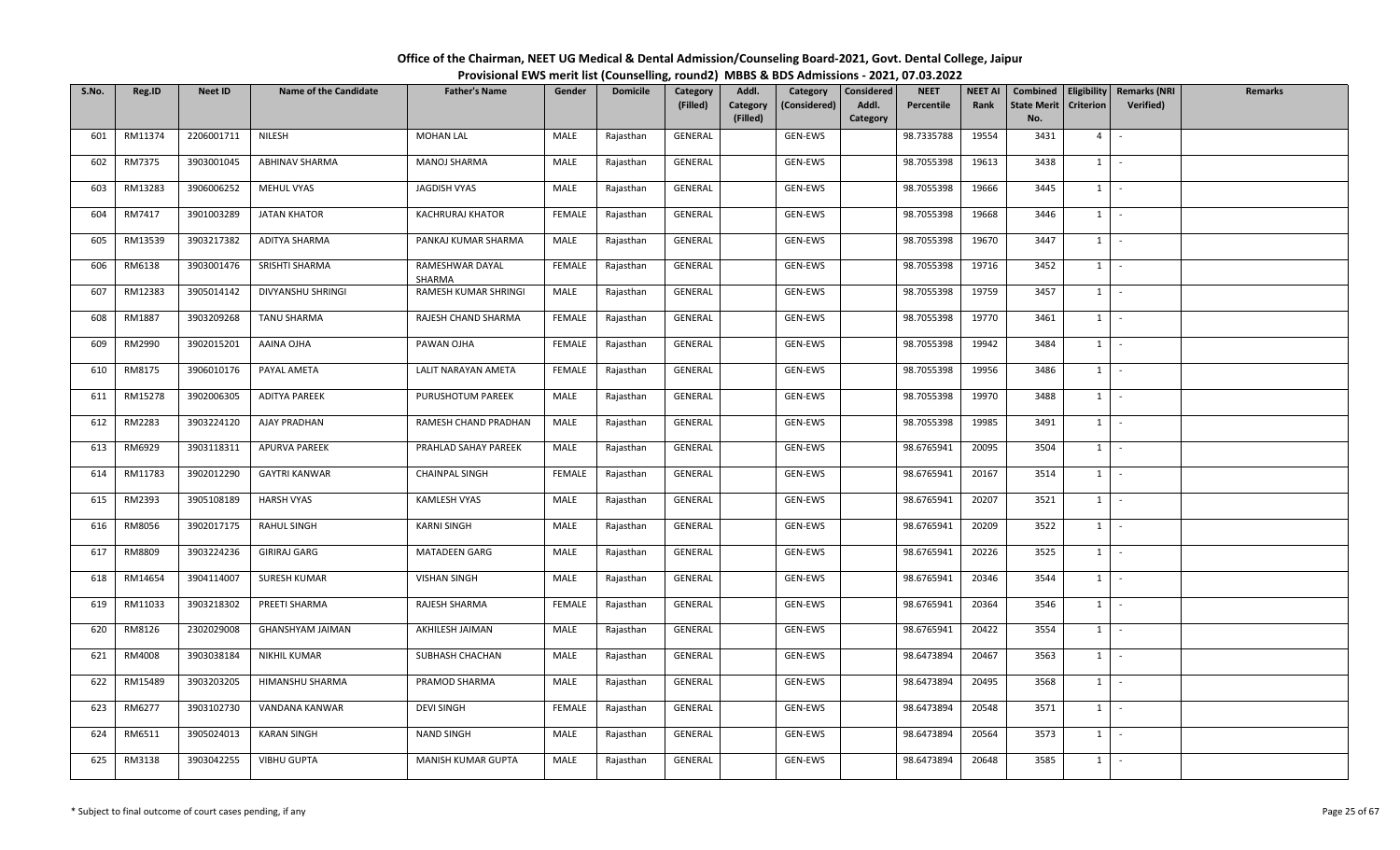| S.No. | Reg.ID        | <b>Neet ID</b> | <b>Name of the Candidate</b> | <b>Father's Name</b>   | Gender        | <b>Domicile</b> | Category<br>(Filled) | Addl.<br>Category<br>(Considered)<br>Category<br>(Filled) | <b>NEET</b><br>Considered<br>Percentile<br>Addl.<br>Category | <b>NEET AI</b><br>Rank | <b>State Merit</b><br>No. | <b>Criterion</b> | Combined   Eligibility   Remarks (NRI<br><b>Verified</b> ) | Remarks |
|-------|---------------|----------------|------------------------------|------------------------|---------------|-----------------|----------------------|-----------------------------------------------------------|--------------------------------------------------------------|------------------------|---------------------------|------------------|------------------------------------------------------------|---------|
| 626   | RM5435        | 3903216302     | KINSHU GOYAL                 | SUNIL KUMAR GOYAL      | FEMALE        | Rajasthan       | GENERAL              | GEN-EWS                                                   | 98.6473894                                                   | 20687                  | 3590                      | $1 \vert$        |                                                            |         |
| 627   | RM7103        | 3903205624     | AYUSHI GUPTA                 | VISHNU KUMAR GUPTA     | <b>FEMALE</b> | Rajasthan       | GENERAL              | GEN-EWS                                                   | 98.6473894                                                   | 20712                  | 3592                      | $1 \mid$         | $\sim$                                                     |         |
| 628   | RM13141       | 3903033100     | SANGEETA                     | OM SINGH               | FEMALE        | Rajasthan       | GENERAL              | GEN-EWS                                                   | 98.6473894                                                   | 20713                  | 3593                      | 11               |                                                            |         |
| 629   | RM1112        | 3903207527     | MADHAVI SHARMA               | AMIT SHARMA            | <b>FEMALE</b> | Rajasthan       | GENERAL              | GEN-EWS                                                   | 98.6473894                                                   | 20734                  | 3597                      | $1 \vert$        | $\sim$                                                     |         |
| 630   | RM15065       | 3802010230     | ANNANYA BHARDWAJ             | DEEPAK KUMAR           | MALE          | Rajasthan       | GENERAL              | GEN-EWS                                                   | 98.6473894                                                   | 20829                  | 3610                      | $1 \vert$        | $\sim$                                                     |         |
| 631   | RM7032        | 3901018015     | ARPIT AGARWAL                | SATISH CHAND AGARWAL   | MALE          | Rajasthan       | GENERAL              | GEN-EWS                                                   | 98.6473894                                                   | 20876                  | 3621                      | $1 \mid$         | $\sim$                                                     |         |
| 632   | RM6279        | 3903218476     | NEERAJ SHARMA                | <b>BABULAL SHARMA</b>  | MALE          | Rajasthan       | GENERAL              | GEN-EWS                                                   | 98.6172782                                                   | 20970                  | 3631                      | $1 \vert$        | $\sim$                                                     |         |
| 633   | RM5738        | 3905105370     | PALAK JAIN                   | <b>GAJENDRA JAIN</b>   | FEMALE        | Rajasthan       | GENERAL              | GEN-EWS                                                   | 98.6172782                                                   | 21022                  | 3636                      | $1 \mid$         | $\sim$                                                     |         |
| 634   | RM6893        | 4413003258     | <b>OJASV KHANDELWAL</b>      | MOHAN LAL KHANDELWAL   | MALE          | Rajasthan       | GENERAL              | GEN-EWS                                                   | 98.6172782                                                   | 21057                  | 3641                      | $1 \mid$         | $\sim$                                                     |         |
| 635   | RM4920        | 3901005080     | RADHIKA BANG                 | KAMAL KISHORE BANG     | <b>FEMALE</b> | Rajasthan       | GENERAL              | GEN-EWS                                                   | 98.6172782                                                   | 21088                  | 3646                      | $\mathbf{1}$     |                                                            |         |
| 636   | RM11381       | 3903103170     | JYOTSANA KHANDELWAL          | RAJESH KHANDELWAL      | FEMALE        | Rajasthan       | GENERAL              | GEN-EWS                                                   | 98.6172782                                                   | 21218                  | 3667                      | 1                | $\sim$                                                     |         |
| 637   | RM6443        | 3903214350     | ADITYA SHARMA                | <b>GAJANAND SHARMA</b> | MALE          | Rajasthan       | GENERAL              | GEN-EWS                                                   | 98.6172782                                                   | 21238                  | 3670                      | $1 \vert$        | $\sim$                                                     |         |
| 638   | <b>RM9558</b> | 3903204488     | KHUSHBOO GUPTA               | MADAN MOHAN GUPTA      | FEMALE        | Rajasthan       | GENERAL              | GEN-EWS                                                   | 98.6172782                                                   | 21239                  | 3671                      | 1                |                                                            |         |
| 639   | RM11622       | 3903219326     | ATUL SHARMA                  | PRAHLAD SHARMA         | MALE          | Rajasthan       | GENERAL              | GEN-EWS                                                   | 98.6172782                                                   | 21275                  | 3678                      | $1 \vert$        | $\sim$                                                     |         |
| 640   | RM14493       | 3903136002     | PREETI SHARMA                | SHAILENDRA SHARMA      | FEMALE        | Rajasthan       | GENERAL              | GEN-EWS                                                   | 98.6172782                                                   | 21320                  | 3681                      | $1 \vert$        |                                                            |         |
| 641   | RM4912        | 3903008612     | MRIDUL GARG                  | <b>ASHOK AGRAWAL</b>   | MALE          | Rajasthan       | GENERAL              | GEN-EWS                                                   | 98.6172782                                                   | 21322                  | 3682                      | $1$ $\cdot$      |                                                            |         |
| 642   | RM4846        | 4413003149     | <b>VINIT GUPTA</b>           | YOGESH KUMAR GUPTA     | MALE          | Rajasthan       | GENERAL              | GEN-EWS                                                   | 98.5900809                                                   | 21455                  | 3695                      | 1                |                                                            |         |
| 643   | RM3253        | 3902001242     | <b>DIKSHA PUROHIT</b>        | MANIRAM PUROHIT        | FEMALE        | Rajasthan       | GENERAL              | GEN-EWS                                                   | 98.5900809                                                   | 21489                  | 3701                      | $1 \vert$        | $\sim$                                                     |         |
| 644   | RM8100        | 3905029091     | ARYAN SHARMA                 | MAHESH KUMAR SHARMA    | MALE          | Rajasthan       | GENERAL              | GEN-EWS                                                   | 98.5900809                                                   | 21529                  | 3703                      | 2 <sup>1</sup>   | $\sim$                                                     |         |
| 645   | RM10161       | 3903228141     | HEMANT SHEKHAWAT             | YOGENDRA SINGH         | MALE          | Rajasthan       | GENERAL              | GEN-EWS                                                   | 98.5900809                                                   | 21623                  | 3713                      | $1 \vert$        | $\sim$                                                     |         |
| 646   | RM6061        | 3903219480     | NAVEEN JOSHI                 | SUNIL KUMAR JOSHI      | MALE          | Rajasthan       | GENERAL              | GEN-EWS                                                   | 98.5900809                                                   | 21671                  | 3717                      | $1$ $-$          |                                                            |         |
| 647   | RM4348        | 3903003697     | RIYA AERON                   | MUKESH GUPTA           | FEMALE        | Rajasthan       | GENERAL              | GEN-EWS                                                   | 98.5900809                                                   | 21702                  | 3725                      | $1 \mid$         | $\sim$                                                     |         |
| 648   | RM8289        | 3903018132     | ANKIT KUMAR SHARMA           | RAMESH CHANDER SHARMA  | MALE          | Rajasthan       | GENERAL              | GEN-EWS                                                   | 98.5900809                                                   | 21704                  | 3726                      | $1 \vert$        | $\sim$                                                     |         |
| 649   | RM2488        | 3903009163     | YOGITA TIWARI                | SURENDRA KUAMR TIWARI  | FEMALE        | Rajasthan       | GENERAL              | GEN-EWS                                                   | 98.560941                                                    | 21810                  | 3739                      | $1 \vert$        | $\sim$                                                     |         |
| 650   | RM3684        | 3903017403     | <b>ABHISHEK MISHRA</b>       | NAWAL KISHOR SHARMA    | MALE          | Rajasthan       | GENERAL              | GEN-EWS                                                   | 98.560941                                                    | 21861                  | 3744                      | $1 \mid$         | $\mathcal{L}_{\mathcal{A}}$                                |         |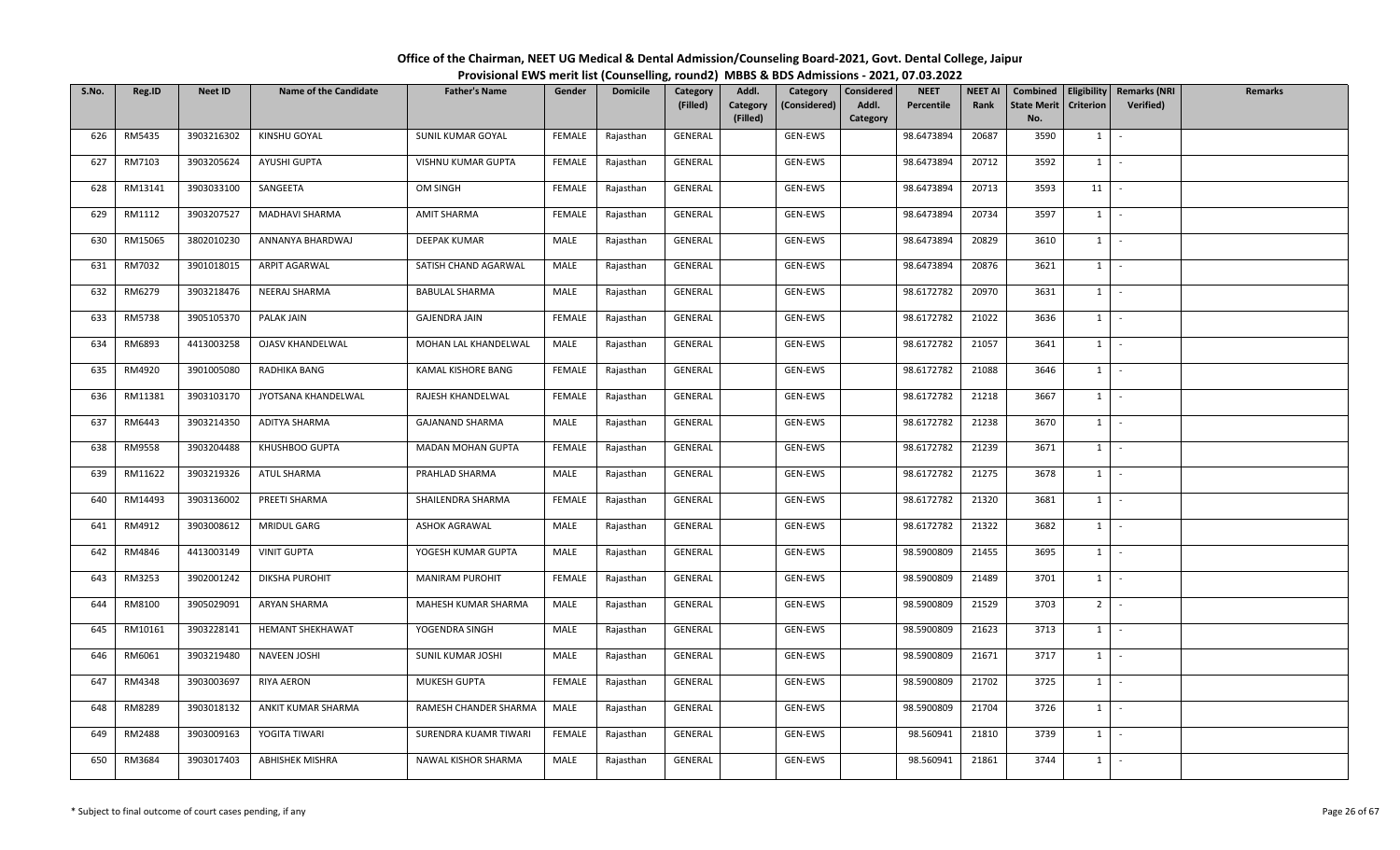| S.No. | Reg.ID  | <b>Neet ID</b> | <b>Name of the Candidate</b> | <b>Father's Name</b>    | Gender        | <b>Domicile</b> | <b>Category</b><br>(Filled) | Addl.<br>Category<br>(Considered)<br>Category<br>(Filled) | <b>NEET</b><br>Considered<br>Percentile<br>Addl.<br>Category | <b>NEET AI</b><br>Rank | <b>State Merit</b><br>No. | <b>Criterion</b> | Combined   Eligibility   Remarks (NRI<br><b>Verified</b> ) | Remarks |
|-------|---------|----------------|------------------------------|-------------------------|---------------|-----------------|-----------------------------|-----------------------------------------------------------|--------------------------------------------------------------|------------------------|---------------------------|------------------|------------------------------------------------------------|---------|
| 651   | RM5613  | 3802008108     | PRIYA SETIA                  | RAJ KUMAR SETIA         | FEMALE        | Rajasthan       | GENERAL                     | GEN-EWS                                                   | 98.560941                                                    | 21887                  | 3752                      | $1 \vert$        |                                                            |         |
| 652   | RM11064 | 3902011106     | SUMIT KUMAR BHARDWAJ         | RAVI KANT SINGH         | MALE          | Rajasthan       | GENERAL                     | GEN-EWS                                                   | 98.560941                                                    | 21955                  | 3761                      | $1 \mid$         | $\sim$                                                     |         |
| 653   | RM9845  | 3903040291     | MAYANK AGRAWAL               | MAHESH CHAND AGRAWAL    | MALE          | Rajasthan       | GENERAL                     | GEN-EWS                                                   | 98.560941                                                    | 21970                  | 3764                      | $1 \mid$         | $\sim$                                                     |         |
| 654   | RM4004  | 3902012075     | RIYA SHARMA                  | AJAY SHARMA             | <b>FEMALE</b> | Rajasthan       | GENERAL                     | GEN-EWS                                                   | 98.560941                                                    | 21996                  | 3769                      | $1 \vert$        | $\sim$                                                     |         |
| 655   | RM4254  | 3903210451     | <b>KANAN MITTAL</b>          | DHARMENDRA MITTAL       | FEMALE        | Rajasthan       | GENERAL                     | GEN-EWS                                                   | 98.560941                                                    | 22094                  | 3781                      | $1 \vert$        | $\sim$                                                     |         |
| 656   | RM2899  | 3905115133     | <b>GARVIT JHALANI</b>        | DINESH JHALANI          | MALE          | Rajasthan       | GENERAL                     | GEN-EWS                                                   | 98.560941                                                    | 22187                  | 3791                      | $1 \mid$         | $\sim$                                                     |         |
| 657   | RM10157 | 3802012036     | <b>NEHA RAJPOOT</b>          | DHIRENDER SINGH RAJPOOT | FEMALE        | Rajasthan       | GENERAL                     | GEN-EWS                                                   | 98.5299879                                                   | 22241                  | 3801                      | $1 \vert$        | $\sim$                                                     |         |
| 658   | RM10367 | 3802005386     | <b>MANSI DADHICH</b>         | MAHESH DADHICH          | FEMALE        | Rajasthan       | GENERAL                     | GEN-EWS                                                   | 98.5299879                                                   | 22242                  | 3802                      | $1 \mid$         | $\sim$                                                     |         |
| 659   | RM3229  | 3905002325     | SAKSHI JOSHI                 | ANUPAM JOSHI            | <b>FEMALE</b> | Rajasthan       | GENERAL                     | GEN-EWS                                                   | 98.5299879                                                   | 22297                  | 3807                      | $1 \mid$         | $\sim$                                                     |         |
| 660   | RM6754  | 3903038239     | MANISH KUMAR MISHRA          | <b>VIMAL KUMAR</b>      | MALE          | Rajasthan       | GENERAL                     | GEN-EWS                                                   | 98.5299879                                                   | 22416                  | 3819                      | $1 \vert$        |                                                            |         |
| 661   | RM3179  | 3905126116     | KHUSHI GUPTA                 | MUKESH KUMAR GUPTA      | FEMALE        | Rajasthan       | GENERAL                     | GEN-EWS                                                   | 98.5299879                                                   | 22450                  | 3823                      | $1 \cdot$        |                                                            |         |
| 662   | RM12705 | 3905016326     | CHHAVI MANGAL                | PAWAN MANGAL            | FEMALE        | Rajasthan       | GENERAL                     | GEN-EWS                                                   | 98.5299879                                                   | 22458                  | 3825                      | $1 \vert$        | $\mathcal{L}$                                              |         |
| 663   | RM13170 | 4406006042     | MRIDULA SHARMA               | GOPALSHARAN SHARMA      | FEMALE        | Rajasthan       | GENERAL                     | GEN-EWS                                                   | 98.5299879                                                   | 22508                  | 3830                      | 1                |                                                            |         |
| 664   | RM12789 | 3903101110     | NEHA GIDRA                   | RAJIV GIDRA             | FEMALE        | Rajasthan       | GENERAL                     | GEN-EWS                                                   | 98.5299879                                                   | 22538                  | 3835                      | $1 \vert$        | $\sim$                                                     |         |
| 665   | RM4760  | 3906010148     | KAUSHAL JAIN                 | HEMANT KUMAR JAIN       | MALE          | Rajasthan       | GENERAL                     | GEN-EWS                                                   | 98.5299879                                                   | 22642                  | 3846                      | $1 \vert$        | $\overline{\phantom{a}}$                                   |         |
| 666   | RM3007  | 3901007130     | NEERAJ GUNWANI               | RAJ KUMAR GUNWANI       | MALE          | Rajasthan       | GENERAL                     | GEN-EWS                                                   | 98.5299879                                                   | 22644                  | 3847                      | $1$ $\cdot$      |                                                            |         |
| 667   | RM12595 | 4408015404     | AADITYA SINGH                | DINESH KUMAR            | MALE          | Rajasthan       | GENERAL                     | GEN-EWS<br>WDP,<br>EXS8                                   | 98.4997471                                                   | 22761                  | 3868                      | 1                |                                                            |         |
| 668   | RM7279  | 3903203768     | NAMAN SHARMA                 | UMA SHANKAR SHARMA      | MALE          | Rajasthan       | GENERAL                     | GEN-EWS                                                   | 98.4997471                                                   | 22778                  | 3871                      | $1 \vert$        | $\sim$                                                     |         |
| 669   | RM6682  | 3903216025     | AKSHAT TIWARI                | GOPAL LAL SHARMA        | MALE          | Rajasthan       | GENERAL                     | GEN-EWS                                                   | 98.4997471                                                   | 22821                  | 3876                      | $1 \mid$         | $\sim$                                                     |         |
| 670   | RM12157 | 3802001501     | ASMI DADHICH                 | SANJEEV DADHICH         | <b>FEMALE</b> | Rajasthan       | GENERAL                     | GEN-EWS                                                   | 98.4997471                                                   | 22911                  | 3884                      | $1 \vert$        | $\sim$                                                     |         |
| 671   | RM5015  | 3903037091     | ANJU SHARMA                  | BHAIRU LAL SHARMA       | FEMALE        | Rajasthan       | GENERAL                     | GEN-EWS                                                   | 98.4997471                                                   | 22915                  | 3886                      | $1$ $-$          |                                                            |         |
| 672   | RM6701  | 3903234180     | <b>VAISHALI JAIN</b>         | MUKESH JAIN             | FEMALE        | Rajasthan       | GENERAL                     | GEN-EWS                                                   | 98.4997471                                                   | 22945                  | 3889                      | $1 \mid$         | $\sim$                                                     |         |
| 673   | RM13593 | 3905120415     | ARVIND KUMAR DANGI           | SITA RAM DANGI          | MALE          | Rajasthan       | GENERAL                     | GEN-EWS                                                   | 98.4997471                                                   | 22998                  | 3896                      | $1 \vert$        | $\sim$                                                     |         |
| 674   | RM10089 | 3903020259     | KANISHK JAIN                 | BRIJESH KUMAR JAIN      | MALE          | Rajasthan       | GENERAL                     | GEN-EWS                                                   | 98.4997471                                                   | 23017                  | 3897                      | $1 \vert$        | $\sim$                                                     |         |
| 675   | RM3871  | 3903103439     | SAURABH AGARWAL              | RAKESH AGARWAL          | MALE          | Rajasthan       | GENERAL                     | GEN-EWS                                                   | 98.4997471                                                   | 23053                  | 3901                      | $1 \mid$         | $\mathcal{L}_{\mathcal{A}}$                                |         |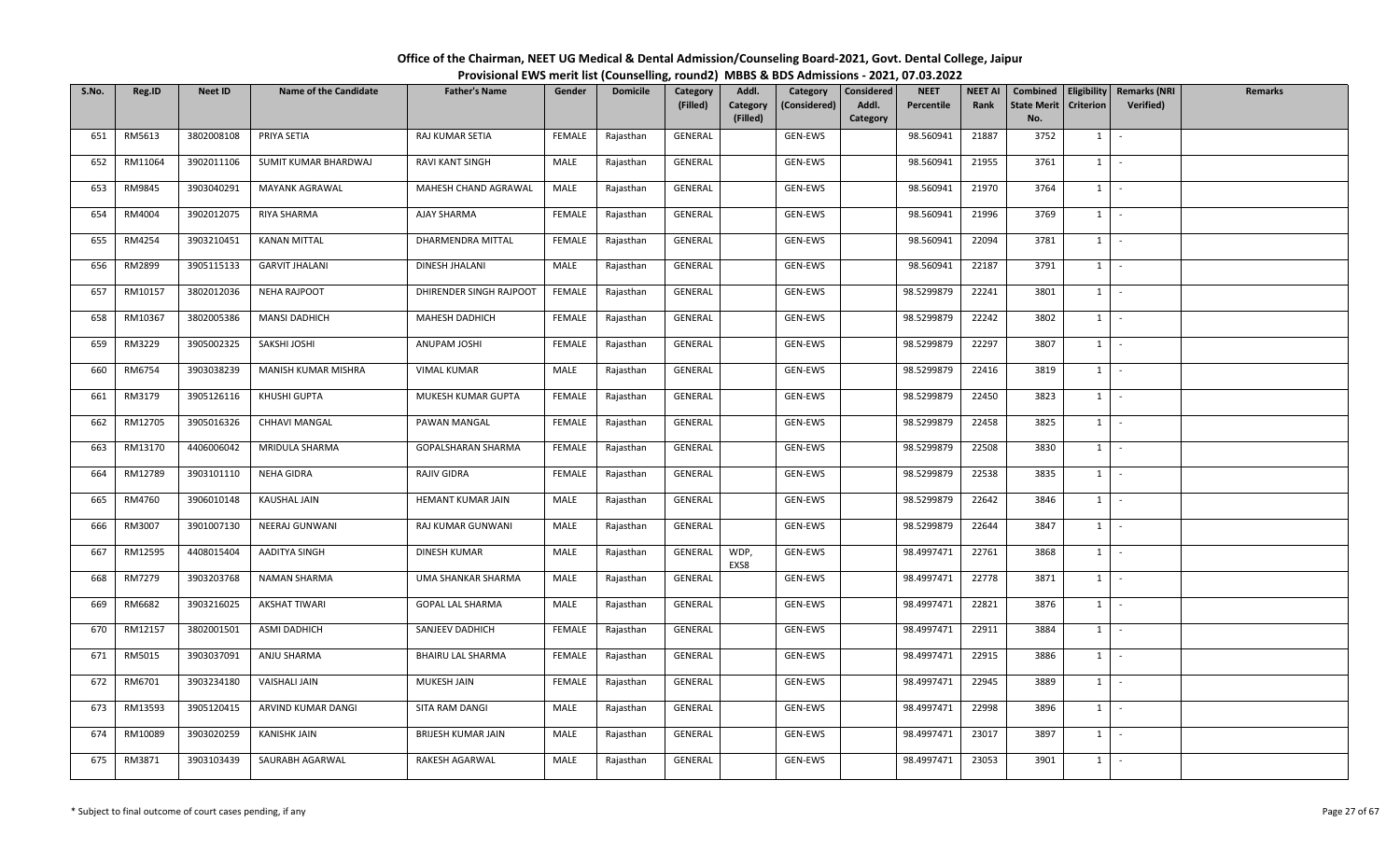| S.No. | Reg.ID  | <b>Neet ID</b> | <b>Name of the Candidate</b>    | <b>Father's Name</b>       | Gender        | <b>Domicile</b> | Category<br>(Filled) | Addl.<br>Category<br>(Considered)<br>Category<br>(Filled) | <b>NEET</b><br>Considered<br>Addl.<br>Percentile<br>Category | <b>NEET AI</b><br>Rank | <b>State Merit</b><br>No. | <b>Criterion</b> | Combined   Eligibility   Remarks (NRI<br><b>Verified</b> ) | Remarks |
|-------|---------|----------------|---------------------------------|----------------------------|---------------|-----------------|----------------------|-----------------------------------------------------------|--------------------------------------------------------------|------------------------|---------------------------|------------------|------------------------------------------------------------|---------|
| 676   | RM12798 | 3903204748     | <b>TEHREEMA</b>                 | <b>IRFAN ULLAH</b>         | FEMALE        | Rajasthan       | GENERAL              | GEN-EWS                                                   | 98.4997471                                                   | 23083                  | 3912                      | 1                |                                                            |         |
| 677   | RM10027 | 3901001235     | SANSKAR JOSHI                   | SHAILENDRA KUMAR JOSHI     | MALE          | Rajasthan       | GENERAL              | GEN-EWS                                                   | 98.4997471                                                   | 23141                  | 3919                      | $1 \vert$        | $\sim$                                                     |         |
| 678   | RM1099  | 3901001239     | KUMKUM MAHESHWARI               | MUKESH MAHESHWARI          | <b>FEMALE</b> | Rajasthan       | GENERAL              | GEN-EWS                                                   | 98.4632898                                                   | 23221                  | 3927                      | $1 \mid$         |                                                            |         |
| 679   | RM7393  | 3905101269     | PRIYANSHU GAUTAM                | SHITAL PRASAD GAUTAM       | MALE          | Rajasthan       | GENERAL              | GEN-EWS                                                   | 98.4632898                                                   | 23306                  | 3932                      | $1 \vert$        | $\sim$                                                     |         |
| 680   | RM5814  | 3903029014     | AMAN AGRAWAL                    | <b>GOVIND PRASAD GUPTA</b> | MALE          | Rajasthan       | GENERAL              | GEN-EWS                                                   | 98.4632898                                                   | 23357                  | 3935                      | 1                | $\sim$                                                     |         |
| 681   | RM14015 | 3903009368     | PRASHANT SHARMA                 | SATYANARAYAN SHARMA        | MALE          | Rajasthan       | GENERAL              | GEN-EWS                                                   | 98.4632898                                                   | 23468                  | 3948                      | $1 \vert$        | $\sim$                                                     |         |
| 682   | RM9491  | 3902019059     | PANKAJ SHARMA                   | KANHAIYA LAL SHARMA        | MALE          | Rajasthan       | GENERAL              | GEN-EWS                                                   | 98.4632898                                                   | 23481                  | 3951                      | $1 \vert$        | $\sim$                                                     |         |
| 683   | RM4045  | 3905122053     | VISHAKHA JAIN                   | VEER CHAND JAIN            | FEMALE        | Rajasthan       | GENERAL              | GEN-EWS                                                   | 98.4632898                                                   | 23611                  | 3962                      | $1 \vert$        |                                                            |         |
| 684   | RM11303 | 3905020079     | KAMAL KUMAR GARG                | LAXMI CHAND GARG           | MALE          | Rajasthan       | GENERAL              | GEN-EWS                                                   | 98.4632898                                                   | 23641                  | 3967                      | $1 \vert$        | $\sim$                                                     |         |
| 685   | RM10636 | 3903014308     | JITENDRA GOYAL                  | NAVLESH GOYAL              | MALE          | Rajasthan       | GENERAL              | GEN-EWS                                                   | 98.4632898                                                   | 23687                  | 3976                      | $\mathbf{1}$     |                                                            |         |
| 686   | RM2898  | 3901001508     | TANUJ SHARMA                    | RAMAVTAR SHARMA            | MALE          | Rajasthan       | GENERAL              | GEN-EWS                                                   | 98.4632898                                                   | 23694                  | 3978                      | $1 \mid$         | $\sim$                                                     |         |
| 687   | RM7070  | 2204002444     | SHARMA AJAYKUMAR<br>SUNILKUMAR  | SUNILKUMAR                 | MALE          | Rajasthan       | GENERAL              | GEN-EWS                                                   | 98.4632898                                                   | 23728                  | 3983                      | 2 <sup>1</sup>   | $\overline{\phantom{a}}$                                   |         |
| 688   | RM7993  | 3906020079     | MAHESH KUMAR SHARMA             | MADAN LAL SHARMA           | MALE          | Rajasthan       | GENERAL              | GEN-EWS                                                   | 98.4352508                                                   | 23918                  | 3999                      | 1                |                                                            |         |
| 689   | RM2854  | 3905009154     | DARSHAN JAIN                    | NARENDRA JAIN              | MALE          | Rajasthan       | GENERAL              | GEN-EWS                                                   | 98.4352508                                                   | 23937                  | 4002                      | $1 \vert$        | $\sim$                                                     |         |
| 690   | RM13413 | 3903015398     | AKSHAY SHARMA                   | BHAGWAN SAHAY SHARMA       | MALE          | Rajasthan       | GENERAL              | GEN-EWS                                                   | 98.4352508                                                   | 24049                  | 4010                      | 1                |                                                            |         |
| 691   | RM7530  | 3902011189     | AASHISH CHUGH                   | <b>VED PRAKASH CHUGH</b>   | MALE          | Rajasthan       | GENERAL              | GEN-EWS                                                   | 98.4352508                                                   | 24090                  | 4013                      | $1$ $\cdot$      |                                                            |         |
| 692   | RM8832  | 3906012276     | KIRAN KUNWAR RAJPUT             | <b>NAN SINGH RAJPUT</b>    | FEMALE        | Rajasthan       | GENERAL              | GEN-EWS                                                   | 98.4033911                                                   | 24174                  | 4022                      | 1                |                                                            |         |
| 693   | RM2651  | 3903117403     | <b>BHAVIKA AGARWAL</b>          | ANIL AGARWAL               | FEMALE        | Rajasthan       | GENERAL              | GEN-EWS                                                   | 98.4033911                                                   | 24247                  | 4025                      | $1 \vert$        |                                                            |         |
| 694   | RM6248  | 3903206866     | SYEDA NAZIYA FATIMA             | SYED NASEEM AHMED          | FEMALE        | Rajasthan       | GENERAL              | GEN-EWS                                                   | 98.4033911                                                   | 24277                  | 4030                      | $1 \vert$        | $\sim$                                                     |         |
| 695   | RM11759 | 3905008360     | JAINUL ABEDEEN                  | MOHAMMAD AMIN              | MALE          | Rajasthan       | GENERAL              | GEN-EWS                                                   | 98.4033911                                                   | 24387                  | 4041                      | $1 \vert$        | $\overline{\phantom{a}}$                                   |         |
| 696   | RM6532  | 3905029090     | ASMA KHAN                       | ABDUL RAIES KHAN           | FEMALE        | Rajasthan       | GENERAL              | GEN-EWS                                                   | 98.4033911                                                   | 24390                  | 4042                      | $1 \mid$         | $\sim$                                                     |         |
| 697   | RM2112  | 3903118479     | ANJALI KUMARI SHARMA            | MANOJ KUMAR SHARMA         | FEMALE        | Rajasthan       | GENERAL              | GEN-EWS                                                   | 98.4033911                                                   | 24419                  | 4043                      | $1 \vert$        | $\overline{\phantom{a}}$                                   |         |
| 698   | RM4670  | 3905027014     | <b>GYANVENDRA SINGH RAJPOOT</b> | DAYAL SINGH RAJPOOT        | MALE          | Rajasthan       | GENERAL              | GEN-EWS                                                   | 98.4033911                                                   | 24421                  | 4045                      | $1 \mid$         | $\sim$                                                     |         |
| 699   | RM3506  | 4401007092     | ANISHA SINGHAL                  | NEERAJ GUPTA               | FEMALE        | Rajasthan       | GENERAL              | GEN-EWS                                                   | 98.4033911                                                   | 24465                  | 4050                      | $1 \vert$        |                                                            |         |
| 700   | RM12460 | 3902009084     | NEERAJ SHARMA                   | RAJESH KUMAR SHARMA        | MALE          | Rajasthan       | GENERAL              | GEN-EWS                                                   | 98.4033911                                                   | 24525                  | 4053                      | $1 \vert$        | $\sim$                                                     |         |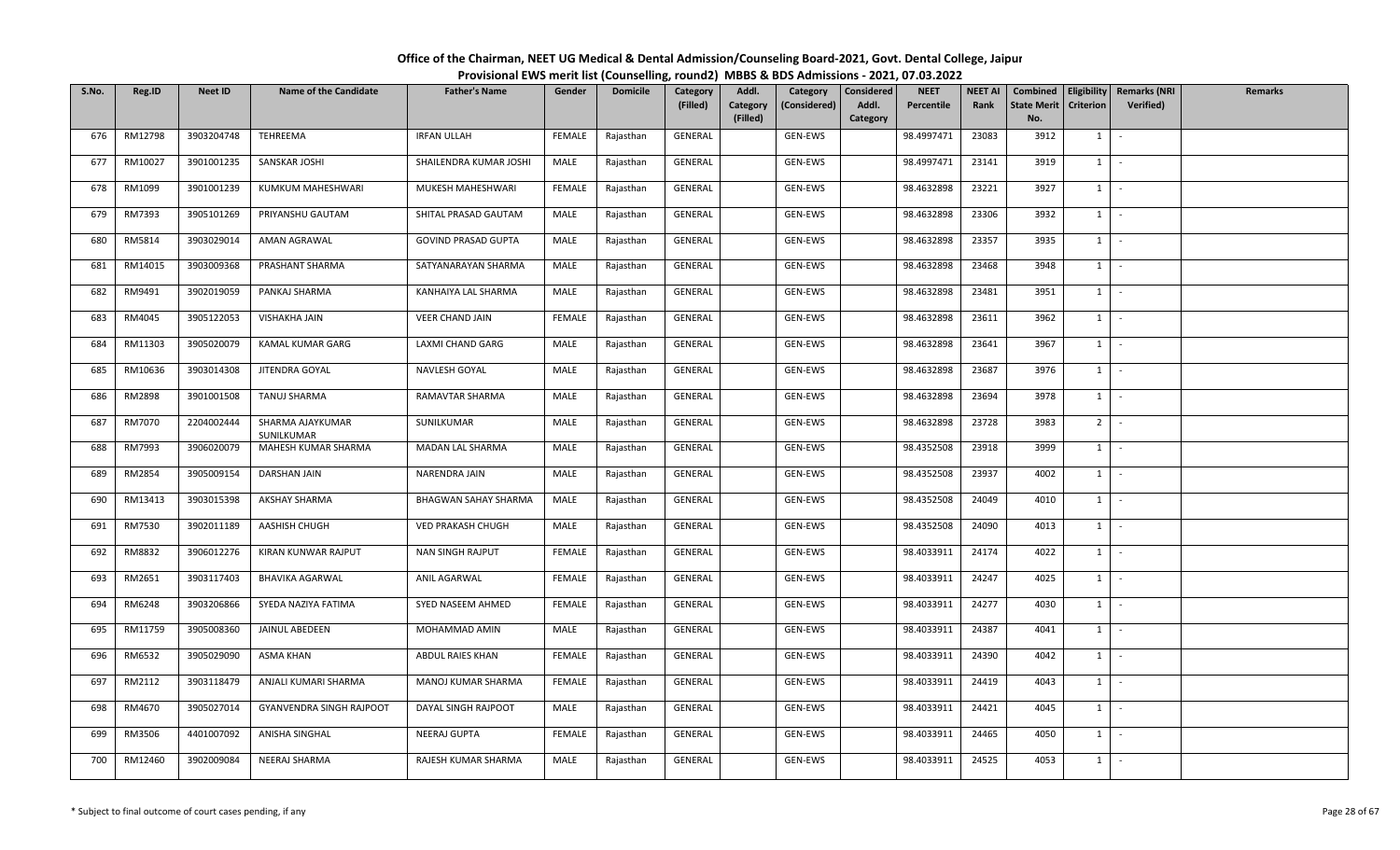| S.No. | Reg.ID  | <b>Neet ID</b> | <b>Name of the Candidate</b> | <b>Father's Name</b>      | Gender        | <b>Domicile</b> | Category<br>(Filled) | Addl.<br>Category<br>(Considered)<br>Category<br>(Filled) | <b>NEET</b><br>Considered<br>Addl.<br>Percentile<br>Category | <b>NEET AI</b><br>Rank | <b>State Merit</b><br>No. | <b>Criterion</b> | Combined   Eligibility   Remarks (NRI<br><b>Verified</b> ) | Remarks |
|-------|---------|----------------|------------------------------|---------------------------|---------------|-----------------|----------------------|-----------------------------------------------------------|--------------------------------------------------------------|------------------------|---------------------------|------------------|------------------------------------------------------------|---------|
| 701   | RM8963  | 3904103475     | <b>NANCY SHEKHAWAT</b>       | VIKRAM SINGH SHEKHAWAT    | FEMALE        | Rajasthan       | GENERAL              | GEN-EWS                                                   | 98.4033911                                                   | 24532                  | 4054                      | $1 \vert$        |                                                            |         |
| 702   | RM3434  | 3901018184     | PREETI DADHICH               | JUGAL KISHOR DADHICH      | <b>FEMALE</b> | Rajasthan       | GENERAL              | GEN-EWS                                                   | 98.4033911                                                   | 24577                  | 4057                      | $1 \mid$         | $\sim$                                                     |         |
| 703   | RM5310  | 3903004516     | ANIRUDDH VIJAY               | PUSHPENDRA VIJAY          | MALE          | Rajasthan       | GENERAL              | GEN-EWS                                                   | 98.4033911                                                   | 24609                  | 4063                      | $1 \mid$         |                                                            |         |
| 704   | RM5379  | 3903205348     | CHANCHAL SHARMA              | GOVIND NARAYAN SHARMA     | FEMALE        | Rajasthan       | GENERAL              | GEN-EWS                                                   | 98.3700421                                                   | 24795                  | 4076                      | $1 \vert$        | $\mathcal{L}$                                              |         |
| 705   | RM1427  | 3114006191     | <b>BHAVIK JOSHI</b>          | MUKESH JOSHI              | MALE          | Rajasthan       | GENERAL              | GEN-EWS                                                   | 98.3700421                                                   | 24818                  | 4080                      | $1 \vert$        | $\sim$                                                     |         |
| 706   | RM5841  | 3903014415     | KHUSHBOO KANWAR              | <b>BHAWANI SINGH</b>      | FEMALE        | Rajasthan       | GENERAL              | GEN-EWS                                                   | 98.3700421                                                   | 24852                  | 4084                      | $1 \vert$        | $\sim$                                                     |         |
| 707   | RM7932  | 3902001025     | <b>NIKHIL PANDEY</b>         | KAMAL KISHORE PANDEY      | MALE          | Rajasthan       | GENERAL              | GEN-EWS                                                   | 98.3700421                                                   | 24863                  | 4085                      | $1 \vert$        | $\sim$                                                     |         |
| 708   | RM12091 | 3904103058     | PRATIBHA TARACHANDANI        | ISHWAR TARACHANDANI       | FEMALE        | Rajasthan       | GENERAL              | GEN-EWS                                                   | 98.3700421                                                   | 24896                  | 4088                      | $1 \vert$        | $\sim$                                                     |         |
| 709   | RM10659 | 3905101497     | SANJANA PATIDAR              | RAMESH CHANDRA PATIDAR    | FEMALE        | Rajasthan       | GENERAL              | GEN-EWS                                                   | 98.3700421                                                   | 24952                  | 4093                      | $1 \mid$         | $\sim$                                                     |         |
| 710   | RM10038 | 3903229182     | REVASHARAN JOSHI             | RAVI SHANKAR JOSHI        | MALE          | Rajasthan       | GENERAL              | GEN-EWS                                                   | 98.3700421                                                   | 24966                  | 4096                      | $\mathbf{1}$     |                                                            |         |
| 711   | RM8487  | 3903204096     | PRITI SHARMA                 | ASHOK KUMAR CHATURVEDI    | FEMALE        | Rajasthan       | GENERAL              | GEN-EWS                                                   | 98.3700421                                                   | 25001                  | 4102                      | $1 \cdot$        |                                                            |         |
| 712   | RM5904  | 3903034352     | <b>TANU GUPTA</b>            | RAJESH GUPTA              | FEMALE        | Rajasthan       | GENERAL              | GEN-EWS                                                   | 98.3700421                                                   | 25022                  | 4104                      | $1 \vert$        | $\sim$                                                     |         |
| 713   | RM11738 | 3903016049     | PRATEEK PUROHIT              | KAILASH NARAYAN           | MALE          | Rajasthan       | GENERAL              | GEN-EWS                                                   | 98.3700421                                                   | 25025                  | 4105                      | 1                |                                                            |         |
| 714   | RM9159  | 3905019020     | DEEPANSHU GUPTA              | <b>GIRISH KUMAR GUPTA</b> | MALE          | Rajasthan       | GENERAL              | GEN-EWS                                                   | 98.3700421                                                   | 25036                  | 4106                      | $1 \vert$        | $\sim$                                                     |         |
| 715   | RM14131 | 2302010233     | ASHISH SHARMA                | KAMLESH SHARMA            | MALE          | Rajasthan       | GENERAL              | GEN-EWS                                                   | 98.3700421                                                   | 25119                  | 4117                      | $1 \vert$        |                                                            |         |
| 716   | RM10529 | 3903102029     | TEJASVINI GUPTA              | MADAN MOHAN GUPTA         | FEMALE        | Rajasthan       | GENERAL              | GEN-EWS                                                   | 98.3700421                                                   | 25122                  | 4118                      | $1$ $\cdot$      |                                                            |         |
| 717   | RM2242  | 3904007209     | SAWAI LAL                    | SAMPATRAJ SETHIYA         | MALE          | Rajasthan       | GENERAL              | GEN-EWS                                                   | 98.3345561                                                   | 25202                  | 4132                      | 1                |                                                            |         |
| 718   | RM4664  | 3901002218     | NAMAN AGARWAL                | GOPAL KRISHAN AGARWAL     | MALE          | Rajasthan       | GENERAL              | GEN-EWS                                                   | 98.3345561                                                   | 25213                  | 4134                      | $1 \vert$        | $\sim$                                                     |         |
| 719   | RM14217 | 3905104099     | <b>FARHEEN HUSAIN</b>        | SHAHADAT HUSAIN           | FEMALE        | Rajasthan       | GENERAL              | GEN-EWS                                                   | 98.3345561                                                   | 25240                  | 4139                      | $1 \vert$        | $\sim$                                                     |         |
| 720   | RM10472 | 3901014011     | ANJALI SHARMA                | RAM KISHOR SHARMA         | FEMALE        | Rajasthan       | GENERAL              | GEN-EWS                                                   | 98.3345561                                                   | 25282                  | 4147                      | $1 \vert$        | $\sim$                                                     |         |
| 721   | RM7096  | 3903008431     | ISHITA AGARWAL               | NARENDRA AGARWAL          | FEMALE        | Rajasthan       | GENERAL              | GEN-EWS                                                   | 98.3345561                                                   | 25298                  | 4148                      | $1$ $-$          |                                                            |         |
| 722   | RM6037  | 3903201418     | ANSHITA SHARMA               | SOMESH CHAND SHARMA       | FEMALE        | Rajasthan       | GENERAL              | GEN-EWS                                                   | 98.3345561                                                   | 25450                  | 4160                      | $1 \mid$         | $\sim$                                                     |         |
| 723   | RM9184  | 3903202143     | SURBHI VYAS                  | PRADEEP VYAS              | FEMALE        | Rajasthan       | GENERAL              | GEN-EWS                                                   | 98.3345561                                                   | 25594                  | 4172                      | $1 \vert$        | $\sim$                                                     |         |
| 724   | RM7670  | 3903233299     | AYUSH SHARMA                 | SHIVRATAN PANCHOLI        | MALE          | Rajasthan       | GENERAL              | GEN-EWS                                                   | 98.3345561                                                   | 25648                  | 4179                      | $1 \vert$        | $\sim$                                                     |         |
| 725   | RM1886  | 3903011479     | <b>TANUJ BAGARIA</b>         | MURARI BAGARIA            | MALE          | Rajasthan       | GENERAL              | GEN-EWS                                                   | 98.3345561                                                   | 25668                  | 4181                      | $1 \mid$         | $\mathcal{L}_{\mathcal{A}}$                                |         |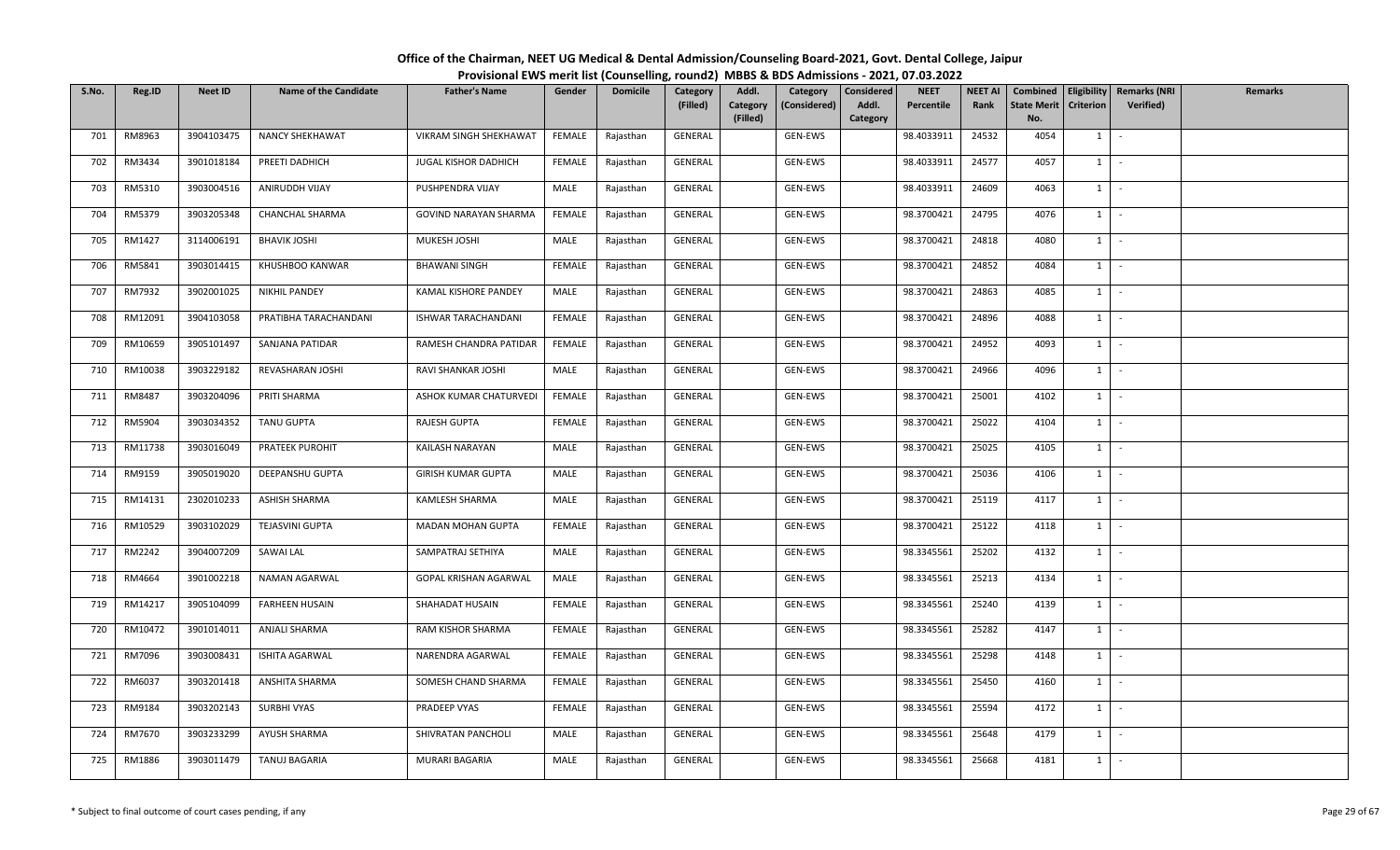| S.No. | Reg.ID  | <b>Neet ID</b> | <b>Name of the Candidate</b> | <b>Father's Name</b>        | Gender        | <b>Domicile</b> | Category<br>(Filled) | Addl.<br>Category<br>(Filled) | Category<br>(Considered) | <b>NEET</b><br>Considered<br>Addl.<br>Percentile<br>Category | <b>NEET AI</b><br>Rank | <b>State Merit</b><br>No. | <b>Criterion</b> | Combined   Eligibility   Remarks (NRI<br><b>Verified</b> ) | Remarks |
|-------|---------|----------------|------------------------------|-----------------------------|---------------|-----------------|----------------------|-------------------------------|--------------------------|--------------------------------------------------------------|------------------------|---------------------------|------------------|------------------------------------------------------------|---------|
| 726   | RM10361 | 3903011076     | NIMISHA SHARMA               | <b>BHAGCHAND SHARMA</b>     | FEMALE        | Rajasthan       | GENERAL              |                               | GEN-EWS                  | 98.3010128                                                   | 25769                  | 4190                      | $1 \vert$        |                                                            |         |
| 727   | RM13435 | 3905024073     | ANJALI JAIN                  | RAJESH KUMAR JAIN           | <b>FEMALE</b> | Rajasthan       | GENERAL              |                               | GEN-EWS                  | 98.3010128                                                   | 25868                  | 4201                      | $1 \mid$         | $\sim$                                                     |         |
| 728   | RM9932  | 3904107061     | <b>BHAWANI SINGH</b>         | JEEVRAJ SINGH               | MALE          | Rajasthan       | GENERAL              | WDP,<br>EXS6                  | GEN-EWS                  | 98.3010128                                                   | 25904                  | 4204                      | $1 \mid$         |                                                            |         |
| 729   | RM11424 | 3905115001     | <b>BHUVNESH SINGHAL</b>      | PURUSHOTTAM AGRAWAL         | MALE          | Rajasthan       | GENERAL              |                               | GEN-EWS                  | 98.3010128                                                   | 25921                  | 4206                      | $1 \vert$        | $\sim$                                                     |         |
| 730   | RM5159  | 3905012248     | ABHISHEK CHATURVEDI          | INDRA RAJ CHATURVEDI        | MALE          | Rajasthan       | GENERAL              |                               | GEN-EWS                  | 98.3010128                                                   | 25931                  | 4207                      | 1                | $\sim$                                                     |         |
| 731   | RM3296  | 2302029389     | SAGAR                        | SATISH                      | MALE          | Rajasthan       | GENERAL              |                               | GEN-EWS                  | 98.3010128                                                   | 25967                  | 4208                      | 2                | $\sim$                                                     |         |
| 732   | RM3944  | 3903203802     | PURU S KHANDELWAL            | SHAMBHU DAYAL<br>KHANDELWAL | MALE          | Rajasthan       | GENERAL              |                               | GEN-EWS                  | 98.3010128                                                   | 26042                  | 4217                      | $1 \vert$        | $\sim$                                                     |         |
| 733   | RM2589  | 2302014210     | VAISHNAVI GARG               | SANDEEP GARG                | FEMALE        | Rajasthan       | GENERAL              |                               | GEN-EWS                  | 98.3010128                                                   | 26064                  | 4218                      | 2 <sup>1</sup>   |                                                            |         |
| 734   | RM7145  | 3903006319     | SALONI AGARWAL               | SUNIL KUMAR AGARWAL         | FEMALE        | Rajasthan       | GENERAL              |                               | GEN-EWS                  | 98.2690884                                                   | 26255                  | 4244                      | $1 \vert$        | $\sim$                                                     |         |
| 735   | RM7110  | 3903222018     | HIMANSHU SHARMA              | MAHENDRA SHARMA             | MALE          | Rajasthan       | GENERAL              |                               | GEN-EWS                  | 98.2690884                                                   | 26272                  | 4247                      | $\mathbf{1}$     |                                                            |         |
| 736   | RM7132  | 3903025255     | SHREYA PAREEK                | PRAHLAD SAHAY PAREEK        | FEMALE        | Rajasthan       | GENERAL              |                               | GEN-EWS                  | 98.2690884                                                   | 26334                  | 4255                      | $1 \mid$         | $\sim$                                                     |         |
| 737   | RM6639  | 3903201379     | <b>HARSHITA GOYAL</b>        | LOKESH GOYAL                | FEMALE        | Rajasthan       | GENERAL              |                               | GEN-EWS                  | 98.2690884                                                   | 26375                  | 4262                      | $1 \vert$        | $\overline{\phantom{a}}$                                   |         |
| 738   | RM1491  | 3901002114     | PRANJUL VYAS                 | <b>AVINASH VYAS</b>         | MALE          | Rajasthan       | GENERAL              |                               | GEN-EWS                  | 98.2690884                                                   | 26379                  | 4263                      | 1                |                                                            |         |
| 739   | RM5089  | 3905015233     | KISHAN SINGH NIRBAN          | DEVENDER SINGH NIRBAN       | MALE          | Rajasthan       | GENERAL              |                               | GEN-EWS                  | 98.2690884                                                   | 26441                  | 4268                      | $1 \vert$        | $\sim$                                                     |         |
| 740   | RM6039  | 3903231122     | VIJAY LAXMI DIXIT            | PRAKASH CHANDRA DIXIT       | FEMALE        | Rajasthan       | GENERAL              |                               | GEN-EWS                  | 98.2690884                                                   | 26493                  | 4271                      | 1                |                                                            |         |
| 741   | RM1373  | 3903015001     | DEEPAK MISHRA                | SANTOSH MISHRA              | MALE          | Rajasthan       | GENERAL              |                               | GEN-EWS                  | 98.2690884                                                   | 26541                  | 4274                      | $1$ $-$          |                                                            |         |
| 742   | RM2967  | 3903114430     | MADHURI KHANDELWAL           | SANJAY KHANDELWAL           | <b>FEMALE</b> | Rajasthan       | GENERAL              |                               | GEN-EWS                  | 98.2690884                                                   | 26564                  | 4279                      | 1                |                                                            |         |
| 743   | RM8525  | 3905009071     | PALAK AGRAWAL                | MANISH KUMAR MANGAL         | FEMALE        | Rajasthan       | GENERAL              |                               | GEN-EWS                  | 98.2690884                                                   | 26611                  | 4285                      | $1 \vert$        |                                                            |         |
| 744   | RM9285  | 3903234193     | <b>MANSI AGARWAL</b>         | PAWAN KUMAR AGARWAL         | FEMALE        | Rajasthan       | GENERAL              |                               | GEN-EWS                  | 98.2690884                                                   | 26676                  | 4293                      | 11               | $\sim$                                                     |         |
| 745   | RM4426  | 3905029062     | MS.KANAK GAUTAM              | KUNJBIHARI GAUTAM           | FEMALE        | Rajasthan       | GENERAL              |                               | GEN-EWS                  | 98.2690884                                                   | 26677                  | 4294                      | $1 \vert$        |                                                            |         |
| 746   | RM6238  | 3903218440     | DEEPENDRA SHARMA             | ANAND KUMAR SHARMA          | MALE          | Rajasthan       | GENERAL              |                               | GEN-EWS                  | 98.2690884                                                   | 26705                  | 4299                      | $1 \mid$         | $\sim$                                                     |         |
| 747   | RM2875  | 3905005010     | RISHABH JAIN                 | NIRMAL KUMAR JAIN           | MALE          | Rajasthan       | GENERAL              |                               | GEN-EWS                  | 98.2690884                                                   | 26727                  | 4301                      | $1 \vert$        | $\sim$                                                     |         |
| 748   | RM2091  | 3903106138     | <b>NEHAL AGARWAL</b>         | SATYANARAYAN GUPTA          | <b>FEMALE</b> | Rajasthan       | GENERAL              |                               | GEN-EWS                  | 98.2385239                                                   | 26734                  | 4303                      | $1 \mid$         | $\sim$                                                     |         |
| 749   | RM14401 | 3903123283     | <b>KRISHAN SHARMA</b>        | MUKESH SHARMA               | MALE          | Rajasthan       | GENERAL              |                               | GEN-EWS                  | 98.2385239                                                   | 26775                  | 4307                      | $1 \vert$        |                                                            |         |
| 750   | RM7753  | 3903102858     | <b>DEEPIKA RATHORE</b>       | JITENDRA SINGH RATHORE      | FEMALE        | Rajasthan       | GENERAL              |                               | GEN-EWS                  | 98.2385239                                                   | 26988                  | 4325                      | $1 \vert$        | $\sim$                                                     |         |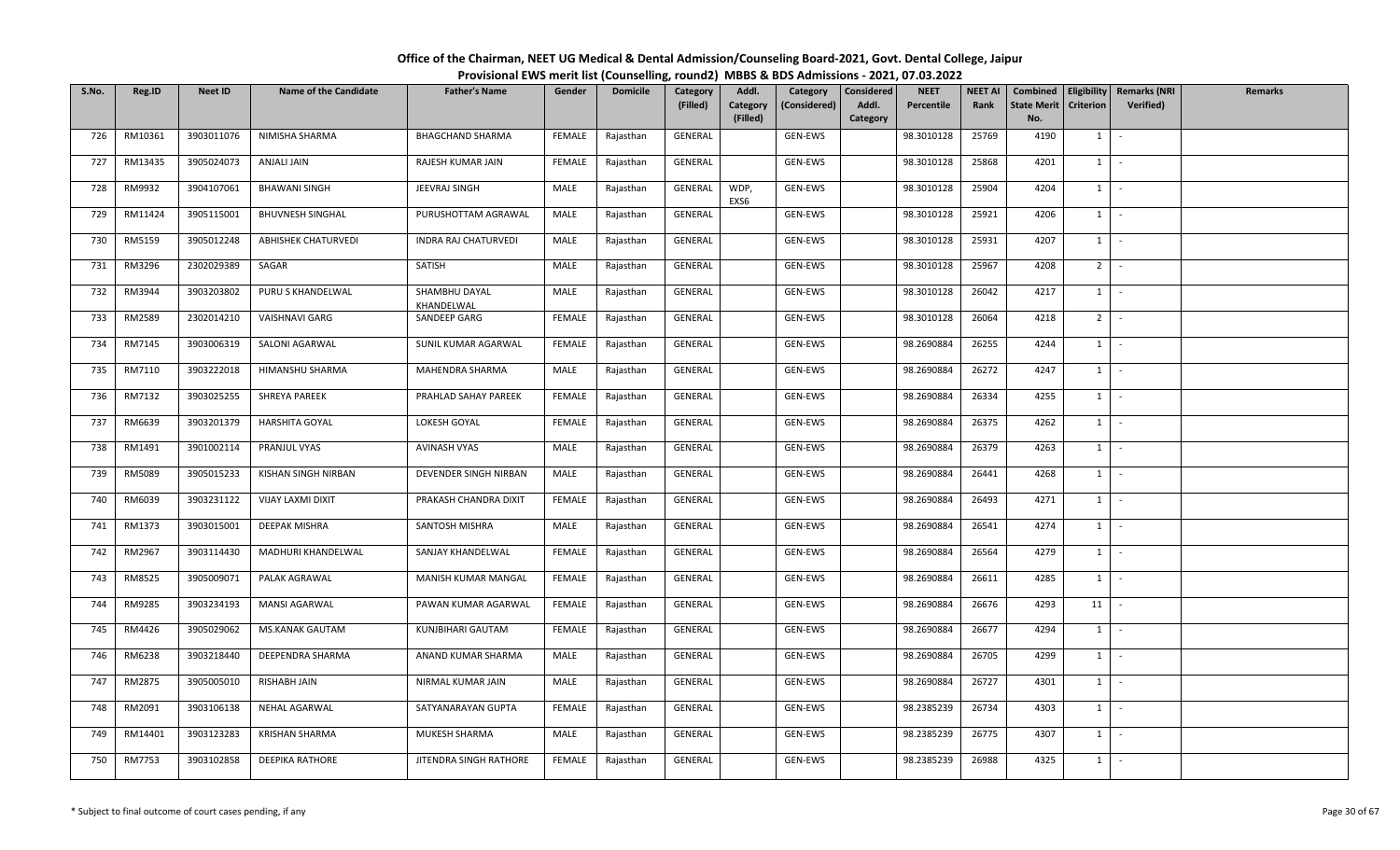| S.No. | Reg.ID  | <b>Neet ID</b> | <b>Name of the Candidate</b> | <b>Father's Name</b>    | Gender        | <b>Domicile</b> | Category<br>(Filled) | Addl.<br>Category<br>(Considered)<br>Category<br>(Filled) | <b>NEET</b><br>Considered<br>Addl.<br>Percentile<br>Category | <b>NEET AI</b><br>Rank | <b>State Merit</b><br>No. | <b>Criterion</b> | Combined   Eligibility   Remarks (NRI<br><b>Verified</b> ) | Remarks |
|-------|---------|----------------|------------------------------|-------------------------|---------------|-----------------|----------------------|-----------------------------------------------------------|--------------------------------------------------------------|------------------------|---------------------------|------------------|------------------------------------------------------------|---------|
| 751   | RM9246  | 3903203138     | PALAK SOMANI                 | <b>GOPAL SOMANI</b>     | FEMALE        | Rajasthan       | GENERAL              | GEN-EWS                                                   | 98.2385239                                                   | 27036                  | 4333                      | $1 \vert$        |                                                            |         |
| 752   | RM1380  | 3905008265     | AKHILESH AGRAWAL             | MAHESH KUMAR AGRAWAL    | MALE          | Rajasthan       | GENERAL              | GEN-EWS                                                   | 98.2385239                                                   | 27043                  | 4334                      | $1 \mid$         | $\sim$                                                     |         |
| 753   | RM3546  | 3903006043     | AKSHAT GARG                  | SANJAY KUMAR GARG       | MALE          | Rajasthan       | GENERAL              | GEN-EWS                                                   | 98.2385239                                                   | 27059                  | 4335                      | $1 \mid$         |                                                            |         |
| 754   | RM3838  | 2301012405     | <b>ROHAN BANSAL</b>          | RUPENDRA BANSAL         | MALE          | Rajasthan       | GENERAL              | GEN-EWS                                                   | 98.2385239                                                   | 27066                  | 4336                      | $1 \vert$        | $\mathcal{L}$                                              |         |
| 755   | RM7297  | 3802002290     | SOMYA SHARMA                 | RAJEEV SHARMA           | FEMALE        | Rajasthan       | GENERAL              | GEN-EWS                                                   | 98.2385239                                                   | 27094                  | 4338                      | $1 \vert$        | $\sim$                                                     |         |
| 756   | RM6334  | 3902002269     | YOGESH KUMAR                 | <b>VISHNU KUMAR</b>     | MALE          | Rajasthan       | GENERAL              | GEN-EWS                                                   | 98.2385239                                                   | 27116                  | 4342                      | $1 \vert$        | $\sim$                                                     |         |
| 757   | RM15718 | 3903202153     | YASH GAUR                    | HEMENDRA KUMAR GAUR     | MALE          | Rajasthan       | GENERAL              | GEN-EWS                                                   | 98.2097077                                                   | 27369                  | 4362                      | $1 \vert$        | $\sim$                                                     |         |
| 758   | RM13364 | 3903138050     | HARSH KUMAR SHARMA           | PAWAN KUMAR SHARMA      | MALE          | Rajasthan       | GENERAL              | GEN-EWS                                                   | 98.2097077                                                   | 27492                  | 4368                      | $1 \vert$        | $\sim$                                                     |         |
| 759   | RM5959  | 3905002467     | JASWANT SINGH                | DEVI SINGH BHATI        | MALE          | Rajasthan       | GENERAL              | GEN-EWS                                                   | 98.2097077                                                   | 27528                  | 4373                      | $1 \mid$         | $\sim$                                                     |         |
| 760   | RM13311 | 3802005309     | ASHIMA JAIN                  | DEEPAK JAIN             | <b>FEMALE</b> | Rajasthan       | GENERAL              | GEN-EWS                                                   | 98.2097077                                                   | 27588                  | 4376                      | $\mathbf{1}$     |                                                            |         |
| 761   | RM7992  | 3902008104     | VINOD SHARMA                 | SUGAN CHAND SHARMA      | MALE          | Rajasthan       | GENERAL              | GEN-EWS                                                   | 98.176553                                                    | 27703                  | 4388                      | 1                | $\sim$                                                     |         |
| 762   | RM13839 | 3903135038     | DEEPAK KUMAR SHARMA          | KHUBI RAM SHARMA        | MALE          | Rajasthan       | GENERAL              | GEN-EWS                                                   | 98.176553                                                    | 27744                  | 4394                      | $1 \vert$        | $\sim$                                                     |         |
| 763   | RM9021  | 3901006190     | <b>BHARTI KESWANI</b>        | JETHANAND KESWANI       | FEMALE        | Rajasthan       | GENERAL              | GEN-EWS                                                   | 98.176553                                                    | 27826                  | 4399                      | 1                |                                                            |         |
| 764   | RM5966  | 3903237182     | PRATHAM GOYANKA              | DINESH CHAND            | MALE          | Rajasthan       | GENERAL              | GEN-EWS                                                   | 98.176553                                                    | 27829                  | 4400                      | $1 \vert$        | $\sim$                                                     |         |
| 765   | RM7568  | 3903205915     | PRATISHTHA SHARMA            | SUBHASH CHAND SHARMA    | FEMALE        | Rajasthan       | GENERAL              | GEN-EWS                                                   | 98.176553                                                    | 27833                  | 4401                      | $1 \vert$        |                                                            |         |
| 766   | RM7159  | 3903034188     | NEHA SHARMA                  | SURESH CHANDRA SHARMA   | FEMALE        | Rajasthan       | GENERAL              | GEN-EWS                                                   | 98.176553                                                    | 27856                  | 4404                      | $1$ $-$          |                                                            |         |
| 767   | RM10709 | 3903004504     | RAJENDRA SHARMA              | PURSHOTTAM SHARMA       | MALE          | Rajasthan       | GENERAL              | GEN-EWS                                                   | 98.176553                                                    | 27866                  | 4405                      | 1                |                                                            |         |
| 768   | RM3146  | 3905025021     | <b>BHAVISH KUMAR</b>         | LOKENDRA KUMAR          | MALE          | Rajasthan       | GENERAL              | GEN-EWS                                                   | 98.176553                                                    | 27996                  | 4416                      | $1 \vert$        | $\sim$                                                     |         |
| 769   | RM6554  | 3902003248     | RIYA KYAL                    | SANJAY KYAL             | FEMALE        | Rajasthan       | GENERAL              | GEN-EWS                                                   | 98.176553                                                    | 28009                  | 4418                      | $1 \vert$        | $\sim$                                                     |         |
| 770   | RM3343  | 3905012189     | MARIYA ASAF ALI              | ASAF ALI KHAN           | FEMALE        | Rajasthan       | GENERAL              | GEN-EWS                                                   | 98.176553                                                    | 28093                  | 4429                      | $1 \vert$        | $\sim$                                                     |         |
| 771   | RM8248  | 2201002458     | MASOOM JAIN                  | JAYDEEP JAIN            | MALE          | Rajasthan       | GENERAL              | GEN-EWS                                                   | 98.1384121                                                   | 28232                  | 4434                      | $1$ $-$          |                                                            |         |
| 772   | RM9238  | 3903009579     | CHANCHAL SHARMA              | RADHEY SHYAM SHARMA     | FEMALE        | Rajasthan       | GENERAL              | GEN-EWS                                                   | 98.1384121                                                   | 28296                  | 4440                      | $1 \vert$        | $\sim$                                                     |         |
| 773   | RM12554 | 3903216147     | MAHIMA CHATURVEDI            | <b>ASHOK CHATURVEDI</b> | FEMALE        | Rajasthan       | GENERAL              | GEN-EWS                                                   | 98.1384121                                                   | 28304                  | 4441                      | $1 \mid$         | $\sim$                                                     |         |
| 774   | RM13179 | 3903111118     | KRISHAN GOPAL SHARMA         | MAHESH CHANDRA SHARMA   | MALE          | Rajasthan       | GENERAL              | GEN-EWS                                                   | 98.1384121                                                   | 28322                  | 4444                      | $1 \vert$        | $\sim$                                                     |         |
| 775   | RM12601 | 3903019229     | ASHISH SHARMA                | RAMESH KUMAR SHARMA     | MALE          | Rajasthan       | GENERAL              | GEN-EWS                                                   | 98.1384121                                                   | 28323                  | 4445                      | $1 \mid$         | $\sim$                                                     |         |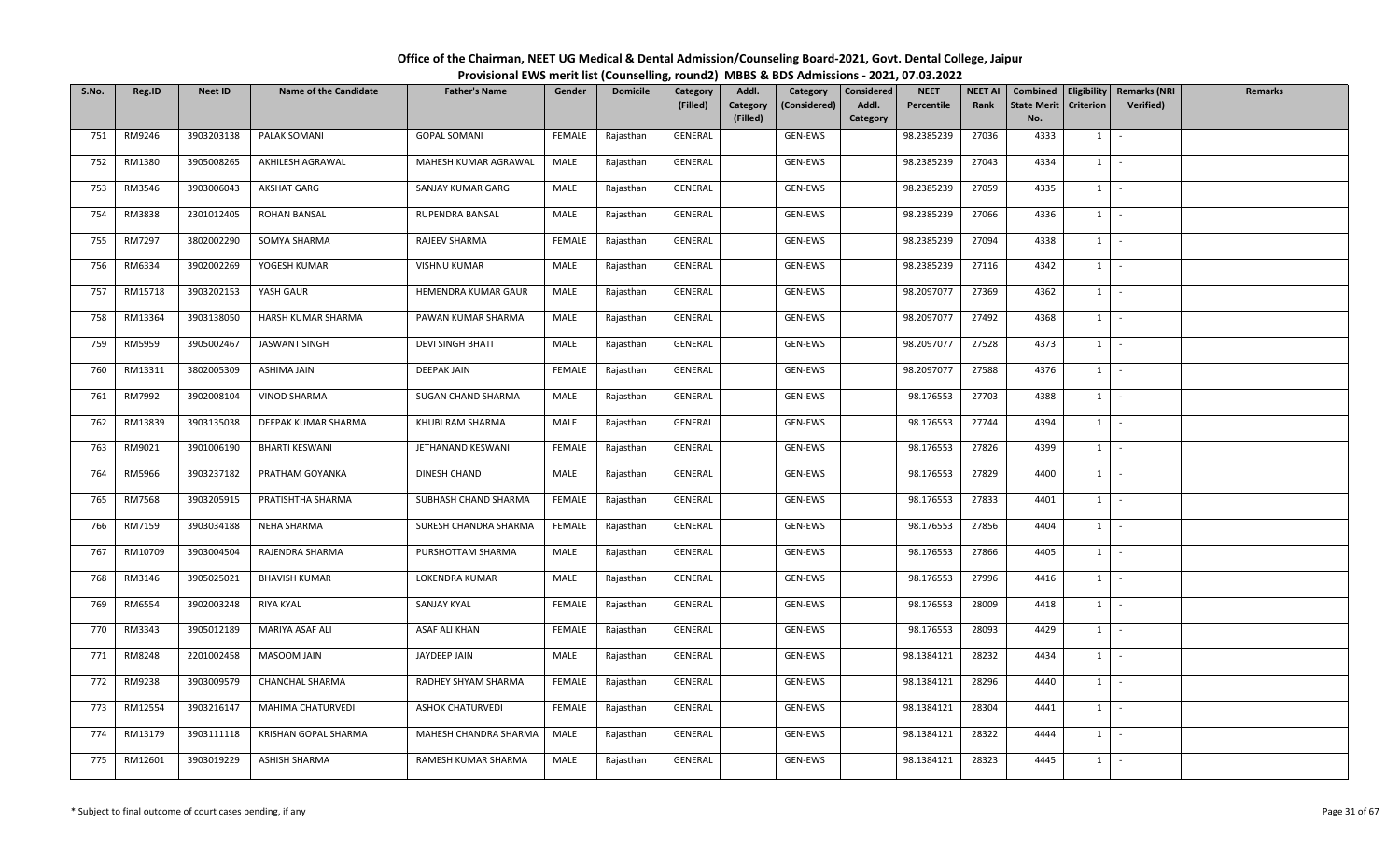| S.No. | Reg.ID  | <b>Neet ID</b> | <b>Name of the Candidate</b> | <b>Father's Name</b>        | Gender        | <b>Domicile</b> | Category<br>(Filled) | Addl.<br>Category<br>(Considered)<br>Category<br>(Filled) | <b>NEET</b><br>Considered<br>Percentile<br>Addl.<br>Category | <b>NEET AI</b><br>Rank | <b>State Merit</b><br>No. | <b>Criterion</b> | Combined   Eligibility   Remarks (NRI<br><b>Verified</b> ) | Remarks |
|-------|---------|----------------|------------------------------|-----------------------------|---------------|-----------------|----------------------|-----------------------------------------------------------|--------------------------------------------------------------|------------------------|---------------------------|------------------|------------------------------------------------------------|---------|
| 776   | RM4815  | 3901004236     | KARUNA SHARMA                | RAGHUNATH SHARMA            | FEMALE        | Rajasthan       | GENERAL              | GEN-EWS                                                   | 98.1384121                                                   | 28344                  | 4446                      | $1 \vert$        |                                                            |         |
| 777   | RM14662 | 3903031258     | <b>RITIK MITTAL</b>          | DEVENDRA MITTAL             | MALE          | Rajasthan       | <b>GENERAL</b>       | GEN-EWS                                                   | 98.1384121                                                   | 28416                  | 4452                      | $1 \mid$         | $\sim$                                                     |         |
| 778   | RM9651  | 3901010061     | KASHISH DHARIWAL             | ASHOK KUMAR DHARIWAL        | <b>FEMALE</b> | Rajasthan       | GENERAL              | GEN-EWS                                                   | 98.1384121                                                   | 28449                  | 4455                      | $1 \mid$         |                                                            |         |
| 779   | RM6038  | 3903001443     | KALPANA SHARMA               | <b>GORI SHANKAR SHARMA</b>  | FEMALE        | Rajasthan       | GENERAL              | GEN-EWS                                                   | 98.1384121                                                   | 28487                  | 4459                      | $1 \vert$        | $\sim$                                                     |         |
| 780   | RM1902  | 3905106336     | SHIVIKA VIJAY                | <b>ACHAL VIJAY</b>          | FEMALE        | Rajasthan       | GENERAL              | GEN-EWS                                                   | 98.1384121                                                   | 28558                  | 4464                      | $1 \vert$        | $\sim$                                                     |         |
| 781   | RM2178  | 3905001662     | ANCHAL MAHESHWARI            | PANKAJ KALANI               | FEMALE        | Rajasthan       | GENERAL              | GEN-EWS                                                   | 98.1384121                                                   | 28567                  | 4465                      | $1 \vert$        | $\sim$                                                     |         |
| 782   | RM11830 | 3905003371     | <b>TUSHAR JAIN</b>           | HUMESH JAIN                 | MALE          | Rajasthan       | GENERAL              | GEN-EWS                                                   | 98.1384121                                                   | 28669                  | 4485                      | $1 \vert$        | $\sim$                                                     |         |
| 783   | RM9806  | 3903024238     | <b>CHANCHAL JAIN</b>         | PARAS CHAND JAIN            | FEMALE        | Rajasthan       | GENERAL              | GEN-EWS                                                   | 98.1070057                                                   | 28754                  | 4496                      | $1 \vert$        | $\sim$                                                     |         |
| 784   | RM9654  | 3902018049     | KHUSHI PERIWAL               | BRIJRATAN PERIWAL           | FEMALE        | Rajasthan       | GENERAL              | GEN-EWS                                                   | 98.1070057                                                   | 28798                  | 4499                      | $1 \vert$        | $\sim$                                                     |         |
| 785   | RM13096 | 3901011192     | PRIYANSHI JAIN               | <b>GHEVAR CHAND NAHAR</b>   | FEMALE        | Rajasthan       | GENERAL              | GEN-EWS                                                   | 98.1070057                                                   | 28800                  | 4500                      | $\mathbf{1}$     |                                                            |         |
| 786   | RM15830 | 3903122363     | SUHANI JAIN                  | UMASHANKAR JAIN             | FEMALE        | Rajasthan       | GENERAL              | GEN-EWS                                                   | 98.1070057                                                   | 28878                  | 4504                      | $1 \vert$        | $\sim$                                                     |         |
| 787   | RM8427  | 3903028328     | SNEHA GOYAL                  | RAMAVTAR GOYAL              | FEMALE        | Rajasthan       | GENERAL              | GEN-EWS                                                   | 98.1070057                                                   | 29030                  | 4515                      | $1 \vert$        | $\overline{\phantom{a}}$                                   |         |
| 788   | RM13585 | 3903007386     | ROHAN SHARMA                 | RAJENDRA KUMAR SHARMA       | MALE          | Rajasthan       | GENERAL              | GEN-EWS                                                   | 98.1070057                                                   | 29058                  | 4519                      | 1                |                                                            |         |
| 789   | RM11314 | 2001103497     | <b>MANISH SINGH</b>          | SURENDER SINGH              | MALE          | NCT of Delhi    | GENERAL              | GEN-EWS                                                   | 98.1070057                                                   | 29102                  | 4523                      | 11               | $\sim$                                                     |         |
| 790   | RM14467 | 3903110473     | <b>GARGI PAREEK</b>          | RAJESH PAREEK               | FEMALE        | Rajasthan       | GENERAL              | GEN-EWS                                                   | 98.1070057                                                   | 29120                  | 4529                      | 1                |                                                            |         |
| 791   | RM4327  | 3903203386     | AYUSH KHANDELWAL             | AJAY KHANDELWAL             | MALE          | Rajasthan       | GENERAL              | GEN-EWS                                                   | 98.1070057                                                   | 29210                  | 4537                      | $1$ $-$          |                                                            |         |
| 792   | RM10608 | 3901014270     | <b>HARDIKA JAIN</b>          | CHANDRA PRAKASH MUTHA       | FEMALE        | Rajasthan       | GENERAL              | GEN-EWS                                                   | 98.0710665                                                   | 29258                  | 4539                      | 1                |                                                            |         |
| 793   | RM10450 | 3903002397     | ARYA AGARWAL                 | SUSHIL AGARWAL              | FEMALE        | Rajasthan       | GENERAL              | GEN-EWS                                                   | 98.0710665                                                   | 29275                  | 4541                      | $1 \vert$        | $\sim$                                                     |         |
| 794   | RM2921  | 3906002435     | PREETI DAD                   | RAM RATAN DAD               | FEMALE        | Rajasthan       | GENERAL              | GEN-EWS                                                   | 98.0710665                                                   | 29377                  | 4550                      | $1 \vert$        | $\sim$                                                     |         |
| 795   | RM13984 | 3903005203     | YASHASVI SHEKHAWAT           | SIKENDRA SINGH<br>SHEKHAWAT | FEMALE        | Rajasthan       | GENERAL              | GEN-EWS                                                   | 98.0710665                                                   | 29450                  | 4552                      | $1 \vert$        | $\overline{\phantom{a}}$                                   |         |
| 796   | RM6127  | 3903030049     | ABHISHEK SHARMA              | HAREESH KUMAR SHARMA        | MALE          | Rajasthan       | GENERAL              | GEN-EWS                                                   | 98.0710665                                                   | 29458                  | 4553                      | $1$ $-$          |                                                            |         |
| 797   | RM6492  | 3903009376     | MANAN AGARWAL                | SANJAY AGRAWAL              | MALE          | Rajasthan       | GENERAL              | GEN-EWS                                                   | 98.0710665                                                   | 29746                  | 4576                      | $1 \vert$        | $\sim$                                                     |         |
| 798   | RM4611  | 3903232024     | LOKESH KUMAR PRADAN          | RAMSWAROOP PRADAN           | MALE          | Rajasthan       | GENERAL              | GEN-EWS                                                   | 98.0710665                                                   | 29760                  | 4578                      | $1 \vert$        | $\sim$                                                     |         |
| 799   | RM14730 | 3903233199     | KOMAL SHARMA                 | PAPPU LAL SHARMA            | FEMALE        | Rajasthan       | GENERAL              | GEN-EWS                                                   | 98.0379117                                                   | 29871                  | 4587                      | $1 \vert$        |                                                            |         |
| 800   | RM6795  | 3903122103     | NIKHIL SHARMA                | PUKHRAJ SHARMA              | MALE          | Rajasthan       | GENERAL              | GEN-EWS                                                   | 98.0379117                                                   | 29983                  | 4598                      | $1 \mid$         | $\sim$                                                     |         |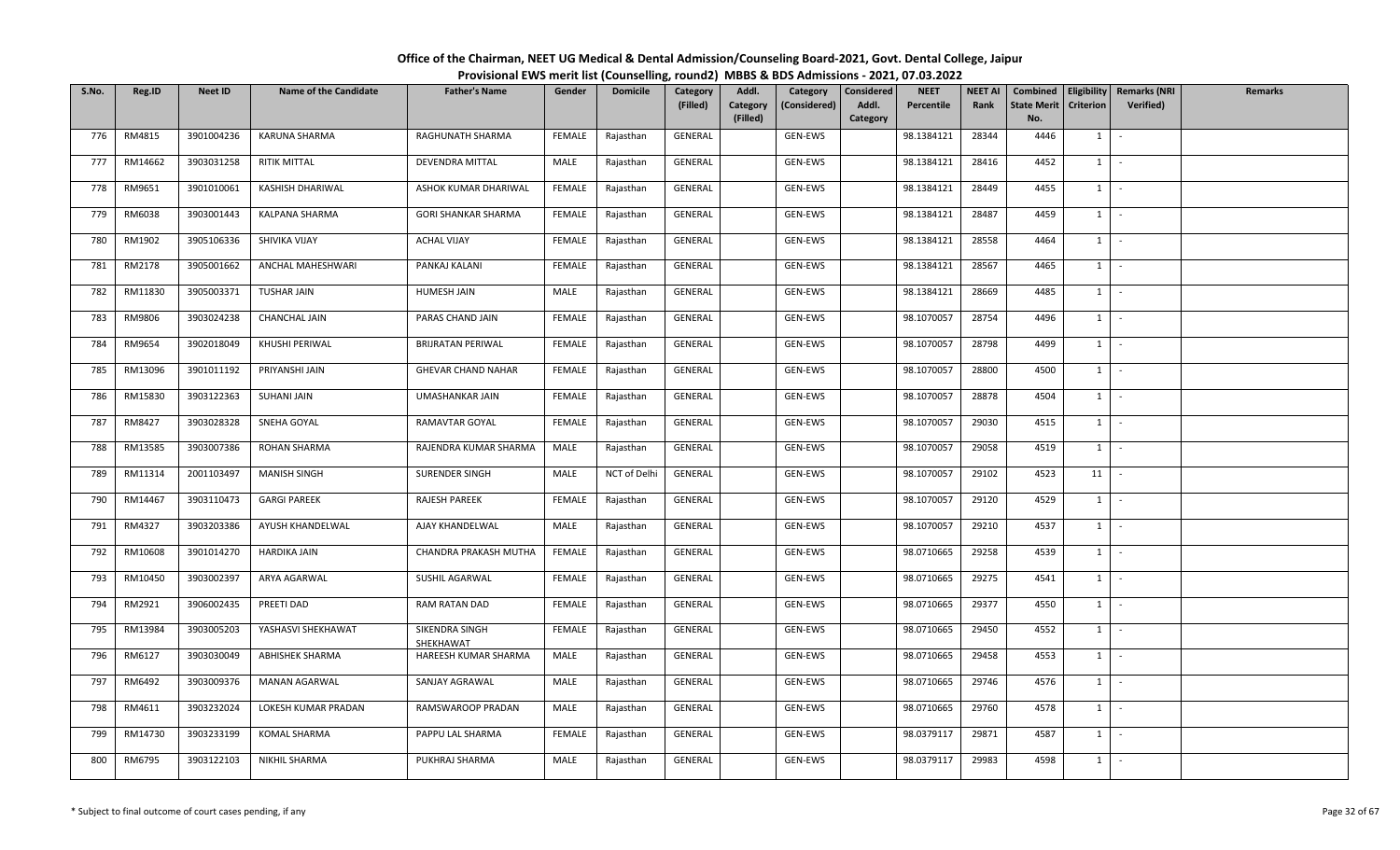| S.No. | Reg.ID  | <b>Neet ID</b> | <b>Name of the Candidate</b> | <b>Father's Name</b>    | Gender        | <b>Domicile</b> | Category<br>(Filled) | Addl.<br>Category<br>(Filled) | Category<br>(Considered) | <b>Considered</b><br>Addl.<br>Category | <b>NEET</b><br>Percentile | <b>NEET AI</b><br>Rank | <b>State Merit</b><br>No. | <b>Criterion</b> | Combined   Eligibility   Remarks (NRI<br>Verified) | Remarks |
|-------|---------|----------------|------------------------------|-------------------------|---------------|-----------------|----------------------|-------------------------------|--------------------------|----------------------------------------|---------------------------|------------------------|---------------------------|------------------|----------------------------------------------------|---------|
| 801   | RM9086  | 3902005190     | MUSKAN KASERA                | PRAMOD KASERA           | FEMALE        | Rajasthan       | GENERAL              |                               | GEN-EWS                  |                                        | 98.0379117                | 29998                  | 4600                      | $1 \quad$        | $\sim$                                             |         |
| 802   | RM8576  | 3903128173     | <b>RITIK GOYAL</b>           | <b>KAMLESH GOYAL</b>    | MALE          | Rajasthan       | GENERAL              |                               | GEN-EWS                  |                                        | 98.0379117                | 30079                  | 4608                      | $1\phantom{0}$   | $\sim$                                             |         |
| 803   | RM8502  | 3903019413     | ASHISH SHARMA                | RADA MOHAN SHARMA       | MALE          | Rajasthan       | GENERAL              |                               | GEN-EWS                  |                                        | 98.0379117                | 30138                  | 4615                      | $1 \quad$        | $\sim$                                             |         |
| 804   | RM12434 | 3904009005     | POOJA RAJPUROHIT             | <b>DURG SINGH</b>       | FEMALE        | Rajasthan       | GENERAL              |                               | GEN-EWS                  |                                        | 98.0379117                | 30167                  | 4619                      | $1 \quad$        | $\sim$                                             |         |
| 805   | RM3275  | 3903007339     | MONISHKA AGRAWAL             | KULDEEP KUMAR AGRAWAL   | FEMALE        | Rajasthan       | GENERAL              |                               | GEN-EWS                  |                                        | 98.0379117                | 30172                  | 4620                      | $1 \quad$        | $\sim$                                             |         |
| 806   | RM11312 | 3905027093     | PRAKHAR RAJ SHAKTAWAT        | SHIVRAJ SINGH SHAKTAWAT | MALE          | Rajasthan       | GENERAL              |                               | GEN-EWS                  |                                        | 98.0379117                | 30203                  | 4622                      | $1 \quad$        | $\sim$                                             |         |
| 807   | RM13381 | 3904005385     | <b>DEEPTI SINGHAL</b>        | BANWARI LAL SINGHAL     | <b>FEMALE</b> | Rajasthan       | GENERAL              |                               | GEN-EWS                  |                                        | 98.0379117                | 30234                  | 4623                      | $1\phantom{0}$   | $\sim$                                             |         |
| 808   | RM10082 | 3903004350     | NEHAL SHARMA                 | <b>SUNIL SHARMA</b>     | FEMALE        | Rajasthan       | GENERAL              |                               | GEN-EWS                  |                                        | 98.0019077                | 30328                  | 4635                      | $1$ $\cdot$      |                                                    |         |
| 809   | RM11495 | 3903101223     | <b>BHAVIKA HARDASANI</b>     | DILIP HARDASANI         | FEMALE        | Rajasthan       | GENERAL              |                               | GEN-EWS                  |                                        | 98.0019077                | 30332                  | 4636                      | $1 \quad$        | $\sim$                                             |         |
| 810   | RM6517  | 3903213204     | ANJALI KUMARI GOYAL          | MURARI LAL GOYAL        | <b>FEMALE</b> | Rajasthan       | GENERAL              |                               | GEN-EWS                  |                                        | 98.0019077                | 30482                  | 4647                      | $1 \quad$        | $\sim$                                             |         |
| 811   | RM3550  | 3901017394     | <b>RAM TAMBI</b>             | SATYANARAYAN TAMBI      | MALE          | Rajasthan       | GENERAL              |                               | GEN-EWS                  |                                        | 98.0019077                | 30565                  | 4655                      | $1 \mid -$       |                                                    |         |
| 812   | RM13665 | 4401017289     | ANJALI GUPTA                 | <b>DEEPAK GUPTA</b>     | FEMALE        | Rajasthan       | GENERAL              |                               | GEN-EWS                  |                                        | 98.0019077                | 30627                  | 4663                      | $1 \quad$        | $\sim$                                             |         |
| 813   | RM7394  | 3902017124     | ABHISHEK SHARMA              | SATYANARAYAN SHARMA     | MALE          | Rajasthan       | GENERAL              |                               | GEN-EWS                  |                                        | 98.0019077                | 30683                  | 4665                      | $1 \quad$        | $\sim$                                             |         |
| 814   | RM5339  | 3802002032     | DIVYA GUPTA                  | <b>HARISH GUPTA</b>     | FEMALE        | Rajasthan       | GENERAL              |                               | GEN-EWS                  |                                        | 98.0019077                | 30685                  | 4666                      | $1 \quad$        | $\sim$                                             |         |
| 815   | RM1912  | 3903101646     | SONALI MODI                  | <b>MUKESH MODI</b>      | <b>FEMALE</b> | Rajasthan       | GENERAL              |                               | GEN-EWS                  |                                        | 98.0019077                | 30687                  | 4667                      | $1\phantom{0}$   | $\sim$                                             |         |
| 816   | RM1225  | 3903030026     | DEEPESH KUMAR AGARWAL        | GOPAL KRISHNA AGARWAL   | MALE          | Rajasthan       | GENERAL              |                               | GEN-EWS                  |                                        | 98.0019077                | 30727                  | 4668                      | $1$ $-$          |                                                    |         |
| 817   | RM14744 | 3903223378     | <b>VIKASH SHARMA</b>         | MOOLCHAND SHARMA        | MALE          | Rajasthan       | GENERAL              |                               | GEN-EWS                  |                                        | 98.0019077                | 30764                  | 4671                      | $1\phantom{0}$   | $\sim$                                             |         |
| 818   | RM9974  | 4401010528     | ROHIT JAIN                   | <b>GAJENDRA JAIN</b>    | MALE          | Rajasthan       | GENERAL              |                               | GEN-EWS                  |                                        | 98.0019077                | 30846                  | 4683                      | $1 \quad$        | $\sim$                                             |         |
| 819   | RM4719  | 3906010088     | KUSHAGRA ARORA               | RAVI ARORA              | MALE          | Rajasthan       | GENERAL              |                               | GEN-EWS                  |                                        | 97.9615651                | 31088                  | 4697                      | $1 \quad$        | $\sim$                                             |         |
| 820   | RM3207  | 3902004228     | ADITYA MUDGAL                | <b>VINIT MUDGAL</b>     | MALE          | Rajasthan       | GENERAL              |                               | GEN-EWS                  |                                        | 97.9615651                | 31141                  | 4702                      | $1 \quad$        | $\sim$                                             |         |
| 821   | RM15120 | 3903025387     | <b>NEHA KUMARI</b>           | JAGDISH PRASAD DIXIT    | FEMALE        | Rajasthan       | GENERAL              |                               | GEN-EWS                  |                                        | 97.9615651                | 31193                  | 4707                      | 1                | $\sim$ $-$                                         |         |
| 822   | RM12793 | 3901015383     | UMA SHARMA                   | YOGESH SHARMA           | FEMALE        | Rajasthan       | GENERAL              |                               | GEN-EWS                  |                                        | 97.9615651                | 31293                  | 4715                      | $1 \mid$         | $\sim$                                             |         |
| 823   | RM12987 | 3903001698     | ADITYA SHARMA                | SITARAM SHARMA          | MALE          | Rajasthan       | GENERAL              |                               | GEN-EWS                  |                                        | 97.9615651                | 31350                  | 4723                      | $1 \quad$        | $\sim$                                             |         |
| 824   | RM8215  | 3906019216     | VINAY KUMAR PAREEK           | VISHNU KUMAR PAREEK     | MALE          | Rajasthan       | GENERAL              |                               | GEN-EWS                  |                                        | 97.9615651                | 31356                  | 4724                      | $1 \quad$        | $\sim$                                             |         |
| 825   | RM7848  | 3903010468     | NISHTHA KHANDELWAL           | ANIL KUMAR GUPTA        | FEMALE        | Rajasthan       | GENERAL              |                               | GEN-EWS                  |                                        | 97.9615651                | 31407                  | 4729                      | $1\phantom{0}$   | $\sim$                                             |         |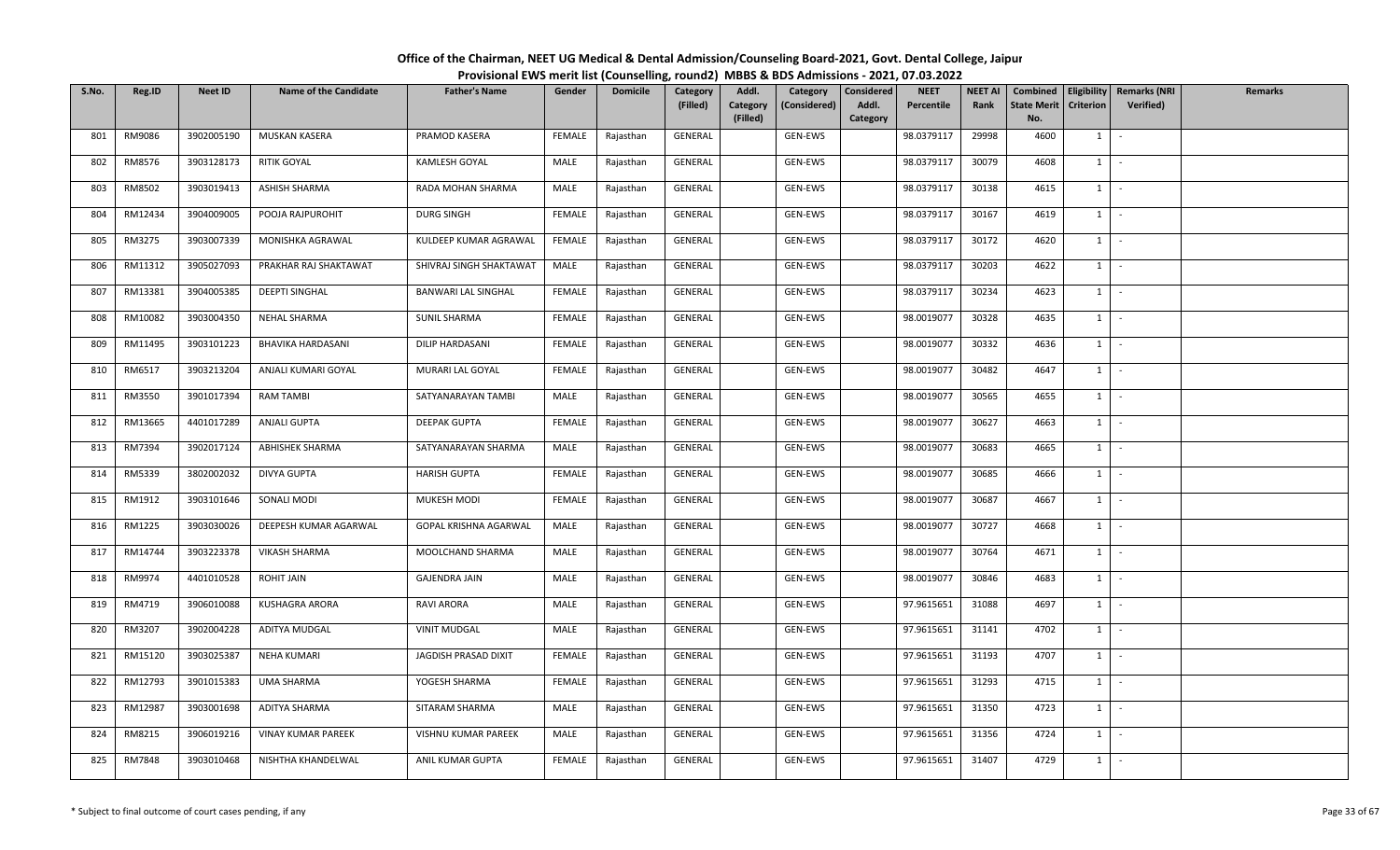| S.No. | Reg.ID  | <b>Neet ID</b> | <b>Name of the Candidate</b> | <b>Father's Name</b>   | Gender | <b>Domicile</b> | Category<br>(Filled) | Addl.<br>Category<br>(Considered)<br>Category | <b>NEET</b><br>Considered<br>Addl.<br>Percentile | <b>NEET AI</b><br>Rank | Combined<br><b>State Merit</b> | <b>Criterion</b> | <b>Eligibility Remarks (NRI</b><br><b>Verified</b> ) | <b>Remarks</b> |
|-------|---------|----------------|------------------------------|------------------------|--------|-----------------|----------------------|-----------------------------------------------|--------------------------------------------------|------------------------|--------------------------------|------------------|------------------------------------------------------|----------------|
|       |         |                |                              |                        |        |                 |                      | (Filled)                                      | Category                                         |                        | No.                            |                  |                                                      |                |
| 826   | RM13727 | 3802011257     | MANISHA SHARMA               | DINESH SHARMA          | FEMALE | Rajasthan       | GENERAL              | GEN-EWS                                       | 97.9301587                                       | 31498                  | 4735                           | $1 \vert$        | $\overline{\phantom{a}}$                             |                |
| 827   | RM7976  | 3903106010     | ANJALI SHARMA                | SHIMBHU DAYAL          | FEMALE | Rajasthan       | GENERAL              | GEN-EWS                                       | 97.9301587                                       | 31512                  | 4736                           | $1 \mid$         | $\sim$                                               |                |
| 828   | RM12186 | 3903139148     | <b>VIKAS SHARMA</b>          | <b>GANPAT SHARMA</b>   | MALE   | Rajasthan       | GENERAL              | GEN-EWS                                       | 97.9301587                                       | 31543                  | 4738                           | $1 \vert$        | $\sim$                                               |                |
| 829   | RM8280  | 3903123239     | SHARWAN SINGH                | RATAN SINGH            | MALE   | Rajasthan       | GENERAL              | GEN-EWS                                       | 97.9301587                                       | 31552                  | 4739                           | 2 I              | $\sim$                                               |                |
| 830   | RM13554 | 3903007208     | HERANYADA SINGH TANWAR       | NARENDRRA SINGH TANWAR | FEMALE | Rajasthan       | GENERAL              | GEN-EWS                                       | 97.9301587                                       | 31647                  | 4744                           | $1 \vert$        | $\sim$                                               |                |
| 831   | RM7017  | 3903130039     | GUDDAN                       | ANURAG SHARMA          | FEMALE | Rajasthan       | GENERAL              | GEN-EWS                                       | 97.9301587                                       | 31680                  | 4746                           | $1 \vert$        | $\sim$                                               |                |
| 832   | RM5128  | 3903003499     | RAHUL SHARMA                 | MOHAN LAL SHARMA       | MALE   | Rajasthan       | GENERAL              | GEN-EWS                                       | 97.9301587                                       | 31828                  | 4756                           | $1 \mid$         | $\sim$                                               |                |
| 833   | RM9709  | 3903116141     | <b>VIKRAM GUPTA</b>          | RADHEY GOPAL GUPTA     | MALE   | Rajasthan       | GENERAL              | GEN-EWS                                       | 97.9301587                                       | 31934                  | 4765                           | $1 \vert$        |                                                      |                |
| 834   | RM12817 | 4413001880     | KHUSHBU TIWARI               | BRAJENDRA KUMAR TIWARI | FEMALE | Rajasthan       | GENERAL              | GEN-EWS                                       | 97.8957089                                       | 31978                  | 4773                           | $1 \vert$        | $\sim$                                               |                |
| 835   | RM7053  | 3903004080     | KAJAL GUPTA                  | VINOD KUMAR GUPTA      | FEMALE | Rajasthan       | GENERAL              | GEN-EWS                                       | 97.8957089                                       | 32009                  | 4777                           | $1 \mid$         | $\sim$                                               |                |
| 836   | RM2562  | 3904101717     | DIVYA KARNOT                 | PREM SINGH KARNOT      | FEMALE | Rajasthan       | GENERAL              | GEN-EWS                                       | 97.8957089                                       | 32036                  | 4778                           | 1                | $\sim$                                               |                |
| 837   | RM2665  | 3901004254     | DEEPANSHA AHUJA              | <b>ASHOK AHUJA</b>     | FEMALE | Rajasthan       | GENERAL              | GEN-EWS                                       | 97.8957089                                       | 32141                  | 4785                           | $1 \vert$        | $\sim$                                               |                |
| 838   | RM10729 | 3905016174     | <b>MAHAK JAIN</b>            | MUKESH JAIN            | FEMALE | Rajasthan       | GENERAL              | GEN-EWS                                       | 97.8957089                                       | 32219                  | 4795                           | $1 \vert$        |                                                      |                |
| 839   | RM11136 | 3904005355     | AYUSHI BHANDARI              | UMAID MAL BHANDARI     | FEMALE | Rajasthan       | GENERAL              | GEN-EWS                                       | 97.8957089                                       | 32261                  | 4796                           | $1 \mid$         | $\sim$                                               |                |
| 840   | RM12998 | 3903016431     | <b>BHAVYA DIXIT</b>          | YOGESH KUMAR DIXIT     | MALE   | Rajasthan       | GENERAL              | GEN-EWS                                       | 97.8957089                                       | 32460                  | 4811                           | $1 \vert$        | $\sim$                                               |                |
| 841   | RM7850  | 3902023009     | NARENDRA SINGH BHATI         | OM SINGH BHATI         | MALE   | Rajasthan       | GENERAL              | GEN-EWS                                       | 97.8598991                                       | 32563                  | 4816                           | $1$ $\sim$       |                                                      |                |
| 842   | RM11698 | 3903002591     | RIMJHIM SHARMA               | RAJKUMAR SHARMA        | FEMALE | Rajasthan       | GENERAL              | GEN-EWS                                       | 97.8598991                                       | 32809                  | 4829                           | $1 \vert$        |                                                      |                |
| 843   | RM9691  | 3905025265     | MOHIT GUPTA                  | JUGAL KISHOR GUPTA     | MALE   | Rajasthan       | GENERAL              | GEN-EWS                                       | 97.8598991                                       | 32851                  | 4831                           | $1 \vert$        | $\sim$                                               |                |
| 844   | RM12220 | 3903205168     | HIMANSHU SHARMA              | DEEPAK SHARMA          | MALE   | Rajasthan       | GENERAL              | GEN-EWS                                       | 97.8598991                                       | 33022                  | 4838                           | 1 I              | $\sim$                                               |                |
| 845   | RM6966  | 3903102892     | <b>BHAVIKA SHARMA</b>        | BRIJ BHUSHAN SHARMA    | FEMALE | Rajasthan       | GENERAL              | GEN-EWS                                       | 97.8218877                                       | 33083                  | 4842                           | $1 \vert$        | $\overline{\phantom{a}}$                             |                |
| 846   | RM2636  | 2302012383     | HIMANSHI                     | VINOD AGGARWAL         | FEMALE | Rajasthan       | GENERAL              | GEN-EWS                                       | 97.8218877                                       | 33142                  | 4843                           | $1 \vert -$      |                                                      |                |
| 847   | RM10317 | 3905102276     | PALLAV SHARMA                | MAHAVEER SHARMA        | MALE   | Rajasthan       | GENERAL              | GEN-EWS                                       | 97.8218877                                       | 33259                  | 4850                           | $1 \mid$         | $\sim$                                               |                |
| 848   | RM2480  | 3906024311     | DEVENDRA CHOUBISA            | NARAYAN LAL CHOUBISA   | MALE   | Rajasthan       | GENERAL              | GEN-EWS                                       | 97.8218877                                       | 33314                  | 4855                           | 1 I              | $\sim$                                               |                |
| 849   | RM5439  | 3902007243     | <b>BHARTI SHARMA</b>         | PAWAN KUMAR SHARMA     | FEMALE | Rajasthan       | GENERAL              | GEN-EWS                                       | 97.8218877                                       | 33328                  | 4857                           | <sup>1</sup>     | $\sim$                                               |                |
| 850   | RM13745 | 3903002040     | MAYANK AGRAWAL               | BANWARI LAL AGRAWAL    | MALE   | Rajasthan       | GENERAL              | GEN-EWS                                       | 97.8218877                                       | 33430                  | 4865                           | $1 \mid$         | $\sim$                                               |                |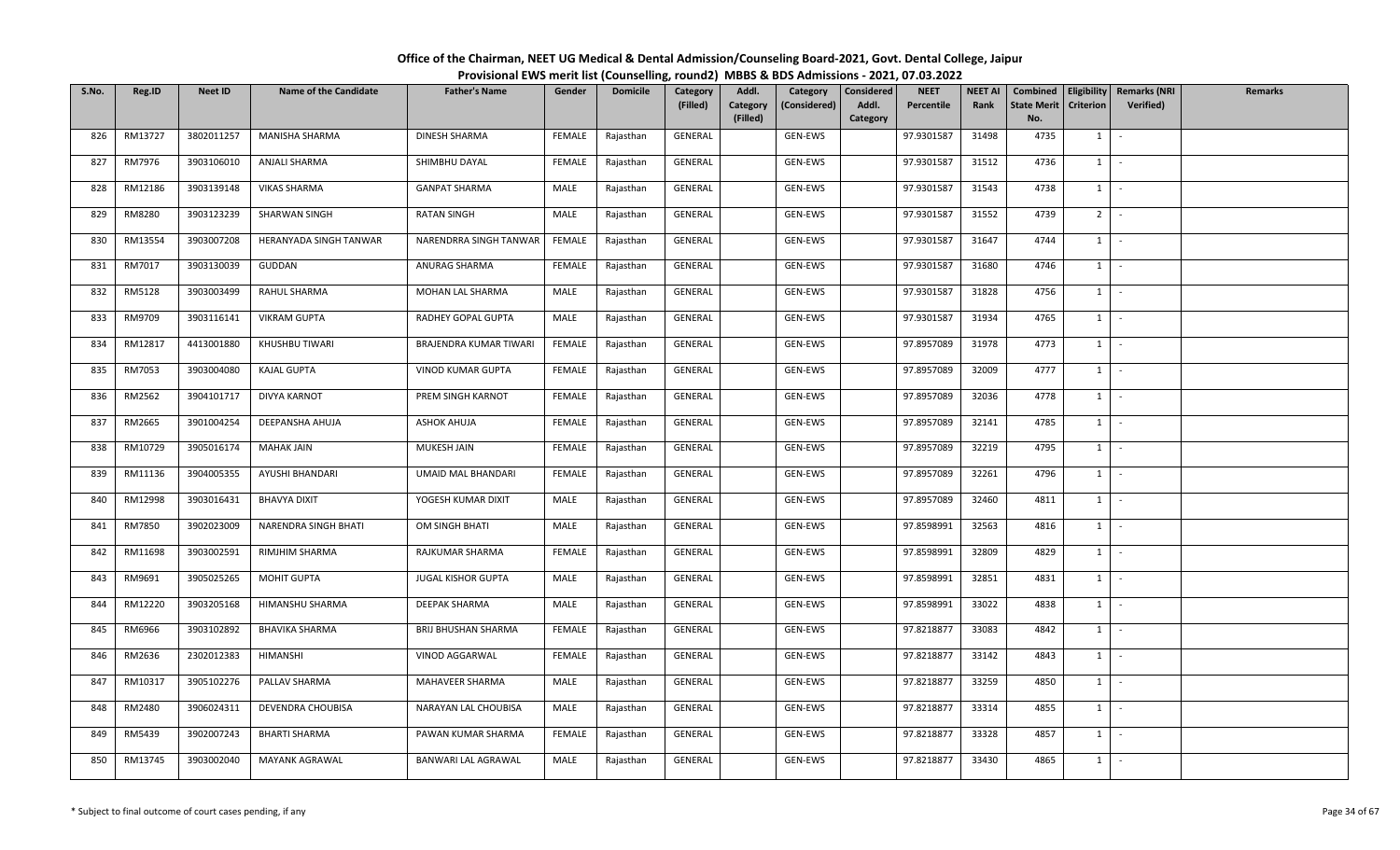| S.No. | Reg.ID  | <b>Neet ID</b> | <b>Name of the Candidate</b> | <b>Father's Name</b>         | Gender        | <b>Domicile</b> | Category<br>(Filled) | Addl.<br>Category<br>(Filled) | Category<br>(Considered) | Considered<br>Addl.<br>Category | <b>NEET</b><br>Percentile | <b>NEET AI</b><br>Rank | Combined<br>State Merit<br>No. | <b>Criterion</b> | Eligibility   Remarks (NRI<br>Verified) | <b>Remarks</b> |
|-------|---------|----------------|------------------------------|------------------------------|---------------|-----------------|----------------------|-------------------------------|--------------------------|---------------------------------|---------------------------|------------------------|--------------------------------|------------------|-----------------------------------------|----------------|
| 851   | RM1217  | 3903105298     | NIKITA SHARMA                | MUKESH SHARMA                | FEMALE        | Rajasthan       | GENERAL              |                               | GEN-EWS                  |                                 | 97.8218877                | 33493                  | 4871                           | $1 \quad$        | $\sim$                                  |                |
| 852   | RM11302 | 3903205703     | HIMANSHI TIWARI              | RAMKISHORE TIWARI            | FEMALE        | Rajasthan       | GENERAL              |                               | GEN-EWS                  |                                 | 97.8218877                | 33503                  | 4872                           | $1 \vert$        | $\sim$                                  |                |
| 853   | RM13305 | 3903002037     | PARUL CHHABRA                | <b>VIPIN CHHABRA</b>         | <b>FEMALE</b> | Rajasthan       | GENERAL              |                               | GEN-EWS                  |                                 | 97.8218877                | 33504                  | 4873                           | 1                | $\sim$ $-$                              |                |
| 854   | RM12645 | 3903215313     | AMIT SHARMA                  | HARPHOOL SHARMA              | MALE          | Rajasthan       | GENERAL              |                               | GEN-EWS                  |                                 | 97.7809623                | 34071                  | 4900                           | $1 \quad$        | $\sim$                                  |                |
| 855   | RM2848  | 3903102445     | ADITI SHARMA                 | MUKESH SHARMA                | FEMALE        | Rajasthan       | GENERAL              |                               | GEN-EWS                  |                                 | 97.7809623                | 34139                  | 4906                           | $1 \quad$        | $\sim$                                  |                |
| 856   | RM8787  | 3903016171     | <b>VIKAS SHARMA</b>          | <b>BHUDEV SHARMA</b>         | MALE          | Rajasthan       | GENERAL              |                               | GEN-EWS                  |                                 | 97.7809623                | 34142                  | 4907                           | 1                | $\sim$                                  |                |
| 857   | RM7207  | 3905106033     | VISHVARAJ SINGH CHUNDAWAT    | <b>GOPAL SINGH CHUNDAWAT</b> | MALE          | Rajasthan       | GENERAL              |                               | GEN-EWS                  |                                 | 97.7809623                | 34146                  | 4909                           | 1                | $\sim$                                  |                |
| 858   | RM4547  | 3902002351     | ANKIT SHARMA                 | VINOD KUMAR SHARMA           | MALE          | Rajasthan       | GENERAL              |                               | GEN-EWS                  |                                 | 97.7809623                | 34236                  | 4913                           | 1                | $\sim$                                  |                |
| 859   | RM5979  | 3903225065     | ARCHANA KHANDAL              | MUKESH KUMAR SHARMA          | FEMALE        | Rajasthan       | GENERAL              |                               | GEN-EWS                  |                                 | 97.7459296                | 34638                  | 4938                           | $1 \quad$        | $\sim$                                  |                |
| 860   | RM9456  | 3905004270     | AKSHAT AGARWAL               | SANJAY AGARWAL               | MALE          | Rajasthan       | GENERAL              |                               | GEN-EWS                  |                                 | 97.7459296                | 34681                  | 4944                           | 2 <sup>1</sup>   | $\sim$                                  |                |
| 861   | RM6830  | 2302002546     | <b>MUKUL GARG</b>            | AJAY GARG                    | MALE          | Rajasthan       | GENERAL              |                               | GEN-EWS                  |                                 | 97.7459296                | 34808                  | 4958                           | $1 \quad$        | $\sim$ $-$                              |                |
| 862   | RM6604  | 3901008129     | ANSHU GUPTA                  | MURARI LAL GUPTA             | MALE          | Rajasthan       | GENERAL              |                               | GEN-EWS                  |                                 | 97.7101847                | 35076                  | 4968                           | $1 \quad$        | $\sim$                                  |                |
| 863   | RM15298 | 3903208231     | AKSHAT SHARMA                | KAILASH SHARMA               | MALE          | Rajasthan       | GENERAL              |                               | GEN-EWS                  |                                 | 97.6699068                | 35410                  | 4988                           | $1 \mid$         | $\sim$ $\sim$                           |                |
| 864   | RM4035  | 3903002374     | PAYAL SHARMA                 | SANTOSH KUMAR SHARMA         | FEMALE        | Rajasthan       | GENERAL              |                               | GEN-EWS                  |                                 | 97.6699068                | 35416                  | 4989                           | $1 \mid$         | $\sim$                                  |                |
| 865   | RM1221  | 3802001288     | PAYAL GOYAL                  | RAJKUMAR GOYAL               | FEMALE        | Rajasthan       | GENERAL              |                               | GEN-EWS                  |                                 | 97.6699068                | 35468                  | 4992                           | $1 \quad$        | $\sim$                                  |                |
| 866   | RM12171 | 4413003032     | PIYUSH SHARMA                | OM PRAKASH SHARMA            | MALE          | Rajasthan       | GENERAL              |                               | GEN-EWS                  |                                 | 97.6699068                | 35497                  | 4994                           | $1$ $-$          |                                         |                |
| 867   | RM13831 | 3905107344     | AMIT KUMAR PARASHAR          | A S SHARMA                   | MALE          | Rajasthan       | GENERAL              | WDP,<br>EXS6                  | GEN-EWS                  |                                 | 97.6699068                | 35553                  | 4998                           | 6                | $\sim$                                  |                |
| 868   | RM5291  | 3903112208     | NISHITA SHARMA               | C R SHARMA                   | FEMALE        | Rajasthan       | GENERAL              |                               | GEN-EWS                  |                                 | 97.6699068                | 35696                  | 5006                           | $1 \quad$        | $\sim$                                  |                |
| 869   | RM13533 | 3905124212     | NARENDAR SINGH               | JABAR SINGH                  | MALE          | Rajasthan       | GENERAL              |                               | GEN-EWS                  |                                 | 97.6699068                | 35742                  | 5009                           | $1 \vert$        | $\sim$ $-$                              |                |
| 870   | RM13511 | 3906001120     | SUKIRTEE JHALA               | RAJENDRA SINGH JHALA         | FEMALE        | Rajasthan       | GENERAL              |                               | GEN-EWS                  |                                 | 97.6699068                | 35884                  | 5021                           | $1 \quad$        | $\sim$                                  |                |
| 871   | RM11768 | 3903004085     | SHANU SHARMA                 | PRAMOD SHARMA                | FEMALE        | Rajasthan       | GENERAL              |                               | GEN-EWS                  |                                 | 97.6324782                | 36262                  | 5044                           | $1 \mid -$       |                                         |                |
| 872   | RM11418 | 3903001356     | ADITI GOYAL                  | JITENDRA KUMAR GOYAL         | FEMALE        | Rajasthan       | GENERAL              |                               | GEN-EWS                  |                                 | 97.6324782                | 36288                  | 5047                           | $1 \mid$         | $\sim$                                  |                |
| 873   | RM14603 | 3901002112     | <b>GUNJAN JAIN</b>           | SANDEEP JAIN                 | FEMALE        | Rajasthan       | GENERAL              |                               | GEN-EWS                  |                                 | 97.6324782                | 36533                  | 5067                           | $1 \quad$        | $\sim$                                  |                |
| 874   | RM1003  | 3903104397     | AKSHITA AGARWAL              | <b>ASHOK AGARWAL</b>         | FEMALE        | Rajasthan       | GENERAL              |                               | GEN-EWS                  |                                 | 97.5914233                | 36782                  | 5080                           | $1 \vert$        | $\sim$                                  |                |
| 875   | RM10247 | 3904022237     | HARSHVARDHAN SINGH           | <b>KISHAN SINGH</b>          | MALE          | Rajasthan       | GENERAL              |                               | GEN-EWS                  |                                 | 97.5914233                | 36977                  | 5084                           | $1 \quad$        | $\sim$                                  |                |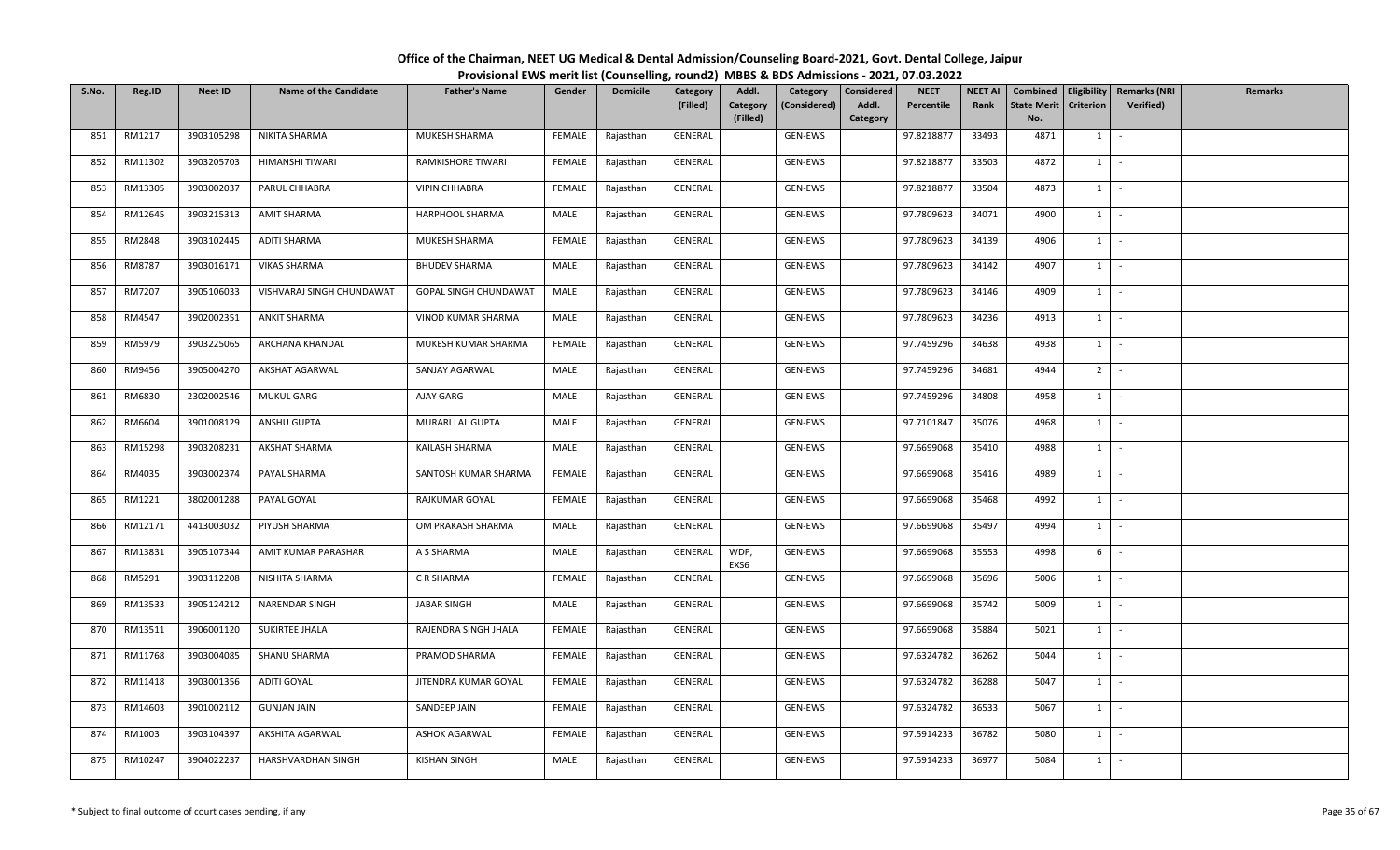| S.No. | Reg.ID  | <b>Neet ID</b> | <b>Name of the Candidate</b> | <b>Father's Name</b>         | Gender        | <b>Domicile</b> | Category<br>(Filled) | Addl.<br>Category<br>(Considered)<br>Category | <b>NEET</b><br>Considered<br>Addl.<br>Percentile | <b>NEET AI</b><br>Rank | Combined<br><b>State Merit</b> | <b>Criterion</b> | <b>Eligibility Remarks (NRI</b><br><b>Verified</b> ) | <b>Remarks</b> |
|-------|---------|----------------|------------------------------|------------------------------|---------------|-----------------|----------------------|-----------------------------------------------|--------------------------------------------------|------------------------|--------------------------------|------------------|------------------------------------------------------|----------------|
|       |         |                |                              |                              |               |                 |                      | (Filled)                                      | Category                                         |                        | No.                            |                  |                                                      |                |
| 876   | RM5563  | 3903220069     | AMAN SHARMA                  | MUKESH SHARMA                | MALE          | Rajasthan       | GENERAL              | GEN-EWS                                       | 97.5914233                                       | 37143                  | 5098                           | 1                | $\sim$                                               |                |
| 877   | RM9830  | 3903106305     | ADITYA KHANDELWAL            | MANISH KHANDELWAL            | MALE          | Rajasthan       | GENERAL              | GEN-EWS                                       | 97.5570382                                       | 37304                  | 5103                           | $1 \vert$        | $\sim$                                               |                |
| 878   | RM14661 | 3901013096     | <b>NEHA JAIN</b>             | RAKESH KUMAR JAIN            | FEMALE        | Rajasthan       | GENERAL              | GEN-EWS                                       | 97.5570382                                       | 37327                  | 5104                           | $1 \vert$        | $\sim$                                               |                |
| 879   | RM14524 | 3903222052     | JYOTI SHARMA                 | SHIMBHU DAYAL SHARMA         | FEMALE        | Rajasthan       | GENERAL              | GEN-EWS                                       | 97.5570382                                       | 37517                  | 5115                           | $1 \vert$        | $\sim$                                               |                |
| 880   | RM2629  | 3903113433     | RIYA KHANDELWAL              | NARENDRA KUMAR<br>KHANDELWAL | FEMALE        | Rajasthan       | GENERAL              | GEN-EWS                                       | 97.5570382                                       | 37618                  | 5119                           | <sup>1</sup>     | $\sim$                                               |                |
| 881   | RM2619  | 3903206260     | <b>BALVEER SINGH</b>         | HANUMAN SINGH                | MALE          | Rajasthan       | GENERAL              | GEN-EWS                                       | 97.5167603                                       | 37917                  | 5135                           | $1 \vert$        | $\sim$                                               |                |
| 882   | RM8360  | 3903203286     | DISHA SHARMA                 | BANWARI LAL SHARMA           | <b>FEMALE</b> | Rajasthan       | <b>GENERAL</b>       | GEN-EWS                                       | 97.5167603                                       | 37985                  | 5141                           | 1                | $\sim$                                               |                |
| 883   | RM2624  | 3903203658     | AMIT KUMAR GARG              | VISHNU KUMAR GARG            | MALE          | Rajasthan       | GENERAL              | GEN-EWS                                       | 97.5167603                                       | 38001                  | 5143                           | $1 \vert$        |                                                      |                |
| 884   | RM4024  | 3903202276     | AISHWARYA CHAUHAN            | <b>AMIT CHAUHAN</b>          | FEMALE        | Rajasthan       | GENERAL              | GEN-EWS                                       | 97.5167603                                       | 38210                  | 5152                           | $1 \vert$        | $\sim$                                               |                |
| 885   | RM8212  | 3903204162     | ADITI GOYAL                  | PURUSHOTTAM GOYAL            | FEMALE        | Rajasthan       | GENERAL              | GEN-EWS                                       | 97.5167603                                       | 38248                  | 5156                           | $1 \vert$        | $\sim$                                               |                |
| 886   | RM15337 | 3903205494     | <b>SRISTY GUPTA</b>          | RAMESH CHAND GUPTA           | FEMALE        | Rajasthan       | GENERAL              | GEN-EWS                                       | 97.5167603                                       | 38267                  | 5157                           | $1 \vert$        | $\sim$                                               |                |
| 887   | RM8509  | 3905009250     | HARSHITA SHARMA              | PRITAM KUMAR SHARMA          | FEMALE        | Rajasthan       | GENERAL              | GEN-EWS                                       | 97.5167603                                       | 38318                  | 5163                           | $1 \vert$        | $\sim$                                               |                |
| 888   | RM2292  | 3905111231     | GOKULENDRA SHARMA            | PURUSHOTTAM LAL SHARMA       | MALE          | Rajasthan       | GENERAL              | GEN-EWS                                       | 97.5167603                                       | 38329                  | 5165                           | $1 \vert$        | $\sim$                                               |                |
| 889   | RM11895 | 3903102829     | <b>KANAK GUPTA</b>           | <b>ANIL GUPTA</b>            | MALE          | Rajasthan       | GENERAL              | GEN-EWS                                       | 97.4779718                                       | 38496                  | 5175                           | $1 \vert -$      |                                                      |                |
| 890   | RM7437  | 3903203539     | PUNIT GAUTAM                 | SHIV CHARAN GAUTAM           | MALE          | Rajasthan       | GENERAL              | GEN-EWS                                       | 97.4779718                                       | 38771                  | 5190                           | $1 \vert$        |                                                      |                |
| 891   | RM2025  | 3903027219     | HARI OM SHARMA               | MADAN LAL SHARMA             | MALE          | Rajasthan       | GENERAL              | GEN-EWS                                       | 97.4779718                                       | 38861                  | 5198                           | $1 \vert$        | $\sim$                                               |                |
| 892   | RM10638 | 3903034089     | AYUSHI SHARMA                | <b>BRIJMOHAN PANCHOLI</b>    | FEMALE        | Rajasthan       | GENERAL              | GEN-EWS                                       | 97.4779718                                       | 38872                  | 5199                           | 1                | $\sim$                                               |                |
| 893   | RM10581 | 3905027161     | <b>BHARAT KUMAR</b>          | <b>BAGDA RAM</b>             | MALE          | Rajasthan       | GENERAL              | GEN-EWS                                       | 97.435298                                        | 39052                  | 5205                           | $1 \vert$        | $\sim$                                               |                |
| 894   | RM3158  | 3903202314     | <b>GAURAV SHARMA</b>         | BHAGWATI PRASAD SHARMA       | MALE          | Rajasthan       | GENERAL              | GEN-EWS                                       | 97.435298                                        | 39106                  | 5210                           | $1 \vert$        | $\sim$                                               |                |
| 895   | RM14077 | 3905001405     | AJAY SHARMA                  | CHHITAR MAL SHARMA           | MALE          | Rajasthan       | GENERAL              | GEN-EWS                                       | 97.435298                                        | 39438                  | 5227                           | $1 \vert$        |                                                      |                |
| 896   | RM13704 | 3906001436     | <b>VINITA BABANI</b>         | CHANDRA PRAKASH BABANI       | FEMALE        | Rajasthan       | GENERAL              | GEN-EWS                                       | 97.435298                                        | 39476                  | 5231                           | $1$ $-$          |                                                      |                |
| 897   | RM11484 | 3903102615     | NISCHAL BANSAL               | PUSHPENDRA BANSAL            | MALE          | Rajasthan       | GENERAL              | GEN-EWS                                       | 97.3928833                                       | 39859                  | 5248                           | $1 \vert$        |                                                      |                |
| 898   | RM7106  | 3903221302     | ABHISHEK BHARDWAJ            | DALCHAND SHARMA              | MALE          | Rajasthan       | GENERAL              | GEN-EWS                                       | 97.3928833                                       | 39860                  | 5249                           | $1 \vert$        |                                                      |                |
| 899   | RM7336  | 3903236070     | PALAK SHARMA                 | DEEPAK SHARMA                | FEMALE        | Rajasthan       | GENERAL              | GEN-EWS                                       | 97.3928833                                       | 39950                  | 5253                           | $1 \vert$        | $\sim$                                               |                |
| 900   | RM9448  | 3903011211     | <b>GOURAV SHARMA</b>         | <b>BRIJ MOHAN SHARMA</b>     | MALE          | Rajasthan       | <b>GENERAL</b>       | GEN-EWS                                       | 97.3928833                                       | 40033                  | 5254                           | $1 \vert$        |                                                      |                |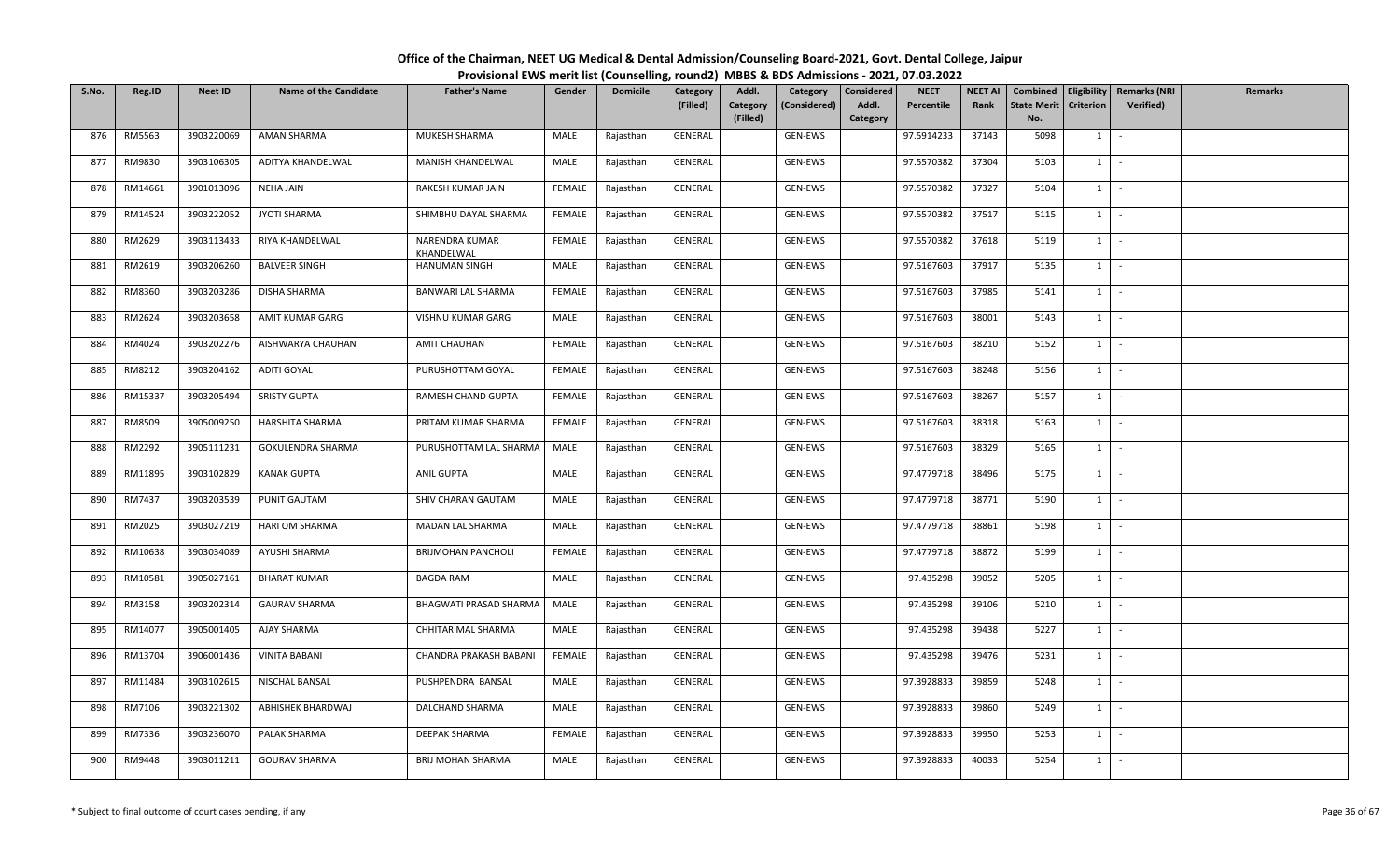| S.No. | Reg.ID  | <b>Neet ID</b> | <b>Name of the Candidate</b> | <b>Father's Name</b>              | Gender        | <b>Domicile</b> | Category<br>(Filled) | Addl.<br>Category<br>(Filled) | Category<br>(Considered) | <b>Considered</b><br>Addl.<br>Category | <b>NEET</b><br>Percentile | <b>NEET AI</b><br>Rank | <b>State Merit</b><br>No. | <b>Criterion</b> | Combined   Eligibility   Remarks (NRI<br>Verified) | Remarks |
|-------|---------|----------------|------------------------------|-----------------------------------|---------------|-----------------|----------------------|-------------------------------|--------------------------|----------------------------------------|---------------------------|------------------------|---------------------------|------------------|----------------------------------------------------|---------|
| 901   | RM9309  | 3902017048     | AJAY SINGH                   | <b>KESHARI SINGH</b>              | MALE          | Rajasthan       | GENERAL              |                               | GEN-EWS                  |                                        | 97.3928833                | 40141                  | 5260                      | $1 \quad$        | $\sim$                                             |         |
| 902   | RM4650  | 3903102650     | ATISHA SHARMA                | SANTOSH SHARMA                    | <b>FEMALE</b> | Rajasthan       | GENERAL              |                               | GEN-EWS                  |                                        | 97.3928833                | 40143                  | 5261                      | 1                | $\sim$                                             |         |
| 903   | RM9951  | 3901004239     | VIKRAM SINGH RATHORE         | DHAN SINGH RATHORE                | MALE          | Rajasthan       | GENERAL              |                               | GEN-EWS                  |                                        | 97.3928833                | 40247                  | 5268                      | $1 \quad$        | $\sim$                                             |         |
| 904   | RM9100  | 3902003442     | <b>ISHA BAJAJ</b>            | JAI VIJAY BAJAJ                   | FEMALE        | Rajasthan       | GENERAL              |                               | GEN-EWS                  |                                        | 97.3525406                | 40363                  | 5273                      | $1 \quad$        | $\sim$                                             |         |
| 905   | RM2456  | 3903004448     | NAVANSHU GARG                | NARENDRA GARG                     | MALE          | Rajasthan       | GENERAL              |                               | GEN-EWS                  |                                        | 97.3525406                | 40508                  | 5280                      | $1 \quad$        | $\sim$                                             |         |
| 906   | RM12578 | 3903120175     | HRITIKA LAWANIYA             | KHEM CHAND SHARMA                 | <b>FEMALE</b> | Rajasthan       | GENERAL              |                               | GEN-EWS                  |                                        | 97.3525406                | 40513                  | 5281                      | $1 \quad$        | $\sim$                                             |         |
| 907   | RM5793  | 3903113151     | NEHA KUMARI GARG             | <b>SURENDRA KUMAR</b>             | FEMALE        | Rajasthan       | GENERAL              |                               | GEN-EWS                  |                                        | 97.3525406                | 40632                  | 5290                      | 1                | $\sim$                                             |         |
| 908   | RM14835 | 3902021134     | <b>LALIT JOSHI</b>           | <b>SURYA PRAKASH</b>              | MALE          | Rajasthan       | GENERAL              |                               | GEN-EWS                  |                                        | 97.3525406                | 40679                  | 5293                      | $1 \mid$         | $\sim$                                             |         |
| 909   | RM14053 | 3905016190     | <b>BADAL HERCHANDANI</b>     | NARESH HERCHANDANI                | MALE          | Rajasthan       | GENERAL              |                               | GEN-EWS                  |                                        | 97.3525406                | 40683                  | 5294                      | $1\vert$         | $\sim$                                             |         |
| 910   | RM11973 | 3903120165     | PUSHPENDRA SHARMA            | <b>BABU LAL SHARMA</b>            | MALE          | Rajasthan       | GENERAL              |                               | GEN-EWS                  |                                        | 97.3525406                | 40881                  | 5304                      | $1 \quad$        | $\sim$                                             |         |
| 911   | RM13943 | 3903227085     | RAHUL SHARMA                 | KAMLESH SHARMA                    | MALE          | Rajasthan       | GENERAL              |                               | GEN-EWS                  |                                        | 97.3131694                | 40901                  | 5306                      | 4 <sup>1</sup>   | $\sim$                                             |         |
| 912   | RM7125  | 3901005095     | ALSHIFA QURESHI              | ILYAS MOHAMMED QURESHI            | FEMALE        | Rajasthan       | GENERAL              |                               | GEN-EWS                  |                                        | 97.3131694                | 41290                  | 5323                      | $1 \quad$        | $\sim$                                             |         |
| 913   | RM7580  | 2001113389     | PARUL GUPTA                  | DEVENDRA KUMAR GUPTA              | FEMALE        | Rajasthan       | GENERAL              |                               | GEN-EWS                  |                                        | 97.3131694                | 41363                  | 5326                      | $1 \quad$        | $\sim$                                             |         |
| 914   | RM5061  | 3903128077     | ANSHUL GOYAL                 | NARESH CHAND AGRAWAL              | MALE          | Rajasthan       | GENERAL              |                               | GEN-EWS                  |                                        | 97.3131694                | 41445                  | 5335                      | $1 \quad$        | $\sim$                                             |         |
| 915   | RM3799  | 3903204632     | AKSH SHARMA                  | CHANDRA BHAN SHARMA               | MALE          | Rajasthan       | GENERAL              |                               | GEN-EWS                  |                                        | 97.2703661                | 41680                  | 5345                      | 1                | $\sim$                                             |         |
| 916   | RM13591 | 3903113070     | VAIDEHI PALIWAL              | <b>MANISH KUMAR</b>               | FEMALE        | Rajasthan       | GENERAL              |                               | GEN-EWS                  |                                        | 97.2703661                | 41908                  | 5355                      | $1$ $-$          |                                                    |         |
| 917   | RM14240 | 3903108208     | DIVYA KANWAR NATHAWAT        | <b>GAJENDRA SINGH</b><br>NATHAWAT | FEMALE        | Rajasthan       | GENERAL              |                               | GEN-EWS                  |                                        | 97.2703661                | 41938                  | 5358                      | 1                | $\sim$                                             |         |
| 918   | RM10984 | 3903226008     | ASHOK KUMAR SHARMA           | RAMSWAROOP SHARMA                 | MALE          | Rajasthan       | GENERAL              |                               | GEN-EWS                  |                                        | 97.2703661                | 41995                  | 5362                      | $1 \quad$        | $\sim$                                             |         |
| 919   | RM11348 | 3902004284     | SHRISTY ACHARYA              | SANJAY ACHARYA                    | FEMALE        | Rajasthan       | GENERAL              |                               | GEN-EWS                  |                                        | 97.2273037                | 42235                  | 5373                      | $1 \quad$        | $\sim$                                             |         |
| 920   | RM12094 | 3903119141     | <b>VIAJY BADIWAL</b>         | ROOP NARAYAN DADIWAL              | MALE          | Rajasthan       | GENERAL              |                               | GEN-EWS                  |                                        | 97.2273037                | 42283                  | 5376                      | $1 \quad$        | $\sim$                                             |         |
| 921   | RM15514 | 3903202001     | <b>DEVANG GARG</b>           | ASHOK KUMAR GARG                  | MALE          | Rajasthan       | GENERAL              |                               | GEN-EWS                  |                                        | 97.2273037                | 42320                  | 5382                      | 1                | $\sim$                                             |         |
| 922   | RM10130 | 3903211395     | ROHIT KUMAR SHARMA           | NARSI PRASAD SHARMA               | MALE          | Rajasthan       | GENERAL              |                               | GEN-EWS                  |                                        | 97.2273037                | 42330                  | 5384                      | $1 \quad$        | $\sim$                                             |         |
| 923   | RM14302 | 3903007714     | JHILMIL SHARMA               | SUNIL KUMAR SHARMA                | <b>FEMALE</b> | Rajasthan       | GENERAL              |                               | GEN-EWS                  |                                        | 97.2273037                | 42367                  | 5388                      | $1 \quad$        | $\sim$                                             |         |
| 924   | RM11022 | 3802003226     | RAKSHITA BANSAL              | <b>AJAY BANSAL</b>                | FEMALE        | Rajasthan       | GENERAL              |                               | GEN-EWS                  |                                        | 97.2273037                | 42422                  | 5391                      | $1 \quad$        | $\sim$                                             |         |
| 925   | RM10197 | 3903004683     | SANJAY SHARMA                | CHAJU LAL SHARMA                  | MALE          | Rajasthan       | GENERAL              |                               | GEN-EWS                  |                                        | 97.2273037                | 42493                  | 5394                      | $1\phantom{0}$   | $\sim$                                             |         |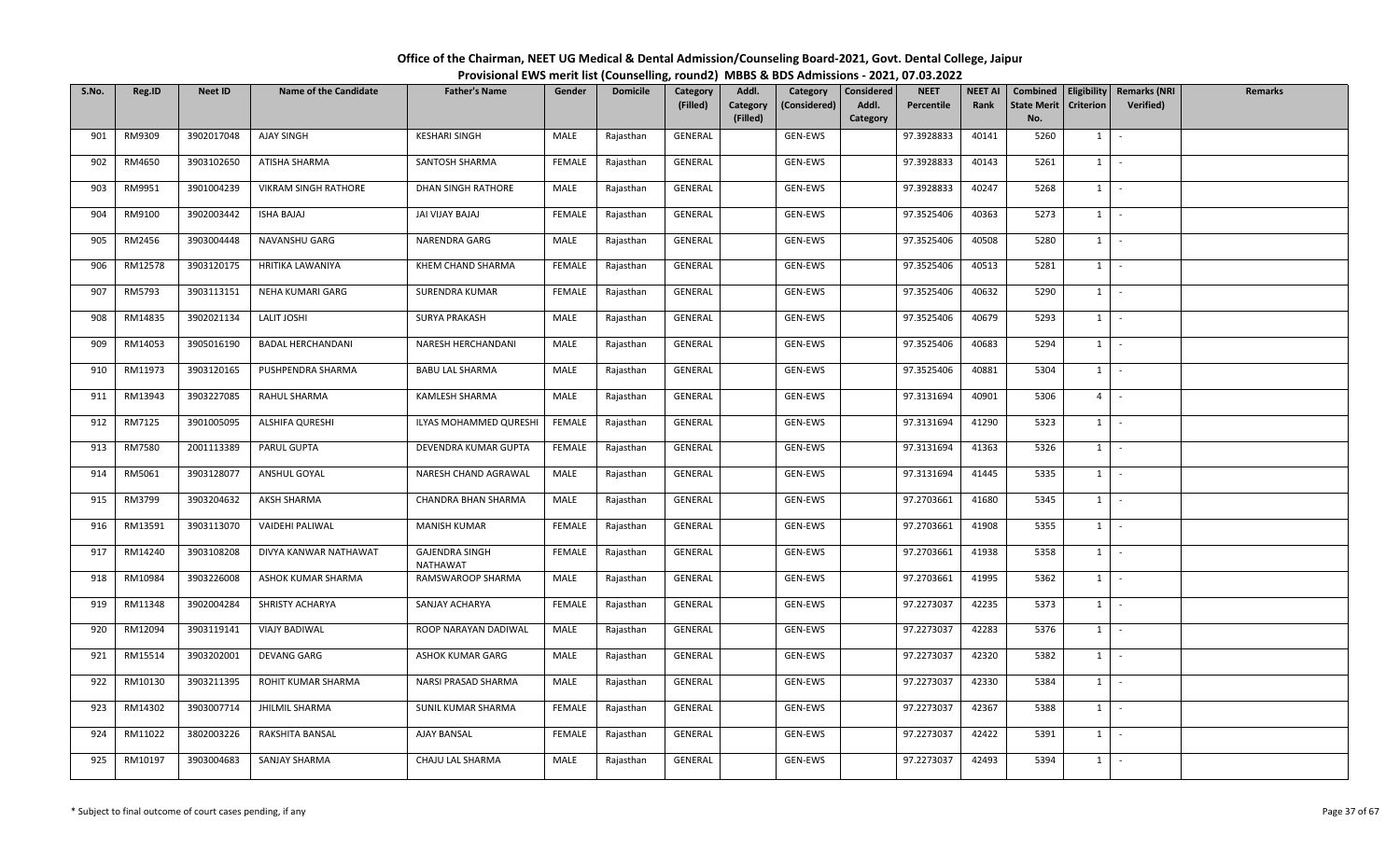| S.No. | Reg.ID  | <b>Neet ID</b> | <b>Name of the Candidate</b> | <b>Father's Name</b>    | Gender        | <b>Domicile</b> | Category<br>(Filled) | Addl.<br>Category<br>(Filled) | Category<br>(Considered) | <b>Considered</b><br>Addl.<br>Category | <b>NEET</b><br>Percentile | <b>NEET AI</b><br>Rank | <b>State Merit</b><br>No. | <b>Criterion</b> | Combined   Eligibility   Remarks (NRI<br>Verified) | Remarks |
|-------|---------|----------------|------------------------------|-------------------------|---------------|-----------------|----------------------|-------------------------------|--------------------------|----------------------------------------|---------------------------|------------------------|---------------------------|------------------|----------------------------------------------------|---------|
| 926   | RM5163  | 3903111121     | TANMAY KUMAR SHARMA          | MUKESH KUMAR SHARMA     | MALE          | Rajasthan       | GENERAL              |                               | GEN-EWS                  |                                        | 97.2273037                | 42691                  | 5401                      | $1 \quad$        | $\sim$                                             |         |
| 927   | RM5876  | 3903209380     | KRITIKA JAIN                 | KAMLESH KUMAR JAIN      | <b>FEMALE</b> | Rajasthan       | GENERAL              |                               | GEN-EWS                  |                                        | 97.2273037                | 42765                  | 5407                      | 1                | $\sim$                                             |         |
| 928   | RM7386  | 3903206086     | JYOTSANA GUPTA               | RAKESH MATHURIA         | FEMALE        | Rajasthan       | GENERAL              |                               | GEN-EWS                  |                                        | 97.1845004                | 42849                  | 5414                      | $1 \quad$        | $\sim$                                             |         |
| 929   | RM9155  | 3903010132     | SAMEER SHARMA                | <b>GIRIRAJ SHARMA</b>   | MALE          | Rajasthan       | GENERAL              |                               | GEN-EWS                  |                                        | 97.1845004                | 42945                  | 5420                      | $1 \quad$        | $\sim$                                             |         |
| 930   | RM11059 | 3906024255     | <b>TEJESVI JOSHI</b>         | KISHORE JOSHI           | FEMALE        | Rajasthan       | GENERAL              |                               | GEN-EWS                  |                                        | 97.1845004                | 43115                  | 5427                      | $1 \quad$        | $\sim$                                             |         |
| 931   | RM13942 | 3904001273     | <b>MANSI PUROHIT</b>         | NARESH PUROHIT          | FEMALE        | Rajasthan       | GENERAL              |                               | GEN-EWS                  |                                        | 97.1845004                | 43216                  | 5434                      | $1 \quad$        | $\sim$                                             |         |
| 932   | RM11180 | 3905013007     | <b>HRITIK PARASHAR</b>       | <b>HEMANT PARASHAR</b>  | MALE          | Rajasthan       | GENERAL              |                               | GEN-EWS                  |                                        | 97.1845004                | 43281                  | 5438                      | 1                | $\sim$                                             |         |
| 933   | RM9681  | 3903201519     | <b>VEDANT PAREEK</b>         | RAMAKANT PAREEK         | MALE          | Rajasthan       | GENERAL              |                               | GEN-EWS                  |                                        | 97.1845004                | 43315                  | 5439                      | $1$ $\cdot$      |                                                    |         |
| 934   | RM6534  | 3903030003     | <b>DUSHYANT SHARMA</b>       | MAHENDRA SHARMA         | MALE          | Rajasthan       | GENERAL              |                               | GEN-EWS                  |                                        | 97.1427332                | 43997                  | 5470                      | $1 \quad$        | $\sim$                                             |         |
| 935   | RM8578  | 3903129095     | AMIT SHARMA                  | RADHE LAL SHARMA        | MALE          | Rajasthan       | GENERAL              |                               | GEN-EWS                  |                                        | 97.1427332                | 44078                  | 5475                      | $1 \quad$        | $\sim$                                             |         |
| 936   | RM14879 | 4401020184     | PAVAN KUMAR PARASHAR         | MOHAN LAL SHARMA        | MALE          | Rajasthan       | GENERAL              |                               | GEN-EWS                  |                                        | 97.1007717                | 44207                  | 5478                      | $1 \mid -$       |                                                    |         |
| 937   | RM11743 | 3802001045     | SHRUTI                       | SURESH MITTAL           | <b>FEMALE</b> | Rajasthan       | GENERAL              |                               | GEN-EWS                  |                                        | 97.1007717                | 44554                  | 5498                      | $1 \quad$        | $\sim$                                             |         |
| 938   | RM14704 | 3903213477     | SANTOSH KUMAR SHARMA         | KEDAR PRASAD SHARMA     | MALE          | Rajasthan       | GENERAL              |                               | GEN-EWS                  |                                        | 97.1007717                | 44674                  | 5504                      | $1 \quad$        | $\sim$                                             |         |
| 939   | RM14252 | 3904023007     | <b>ARUSHI BISHNOI</b>        | <b>BHAGIRATH PANWAR</b> | FEMALE        | Rajasthan       | GENERAL              |                               | GEN-EWS                  |                                        | 97.1007717                | 44747                  | 5507                      | $1 \quad$        | $\sim$                                             |         |
| 940   | RM3586  | 3906003015     | NISHITA RAWAL                | ATUL KUMAR RAWAL        | <b>FEMALE</b> | Rajasthan       | GENERAL              |                               | GEN-EWS                  |                                        | 97.0589397                | 44846                  | 5509                      | 1                | $\sim$                                             |         |
| 941   | RM3853  | 3802005041     | <b>MOHIT GARG</b>            | SANDEEP GARG            | MALE          | Rajasthan       | GENERAL              |                               | GEN-EWS                  |                                        | 97.0589397                | 45000                  | 5512                      | $1$ $-$          |                                                    |         |
| 942   | RM13908 | 3905006066     | <b>KOMAL PUROHIT</b>         | RAMESH CHANDRA PUROHIT  | FEMALE        | Rajasthan       | GENERAL              |                               | GEN-EWS                  |                                        | 97.0589397                | 45098                  | 5516                      | 1                | $\sim$                                             |         |
| 943   | RM1295  | 3906002447     | <b>AFSHEEN KHAN</b>          | <b>FIROZ KHAN</b>       | FEMALE        | Rajasthan       | GENERAL              |                               | GEN-EWS                  |                                        | 97.0589397                | 45122                  | 5518                      | $1 \quad$        | $\sim$                                             |         |
| 944   | RM8769  | 3901003260     | LAKSHIT JAIN                 | SHEKHAR JAIN            | MALE          | Rajasthan       | GENERAL              |                               | GEN-EWS                  |                                        | 97.0589397                | 45325                  | 5533                      | $1 \quad$        | $\sim$                                             |         |
| 945   | RM15805 | 3903127176     | VISHAL KUMAR SHARMA          | <b>BABU LAL SHARMA</b>  | MALE          | Rajasthan       | GENERAL              |                               | GEN-EWS                  |                                        | 97.0589397                | 45384                  | 5537                      | $1 \quad$        | $\sim$                                             |         |
| 946   | RM4242  | 3905017129     | SRIJANMANI GOSWAMI           | SUSHEEL GOSWAMI         | FEMALE        | Rajasthan       | GENERAL              |                               | GEN-EWS                  |                                        | 97.0174963                | 45515                  | 5546                      | 1                | $\sim$ $-$                                         |         |
| 947   | RM5467  | 3905006318     | SANDLI CHOUHAN               | <b>MAHENDRA SINGH</b>   | FEMALE        | Rajasthan       | GENERAL              |                               | GEN-EWS                  |                                        | 97.0174963                | 45556                  | 5549                      | $1 \mid$         | $\sim$                                             |         |
| 948   | RM6963  | 3903101898     | <b>DIVY SHARMA</b>           | PRADEEP SHARMA          | MALE          | Rajasthan       | GENERAL              |                               | GEN-EWS                  |                                        | 97.0174963                | 45869                  | 5560                      | $1 \quad$        | $\sim$                                             |         |
| 949   | RM11970 | 3903203627     | DEEYA GARG                   | <b>VIKRAM GARG</b>      | FEMALE        | Rajasthan       | GENERAL              |                               | GEN-EWS                  |                                        | 97.0174963                | 45969                  | 5566                      | $1 \quad$        | $\sim$                                             |         |
| 950   | RM1319  | 3903101855     | <b>NAMAN JINDAL</b>          | KULDEEP JINDAL          | MALE          | Rajasthan       | GENERAL              |                               | GEN-EWS                  |                                        | 97.0174963                | 45999                  | 5568                      | $1\phantom{0}$   | $\sim$                                             |         |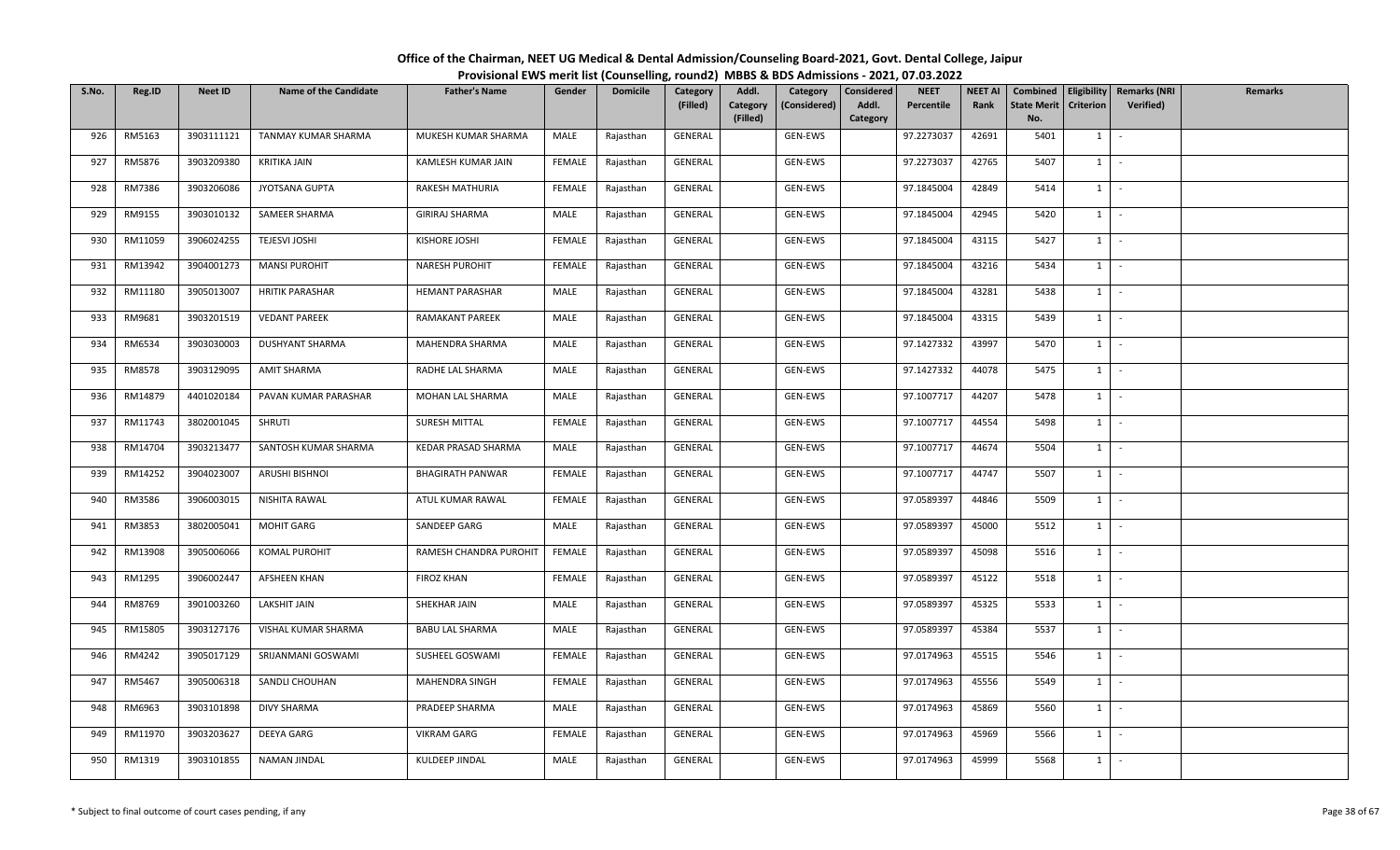| S.No. | Reg.ID  | <b>Neet ID</b> | <b>Name of the Candidate</b> | <b>Father's Name</b>        | Gender        | <b>Domicile</b>  | Category<br>(Filled) | Addl.<br>Category<br>(Filled) | Category<br>(Considered) | <b>Considered</b><br>Addl.<br>Category | <b>NEET</b><br>Percentile | <b>NEET AI</b><br>Rank | Combined<br><b>State Merit</b><br>No. | <b>Criterion</b> | Eligibility   Remarks (NRI<br>Verified) | Remarks |
|-------|---------|----------------|------------------------------|-----------------------------|---------------|------------------|----------------------|-------------------------------|--------------------------|----------------------------------------|---------------------------|------------------------|---------------------------------------|------------------|-----------------------------------------|---------|
| 951   | RM11550 | 3903203028     | KUNIKA AGARWAL               | SANJEEV AGARWAL             | FEMALE        | Rajasthan        | GENERAL              |                               | GEN-EWS                  |                                        | 97.0174963                | 46001                  | 5569                                  | $1 \quad$        | $\sim$                                  |         |
| 952   | RM11876 | 3005011057     | <b>AKSHAY SHARMA</b>         | SIDDHARTH SHARMA            | MALE          | Rajasthan        | GENERAL              |                               | GEN-EWS                  |                                        | 96.9724913                | 46138                  | 5574                                  | 1                | $\sim$                                  |         |
| 953   | RM13620 | 3903217331     | KRISHNA KUMARI SHARMA        | SURENDRA SHARMA             | FEMALE        | Rajasthan        | GENERAL              |                               | GEN-EWS                  |                                        | 96.9724913                | 46715                  | 5603                                  | $1 \quad$        | $\sim$                                  |         |
| 954   | RM13274 | 2302007455     | <b>TANISHA AGARWAL</b>       | <b>VINEET AGARWAL</b>       | FEMALE        | Uttar<br>Pradesh | GENERAL              |                               | GEN-EWS                  |                                        | 96.9316306                | 46807                  | 5608                                  | 11               | $\sim$                                  |         |
| 955   | RM1813  | 4413001887     | <b>GARIMA SINGHAL</b>        | KRISHNA KANT SINGHAL        | FEMALE        | Rajasthan        | GENERAL              |                               | GEN-EWS                  |                                        | 96.9316306                | 47012                  | 5617                                  | $1\vert$         | $\sim$                                  |         |
| 956   | RM7421  | 3901007327     | AYUSHI DADHICH               | <b>MANOJ DADHICH</b>        | <b>FEMALE</b> | Rajasthan        | GENERAL              |                               | GEN-EWS                  |                                        | 96.9316306                | 47125                  | 5624                                  | $1 \quad$        | $\sim$                                  |         |
| 957   | RM13358 | 3903038074     | GURVISH KUMAR AGRAWAL        | NAND KISHOR AGRAWAL         | MALE          | Rajasthan        | GENERAL              |                               | GEN-EWS                  |                                        | 96.9316306                | 47252                  | 5629                                  | 1                | $\sim$                                  |         |
| 958   | RM12340 | 3901001311     | RAHUL BIJLANI                | SHYAM KUMAR BIJLANI         | MALE          | Rajasthan        | GENERAL              |                               | GEN-EWS                  |                                        | 96.9316306                | 47286                  | 5634                                  | $1 \mid$         | $\sim$                                  |         |
| 959   | RM1376  | 3901007306     | <b>GARVIT MATHUR</b>         | SURYA PRAKASH MATHUR        | MALE          | Rajasthan        | GENERAL              |                               | GEN-EWS                  |                                        | 96.9316306                | 47306                  | 5636                                  | $1\vert$         | $\sim$                                  |         |
| 960   | RM1161  | 3906002542     | JAYA DADHICH                 | <b>LOKESH BHATT</b>         | <b>FEMALE</b> | Rajasthan        | GENERAL              |                               | GEN-EWS                  |                                        | 96.9316306                | 47321                  | 5637                                  | $1 \quad$        | $\sim$                                  |         |
| 961   | RM10754 | 3906011267     | <b>BHANU PRATAP DEORA</b>    | HIMMAT SINGH DEORA          | MALE          | Rajasthan        | GENERAL              |                               | GEN-EWS                  |                                        | 96.9316306                | 47378                  | 5640                                  | $1 \mid$         | $\sim$                                  |         |
| 962   | RM13932 | 3903013238     | YAGYA KHANDAL                | KAILASH CHAND SHARMA        | <b>FEMALE</b> | Rajasthan        | GENERAL              |                               | GEN-EWS                  |                                        | 96.8897339                | 47621                  | 5646                                  | $1 \quad$        | $\sim$                                  |         |
| 963   | RM10601 | 2001116157     | SHAILANDER SINGH SHEKHAWAT   | RAJENDER SINGH<br>SHEKHAWAT | MALE          | Rajasthan        | GENERAL              |                               | GEN-EWS                  |                                        | 96.8897339                | 47790                  | 5654                                  | 2 <sup>1</sup>   | $\sim$                                  |         |
| 964   | RM4652  | 3901017412     | ABHISHEK SHARMA              | RAMSWAROOP SHARMA           | MALE          | Rajasthan        | GENERAL              |                               | GEN-EWS                  |                                        | 96.8466715                | 48374                  | 5680                                  | $1 \quad$        | $\sim$                                  |         |
| 965   | RM3383  | 3902015184     | NIKITA BUCCHA                | JETHMAL BUCCHA              | <b>FEMALE</b> | Rajasthan        | GENERAL              |                               | GEN-EWS                  |                                        | 96.8466715                | 48380                  | 5681                                  | 1                | $\sim$                                  |         |
| 966   | RM10923 | 3903108199     | KHUSHBU SHARMA               | SURESH KUMAR SHARMA         | FEMALE        | Rajasthan        | GENERAL              |                               | GEN-EWS                  |                                        | 96.8466715                | 48388                  | 5684                                  | $1 \mid$         | $\sim$                                  |         |
| 967   | RM9903  | 3905010067     | NIKITA AGRAWAL               | <b>ASHOK KUMAR</b>          | FEMALE        | Rajasthan        | GENERAL              |                               | GEN-EWS                  |                                        | 96.8466715                | 48587                  | 5691                                  | 1                | $\sim$                                  |         |
| 968   | RM10363 | 3901002318     | SAGAR SADHWANI               | RAJESH SADHWANI             | MALE          | Rajasthan        | GENERAL              |                               | GEN-EWS                  |                                        | 96.8466715                | 48650                  | 5696                                  | $1 \quad$        | $\sim$                                  |         |
| 969   | RM10193 | 3903122255     | KRISHAN KANT TIWARI          | ASHOK KUMAR TIWARI          | MALE          | Rajasthan        | GENERAL              |                               | GEN-EWS                  |                                        | 96.8466715                | 48686                  | 5701                                  | $1 \quad$        | $\sim$                                  |         |
| 970   | RM8844  | 3901003006     | RAJVEER SINGH RATHORE        | SHIVRAJ SINGH RATHORE       | MALE          | Rajasthan        | GENERAL              |                               | GEN-EWS                  |                                        | 96.8038682                | 48836                  | 5709                                  | $1 \quad$        | $\sim$                                  |         |
| 971   | RM14147 | 3903003603     | ANUSHREE MISHRA              | RAVINDRA KUMAR MISHRA       | FEMALE        | Rajasthan        | GENERAL              |                               | GEN-EWS                  |                                        | 96.8038682                | 49032                  | 5720                                  | 1                | $\sim$                                  |         |
| 972   | RM11187 | 3905101306     | YAMINI SINGHAL               | SHIV KUMAR SINGHAL          | <b>FEMALE</b> | Rajasthan        | GENERAL              |                               | GEN-EWS                  |                                        | 96.8038682                | 49273                  | 5732                                  | $1 \quad$        | $\sim$                                  |         |
| 973   | RM1144  | 3905010065     | ARCHIT BHARDWAJ              | OM PRAKASH BHARDWAJ         | MALE          | Rajasthan        | GENERAL              |                               | GEN-EWS                  |                                        | 96.7543951                | 49401                  | 5739                                  | $1 \quad$        | $\sim$                                  |         |
| 974   | RM2840  | 3903203699     | <b>ADITI MEHTA</b>           | MANISH KUMAR MEHTA          | FEMALE        | Rajasthan        | GENERAL              |                               | GEN-EWS                  |                                        | 96.7543951                | 49549                  | 5749                                  | $1 \quad$        | $\sim$                                  |         |
| 975   | RM15523 | 2301002156     | YASH TANWAR                  | <b>JAIBIR SINGH TANWAR</b>  | MALE          | Haryana          | GENERAL              |                               | GEN-EWS                  |                                        | 96.7543951                | 49718                  | 5751                                  | 11               |                                         |         |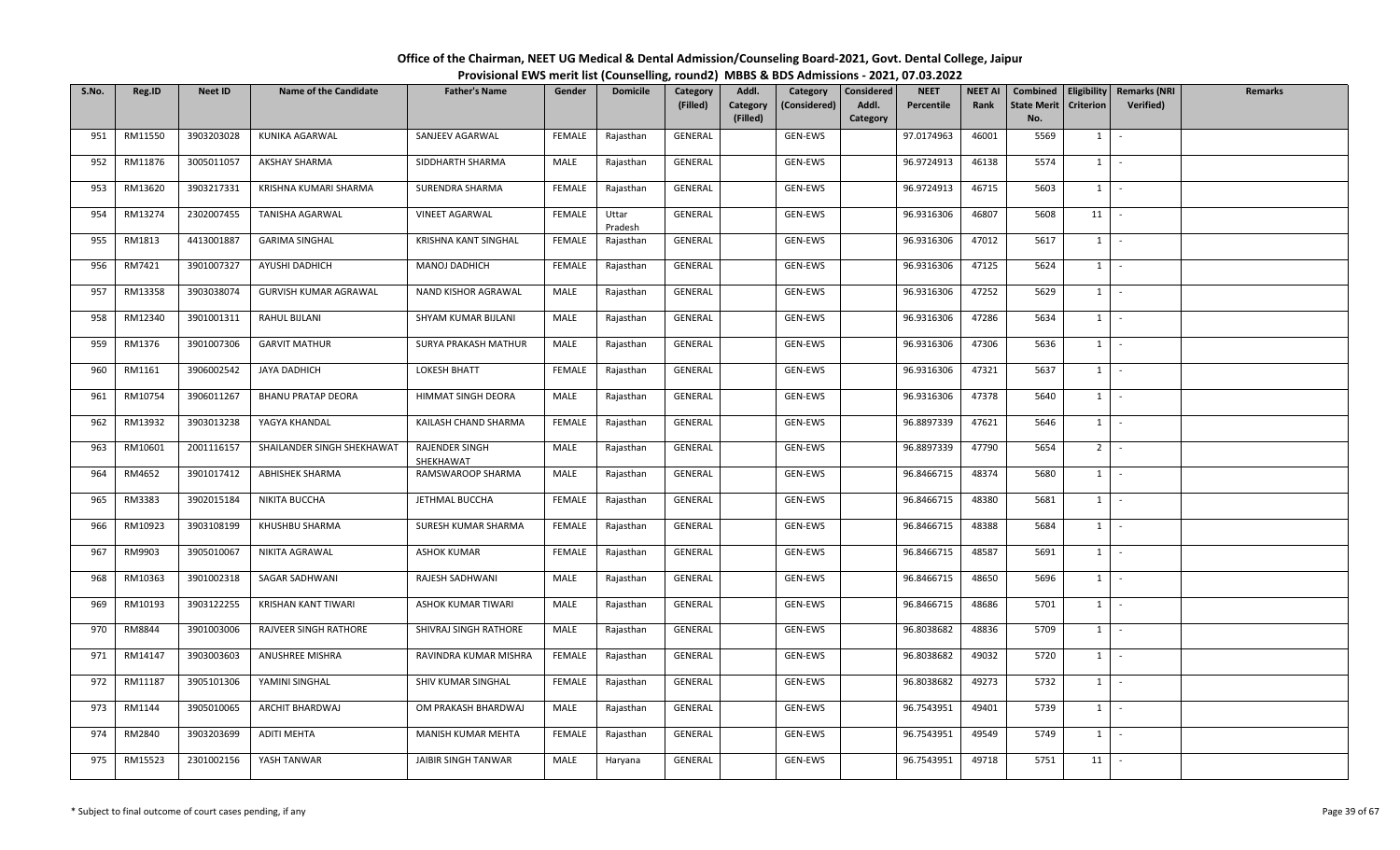| S.No. | Reg.ID  | <b>Neet ID</b> | <b>Name of the Candidate</b> | <b>Father's Name</b>    | Gender        | <b>Domicile</b> | Category<br>(Filled) | Addl.<br>Category<br>(Filled) | Category<br>(Considered) | <b>Considered</b><br>Addl.<br>Category | <b>NEET</b><br>Percentile | <b>NEET AI</b><br>Rank | <b>State Merit</b><br>No. | <b>Criterion</b> | Combined   Eligibility   Remarks (NRI<br>Verified) | Remarks |
|-------|---------|----------------|------------------------------|-------------------------|---------------|-----------------|----------------------|-------------------------------|--------------------------|----------------------------------------|---------------------------|------------------------|---------------------------|------------------|----------------------------------------------------|---------|
| 976   | RM13295 | 3903003653     | <b>ARYAN BANSAL</b>          | <b>AJAY BANSAL</b>      | MALE          | Rajasthan       | GENERAL              |                               | GEN-EWS                  |                                        | 96.7543951                | 49808                  | 5757                      | 1                | $\sim$                                             |         |
| 977   | RM7937  | 3903005004     | <b>DISHA SETH</b>            | JITENDRA SETH           | FEMALE        | Rajasthan       | GENERAL              |                               | GEN-EWS                  |                                        | 96.7543951                | 49833                  | 5758                      | $1 \quad$        | $\sim$                                             |         |
| 978   | RM11026 | 3901001064     | AYAN KHAN                    | MOHD IRFAN KHAN         | MALE          | Rajasthan       | GENERAL              |                               | GEN-EWS                  |                                        | 96.7103614                | 50158                  | 5770                      | 1                | $\sim$                                             |         |
| 979   | RM3256  | 3903113317     | ADITYA KUMAR MODI            | RAKESH KUMAR MODI       | MALE          | Rajasthan       | GENERAL              |                               | GEN-EWS                  |                                        | 96.7103614                | 50363                  | 5777                      | $1 \quad$        | $\sim$                                             |         |
| 980   | RM6498  | 3903005268     | DIVYANK VYAS                 | BANWARI LAL SHARMA      | MALE          | Rajasthan       | GENERAL              |                               | GEN-EWS                  |                                        | 96.7103614                | 50424                  | 5781                      | 1                | $\sim$                                             |         |
| 981   | RM8920  | 3903017236     | VAISHALI SHARMA              | MUKESH SHARMA           | FEMALE        | Rajasthan       | GENERAL              |                               | GEN-EWS                  |                                        | 96.7103614                | 50494                  | 5787                      | $1 \quad$        | $\sim$                                             |         |
| 982   | RM14575 | 3903019085     | <b>AVINA JAIN</b>            | PADAM CHAND JAIN        | FEMALE        | Rajasthan       | GENERAL              |                               | GEN-EWS                  |                                        | 96.7103614                | 50560                  | 5791                      | 1                | $\sim$                                             |         |
| 983   | RM14495 | 3906002680     | <b>MANAN JAIN</b>            | <b>VIMAL JAIN</b>       | MALE          | Rajasthan       | GENERAL              |                               | GEN-EWS                  |                                        | 96.7103614                | 50696                  | 5799                      | $1$ $\cdot$      |                                                    |         |
| 984   | RM5065  | 3903203414     | PRATIK SHARMA                | <b>KAMAL KUMAR</b>      | MALE          | Rajasthan       | GENERAL              | WDP,<br>EXS6                  | GEN-EWS                  |                                        | 96.7103614                | 50766                  | 5804                      | $1 \vert$        | $\sim$                                             |         |
| 985   | RM8462  | 3902004247     | RITIKA PAREEK                | RAMESH PAREEK           | FEMALE        | Rajasthan       | GENERAL              |                               | GEN-EWS                  |                                        | 96.6689828                | 50893                  | 5808                      | $1 \quad$        | $\sim$                                             |         |
| 986   | RM11432 | 3903207487     | PRERNA SHARMA                | RAJENDRA SHARMA         | FEMALE        | Rajasthan       | GENERAL              |                               | GEN-EWS                  |                                        | 96.6689828                | 50937                  | 5812                      | $1 \quad$        | $\sim$                                             |         |
| 987   | RM12746 | 3903220355     | SHAGUN GUPTA                 | PREM BIHARI GUPTA       | FEMALE        | Rajasthan       | GENERAL              |                               | GEN-EWS                  |                                        | 96.6689828                | 51398                  | 5830                      | $1 \cdot$        |                                                    |         |
| 988   | RM11080 | 3903205232     | <b>KARAN AGARWAL</b>         | VINOD KUMAR AGARWAL     | MALE          | Rajasthan       | GENERAL              |                               | GEN-EWS                  |                                        | 96.6689828                | 51403                  | 5831                      | $1 \quad$        | $\sim$                                             |         |
| 989   | RM6393  | 3903107241     | SADBHAWANA                   | <b>OMPAL SINGH</b>      | FEMALE        | Rajasthan       | GENERAL              | WDP,<br>EXS2                  | GEN-EWS                  | EXS4                                   | 96.6245606                | 51630                  | 5838                      | 6                | $\sim$                                             |         |
| 990   | RM10266 | 3905007171     | MOHAMMAD ADNAN               | MOHAMMAD GAYASUDDIN     | MALE          | Rajasthan       | GENERAL              |                               | GEN-EWS                  |                                        | 96.6245606                | 51959                  | 5854                      | $1 \quad$        | $\sim$                                             |         |
| 991   | RM7982  | 3906004310     | NIHARIKA SISODIA             | INDRAJEET SINGH SISODIA | <b>FEMALE</b> | Rajasthan       | GENERAL              |                               | GEN-EWS                  |                                        | 96.6245606                | 51963                  | 5855                      | 1                | $\sim$                                             |         |
| 992   | RM8624  | 3904001502     | <b>ABHISHEK BOHRA</b>        | RAMDEV BOHRA            | MALE          | Rajasthan       | GENERAL              |                               | GEN-EWS                  |                                        | 96.6245606                | 52011                  | 5860                      | 1                | $\sim$                                             |         |
| 993   | RM7077  | 3903113271     | PRIYANKA GARG                | <b>MANOJ GARG</b>       | FEMALE        | Rajasthan       | GENERAL              |                               | GEN-EWS                  |                                        | 96.6245606                | 52032                  | 5861                      | $1 \quad$        | $\sim$                                             |         |
| 994   | RM1838  | 3903219017     | MANISHANKAR GAUTAM           | VINOD KUMAR GAUTAM      | MALE          | Rajasthan       | GENERAL              |                               | GEN-EWS                  |                                        | 96.5798793                | 52305                  | 5876                      | $1 \vert$        | $\sim$                                             |         |
| 995   | RM3048  | 3906002006     | DIPANSHU AGARWAL             | PAVAN KUMAR AGARWAL     | MALE          | Rajasthan       | GENERAL              |                               | GEN-EWS                  |                                        | 96.5798793                | 52736                  | 5903                      | 1                | $\sim$                                             |         |
| 996   | RM5306  | 3903219016     | AMAN SHARMA                  | SHANKAR LAL SHARMA      | MALE          | Rajasthan       | GENERAL              |                               | GEN-EWS                  |                                        | 96.5326727                | 53113                  | 5920                      | $1 \mid$         | $\sim$                                             |         |
| 997   | RM14551 | 3901006113     | NEETIKA AGARWAL              | <b>ANIL BANSAL</b>      | <b>FEMALE</b> | Rajasthan       | GENERAL              |                               | GEN-EWS                  |                                        | 96.5326727                | 53260                  | 5928                      | $1 \quad$        | $\sim$                                             |         |
| 998   | RM13046 | 3904013171     | SURUCHI ASOPA                | RAJENDRA ASOPA          | FEMALE        | Rajasthan       | GENERAL              |                               | GEN-EWS                  |                                        | 96.5326727                | 53525                  | 5942                      | $1 \quad$        | $\sim$                                             |         |
| 999   | RM1445  | 3903102222     | <b>AKSHITA VYAS</b>          | OM PRAKASH VYAS         | FEMALE        | Rajasthan       | GENERAL              |                               | GEN-EWS                  |                                        | 96.486243                 | 53627                  | 5948                      | $1 \vert -$      |                                                    |         |
| 1000  | RM2460  | 3903210086     | AMISHA SHARMA                | <b>HARISH KUMAR</b>     | FEMALE        | Rajasthan       | GENERAL              |                               | GEN-EWS                  |                                        | 96.486243                 | 53673                  | 5949                      | $1\phantom{0}$   | $\sim$                                             |         |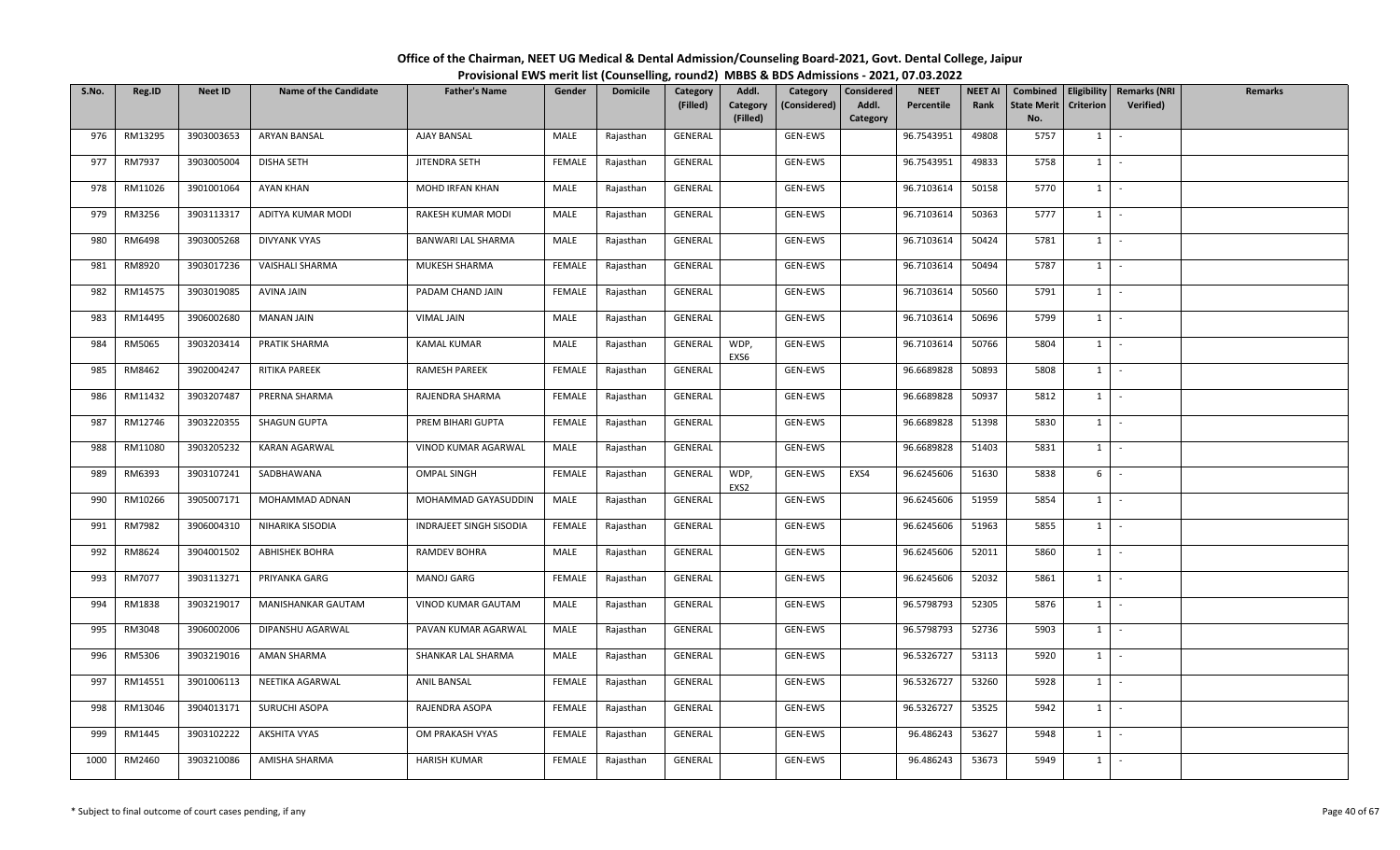| S.No. | Reg.ID        | <b>Neet ID</b> | <b>Name of the Candidate</b> | <b>Father's Name</b>       | Gender        | <b>Domicile</b>  | Category<br>(Filled) | Addl.<br>Category<br>(Filled) | Category<br>(Considered) | Considered<br>Addl.<br>Category | <b>NEET</b><br>Percentile | <b>NEET AI</b><br>Rank | <b>State Merit</b><br>No. | <b>Criterion</b> | Combined   Eligibility   Remarks (NRI<br><b>Verified</b> ) | Remarks |
|-------|---------------|----------------|------------------------------|----------------------------|---------------|------------------|----------------------|-------------------------------|--------------------------|---------------------------------|---------------------------|------------------------|---------------------------|------------------|------------------------------------------------------------|---------|
| 1001  | RM7344        | 3903219052     | NIKITA                       | <b>VIJAY PAL SINGH</b>     | FEMALE        | Rajasthan        | GENERAL              |                               | GEN-EWS                  |                                 | 96.486243                 | 53960                  | 5960                      | 1                | $\mathcal{L}_{\mathcal{A}}$                                |         |
| 1002  | RM11054       | 3903220339     | <b>SWETA SHARMA</b>          | KAMLESH KUMAR SHARMA       | <b>FEMALE</b> | Rajasthan        | GENERAL              |                               | GEN-EWS                  |                                 | 96.486243                 | 53978                  | 5961                      | $1 \vert$        | $\sim$                                                     |         |
| 1003  | RM15273       | 3906001037     | SALONI RATHI                 | <b>GOPAL KRISHNA RATHI</b> | FEMALE        | Rajasthan        | GENERAL              |                               | GEN-EWS                  |                                 | 96.486243                 | 54156                  | 5972                      | $1 \vert$        | $\sim$                                                     |         |
| 1004  | RM8696        | 3802001230     | KRATIKA SHARMA               | <b>AMIT SHARMA</b>         | FEMALE        | Rajasthan        | GENERAL              |                               | GEN-EWS                  |                                 | 96.486243                 | 54224                  | 5976                      | $1 \vert$        | $\sim$                                                     |         |
| 1005  | RM8837        | 3903041074     | ADITI SHARMA                 | HEMENDRA KUMAR SHARMA      | FEMALE        | Rajasthan        | GENERAL              |                               | GEN-EWS                  |                                 | 96.437547                 | 54843                  | 5998                      | $1 \vert$        | $\sim$                                                     |         |
| 1006  | RM1351        | 3903015452     | DIYA BAGRA                   | SAMPAT BAGRA               | <b>FEMALE</b> | Rajasthan        | GENERAL              |                               | GEN-EWS                  |                                 | 96.3931248                | 55295                  | 6017                      | $1 \vert$        | $\sim$                                                     |         |
| 1007  | RM14255       | 3904106020     | <b>MAHIPAL RAJPUT</b>        | SHER SINGH                 | MALE          | Rajasthan        | GENERAL              |                               | GEN-EWS                  |                                 | 96.3931248                | 55525                  | 6025                      | $1 \vert$        | $\sim$                                                     |         |
| 1008  | RM13928       | 4401011365     | AMAN GOYAL                   | ANIL KUMAR GOYAL           | MALE          | Rajasthan        | GENERAL              |                               | GEN-EWS                  |                                 | 96.3931248                | 55549                  | 6026                      | $1 \vert$        | $\sim$                                                     |         |
| 1009  | RM12741       | 3901014628     | SHIVANI BANSAL               | NIRANJAN BANSAL            | FEMALE        | Rajasthan        | GENERAL              |                               | GEN-EWS                  |                                 | 96.3931248                | 55662                  | 6035                      | $1 \vert$        | $\sim$                                                     |         |
| 1010  | RM6807        | 3903009646     | MUSKAN AGRAWAL               | MANOJ KUMAR AGRAWAL        | FEMALE        | Rajasthan        | GENERAL              |                               | GEN-EWS                  |                                 | 96.3458534                | 56401                  | 6065                      | 1                | $\sim$                                                     |         |
| 1011  | RM5950        | 3903203384     | PUSHPENDRA SINGH             | SHAILENDRA SINGH RAJPUT    | MALE          | Rajasthan        | GENERAL              |                               | GEN-EWS                  |                                 | 96.2500801                | 57236                  | 6092                      | $1$ $-$          |                                                            |         |
| 1012  | RM7655        | 3903102685     | AYUSH GOYAL                  | MOHAN LAL GOYAL            | MALE          | Rajasthan        | GENERAL              |                               | GEN-EWS                  |                                 | 96.2500801                | 57350                  | 6098                      | $1 \vert$        | $\sim$                                                     |         |
| 1013  | RM7701        | 3903205567     | ANUSHKA AGARWAL              | <b>ASHOK AGARWAL</b>       | FEMALE        | Rajasthan        | GENERAL              |                               | GEN-EWS                  |                                 | 96.2500801                | 57421                  | 6101                      | $1 \vert$        | $\overline{\phantom{a}}$                                   |         |
| 1014  | RM6249        | 4413001303     | <b>ARTI KAUSHIK</b>          | NARENDRA KAUSHIK           | FEMALE        | Uttar<br>Pradesh | GENERAL              |                               | GEN-EWS                  |                                 | 96.2500801                | 57636                  | 6110                      | 11               | $\sim$                                                     |         |
| 1015  | RM3957        | 3906003302     | JIGYASA SINGHVI              | <b>DEEPAK SINGHVI</b>      | <b>FEMALE</b> | Rajasthan        | GENERAL              |                               | GEN-EWS                  |                                 | 96.2500801                | 57669                  | 6113                      | 3 <sup>1</sup>   | $\mathcal{L}$                                              |         |
| 1016  | RM7483        | 3903006049     | DEVIKA GUPTA                 | <b>ABHAY GUPTA</b>         | <b>FEMALE</b> | Rajasthan        | GENERAL              |                               | GEN-EWS                  |                                 | 96.2500801                | 57736                  | 6115                      | $1$ $-$          |                                                            |         |
| 1017  | RM12257       | 3903217396     | PRIYANKA BINDAL              | PAWAN BINDAL               | FEMALE        | Rajasthan        | GENERAL              |                               | GEN-EWS                  |                                 | 96.2500801                | 57832                  | 6121                      | $1 \vert$        | $\sim$                                                     |         |
| 1018  | <b>RM7598</b> | 3903228140     | AKSHANSH AGRAWAL             | LAXMI CHAND GUPTA          | MALE          | Rajasthan        | GENERAL              |                               | GEN-EWS                  |                                 | 96.2500801                | 57833                  | 6122                      | $1 \vert$        | $\sim$                                                     |         |
| 1019  | RM8082        | 3905028146     | <b>AKSHIT JAIN</b>           | DHARMENDRA JAIN            | MALE          | Rajasthan        | GENERAL              |                               | GEN-EWS                  |                                 | 96.2046219                | 57952                  | 6129                      | $\overline{1}$   | $\sim$                                                     |         |
| 1020  | RM12543       | 3902004132     | SHREYA CHHABRA               | RAJENDER CHHABRA           | <b>FEMALE</b> | Rajasthan        | GENERAL              |                               | GEN-EWS                  |                                 | 96.2046219                | 57999                  | 6132                      | $1 \vert$        | $\sim$                                                     |         |
| 1021  | RM15362       | 3903135131     | ANJU SHARMA                  | KAILASH CHAND SHARMA       | FEMALE        | Rajasthan        | GENERAL              |                               | GEN-EWS                  |                                 | 96.2046219                | 58321                  | 6145                      | $1 \vert$        | $\sim$                                                     |         |
| 1022  | RM13874       | 3903223063     | ANURADHA SHARMA              | RAMAVTAR SHARMA            | FEMALE        | Rajasthan        | GENERAL              |                               | GEN-EWS                  |                                 | 96.2046219                | 58493                  | 6153                      | $1 \vert$        | 94.)                                                       |         |
| 1023  | RM1728        | 4401009464     | DAKSHITA AGRAWAL             | RAKESH AGRAWAL             | <b>FEMALE</b> | Rajasthan        | GENERAL              |                               | GEN-EWS                  |                                 | 96.1567029                | 58890                  | 6165                      | $1 \vert$        | $\sim$                                                     |         |
| 1024  | RM10999       | 3904002017     | PUNITA HINGYA                | LAXMINARAYAN               | FEMALE        | Rajasthan        | GENERAL              |                               | GEN-EWS                  |                                 | 96.1567029                | 59024                  | 6170                      | $1 \vert$        | $\sim$                                                     |         |
| 1025  | RM13993       | 3901004255     | <b>ANNIE JAIN</b>            | <b>VIMAL JAIN</b>          | FEMALE        | Rajasthan        | GENERAL              |                               | GEN-EWS                  |                                 | 96.1567029                | 59237                  | 6179                      | $1 \vert$        | $\sim$                                                     |         |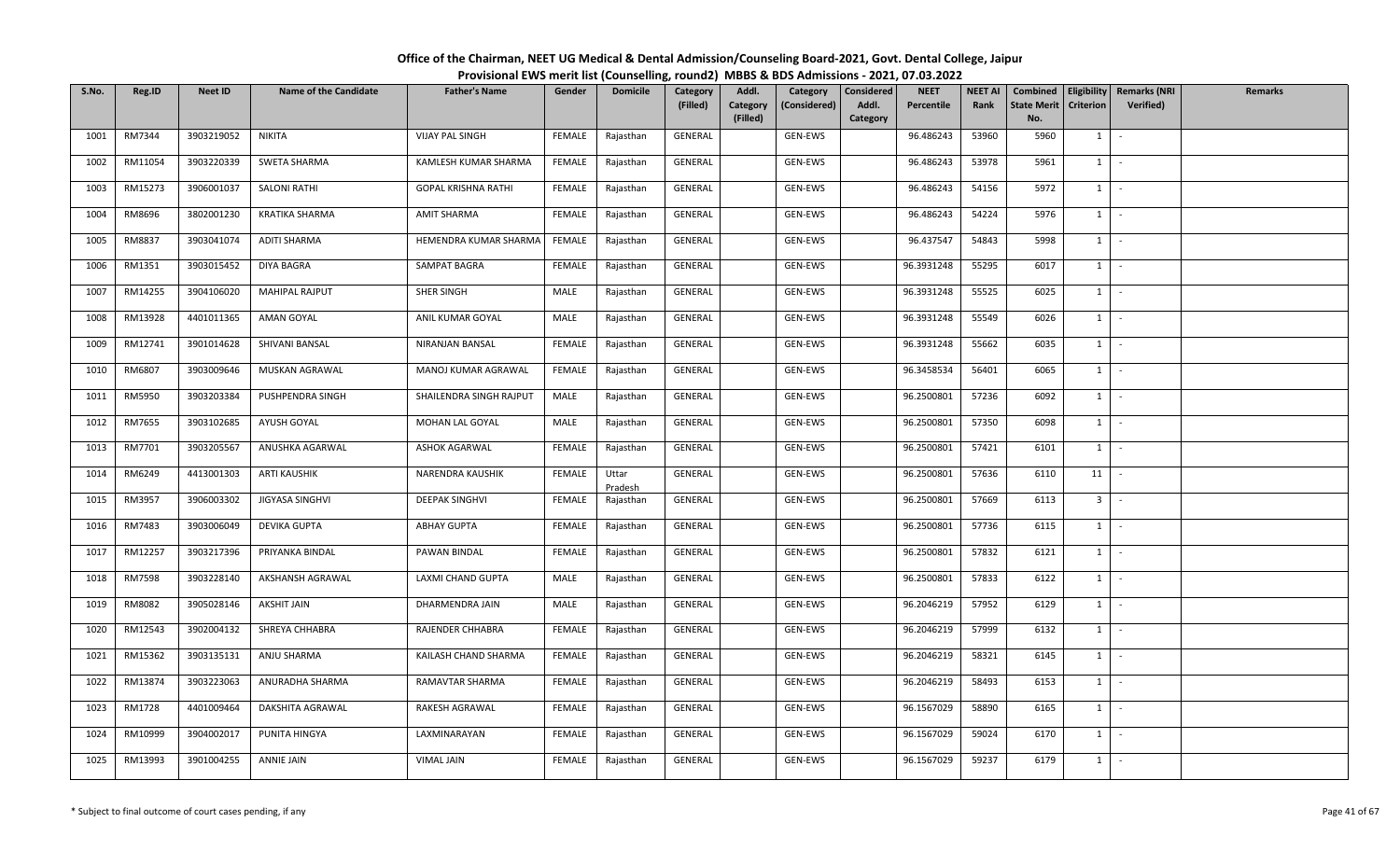| S.No. | Reg.ID  | <b>Neet ID</b> | <b>Name of the Candidate</b> | <b>Father's Name</b>      | Gender        | <b>Domicile</b> | Category<br>(Filled) | Addl.<br>Category<br>(Filled) | Category<br>(Considered) | Considered<br>Addl.<br>Category | <b>NEET</b><br>Percentile | <b>NEET AI</b><br>Rank | Combined<br><b>State Merit</b><br>No. | <b>Criterion</b> | Eligibility   Remarks (NRI<br><b>Verified</b> ) | Remarks |
|-------|---------|----------------|------------------------------|---------------------------|---------------|-----------------|----------------------|-------------------------------|--------------------------|---------------------------------|---------------------------|------------------------|---------------------------------------|------------------|-------------------------------------------------|---------|
| 1026  | RM14293 | 3904102245     | YASH GAUR                    | NAVNEET GAUR              | MALE          | Rajasthan       | GENERAL              |                               | GEN-EWS                  |                                 | 96.1567029                | 59277                  | 6184                                  | 1                | $\sim$                                          |         |
| 1027  | RM9425  | 3903237282     | KAMNA RANI                   | <b>VINOD KUMAR</b>        | <b>FEMALE</b> | Rajasthan       | GENERAL              |                               | GEN-EWS                  |                                 | 96.1567029                | 59330                  | 6186                                  | 1                | $\sim$                                          |         |
| 1028  | RM1980  | 3903204186     | PRIYANK MITTAL               | <b>AJAY MITTAL</b>        | MALE          | Rajasthan       | GENERAL              |                               | GEN-EWS                  |                                 | 96.1105323                | 59671                  | 6203                                  | $1 \vert$        | $\sim$                                          |         |
| 1029  | RM5692  | 3905019161     | ANKUSH KUMAR GUPTA           | <b>MAHESH GUPTA</b>       | MALE          | Rajasthan       | GENERAL              |                               | GEN-EWS                  |                                 | 96.1105323                | 59679                  | 6205                                  | $1 \vert$        | $\sim$                                          |         |
| 1030  | RM11378 | 3903203275     | RAVI KUMAR SHARMA            | SITARAM SHARMA            | MALE          | Rajasthan       | GENERAL              |                               | GEN-EWS                  |                                 | 96.1105323                | 59876                  | 6213                                  | $1 \vert$        | $\sim$                                          |         |
| 1031  | RM11235 | 2001317117     | <b>SUMIT THAKUR</b>          | KRISHNA CHANDRA THAKUR    | MALE          | Bihar           | GENERAL              |                               | GEN-EWS                  |                                 | 96.0593755                | 60104                  | 6224                                  | $1 \vert$        | $\sim$                                          |         |
| 1032  | RM14278 | 3903229289     | AKHIL PARASHAR               | JAGMOHAN PARASHAR         | MALE          | Rajasthan       | GENERAL              |                               | GEN-EWS                  |                                 | 96.0593755                | 60440                  | 6234                                  | $1 \vert$        | $\sim$                                          |         |
| 1033  | RM15186 | 3905104267     | SHALINI SOLANKI              | <b>DASHRATH SINGH</b>     | <b>FEMALE</b> | Rajasthan       | GENERAL              |                               | GEN-EWS                  |                                 | 96.0593755                | 60708                  | 6243                                  | $1 \vert$        | $\sim$                                          |         |
| 1034  | RM13834 | 3905004442     | <b>MAYANK SHARMA</b>         | DURGA PRASAD SHARMA       | MALE          | Rajasthan       | GENERAL              |                               | GEN-EWS                  |                                 | 96.0593755                | 60732                  | 6246                                  | <sup>1</sup>     | $\sim$                                          |         |
| 1035  | RM14107 | 3903204173     | MANASVI SHARMA               | GOPAL LAL SHARMA          | FEMALE        | Rajasthan       | GENERAL              |                               | GEN-EWS                  |                                 | 96.0593755                | 60848                  | 6250                                  | $1 \vert$        | $\sim$                                          |         |
| 1036  | RM11060 | 4413003410     | <b>GANGESH KUMAR SHARMA</b>  | MAHENDRA KUMAR SHARMA     | MALE          | Rajasthan       | GENERAL              |                               | GEN-EWS                  |                                 | 96.0122336                | 61330                  | 6269                                  | $1 \vert$        | $\sim$                                          |         |
| 1037  | RM9926  | 3903104489     | <b>MAYANK MAHESHWARI</b>     | PURUSHOTTAM<br>MAHESHWARI | MALE          | Rajasthan       | GENERAL              |                               | GEN-EWS                  |                                 | 96.0122336                | 61419                  | 6274                                  | $1 \vert$        | $\sim$                                          |         |
| 1038  | RM10479 | 3905121194     | NIMISH SHARMA                | RAGHU NANDAN SHARMA       | MALE          | Rajasthan       | GENERAL              |                               | GEN-EWS                  |                                 | 96.0122336                | 61511                  | 6276                                  | $1 \vert$        | $\sim$                                          |         |
| 1039  | RM12466 | 3906010102     | PRASHANSHA NANDWANA          | PREM PRAKASH NANDWANA     | FEMALE        | Rajasthan       | GENERAL              |                               | GEN-EWS                  |                                 | 95.96289                  | 62001                  | 6298                                  | $1 \vert$        | $\sim$                                          |         |
| 1040  | RM1262  | 3906008136     | KHUSHI JAIN                  | <b>VIMAL JAIN</b>         | FEMALE        | Rajasthan       | GENERAL              |                               | GEN-EWS                  |                                 | 95.9148415                | 62403                  | 6320                                  | $1 \vert$        | $\mathcal{L}_{\mathcal{A}}$                     |         |
| 1041  | RM8694  | 3903105361     | ANISHA RATHORE               | KISHORE SINGH RATHORE     | <b>FEMALE</b> | Rajasthan       | GENERAL              |                               | GEN-EWS                  |                                 | 95.9148415                | 62432                  | 6321                                  | $1 \vert$        | $\sim$                                          |         |
| 1042  | RM9473  | 3903201242     | PRANAV VASHISTHA             | YUGAL KISHORE VASHISTHA   | MALE          | Rajasthan       | GENERAL              |                               | GEN-EWS                  |                                 | 95.9148415                | 62993                  | 6340                                  | $1 \mid$         | $\sim$                                          |         |
| 1043  | RM15444 | 3906003242     | ALEFIYA BARUDWALA            | SHABBIR BARUDWALA         | <b>FEMALE</b> | Rajasthan       | GENERAL              |                               | GEN-EWS                  |                                 | 95.8686709                | 63267                  | 6349                                  | $1 \vert$        | $\sim$                                          |         |
| 1044  | RM7406  | 3903041301     | ASHIKA SHARMA                | SUSHIL KUMAR SHARMA       | FEMALE        | Rajasthan       | GENERAL              |                               | GEN-EWS                  |                                 | 95.8686709                | 63779                  | 6365                                  | $1 \vert$        | $\sim$                                          |         |
| 1045  | RM15294 | 3902002025     | DHUN BHARDWAJ                | <b>ASHOK SHARMA</b>       | <b>FEMALE</b> | Rajasthan       | GENERAL              |                               | GEN-EWS                  |                                 | 95.8169313                | 63805                  | 6367                                  | $1 \vert$        | $\overline{\phantom{a}}$                        |         |
| 1046  | RM2547  | 3903214235     | VANDANA SHARMA               | MOOL CHAND SHARMA         | FEMALE        | Rajasthan       | GENERAL              |                               | GEN-EWS                  |                                 | 95.8169313                | 63871                  | 6369                                  | $1 \vert$        | $\sim$                                          |         |
| 1047  | RM15312 | 3904104317     | <b>MANSI RATHI</b>           | <b>ASHOK RATHI</b>        | FEMALE        | Rajasthan       | GENERAL              |                               | GEN-EWS                  |                                 | 95.8169313                | 64442                  | 6389                                  | $1 \vert$        | $\sim$                                          |         |
| 1048  | RM10767 | 3904001062     | <b>KARAMVEER SINGH</b>       | <b>BHEEM SINGH</b>        | MALE          | Rajasthan       | GENERAL              | WPP,<br>WPP4                  | GEN-EWS                  | WPP4                            | 95.8169313                | 64531                  | 6392                                  | $1 \vert$        | $\sim$                                          |         |
| 1049  | RM13044 | 3903007249     | YOGITA DADHICH               | <b>BHAWANI SHANKER</b>    | FEMALE        | Rajasthan       | GENERAL              |                               | GEN-EWS                  |                                 | 95.7675877                | 65163                  | 6412                                  | $1 \vert$        | $\sim$                                          |         |
| 1050  | RM4608  | 3903018439     | MANISHA SHARMA               | <b>ASHOK SHARMA</b>       | FEMALE        | Rajasthan       | GENERAL              |                               | GEN-EWS                  |                                 | 95.7675877                | 65327                  | 6420                                  | $1 \vert$        | $\sim$                                          |         |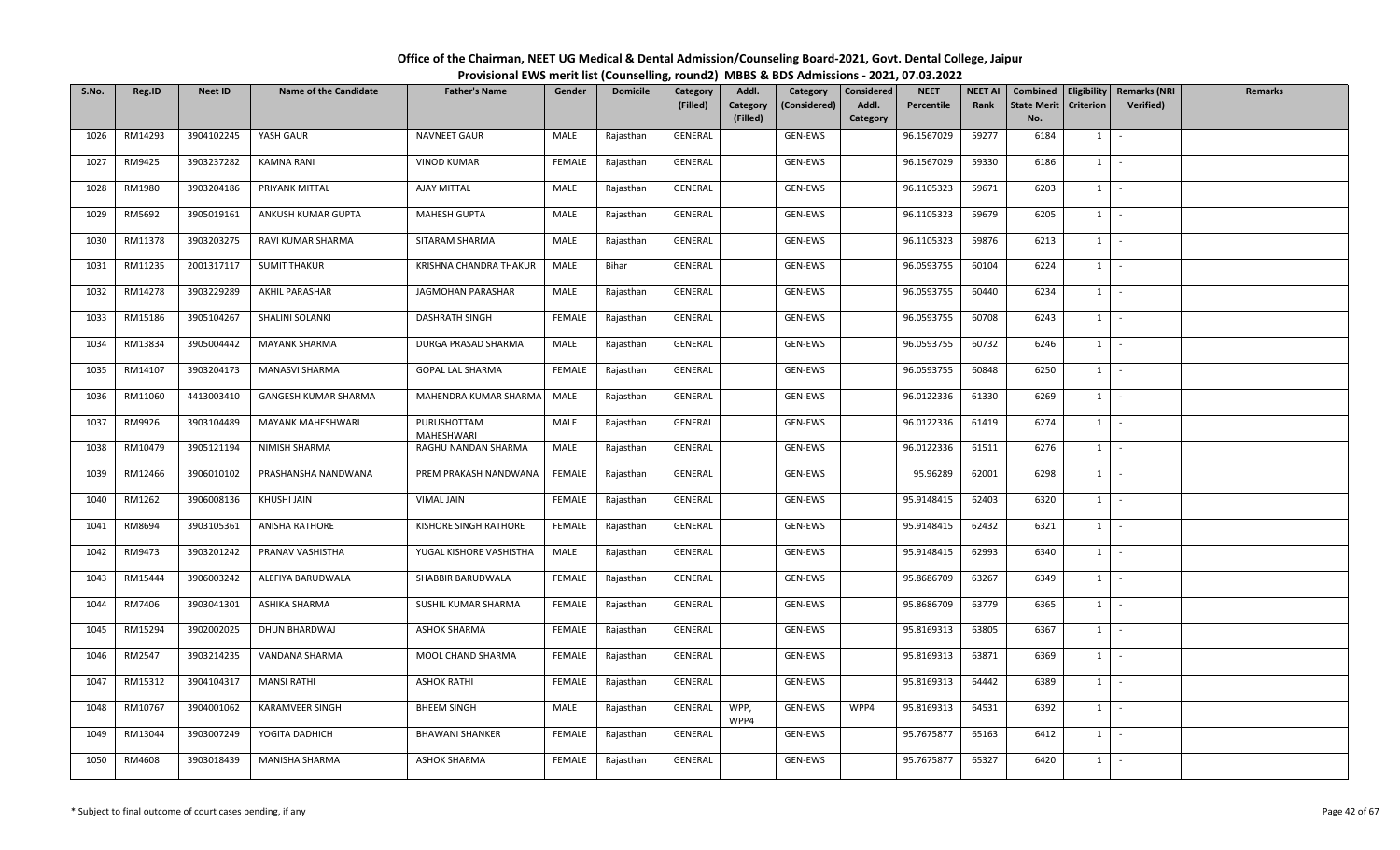| S.No. | Reg.ID  | <b>Neet ID</b> | <b>Name of the Candidate</b> | <b>Father's Name</b>   | Gender        | <b>Domicile</b> | Category<br>(Filled) | Addl.<br>Category<br>(Filled) | Category<br>(Considered) | Considered<br>Addl.<br>Category | <b>NEET</b><br>Percentile | <b>NEET AI</b><br>Rank | <b>State Merit</b><br>No. | <b>Criterion</b> | Combined   Eligibility   Remarks (NRI<br><b>Verified</b> ) | Remarks |
|-------|---------|----------------|------------------------------|------------------------|---------------|-----------------|----------------------|-------------------------------|--------------------------|---------------------------------|---------------------------|------------------------|---------------------------|------------------|------------------------------------------------------------|---------|
| 1051  | RM8396  | 3905010286     | <b>BHUMIKA CHHABRA</b>       | <b>HEMANT CHHABRA</b>  | FEMALE        | Rajasthan       | GENERAL              |                               | GEN-EWS                  |                                 | 95.7177908                | 65444                  | 6426                      | $1 \vert$        | $\sim$                                                     |         |
| 1052  | RM1697  | 3903205579     | DISHA KANWAR                 | <b>HEM SINGH</b>       | <b>FEMALE</b> | Rajasthan       | GENERAL              |                               | GEN-EWS                  |                                 | 95.7177908                | 65713                  | 6432                      | $1 \vert$        | $\sim$                                                     |         |
| 1053  | RM7879  | 3802001453     | HANSIKA                      | DEVENDER KUMAR         | FEMALE        | Rajasthan       | GENERAL              |                               | GEN-EWS                  |                                 | 95.7177908                | 65965                  | 6444                      | $1 \vert$        | $\sim$                                                     |         |
| 1054  | RM8474  | 3905101237     | <b>BINDIYA GUPTA</b>         | KRISHAN GOPAL GUPTA    | FEMALE        | Rajasthan       | GENERAL              |                               | GEN-EWS                  |                                 | 95.7177908                | 65971                  | 6445                      | $1 \vert$        | $\sim$                                                     |         |
| 1055  | RM10111 | 3903204374     | SONIYA AGRAWAL               | SANDEEP AGRAWAL        | FEMALE        | Rajasthan       | GENERAL              |                               | GEN-EWS                  |                                 | 95.7177908                | 66051                  | 6451                      | $1 \vert$        | $\sim$                                                     |         |
| 1056  | RM12212 | 3903205522     | <b>BHANU VASHISHTHA</b>      | SUNIL DUTT SHARMA      | MALE          | Rajasthan       | GENERAL              |                               | GEN-EWS                  |                                 | 95.7177908                | 66121                  | 6457                      | $1 \vert$        | $\sim$                                                     |         |
| 1057  | RM13720 | 3904101479     | DEEPSHIKHA JAIN              | MAHENDRA JAIN          | FEMALE        | Rajasthan       | GENERAL              |                               | GEN-EWS                  |                                 | 95.6700661                | 66194                  | 6459                      | $1$ $\sim$       |                                                            |         |
| 1058  | RM10278 | 3903102328     | DIVISHA SHEKHAWAT            | TEJPAL SINGH           | FEMALE        | Rajasthan       | GENERAL              | WDP,<br>EXS6                  | GEN-EWS                  |                                 | 95.6700661                | 66428                  | 6468                      | $1 \vert$        | $\sim$                                                     |         |
| 1059  | RM2329  | 3903005165     | CHANCHAL JADON               | <b>SAWAI SINGH</b>     | FEMALE        | Rajasthan       | GENERAL              |                               | GEN-EWS                  |                                 | 95.6700661                | 66503                  | 6470                      | $1 \vert$        | $\sim$                                                     |         |
| 1060  | RM8775  | 3905003545     | PRIYANSHI GOLECHA            | ROHIT GOLECHA          | FEMALE        | Rajasthan       | GENERAL              |                               | GEN-EWS                  |                                 | 95.6700661                | 66647                  | 6477                      | 1                | $\sim$                                                     |         |
| 1061  | RM12788 | 3905004379     | <b>RENCY TAKKAR</b>          | <b>MAHESH TAKKAR</b>   | FEMALE        | Rajasthan       | GENERAL              |                               | GEN-EWS                  |                                 | 95.6197512                | 66905                  | 6489                      | $1$ $-$          |                                                            |         |
| 1062  | RM4810  | 3905001376     | LAKSHYA SHRINGI              | VISHNU PRAKASH SHRINGI | MALE          | Rajasthan       | GENERAL              |                               | GEN-EWS                  |                                 | 95.6197512                | 67110                  | 6496                      | $1 \vert$        | $\sim$ $-$                                                 |         |
| 1063  | RM12988 | 3903005700     | <b>GARGI AGRAWAL</b>         | MANOJ KUMAR GOYAL      | FEMALE        | Rajasthan       | GENERAL              |                               | GEN-EWS                  |                                 | 95.6197512                | 67195                  | 6498                      | $1 \vert$        | $\sim$                                                     |         |
| 1064  | RM15410 | 3901007193     | <b>ANSHUL TRIVEDI</b>        | DINESH CHANDRA TRIVEDI | MALE          | Rajasthan       | GENERAL              |                               | GEN-EWS                  |                                 | 95.6197512                | 67404                  | 6508                      | $1 \vert$        | $\sim$                                                     |         |
| 1065  | RM11586 | 3901001151     | <b>ISHIKA JAIN</b>           | KAUSHAL KISHOR JAIN    | <b>FEMALE</b> | Rajasthan       | GENERAL              |                               | GEN-EWS                  |                                 | 95.6197512                | 67474                  | 6509                      | $1 \vert$        | $\overline{\phantom{a}}$                                   |         |
| 1066  | RM5502  | 3906003281     | MOULY AGARWAL                | MUKESH AGARWAL         | FEMALE        | Rajasthan       | GENERAL              |                               | GEN-EWS                  |                                 | 95.6197512                | 67602                  | 6512                      | $1$ $-$          |                                                            |         |
| 1067  | RM2361  | 3906018142     | PRINCE DAVE                  | JAYANTI LAL DAVE       | MALE          | Rajasthan       | GENERAL              |                               | GEN-EWS                  |                                 | 95.5676878                | 67881                  | 6523                      | $1 \vert$        | $\sim$                                                     |         |
| 1068  | RM14651 | 3905103170     | AGRAJ SHARMA                 | MANISH PRAKASH SHARMA  | MALE          | Rajasthan       | GENERAL              |                               | GEN-EWS                  |                                 | 95.5676878                | 68014                  | 6527                      | $1 \vert$        | $\sim$                                                     |         |
| 1069  | RM14535 | 3902013257     | PRIYA VYAS                   | PUKHRAJ VYAS           | FEMALE        | Rajasthan       | GENERAL              |                               | GEN-EWS                  |                                 | 95.5676878                | 68101                  | 6530                      | $\overline{1}$   | $\sim$ $-$                                                 |         |
| 1070  | RM3998  | 3903104500     | ANUSHKA SHARMA               | MANOJ KUMAR SHARMA     | <b>FEMALE</b> | Rajasthan       | GENERAL              |                               | GEN-EWS                  |                                 | 95.5676878                | 68147                  | 6532                      | $1 \vert$        | $\sim$                                                     |         |
| 1071  | RM9640  | 3902005224     | RUCHIKA JOSHI                | SANJAY JOSHI           | FEMALE        | Rajasthan       | GENERAL              |                               | GEN-EWS                  |                                 | 95.5676878                | 68400                  | 6544                      | $1 \vert$        | $\sim 10^{-1}$                                             |         |
| 1072  | RM12658 | 3905005356     | <b>MEENAL ROHIRA</b>         | MUKESH KUMAR ROHIRA    | FEMALE        | Rajasthan       | GENERAL              |                               | GEN-EWS                  |                                 | 95.4679645                | 69312                  | 6576                      | $1 \vert$        | $\sim$                                                     |         |
| 1073  | RM15178 | 3906001259     | PALLAVI PARAG                | <b>GOVIND PARAG</b>    | <b>FEMALE</b> | Rajasthan       | GENERAL              |                               | GEN-EWS                  |                                 | 95.4679645                | 69467                  | 6579                      | $1 \vert$        | $\sim$                                                     |         |
| 1074  | RM7624  | 3901012104     | <b>MANISHA RAJPUT</b>        | MAHAVEER SINGH         | FEMALE        | Rajasthan       | GENERAL              |                               | GEN-EWS                  |                                 | 95.4679645                | 69817                  | 6590                      | $1 \vert$        | $\sim$                                                     |         |
| 1075  | RM14918 | 3903031031     | <b>MAHIR ALI</b>             | ZAFAR ALI              | MALE          | Rajasthan       | GENERAL              |                               | GEN-EWS                  |                                 | 95.4182324                | 70007                  | 6601                      | $1 \vert$        | $\sim$                                                     |         |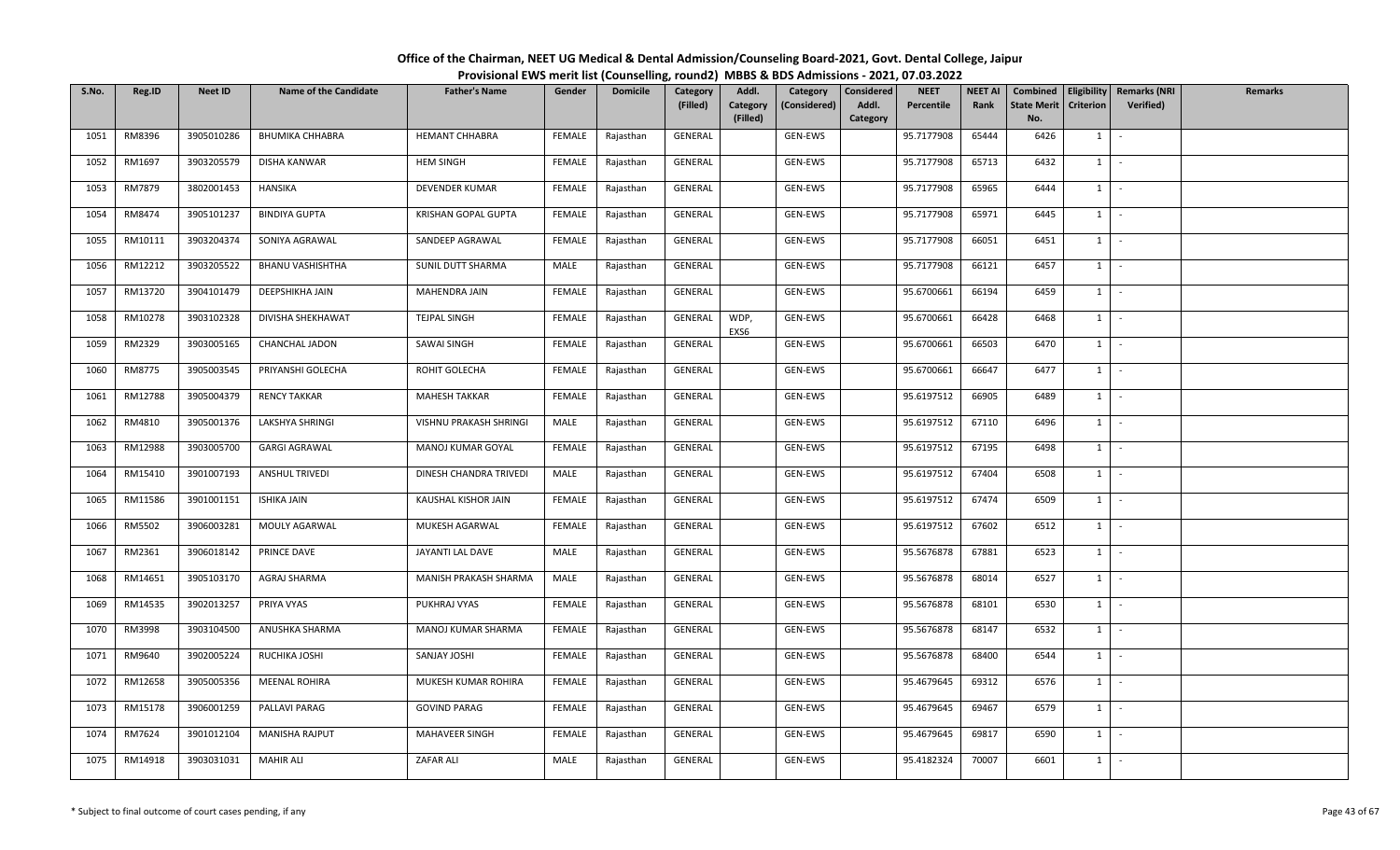| S.No. | Reg.ID  | <b>Neet ID</b> | <b>Name of the Candidate</b> | <b>Father's Name</b>              | Gender        | <b>Domicile</b> | Category<br>(Filled) | Addl.<br>Category<br>(Filled) | Category<br>(Considered) | Considered<br>Addl.<br>Category | <b>NEET</b><br>Percentile | <b>NEET AI</b><br>Rank | Combined<br><b>State Merit</b><br>No. | <b>Criterion</b> | Eligibility   Remarks (NRI<br><b>Verified</b> ) | Remarks |
|-------|---------|----------------|------------------------------|-----------------------------------|---------------|-----------------|----------------------|-------------------------------|--------------------------|---------------------------------|---------------------------|------------------------|---------------------------------------|------------------|-------------------------------------------------|---------|
| 1076  | RM6980  | 3906010297     | KARINA KURSIJA               | NAVEEN KURSIJA                    | FEMALE        | Rajasthan       | GENERAL              |                               | GEN-EWS                  |                                 | 95.4182324                | 70342                  | 6606                                  | 1                | $\sim$                                          |         |
| 1077  | RN16350 | 3903006235     | VRINDA BHARDWAJ              | PANKAJ SHARMA                     | FEMALE        | Rajasthan       | GENERAL              |                               | GEN-EWS                  |                                 | 95.4182324                | 70352                  | 6608                                  | 1                | $\sim$                                          |         |
| 1078  | RM14469 | 3903034138     | SHIVANI KHANDELWAL           | <b>VISHNU KUMAR</b><br>KHANDELWAL | <b>FEMALE</b> | Rajasthan       | GENERAL              |                               | GEN-EWS                  |                                 | 95.4182324                | 70688                  | 6626                                  | $1 \vert$        | $\sim$ $-$                                      |         |
| 1079  | RM9781  | 3903205798     | JOSHITA JAIN                 | ASHOK KUMAR JAIN                  | <b>FEMALE</b> | Rajasthan       | GENERAL              |                               | GEN-EWS                  |                                 | 95.3622837                | 70866                  | 6631                                  | $1 \vert$        | $\sim$                                          |         |
| 1080  | RM2170  | 3903101654     | TANISHA JAIN                 | DINESH KUMAR JAIN                 | FEMALE        | Rajasthan       | GENERAL              |                               | GEN-EWS                  |                                 | 95.3051047                | 71804                  | 6666                                  | $1 \vert$        | $\sim$                                          |         |
| 1081  | RM9693  | 3903206071     | PARIKSHIT PAREEK             | PADAM PAREEK                      | MALE          | Rajasthan       | GENERAL              |                               | GEN-EWS                  |                                 | 95.3051047                | 71821                  | 6667                                  | $1 \vert$        | $\sim$                                          |         |
| 1082  | RM15482 | 3903002321     | DIWAKAR KHANDAL              | KULDEEP KHANDAL                   | MALE          | Rajasthan       | GENERAL              |                               | GEN-EWS                  |                                 | 95.3051047                | 72064                  | 6675                                  | $1 \vert$        | $\sim$                                          |         |
| 1083  | RM9593  | 3904101522     | ANISHQUE RAJPUROHIT          | <b>GOPAL SINGH RAJPUROHIT</b>     | MALE          | Rajasthan       | GENERAL              |                               | GEN-EWS                  |                                 | 95.3051047                | 72084                  | 6676                                  | $1 \vert$        | $\sim$                                          |         |
| 1084  | RM12668 | 3905114101     | POOJA SHARMA                 | SHIV PRASAD SHARMA                | <b>FEMALE</b> | Rajasthan       | GENERAL              |                               | GEN-EWS                  |                                 | 95.3051047                | 72322                  | 6686                                  | $1 \vert$        | $\sim$                                          |         |
| 1085  | RM4656  | 3904005292     | HANUMAN BISHNOI              | SONARAM BISHNOI                   | MALE          | Rajasthan       | GENERAL              |                               | GEN-EWS                  |                                 | 95.2551783                | 72766                  | 6704                                  | $1 \vert$        | $\sim$                                          |         |
| 1086  | RM6629  | 3903223354     | RAHUL SHARMA                 | RAJESH SHARMA                     | MALE          | Rajasthan       | GENERAL              |                               | GEN-EWS                  |                                 | 95.2551783                | 72903                  | 6707                                  | $1 \vert$        | $\sim$                                          |         |
| 1087  | RM6462  | 3901004170     | <b>HARSH SHARMA</b>          | MANOJ KUMAR SHARMA                | MALE          | Rajasthan       | GENERAL              |                               | GEN-EWS                  |                                 | 95.2029207                | 73468                  | 6723                                  | $1 \vert$        | $\sim$                                          |         |
| 1088  | RM14931 | 3903118462     | NAMRA SULTANA                | ZAFAR ALI                         | <b>FEMALE</b> | Rajasthan       | GENERAL              |                               | GEN-EWS                  |                                 | 95.2029207                | 73482                  | 6724                                  | $1 \vert$        | $\sim$                                          |         |
| 1089  | RM2085  | 2201008324     | CHIRAG RAJPUROHIT            | HARISH KUMAR RAJPUROHIT           | MALE          | Rajasthan       | GENERAL              |                               | GEN-EWS                  |                                 | 95.2029207                | 73769                  | 6739                                  | 2 <sup>1</sup>   | $\sim$                                          |         |
| 1090  | RM9637  | 3903210296     | GARIMA                       | <b>SUNIL KUMAR</b>                | FEMALE        | Haryana         | GENERAL              |                               | GEN-EWS                  |                                 | 95.0993769                | 75008                  | 6789                                  | 11               | $\sim$                                          |         |
| 1091  | RM4278  | 3903101489     | SONAL SHARMA                 | SANJAY KUMAR SHARMA               | FEMALE        | Rajasthan       | GENERAL              |                               | GEN-EWS                  |                                 | 95.0993769                | 75478                  | 6802                                  | $1 \vert$        | $\sim$                                          |         |
| 1092  | RM13786 | 3903101460     | <b>AJAY SHARMA</b>           | MAHESH KUMAR SHARMA               | MALE          | Rajasthan       | GENERAL              |                               | GEN-EWS                  |                                 | 95.0993769                | 75522                  | 6806                                  | $1 \vert$        | $\sim$                                          |         |
| 1093  | RM8300  | 3903232208     | <b>GOVIND SHARMA</b>         | MAHESH KUMAR SHARMA               | MALE          | Rajasthan       | GENERAL              |                               | GEN-EWS                  |                                 | 95.0463422                | 76246                  | 6831                                  | $1 \mid$         | $\sim$                                          |         |
| 1094  | RM11855 | 3903124293     | NARAYAN PANCHARIYA           | MOHAN LAL PANCHARIYA              | MALE          | Rajasthan       | GENERAL              |                               | GEN-EWS                  |                                 | 95.0463422                | 76255                  | 6832                                  | $1 \vert$        | $\sim$ $-$                                      |         |
| 1095  | RM8592  | 3903210591     | <b>KUNAL VYAS</b>            | UMESH CHAND VYAS                  | MALE          | Rajasthan       | GENERAL              |                               | GEN-EWS                  |                                 | 95.0463422                | 76340                  | 6833                                  | $1 \vert$        | $\sim$                                          |         |
| 1096  | RM8432  | 3905121107     | MS. ANMOL JAIN               | PARAS KUMAR JAIN                  | FEMALE        | Rajasthan       | GENERAL              |                               | GEN-EWS                  |                                 | 94.9954445                | 76764                  | 6841                                  | $1$ $-$          |                                                 |         |
| 1097  | RM10912 | 3906004129     | <b>LOKENDRA RATHORE</b>      | <b>GAJENDRA SINGH RATHORE</b>     | MALE          | Rajasthan       | GENERAL              |                               | GEN-EWS                  |                                 | 94.9954445                | 76798                  | 6844                                  | $1 \vert$        | $\sim$                                          |         |
| 1098  | RM15639 | 3903020329     | ROHIT SHARMA                 | <b>SURESH SHARMA</b>              | MALE          | Rajasthan       | GENERAL              |                               | GEN-EWS                  |                                 | 94.9454533                | 77685                  | 6872                                  | $1 \vert$        | $\sim$                                          |         |
| 1099  | RM10380 | 3903009028     | KRATIKA SHARMA               | <b>BANNA RAM SHARMA</b>           | FEMALE        | Rajasthan       | GENERAL              |                               | GEN-EWS                  |                                 | 94.9454533                | 77781                  | 6877                                  | $1 \mid$         | $\sim$                                          |         |
| 1100  | RM13946 | 3905103363     | SHASHANK GARG                | RAHUL AGRAWAL                     | MALE          | Rajasthan       | GENERAL              |                               | GEN-EWS                  |                                 | 94.9454533                | 77906                  | 6882                                  | $1 \vert$        | $\sim$                                          |         |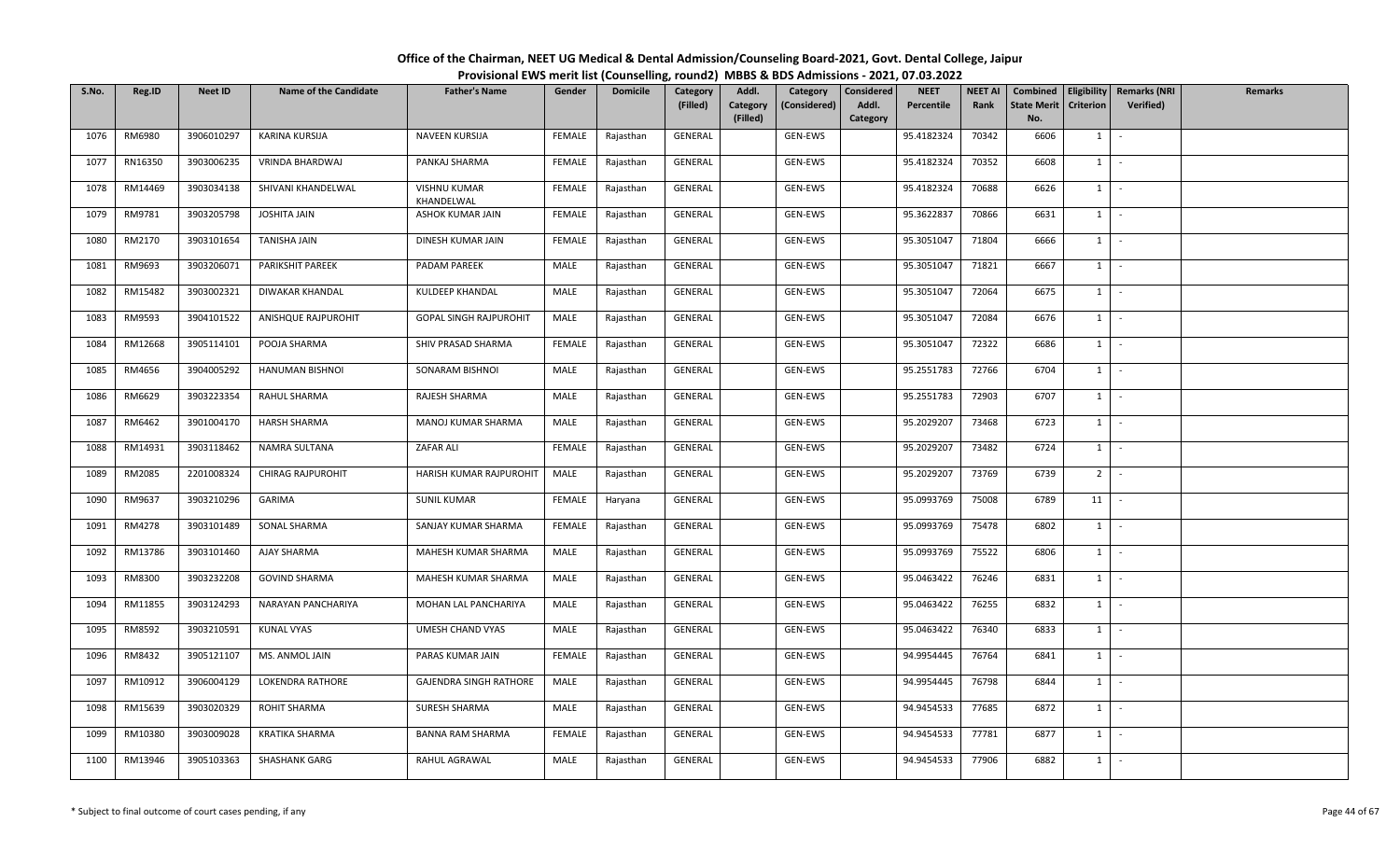| S.No. | Reg.ID  | <b>Neet ID</b> | <b>Name of the Candidate</b> | <b>Father's Name</b>             | Gender        | <b>Domicile</b> | Category<br>(Filled) | Addl.<br>Category<br>(Filled) | Category<br>(Considered) | <b>Considered</b><br>Addl.<br>Category | <b>NEET</b><br>Percentile | <b>NEET AI</b><br>Rank | Combined<br><b>State Merit</b><br>No. | <b>Criterion</b> | Eligibility   Remarks (NRI<br>Verified) | Remarks |
|-------|---------|----------------|------------------------------|----------------------------------|---------------|-----------------|----------------------|-------------------------------|--------------------------|----------------------------------------|---------------------------|------------------------|---------------------------------------|------------------|-----------------------------------------|---------|
| 1101  | RM3812  | 3904002062     | SHAILESH KUMAR               | <b>MAHESH KUMAR</b>              | MALE          | Rajasthan       | GENERAL              |                               | GEN-EWS                  |                                        | 94.8888571                | 78316                  | 6886                                  | $1 \quad$        | $\sim$                                  |         |
| 1102  | RM11680 | 3905110220     | SAKSHI GOYAL                 | <b>MAHESH GOYAL</b>              | <b>FEMALE</b> | Rajasthan       | GENERAL              |                               | GEN-EWS                  |                                        | 94.8360167                | 79706                  | 6931                                  | 1                | $\sim$                                  |         |
| 1103  | RM3544  | 3905025067     | ADITYA KUMAR GUPTA           | AWDHESH KUMAR GUPTA              | MALE          | Rajasthan       | GENERAL              |                               | GEN-EWS                  |                                        | 94.7759884                | 79767                  | 6933                                  | $1 \quad$        | $\sim$                                  |         |
| 1104  | RM4553  | 3905109029     | RASHI GAUTAM                 | JITENDRA GAUTAM                  | FEMALE        | Rajasthan       | GENERAL              |                               | GEN-EWS                  |                                        | 94.7759884                | 80398                  | 6952                                  | $1 \quad$        | Rajasthan                               |         |
| 1105  | RM12366 | 3905105390     | <b>GARVITA MAHESHWARI</b>    | <b>BRIJESH KUMAR DARGARH</b>     | FEMALE        | Rajasthan       | GENERAL              |                               | GEN-EWS                  |                                        | 94.7759884                | 80486                  | 6957                                  | $1\vert$         | $\sim$                                  |         |
| 1106  | RM11216 | 3902020018     | DIVYA MANGALHARA             | <b>MANOJ KUMAR</b><br>MANGALHARA | FEMALE        | Rajasthan       | GENERAL              |                               | GEN-EWS                  |                                        | 94.7217882                | 81037                  | 6969                                  | $1 \quad$        | $\sim$                                  |         |
| 1107  | RM9314  | 3906001191     | <b>NEZY JAIN</b>             | NEELAM KUMAR JAIN                | <b>FEMALE</b> | Rajasthan       | GENERAL              |                               | GEN-EWS                  |                                        | 94.7217882                | 81126                  | 6973                                  | 1                | $\sim$                                  |         |
| 1108  | RM8599  | 2302019074     | RADHIKA SHARMA               | MANOJ SHARMA                     | <b>FEMALE</b> | Rajasthan       | GENERAL              |                               | GEN-EWS                  |                                        | 94.7217882                | 81338                  | 6982                                  | $1 \mid$         | $\sim$                                  |         |
| 1109  | RM14317 | 3902004373     | MAHIMA PANWAR                | BHUPENDRA SINGH PANWAR           | FEMALE        | Rajasthan       | GENERAL              |                               | GEN-EWS                  |                                        | 94.6672641                | 82122                  | 7007                                  | $1\vert$         | $\sim$                                  |         |
| 1110  | RM9459  | 4413003208     | SHUBHAM KHANDELWAL           | ASHOK KHANDELWAL                 | MALE          | Rajasthan       | GENERAL              |                               | GEN-EWS                  |                                        | 94.6672641                | 82204                  | 7012                                  | $1 \quad$        | $\sim$                                  |         |
| 1111  | RM10917 | 3903107169     | SANYA SHARMA                 | SUNIL KUMAR SHARMA               | FEMALE        | Rajasthan       | GENERAL              |                               | GEN-EWS                  |                                        | 94.6672641                | 82282                  | 7015                                  | $1 \mid$         | $\sim$                                  |         |
| 1112  | RM6944  | 3903208414     | MANVENDRA SINGH KHANGAROT    | DINESH SINGH KHANGAROT           | MALE          | Rajasthan       | GENERAL              |                               | GEN-EWS                  |                                        | 94.6101499                | 82543                  | 7027                                  | $1 \quad$        | $\sim$                                  |         |
| 1113  | RM5961  | 3902006047     | JAYA ACHARYA                 | UPENDRA ACHARYA                  | FEMALE        | Rajasthan       | GENERAL              |                               | GEN-EWS                  |                                        | 94.6101499                | 82660                  | 7030                                  | $1 \quad$        | $\sim$                                  |         |
| 1114  | RM1649  | 3002016275     | ANANYA JINDAL                | MAHESH JINDAL                    | FEMALE        | Rajasthan       | GENERAL              |                               | GEN-EWS                  |                                        | 94.6101499                | 82879                  | 7037                                  | $1 \quad$        | $\sim$                                  |         |
| 1115  | RM4203  | 3903108070     | PRIYANK GOYAL                | <b>GOVIND GOYAL</b>              | MALE          | Rajasthan       | GENERAL              |                               | GEN-EWS                  |                                        | 94.6101499                | 83019                  | 7044                                  | 11               | $\sim$                                  |         |
| 1116  | RM10053 | 2302029304     | <b>VEDANJALI SHARMA</b>      | KEDAR PRASAD KAMAL               | FEMALE        | Rajasthan       | GENERAL              |                               | GEN-EWS                  |                                        | 94.5525823                | 83410                  | 7058                                  | $1 \mid$         | $\sim$                                  |         |
| 1117  | RM8754  | 3903206688     | PRINCY GARG                  | <b>BRIJESH GARG</b>              | FEMALE        | Rajasthan       | GENERAL              |                               | GEN-EWS                  |                                        | 94.5525823                | 83784                  | 7068                                  | 1                | $\sim$                                  |         |
| 1118  | RM8073  | 3903008063     | <b>MANSI SHARMA</b>          | OM PRAKASH SHARMA                | FEMALE        | Rajasthan       | GENERAL              |                               | GEN-EWS                  |                                        | 94.5525823                | 83959                  | 7078                                  | $1 \quad$        | $\sim$                                  |         |
| 1119  | RM11770 | 3903209461     | POONAM GOYAL                 | SURENDRA KUMAR GOYAL             | FEMALE        | Rajasthan       | GENERAL              |                               | GEN-EWS                  |                                        | 94.4937845                | 84366                  | 7090                                  | $1 \quad$        | - 20                                    |         |
| 1120  | RM6654  | 3903206157     | <b>BHUMIKA MODI</b>          | PRAKASH MODI                     | FEMALE        | Rajasthan       | GENERAL              |                               | GEN-EWS                  |                                        | 94.4937845                | 84701                  | 7100                                  | $1 \quad$        | $\sim$                                  |         |
| 1121  | RM15753 | 3903016453     | SOHAN SHARMA                 | RAMESH SHARMA                    | MALE          | Rajasthan       | GENERAL              |                               | GEN-EWS                  |                                        | 94.4937845                | 84866                  | 7105                                  | 1                | $\sim$                                  |         |
| 1122  | RM12175 | 3903020088     | <b>BHARTI JOSHI</b>          | ASHOK KUMAR JOSHI                | <b>FEMALE</b> | Rajasthan       | GENERAL              |                               | GEN-EWS                  |                                        | 94.4401022                | 85344                  | 7122                                  | $1 \quad$        | $\sim$                                  |         |
| 1123  | RM5858  | 3903021200     | NEHA SHARMA                  | <b>GHANSHYAM SHARMA</b>          | <b>FEMALE</b> | Rajasthan       | GENERAL              |                               | GEN-EWS                  |                                        | 94.4401022                | 85781                  | 7135                                  | $1 \quad$        | $\sim$                                  |         |
| 1124  | RM7623  | 3903010577     | RITTIK GUPTA                 | <b>NAVAL GUPTA</b>               | MALE          | Rajasthan       | GENERAL              |                               | GEN-EWS                  |                                        | 94.386161                 | 86334                  | 7153                                  | $1\vert$         | $\sim$                                  |         |
| 1125  | RM8223  | 3903207216     | <b>GUNJAN JAIMAN</b>         | AKHILESH JAIMAN                  | FEMALE        | Rajasthan       | GENERAL              |                               | GEN-EWS                  |                                        | 94.386161                 | 86540                  | 7160                                  | $1\phantom{0}$   | $\sim$                                  |         |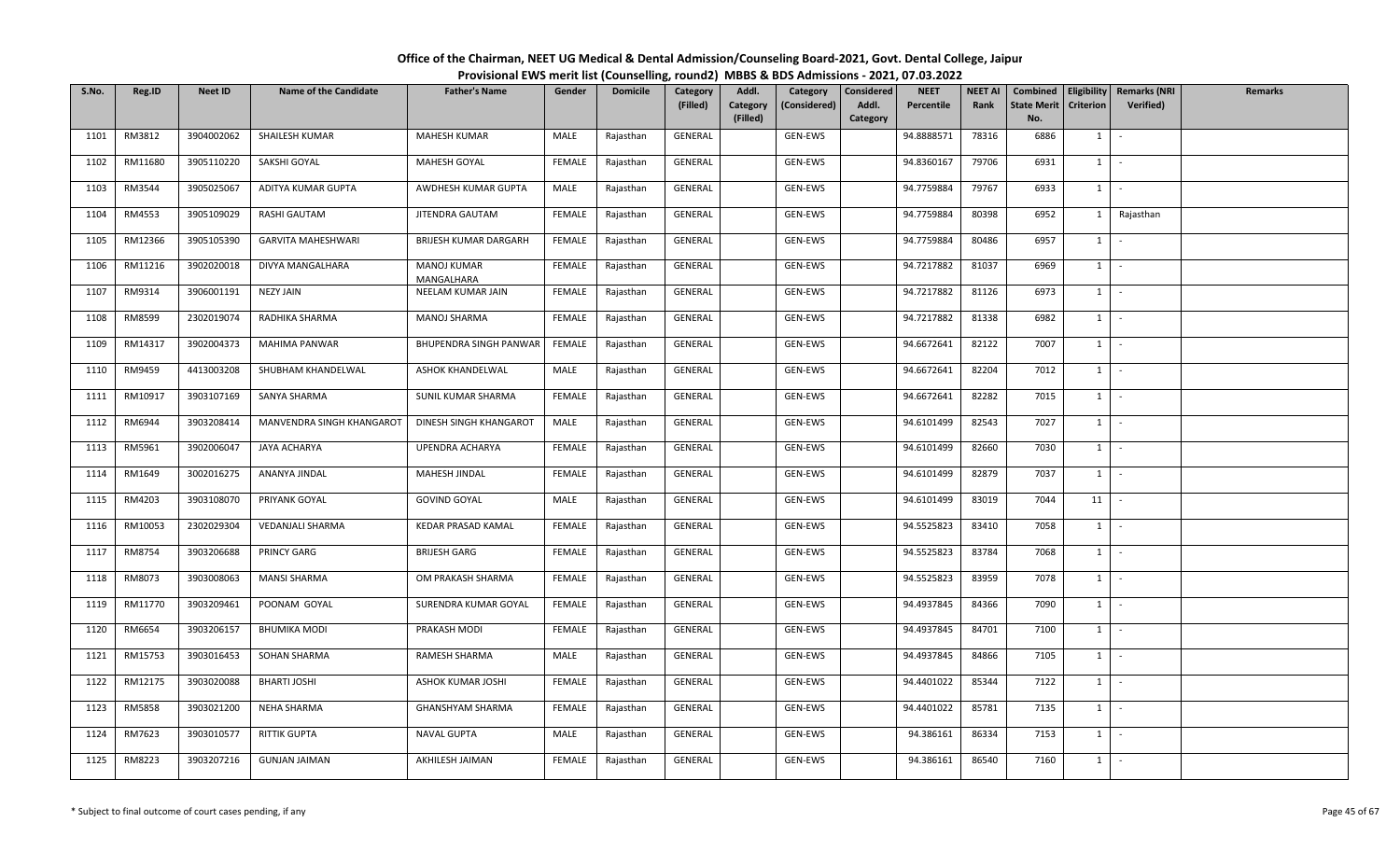| S.No. | Reg.ID  | <b>Neet ID</b> | <b>Name of the Candidate</b> | <b>Father's Name</b>         | Gender        | <b>Domicile</b>  | Category<br>(Filled) | Addl.<br>Category<br>(Filled) | Category<br>(Considered) | <b>Considered</b><br>Addl.<br>Category | <b>NEET</b><br>Percentile | <b>NEET AI</b><br>Rank | <b>State Merit</b><br>No. | <b>Criterion</b> | Combined   Eligibility   Remarks (NRI<br>Verified) | Remarks |
|-------|---------|----------------|------------------------------|------------------------------|---------------|------------------|----------------------|-------------------------------|--------------------------|----------------------------------------|---------------------------|------------------------|---------------------------|------------------|----------------------------------------------------|---------|
| 1126  | RM11117 | 3802011117     | VANSHIKA NAGPAL              | TEK CHAND NAGPAL             | FEMALE        | Rajasthan        | GENERAL              |                               | GEN-EWS                  |                                        | 94.386161                 | 86679                  | 7165                      | $1 \quad$        | $\sim$                                             |         |
| 1127  | RM1078  | 3904006274     | ARVIND SINGH                 | <b>BHERU SINGH MANDLAWAT</b> | MALE          | Rajasthan        | GENERAL              |                               | GEN-EWS                  |                                        | 94.3252262                | 87507                  | 7191                      | 1                | $\sim$                                             |         |
| 1128  | RM2845  | 3901003325     | <b>GARGI GAUTAM</b>          | KAILASH CHAND SHARMA         | FEMALE        | Rajasthan        | GENERAL              |                               | GEN-EWS                  |                                        | 94.2674644                | 87889                  | 7204                      | $1 \quad$        | $\sim$                                             |         |
| 1129  | RM10839 | 3902005275     | MEENAL CHHANGANI             | SHIV KUMAR CHHANGANI         | FEMALE        | Rajasthan        | GENERAL              |                               | GEN-EWS                  |                                        | 94.2674644                | 87984                  | 7206                      | $1 \quad$        | $\sim$                                             |         |
| 1130  | RM11920 | 3903101208     | TANYA JAIN                   | SANJAY JAIN                  | FEMALE        | Rajasthan        | GENERAL              |                               | GEN-EWS                  |                                        | 94.2674644                | 88293                  | 7218                      | $1 \quad$        | $\sim$                                             |         |
| 1131  | RM13526 | 3903112459     | ANURAG AGARWAL               | MAHESH AGARWAL               | MALE          | Rajasthan        | GENERAL              |                               | GEN-EWS                  |                                        | 94.2674644                | 88413                  | 7225                      | $1 \quad$        | $\sim$                                             |         |
| 1132  | RM1356  | 3901013220     | ANANT JAIN                   | MANOJ JAIN                   | MALE          | Rajasthan        | GENERAL              |                               | GEN-EWS                  |                                        | 94.2674644                | 88484                  | 7228                      | 1                | $\sim$                                             |         |
| 1133  | RN16195 | 3903041103     | SWATI SHARMA                 | MAHAVEER PRASAD SHARMA       | <b>FEMALE</b> | Rajasthan        | GENERAL              |                               | GEN-EWS                  |                                        | 94.2083427                | 88586                  | 7232                      | $1$ $\cdot$      |                                                    |         |
| 1134  | RM15227 | 3905016257     | KHUSHI GUPTA                 | NARESH KUMAR GUPTA           | FEMALE        | Rajasthan        | GENERAL              |                               | GEN-EWS                  |                                        | 94.2083427                | 89293                  | 7262                      | $1\vert$         | $\sim$                                             |         |
| 1135  | RM4803  | 3802004378     | ARMAN CHUGH                  | SANJAY CHUGH                 | MALE          | Rajasthan        | GENERAL              |                               | GEN-EWS                  |                                        | 94.2083427                | 89353                  | 7265                      | $1 \quad$        | $\sim$                                             |         |
| 1136  | RM15518 | 3904003410     | <b>GUNJAN RATHI</b>          | KAMLESH RATHI                | <b>FEMALE</b> | Rajasthan        | GENERAL              |                               | GEN-EWS                  |                                        | 94.2083427                | 89363                  | 7267                      | $1 \mid -$       |                                                    |         |
| 1137  | RM13930 | 3901002284     | SMRITI SHARMA                | CHANDRA PRAKASH SHARMA       | FEMALE        | Rajasthan        | GENERAL              |                               | GEN-EWS                  |                                        | 94.1548547                | 89549                  | 7273                      | $1 \quad$        | $\sim$                                             |         |
| 1138  | RM14160 | 3903201114     | PALLAVI SHARMA               | <b>ASHOK SHARMA</b>          | FEMALE        | Rajasthan        | GENERAL              |                               | GEN-EWS                  |                                        | 94.1548547                | 89712                  | 7276                      | $1 \quad$        | $\sim$                                             |         |
| 1139  | RM14067 | 3903221219     | DIVYANSHU SHARMA             | MUKESH KUMAR SHARMA          | MALE          | Rajasthan        | GENERAL              |                               | GEN-EWS                  |                                        | 94.1548547                | 90227                  | 7289                      | $1 \quad$        | $\sim$                                             |         |
| 1140  | RM1187  | 3002015170     | JATIN BANSAL                 | PAVAN KUMAR BANSAL           | MALE          | Rajasthan        | GENERAL              |                               | GEN-EWS                  |                                        | 94.1548547                | 90252                  | 7290                      | 1                | $\sim$                                             |         |
| 1141  | RM12947 | 3903202032     | LAKSHIT GUPTA                | PRAVEEN GUPTA                | MALE          | Rajasthan        | GENERAL              |                               | GEN-EWS                  |                                        | 94.0972224                | 91016                  | 7305                      | $1$ $-$          |                                                    |         |
| 1142  | RM12512 | 3903104260     | <b>ASMA NAQVI</b>            | ANWAR AHMED NAQVI            | FEMALE        | Rajasthan        | GENERAL              |                               | GEN-EWS                  |                                        | 94.0369999                | 91248                  | 7309                      | 1                | $\sim$                                             |         |
| 1143  | RM9975  | 3905008353     | RITIKA JAIN                  | KAMLESH KUMAR                | FEMALE        | Rajasthan        | GENERAL              |                               | GEN-EWS                  |                                        | 94.0369999                | 91267                  | 7310                      | $1 \quad$        | $\sim$                                             |         |
| 1144  | RM12326 | 3903227278     | AKSHYA KUMAR NARUKA          | SUMER SINGH NARUKA           | MALE          | Rajasthan        | GENERAL              |                               | GEN-EWS                  |                                        | 94.0369999                | 91370                  | 7314                      | $1 \quad$        | $\sim$                                             |         |
| 1145  | RM13054 | 4405105511     | SAMEER KUMAR GUPTA           | VINDHYACHAL                  | MALE          | Uttar<br>Pradesh | GENERAL              |                               | GEN-EWS                  |                                        | 94.0369999                | 91526                  | 7317                      | 11               | $\sim$                                             |         |
| 1146  | RM9512  | 3903215450     | RAHUL GOYAL                  | <b>MUKESH</b>                | MALE          | Rajasthan        | GENERAL              |                               | GEN-EWS                  |                                        | 94.0369999                | 91788                  | 7330                      | 1                | $\sim$                                             |         |
| 1147  | RM1562  | 3903001342     | <b>VIPIN AGARWAL</b>         | GIRRAJ PRASAD AGARWAL        | MALE          | Rajasthan        | GENERAL              |                               | GEN-EWS                  |                                        | 94.0369999                | 91820                  | 7331                      | $1 \quad$        | $\sim$                                             |         |
| 1148  | RN16536 | 3903001871     | <b>RITIK GOYAL</b>           | TARA CHAND GOYAL             | MALE          | Rajasthan        | GENERAL              |                               | GEN-EWS                  |                                        | 93.9777488                | 92781                  | 7369                      | $1 \quad$        | $\sim$                                             |         |
| 1149  | RM12482 | 3903117294     | LATIKA GOENKA                | ARUN KUMAR GOENKA            | FEMALE        | Rajasthan        | GENERAL              |                               | GEN-EWS                  |                                        | 93.9777488                | 92809                  | 7372                      | $1 \quad$        | $\sim$                                             |         |
| 1150  | RM14646 | 3903116154     | PRACHI SHARMA                | DINESH KUMAR SHARMA          | FEMALE        | Rajasthan        | GENERAL              |                               | GEN-EWS                  |                                        | 93.9777488                | 92940                  | 7374                      | $1\phantom{0}$   | $\sim$                                             |         |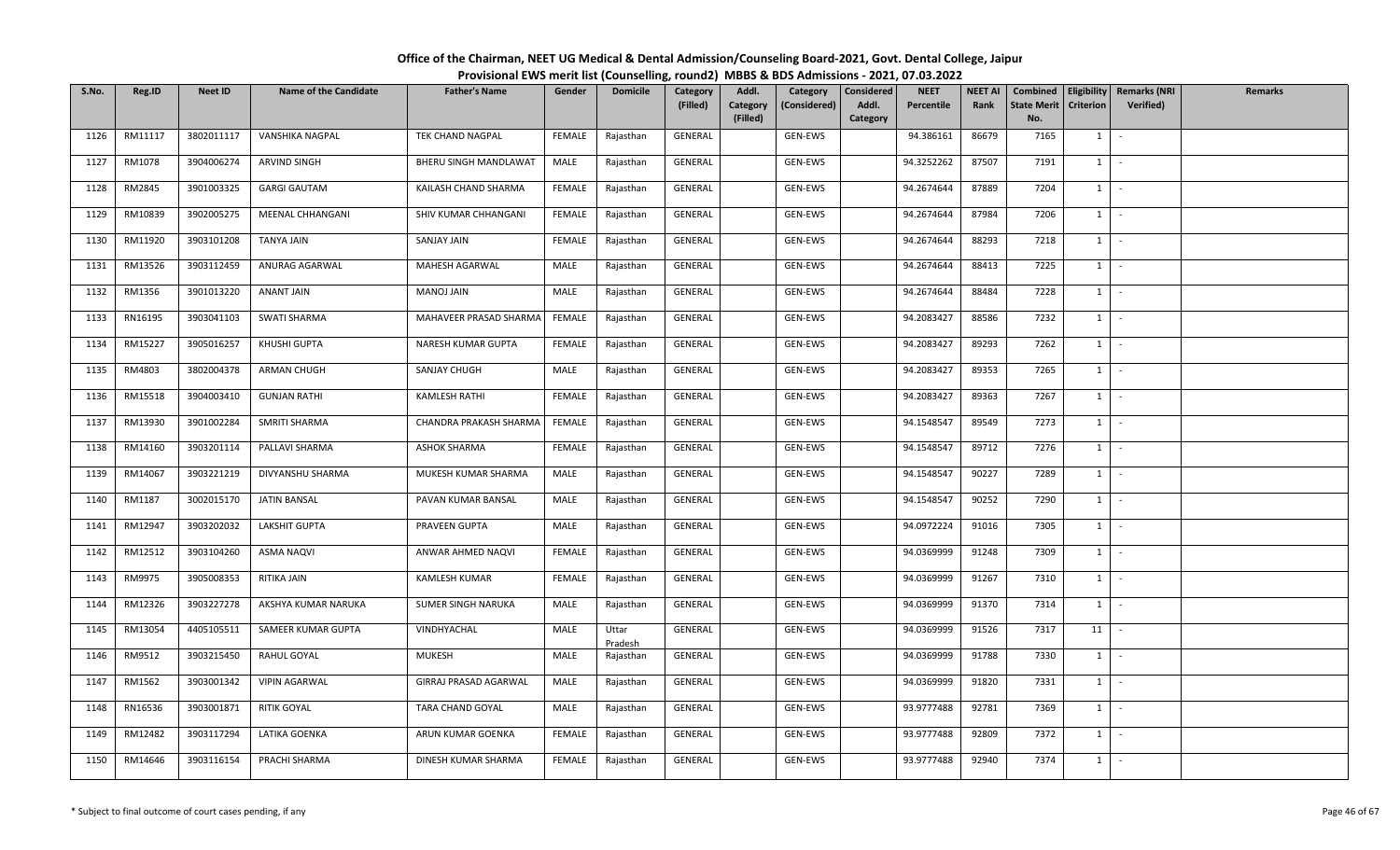| S.No. | Reg.ID  | <b>Neet ID</b> | <b>Name of the Candidate</b> | <b>Father's Name</b>        | Gender        | <b>Domicile</b> | Category<br>(Filled) | Addl.<br>Category<br>(Filled) | Category<br>(Considered) | Considered<br>Addl.<br>Category | <b>NEET</b><br>Percentile | <b>NEET AI</b><br>Rank | <b>State Merit</b><br>No. | <b>Criterion</b> | Combined   Eligibility   Remarks (NRI<br><b>Verified</b> ) | Remarks |
|-------|---------|----------------|------------------------------|-----------------------------|---------------|-----------------|----------------------|-------------------------------|--------------------------|---------------------------------|---------------------------|------------------------|---------------------------|------------------|------------------------------------------------------------|---------|
| 1151  | RM5064  | 3903021149     | AKASH SHARMA                 | SATYANARAYAN SHARMA         | MALE          | Rajasthan       | GENERAL              |                               | GEN-EWS                  |                                 | 93.9777488                | 93000                  | 7376                      | 1                | $\mathcal{L}_{\mathcal{A}}$                                |         |
| 1152  | RM13599 | 3904024449     | <b>ISHA GAUR</b>             | PURUSHOTTAM                 | <b>FEMALE</b> | Rajasthan       | GENERAL              |                               | GEN-EWS                  |                                 | 93.9136409                | 93315                  | 7380                      | $1 \vert$        | $\sim$                                                     |         |
| 1153  | RM14593 | 3903207639     | AAYUSHI SARASWAT             | MAHESH KUMAR SARASWAT       | FEMALE        | Rajasthan       | GENERAL              |                               | GEN-EWS                  |                                 | 93.9136409                | 93420                  | 7383                      | $1 \vert$        | $\sim$                                                     |         |
| 1154  | RM4921  | 3906001218     | RAKSHITA JAISANI             | MUKESH JAISANI              | FEMALE        | Rajasthan       | GENERAL              |                               | GEN-EWS                  |                                 | 93.9136409                | 93721                  | 7400                      | $1 \vert$        | $\sim$                                                     |         |
| 1155  | RM14538 | 4413001063     | PALAK GUPTA                  | CHETAN ANAND GUPTA          | FEMALE        | Rajasthan       | GENERAL              |                               | GEN-EWS                  |                                 | 93.8561381                | 94255                  | 7419                      | $1 \vert$        | $\sim$                                                     |         |
| 1156  | RM12597 | 3903001121     | ANAMIKA MUDGAL               | RAJESH MUDGAL               | <b>FEMALE</b> | Rajasthan       | GENERAL              |                               | GEN-EWS                  |                                 | 93.8561381                | 94534                  | 7427                      | $1 \vert$        | $\sim$                                                     |         |
| 1157  | RM6415  | 3902023214     | RAHUL RAJPUROHIT             | JAGDISH RAJPUROHIT          | MALE          | Rajasthan       | GENERAL              |                               | GEN-EWS                  |                                 | 93.7977935                | 95256                  | 7450                      | $1$ $\sim$       |                                                            |         |
| 1158  | RM2701  | 3904021219     | MEENA SARSVAT                | RAJENDRA KUMAR              | <b>FEMALE</b> | Rajasthan       | GENERAL              |                               | GEN-EWS                  |                                 | 93.7977935                | 95420                  | 7455                      | $1 \vert$        | $\sim$                                                     |         |
| 1159  | RM11833 | 3903203816     | PAYAL GUPTA                  | RAJESH KUMAR GUPTA          | FEMALE        | Rajasthan       | GENERAL              |                               | GEN-EWS                  |                                 | 93.7977935                | 95691                  | 7461                      | $1 \vert$        | $\sim$                                                     |         |
| 1160  | RM8789  | 3903002467     | <b>MANSI GAUTAM</b>          | TRIVEDI GAUTAM              | FEMALE        | Rajasthan       | GENERAL              |                               | GEN-EWS                  |                                 | 93.7382833                | 96011                  | 7468                      | 1                | $\sim$                                                     |         |
| 1161  | RM4811  | 3903009036     | ANUJ SHARMA                  | GIRRAJ PRASAD SHARMA        | MALE          | Rajasthan       | GENERAL              |                               | GEN-EWS                  |                                 | 93.7382833                | 96485                  | 7486                      | $1$ $-$          |                                                            |         |
| 1162  | RM7449  | 3903008513     | <b>RAHUL GARG</b>            | RAJENDRA PRASAD GARG        | MALE          | Rajasthan       | GENERAL              |                               | GEN-EWS                  |                                 | 93.7382833                | 96513                  | 7487                      | $1 \vert$        | $\sim$                                                     |         |
| 1163  | RM11731 | 3906010070     | PRERNA JAIN                  | <b>BHANVAR LAL JAIN</b>     | FEMALE        | Rajasthan       | GENERAL              |                               | GEN-EWS                  |                                 | 93.7382833                | 96629                  | 7492                      | $1 \vert$        | $\sim$                                                     |         |
| 1164  | RM8466  | 3903103049     | SHEETAL KANWAR               | MOHABBAT SINGH<br>SHEKHAWAT | FEMALE        | Rajasthan       | GENERAL              |                               | GEN-EWS                  |                                 | 93.677737                 | 96843                  | 7496                      | $1 \vert$        | $\sim$                                                     |         |
| 1165  | RM14148 | 3904005073     | REENI CHOPRA                 | SATISH CHOPRA               | <b>FEMALE</b> | Rajasthan       | GENERAL              |                               | GEN-EWS                  |                                 | 93.6116865                | 97720                  | 7527                      | $1 \vert$        | $\overline{\phantom{a}}$                                   |         |
| 1166  | RM14070 | 3906001152     | <b>HEENA JHALA</b>           | NARAYAN SINGH JHALA         | FEMALE        | Rajasthan       | GENERAL              |                               | GEN-EWS                  |                                 | 93.6116865                | 98286                  | 7546                      | $1$ $-$          |                                                            |         |
| 1167  | RM11693 | 3903216374     | CHARU GOYAL                  | MAHAVEER GOYAL              | FEMALE        | Rajasthan       | GENERAL              |                               | GEN-EWS                  |                                 | 93.6116865                | 98344                  | 7548                      | $1 \vert$        | $\sim$                                                     |         |
| 1168  | RM14204 | 4413001157     | <b>VIVEK PAL SINGH</b>       | SURENDRA PAL SINGH          | MALE          | Rajasthan       | GENERAL              |                               | GEN-EWS                  |                                 | 93.6116865                | 98404                  | 7550                      | $1 \vert$        | $\sim$                                                     |         |
| 1169  | RM8697  | 3903002646     | VIKESH BHATRA                | MUKESH KUMAR SHARMA         | MALE          | Rajasthan       | GENERAL              |                               | GEN-EWS                  |                                 | 93.5493271                | 98908                  | 7569                      | $\overline{1}$   | $\sim$ $-$                                                 |         |
| 1170  | RM14069 | 3904103129     | SAMARJEET SINGH SHEKHAWAT    | AJEET SINGH SHEKHAWAT       | MALE          | Rajasthan       | GENERAL              |                               | GEN-EWS                  |                                 | 93.4897521                | 99844                  | 7599                      | $1 \vert$        | $\sim$                                                     |         |
| 1171  | RM15797 | 3903206771     | PREETI AGRAWAL               | YOGESH AGRAWAL              | FEMALE        | Rajasthan       | GENERAL              |                               | GEN-EWS                  |                                 | 93.4897521                | 99948                  | 7602                      | $1 \vert$        | $\sim$                                                     |         |
| 1172  | RM14816 | 3802003411     | JAI CHAWLA                   | <b>MAHESH KUMAR</b>         | MALE          | Rajasthan       | GENERAL              |                               | GEN-EWS                  |                                 | 93.4897521                | 100412                 | 7617                      | $1 \vert$        | $\sim$                                                     |         |
| 1173  | RM3141  | 3905105023     | SHARMA AYUSHI LOKESH         | LOKESH SHARMA               | <b>FEMALE</b> | Rajasthan       | GENERAL              |                               | GEN-EWS                  |                                 | 93.4897521                | 100486                 | 7622                      | $2^{\circ}$      | $\sim$                                                     |         |
| 1174  | RM12121 | 3905122134     | MONA KANWAR RAJAWAT          | TEJ SINGH RAJAWAT           | FEMALE        | Rajasthan       | GENERAL              |                               | GEN-EWS                  |                                 | 93.4302419                | 100682                 | 7625                      | $1 \vert$        | $\sim$                                                     |         |
| 1175  | RN16170 | 1503003203     | PRASHANT KUMAR               | SHYAM BABU MISHRA           | MALE          | Bihar           | GENERAL              |                               | GEN-EWS                  |                                 | 93.4302419                | 100810                 | 7627                      | 11               | $\sim$                                                     |         |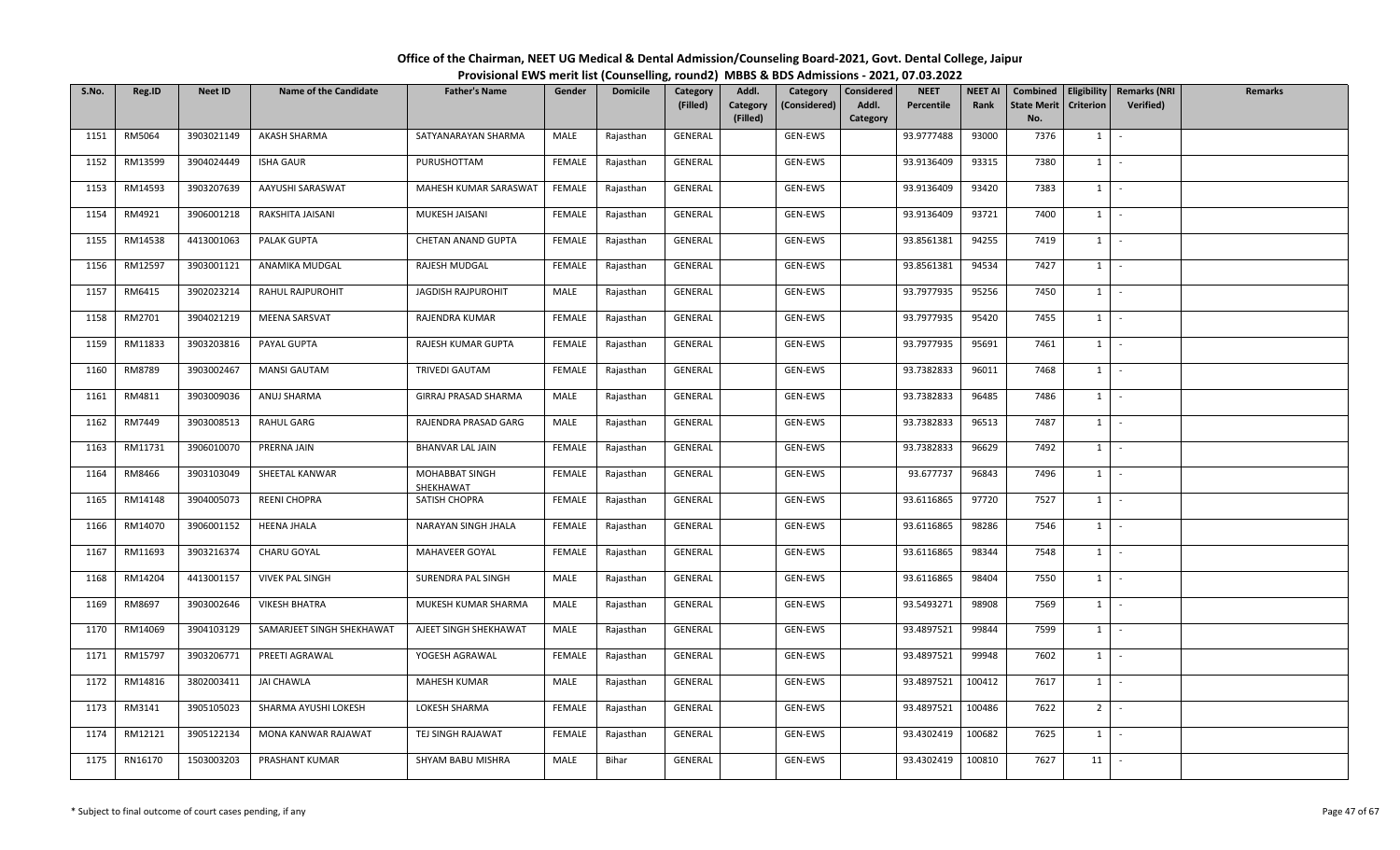| S.No. | Reg.ID  | <b>Neet ID</b> | <b>Name of the Candidate</b> | <b>Father's Name</b>                | Gender        | <b>Domicile</b> | Category<br>(Filled) | Addl.<br>Category<br>(Filled) | Category<br>(Considered) | <b>Considered</b><br>Addl.<br>Category | <b>NEET</b><br>Percentile | <b>NEET AI</b><br>Rank | Combined<br><b>State Merit</b><br>No. | <b>Criterion</b> | Eligibility   Remarks (NRI<br>Verified) | Remarks |
|-------|---------|----------------|------------------------------|-------------------------------------|---------------|-----------------|----------------------|-------------------------------|--------------------------|----------------------------------------|---------------------------|------------------------|---------------------------------------|------------------|-----------------------------------------|---------|
| 1176  | RM6906  | 3904101345     | KHUSHWANT SINGH RATHORE      | <b>GAJENDRA SINGH RATHORE</b>       | MALE          | Rajasthan       | GENERAL              |                               | GEN-EWS                  |                                        | 93.4302419                | 101071                 | 7634                                  | $1 \quad$        | $\sim$                                  |         |
| 1177  | RM15174 | 3903221361     | AKASH KUMAR SINGHAL          | PANKAJ KUMAR                        | MALE          | Rajasthan       | GENERAL              |                               | GEN-EWS                  |                                        | 93.4302419                | 101367                 | 7643                                  | $1\phantom{0}$   | $\sim$                                  |         |
| 1178  | RM2634  | 3903105073     | ASOMYA JAIN                  | <b>ASHOK JAIN</b>                   | FEMALE        | Rajasthan       | GENERAL              |                               | GEN-EWS                  |                                        | 93.3708612                | 101662                 | 7652                                  | $1 \quad$        | $\sim$                                  |         |
| 1179  | RM7866  | 3903106583     | SHIVANGI SHARMA              | RAM SWAROOP SHARMA                  | FEMALE        | Rajasthan       | GENERAL              |                               | GEN-EWS                  |                                        | 93.3708612                | 102095                 | 7663                                  | $1 \quad$        | $\sim$                                  |         |
| 1180  | RM15513 | 3903222365     | HIMANSHU AIRAN               | PRADEEP KUMAR AIRAN                 | MALE          | Rajasthan       | GENERAL              |                               | GEN-EWS                  |                                        | 93.3708612                | 102119                 | 7666                                  | $1 \quad$        | $\sim$                                  |         |
| 1181  | RM6910  | 3903222342     | PIYUSH BHARDWAJ              | TEJ PRAKASH BHARDWAJ                | MALE          | Rajasthan       | GENERAL              |                               | GEN-EWS                  |                                        | 93.3708612                | 102180                 | 7673                                  | 2 <sup>1</sup>   | $\sim$                                  |         |
| 1182  | RM15372 | 3904105262     | SRISHTI RAJPUROHIT           | LAXMAN SINGH RAJPUROHIT             | FEMALE        | Rajasthan       | GENERAL              |                               | GEN-EWS                  |                                        | 93.3064296                | 102575                 | 7686                                  | $1\phantom{0}$   | $\sim$                                  |         |
| 1183  | RM12870 | 3903102596     | KOMAL GUPTA                  | SURENDER KUMAR GARG                 | FEMALE        | Rajasthan       | GENERAL              |                               | GEN-EWS                  |                                        | 93.3064296                | 103182                 | 7708                                  | $1 \mid$         | $\sim$                                  |         |
| 1184  | RM13604 | 3904101620     | <b>GOKUL VYAS</b>            | <b>AVINASH VYAS</b>                 | MALE          | Rajasthan       | GENERAL              |                               | GEN-EWS                  |                                        | 93.3064296                | 103258                 | 7710                                  | $1 \mid$         | $\sim$                                  |         |
| 1185  | RM5878  | 3005001176     | RAKSHITA JAIN                | <b>LALIT JAIN</b>                   | <b>FEMALE</b> | Rajasthan       | GENERAL              |                               | GEN-EWS                  |                                        | 93.2464661                | 103973                 | 7732                                  | $1 \quad$        | $\sim$                                  |         |
| 1186  | RM3676  | 3903107132     | ADITYA BANSAL                | CHANDRA BIHARI BANSAL               | MALE          | Rajasthan       | GENERAL              |                               | GEN-EWS                  |                                        | 93.2464661                | 103994                 | 7733                                  | $1 \mid -$       |                                         |         |
| 1187  | RM2776  | 3906003402     | SANVI BALDWA                 | SANDEEP GUPTA                       | <b>FEMALE</b> | Rajasthan       | GENERAL              |                               | GEN-EWS                  |                                        | 93.1866322                | 105140                 | 7770                                  | $1 \quad$        | $\sim$                                  |         |
| 1188  | RM15387 | 3903206826     | LOKENDRA SINGH RAJAWAT       | RAJENDRA SINGH RAJAWAT              | MALE          | Rajasthan       | GENERAL              |                               | GEN-EWS                  |                                        | 93.1268629                | 105920                 | 7785                                  | $1 \quad$        | $\sim$                                  |         |
| 1189  | RM1276  | 3903008124     | JHANVI SHEKHAWAT             | <b>BHAGIRATH SINGH</b><br>SHEKHAWAT | FEMALE        | Rajasthan       | GENERAL              |                               | GEN-EWS                  |                                        | 93.0608772                | 106729                 | 7810                                  | $1 \quad$        | $\sim$                                  |         |
| 1190  | RM14691 | 3903207665     | SHRESTHA GARG                | MUKESH GARG                         | MALE          | Rajasthan       | GENERAL              |                               | GEN-EWS                  |                                        | 92.9288409                | 108283                 | 7854                                  | $1\phantom{0}$   | $\sim$                                  |         |
| 1191  | RM13502 | 3903120074     | BHAWNA LALWANI               | JAGDISH LALWANI                     | FEMALE        | Rajasthan       | GENERAL              |                               | GEN-EWS                  |                                        | 92.9288409                | 108514                 | 7859                                  | $1$ $-$          |                                         |         |
| 1192  | RM3610  | 2001314300     | KHUSHI AGGARWAL              | SUDESH AGGARWAL                     | <b>FEMALE</b> | NCT of Delhi    | GENERAL              |                               | GEN-EWS                  |                                        | 92.9288409                | 108698                 | 7865                                  | 11               | $\sim$                                  |         |
| 1193  | RM5037  | 3905104147     | <b>VIPUL AGARWAL</b>         | MUKESH AGARWAL                      | MALE          | Rajasthan       | GENERAL              |                               | GEN-EWS                  |                                        | 92.9288409                | 109014                 | 7874                                  | $1 \quad$        |                                         |         |
| 1194  | RM11139 | 4203001542     | ELURI BHARGAVI               | ELURI KRISHNA RAO                   | FEMALE        | Telangana       | GENERAL              |                               | GEN-EWS                  |                                        | 92.8661577                | 109623                 | 7892                                  | 11               | $\sim$                                  |         |
| 1195  | RM1372  | 3903205208     | <b>VIKAS GUPTA</b>           | <b>VISHNU GUPTA</b>                 | MALE          | Rajasthan       | GENERAL              |                               | GEN-EWS                  |                                        | 92.8661577                | 109923                 | 7907                                  | $1 \quad$        | $\sim$                                  |         |
| 1196  | RM1572  | 3903006705     | <b>GOURAV AGARWAL</b>        | MADHU SUDAN AGARWAL                 | MALE          | Rajasthan       | GENERAL              |                               | GEN-EWS                  |                                        | 92.8661577                | 109992                 | 7910                                  | 1                | $\sim 10$                               |         |
| 1197  | RM9514  | 3906009053     | HEMANT BHARDWAJ              | SUNIL KUMAR SHARMA                  | MALE          | Rajasthan       | GENERAL              |                               | GEN-EWS                  |                                        | 92.8661577                | 110141                 | 7916                                  | 3 <sup>1</sup>   | $\sim$                                  |         |
| 1198  | RM15299 | 3903215267     | HARSHIT KUMAR GOYAL          | VINOD KUMAR GOYAL                   | MALE          | Rajasthan       | GENERAL              |                               | GEN-EWS                  |                                        | 92.8043811                | 111107                 | 7945                                  | $1 \quad$        | $\sim$                                  |         |
| 1199  | RM15483 | 3902002147     | LAVANAYA GARG                | JUGAL KISHORE GARG                  | FEMALE        | Rajasthan       | GENERAL              |                               | GEN-EWS                  |                                        | 92.7404675                | 111952                 | 7967                                  | $1 \quad$        | $\sim$                                  |         |
| 1200  | RM4183  | 3903208680     | KHUSHI CHAUHAN               | ASHOK SINGH CHAUHAN                 | FEMALE        | Rajasthan       | GENERAL              |                               | GEN-EWS                  |                                        | 92.6677472                | 112493                 | 7977                                  | $1\phantom{0}$   | $\sim$                                  |         |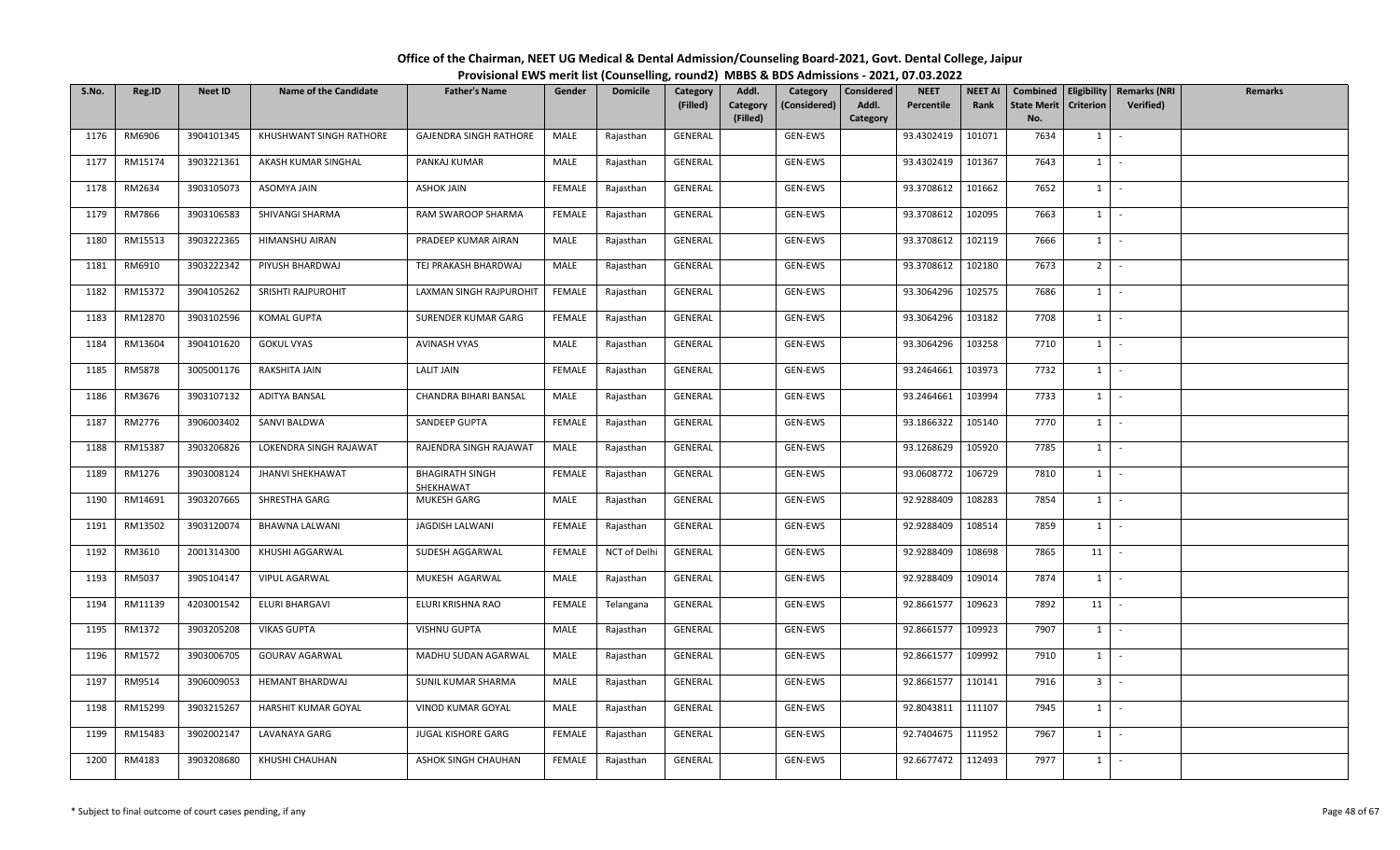| S.No. | Reg.ID  | <b>Neet ID</b> | <b>Name of the Candidate</b> | <b>Father's Name</b>       | Gender        | <b>Domicile</b> | <b>Category</b><br>(Filled) | Addl.<br>Category<br>(Filled) | Category<br>(Considered) | Considered<br>Addl.<br>Category | <b>NEET</b><br>Percentile | <b>NEET AI</b><br>Rank | Combined<br><b>State Merit</b><br>No. | <b>Criterion</b> | <b>Eligibility Remarks (NRI</b><br>Verified) | Remarks |
|-------|---------|----------------|------------------------------|----------------------------|---------------|-----------------|-----------------------------|-------------------------------|--------------------------|---------------------------------|---------------------------|------------------------|---------------------------------------|------------------|----------------------------------------------|---------|
| 1201  | RM2224  | 3904005097     | ABHIJEET SINGH RAJPUROHIT    | JABBAR SINGH RAJPUROHIT    | MALE          | Rajasthan       | GENERAL                     |                               | GEN-EWS                  |                                 | 92.6677472                | 112754                 | 7990                                  | 1                | $\sim$                                       |         |
| 1202  | RM2468  | 3903105018     | SAHBAN ADEEB KHAN            | <b>SARDAR KHAN</b>         | MALE          | Rajasthan       | GENERAL                     |                               | GEN-EWS                  |                                 | 92.6677472                | 112808                 | 7993                                  | $1 \vert$        | $\sim$                                       |         |
| 1203  | RM15606 | 3901006169     | PRAKSHI SOMANI               | CHANDRA SHEKHAR SOMAN      | FEMALE        | Rajasthan       | GENERAL                     |                               | GEN-EWS                  |                                 | 92.541798                 | 114557                 | 8040                                  | $1 \vert$        | $\sim$                                       |         |
| 1204  | RM15819 | 3802006309     | SAKSHI SHARMA                | <b>GANGA RAM SHARMA</b>    | FEMALE        | Rajasthan       | GENERAL                     |                               | GEN-EWS                  |                                 | 92.541798                 | 114915                 | 8052                                  | $1 \vert$        | $\sim$                                       |         |
| 1205  | RM12822 | 3901001232     | VARSHA KANWAR                | SHARVAN SINGH              | FEMALE        | Rajasthan       | GENERAL                     |                               | GEN-EWS                  |                                 | 92.4788557                | 115448                 | 8064                                  | 6                | $\sim$                                       |         |
| 1206  | RM3247  | 3903204721     | <b>HRIDAYA PAREEK</b>        | <b>ASHOK PAREEK</b>        | MALE          | Rajasthan       | GENERAL                     |                               | GEN-EWS                  |                                 | 92.4788557                | 116137                 | 8085                                  | $1 \vert$        | $\sim$                                       |         |
| 1207  | RM1450  | 3903021125     | NIDHIKA AGARWAL              | SUSHIL AGARWAL             | FEMALE        | Rajasthan       | GENERAL                     |                               | GEN-EWS                  |                                 | 92.4146832                | 116571                 | 8087                                  | $1 \vert$        | $\sim$                                       |         |
| 1208  | RM2314  | 3906009018     | AKSHITA SHARMA               | RAJESH SHARMA              | <b>FEMALE</b> | Rajasthan       | GENERAL                     |                               | GEN-EWS                  |                                 | 92.4146832                | 116574                 | 8088                                  | $1 \vert$        | $\sim$                                       |         |
| 1209  | RM6447  | 3903211305     | PRIYANSHU PARASHAR           | PRADEEP KUMAR PARASHAR     | MALE          | Rajasthan       | GENERAL                     |                               | GEN-EWS                  |                                 | 92.4146832                | 116770                 | 8092                                  | $1 \vert$        | $\sim$                                       |         |
| 1210  | RM12276 | 3903107235     | AKSH SINGHAL                 | <b>VINOD SINGHAL</b>       | MALE          | Rajasthan       | GENERAL                     |                               | GEN-EWS                  |                                 | 92.4146832                | 117083                 | 8100                                  | 1                | $\sim$                                       |         |
| 1211  | RM12768 | 3903008330     | AKSHITA RAGHAV               | K K SINGH RAGHUWANSHI      | FEMALE        | Rajasthan       | GENERAL                     |                               | GEN-EWS                  |                                 | 92.34669                  | 117207                 | 8105                                  | $1 \vert$        | $\sim$                                       |         |
| 1212  | RM12469 | 2302003186     | YASHITA                      | PUNEET KUMAR<br>MANCHANDA  | FEMALE        | Haryana         | GENERAL                     |                               | GEN-EWS                  |                                 | 92.34669                  | 117262                 | 8107                                  | 11               | $\mathcal{L}$                                |         |
| 1213  | RM12338 | 3906006111     | MEGHA JOSHI                  | SATYA NARAYAN JOSHI        | FEMALE        | Rajasthan       | GENERAL                     |                               | GEN-EWS                  |                                 | 92.34669                  | 117695                 | 8121                                  | $1 \mid$         | $\sim$                                       |         |
| 1214  | RM14590 | 3905114229     | KHUSHI AGARWAL               | <b>ANIL AGARWAL</b>        | FEMALE        | Rajasthan       | GENERAL                     |                               | GEN-EWS                  |                                 | 92.34669                  | 117746                 | 8123                                  | $1 \vert$        | $\sim$                                       |         |
| 1215  | RM1897  | 3903201417     | LAKSHAY MANGLUNIA            | ASHWANI MANGLUNIA          | MALE          | Rajasthan       | GENERAL                     |                               | GEN-EWS                  |                                 | 92.2817403                | 118738                 | 8147                                  | 1                | $\mathcal{L}$                                |         |
| 1216  | RM2209  | 3002009009     | ANUSHKA GARG                 | <b>RAKESH GARG</b>         | FEMALE        | Rajasthan       | GENERAL                     |                               | GEN-EWS                  |                                 | 92.0852725                | 121502                 | 8210                                  | 2 <sup>1</sup>   | $\sim$                                       |         |
| 1217  | RM13697 | 3905004372     | HIMANSHU GOYAL               | PAWAN KUMAR GOYAL          | MALE          | Rajasthan       | GENERAL                     |                               | GEN-EWS                  |                                 | 92.0127465                | 122897                 | 8239                                  | $1 \vert$        | $\sim$                                       |         |
| 1218  | RM1055  | 3903004060     | YUVRAJ SINGH RATHORE         | SURENDRA SINGH RATHORE     | MALE          | Rajasthan       | GENERAL                     |                               | GEN-EWS                  |                                 | 91.9458541                | 123760                 | 8260                                  | $1 \vert$        | $\sim$                                       |         |
| 1219  | RM6724  | 3901012143     | DEEPANSHU SHARMA             | SANJAY KUMAR SHARMA        | MALE          | Rajasthan       | GENERAL                     |                               | GEN-EWS                  |                                 | 91.9458541                | 124187                 | 8269                                  | <sup>1</sup>     | $\sim$                                       |         |
| 1220  | RM13929 | 3903215442     | <b>BALWANT SHARMA</b>        | SIYARAM SHARMA             | MALE          | Rajasthan       | GENERAL                     |                               | GEN-EWS                  |                                 | 91.9458541                | 124330                 | 8272                                  | 5 <sub>1</sub>   | $\mathcal{L}_{\mathcal{A}}$                  |         |
| 1221  | RM10045 | 3903209104     | <b>TANISHA AGARWAL</b>       | RAMBABU AGARWAL            | <b>FEMALE</b> | Rajasthan       | GENERAL                     |                               | GEN-EWS                  |                                 | 91.8782495                | 124935                 | 8285                                  | $1 \vert$        | $\sim$                                       |         |
| 1222  | RM15498 | 3903209144     | AMAN SHARMA                  | MAHESH CHAND SHARMA        | MALE          | Rajasthan       | GENERAL                     |                               | GEN-EWS                  |                                 | 91.8782495                | 125047                 | 8288                                  | 1                | $\sim$                                       |         |
| 1223  | RM13589 | 3903203634     | <b>ABHILEKH VIJAY</b>        | <b>BRIJESH KUMAR VIJAY</b> | MALE          | Rajasthan       | GENERAL                     |                               | GEN-EWS                  |                                 | 91.8782495                | 125123                 | 8293                                  | $1 \vert$        | $\sim$                                       |         |
| 1224  | RM2459  | 2302032050     | <b>HARSHIL PAREEK</b>        | OM PRAKASH PAREEK          | FEMALE        | Rajasthan       | GENERAL                     |                               | GEN-EWS                  |                                 | 91.8782495                | 125358                 | 8300                                  | $1 \vert$        | $\sim$                                       |         |
| 1225  | RM15286 | 2001017173     | DIVYA SHARMA                 | YOGESH SHARMA              | FEMALE        | Rajasthan       | GENERAL                     | WDP,<br>EXS6                  | GEN-EWS                  |                                 | 91.8125228                | 125620                 | 8311                                  | $1 \vert$        | $\sim$                                       |         |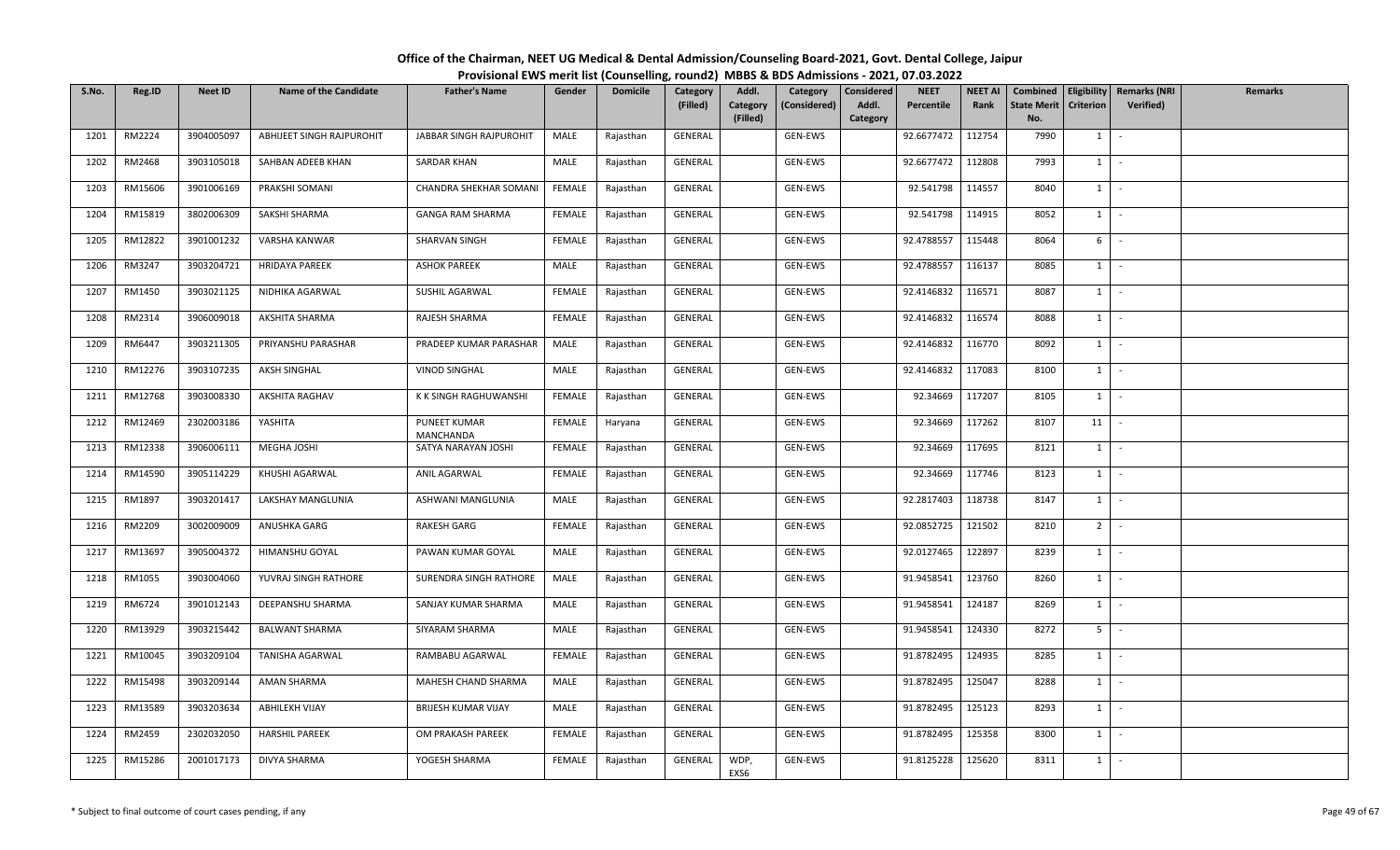| S.No. | Reg.ID  | <b>Neet ID</b> | <b>Name of the Candidate</b> | <b>Father's Name</b>    | Gender        | <b>Domicile</b>   | Category<br>(Filled) | Addl.<br>Category<br>(Filled) | Category<br>(Considered) | <b>Considered</b><br>Addl.<br>Category | <b>NEET</b><br>Percentile | <b>NEET AI</b><br>Rank | Combined<br><b>State Merit</b><br>No. | <b>Criterion</b> | <b>Eligibility Remarks (NRI</b><br>Verified) | Remarks |
|-------|---------|----------------|------------------------------|-------------------------|---------------|-------------------|----------------------|-------------------------------|--------------------------|----------------------------------------|---------------------------|------------------------|---------------------------------------|------------------|----------------------------------------------|---------|
| 1226  | RM6625  | 3905107204     | PRAKTI SHARMA                | <b>LALIT SHARMA</b>     | FEMALE        | Rajasthan         | GENERAL              |                               | GEN-EWS                  |                                        | 91.8125228                | 125766                 | 8314                                  | 1                | $\sim$                                       |         |
| 1227  | RM15135 | 3905119017     | <b>MEGHA BHATI</b>           | LAKSHMAN SINGH BHATI    | FEMALE        | Rajasthan         | GENERAL              |                               | GEN-EWS                  |                                        | 91.742587                 | 126660                 | 8338                                  | $1 \quad$        | $\sim$                                       |         |
| 1228  | RM12716 | 3903213005     | TILAK RAJ SHARMA             | SURESH KUMAR SHARMA     | MALE          | Rajasthan         | GENERAL              |                               | GEN-EWS                  |                                        | 91.6015497                | 128914                 | 8386                                  | 1                | $\sim$                                       |         |
| 1229  | RM12693 | 4401015297     | VINAYAK SHARMA               | PANKAJ SHARMA           | MALE          | Rajasthan         | GENERAL              |                               | GEN-EWS                  |                                        | 91.5335566                | 129911                 | 8411                                  | $1 \quad$        | $\sim$                                       |         |
| 1230  | RM4211  | 3903019044     | DIVANSHU JAIMAN              | GIRIJASHANKAR JAIMAN    | MALE          | Rajasthan         | GENERAL              |                               | GEN-EWS                  |                                        | 91.464074                 | 131251                 | 8439                                  | $1 \mid$         | $\sim$                                       |         |
| 1231  | RM13457 | 3802010176     | VANSHITA                     | <b>MANOJ KUMAR</b>      | FEMALE        | Rajasthan         | GENERAL              |                               | GEN-EWS                  |                                        | 91.464074                 | 131343                 | 8440                                  | $1 \quad$        | $\sim$                                       |         |
| 1232  | RM5706  | 3906001520     | PRIYANSHI JAIN               | SANJAY JAIN             | FEMALE        | Rajasthan         | GENERAL              |                               | GEN-EWS                  |                                        | 91.464074                 | 131419                 | 8443                                  | 1                | $\sim$                                       |         |
| 1233  | RM13690 | 3903231050     | <b>ANKIT SHARMA</b>          | RAM GOPAL SHARMA        | MALE          | Rajasthan         | GENERAL              |                               | GEN-EWS                  |                                        | 91.3280877                | 133599                 | 8487                                  | $1$ $\cdot$      |                                              |         |
| 1234  | RM4100  | 3906006119     | NIVITA JAIN                  | ASHOK KUMAR JAIN        | <b>FEMALE</b> | Rajasthan         | GENERAL              |                               | GEN-EWS                  |                                        | 91.1255329                | 136763                 | 8548                                  | $1 \vert$        | $\sim$                                       |         |
| 1235  | RM9929  | 3901008130     | RAJNEESH JOSHI               | RAJESH JOSHI            | MALE          | Rajasthan         | GENERAL              |                               | GEN-EWS                  |                                        | 91.0529421                | 137049                 | 8552                                  | $4 \square$      | $\sim$                                       |         |
| 1236  | RM2325  | 3905024212     | AMIT JAIN                    | RAKESH KUMAR JAIN       | MALE          | Rajasthan         | GENERAL              |                               | GEN-EWS                  |                                        | 91.0529421                | 137358                 | 8555                                  | $1 \quad$        | $\sim$                                       |         |
| 1237  | RM11834 | 3903209234     | ANANYA SHARMA                | OM PRAKASH SHARMA       | FEMALE        | Rajasthan         | GENERAL              |                               | GEN-EWS                  |                                        | 91.0529421                | 137609                 | 8562                                  | $1 \cdot$        |                                              |         |
| 1238  | RM12620 | 3110105307     | NAHATA VIDITH VINOD          | VINOD                   | MALE          | Maharashtra       | GENERAL              |                               | GEN-EWS                  |                                        | 91.0529421                | 137977                 | 8564                                  | 11               | $\sim$                                       |         |
| 1239  | RM5611  | 3906008270     | <b>ISHANI SHARMA</b>         | VISHNU SHARMA           | FEMALE        | Rajasthan         | GENERAL              |                               | GEN-EWS                  |                                        | 90.8369828                | 140554                 | 8625                                  | $1 \quad$        | $\sim$                                       |         |
| 1240  | RM13541 | 3902016016     | SAYJAL DEEDWANIYA            | MAHENDRA KUMAR SHARM/   | FEMALE        | Rajasthan         | GENERAL              |                               | GEN-EWS                  |                                        | 90.8369828                | 141112                 | 8643                                  | $1 \mid$         | $\sim$                                       |         |
| 1241  | RM3482  | 3906002349     | ADITYA JHA                   | <b>BIJAY MOHAN JHA</b>  | MALE          | Rajasthan         | GENERAL              |                               | GEN-EWS                  |                                        | 90.8369828                | 141429                 | 8650                                  | 1                | $\sim$                                       |         |
| 1242  | RM11831 | 3003005375     | NIKITA BHATI                 | KRISHAN KANT SINGH BHAT | FEMALE        | Madhya<br>Pradesh | GENERAL              |                               | GEN-EWS                  |                                        | 90.7658814                | 142085                 | 8668                                  | 11               | $\sim$                                       |         |
| 1243  | RM8239  | 3903005400     | PARUL SHARMA                 | <b>MOHAN SHARMA</b>     | FEMALE        | Rajasthan         | GENERAL              |                               | GEN-EWS                  |                                        | 90.7658814                | 142138                 | 8670                                  | $1 \quad$        | $\sim$                                       |         |
| 1244  | RM13367 | 3802001191     | ANCHAL CHUGH                 | <b>BHARAT CHUGH</b>     | FEMALE        | Rajasthan         | GENERAL              |                               | GEN-EWS                  |                                        | 90.7658814                | 142167                 | 8673                                  | $1 \vert$        | $\sim$                                       |         |
| 1245  | RM10704 | 3906012154     | <b>MAMTA MENARIYA</b>        | RADHESHYAM              | FEMALE        | Rajasthan         | GENERAL              |                               | GEN-EWS                  |                                        | 90.7658814                | 142490                 | 8681                                  | 1                | $\sim$                                       |         |
| 1246  | RM5590  | 3903101278     | <b>MANVI SHARMA</b>          | SHAILESH SHARMA         | <b>FEMALE</b> | Rajasthan         | GENERAL              |                               | GEN-EWS                  |                                        | 90.6905061                | 143292                 | 8700                                  | $1 \mid$         | $\sim$                                       |         |
| 1247  | RM7396  | 3906026155     | SUDHANSHU PUNJOT             | KAMLESH PUNJOT          | MALE          | Rajasthan         | GENERAL              |                               | GEN-EWS                  |                                        | 90.6905061                | 143630                 | 8712                                  | $1 \quad$        | $\sim$                                       |         |
| 1248  | RM14824 | 3903203821     | VARSHA SHARMA                | KAMLESH KUMAR SHARMA    | FEMALE        | Rajasthan         | GENERAL              |                               | GEN-EWS                  |                                        | 90.6161022                | 143940                 | 8716                                  | $1 \quad$        | $\sim$                                       |         |
| 1249  | RM14901 | 3903232135     | DEEPAK SHARMA                | MOOLCHAND SHARMA        | MALE          | Rajasthan         | GENERAL              |                               | GEN-EWS                  |                                        | 90.6161022                | 143977                 | 8719                                  | $1 \vert -$      |                                              |         |
| 1250  | RM7195  | 3902001297     | NUPUR AUDICHYA               | KRISHAN KUMAR AUDICHYA  | FEMALE        | Rajasthan         | GENERAL              | WDP,<br>EXS6                  | GEN-EWS                  |                                        | 90.6161022                | 144021                 | 8721                                  | $1\phantom{0}$   | $\sim$                                       |         |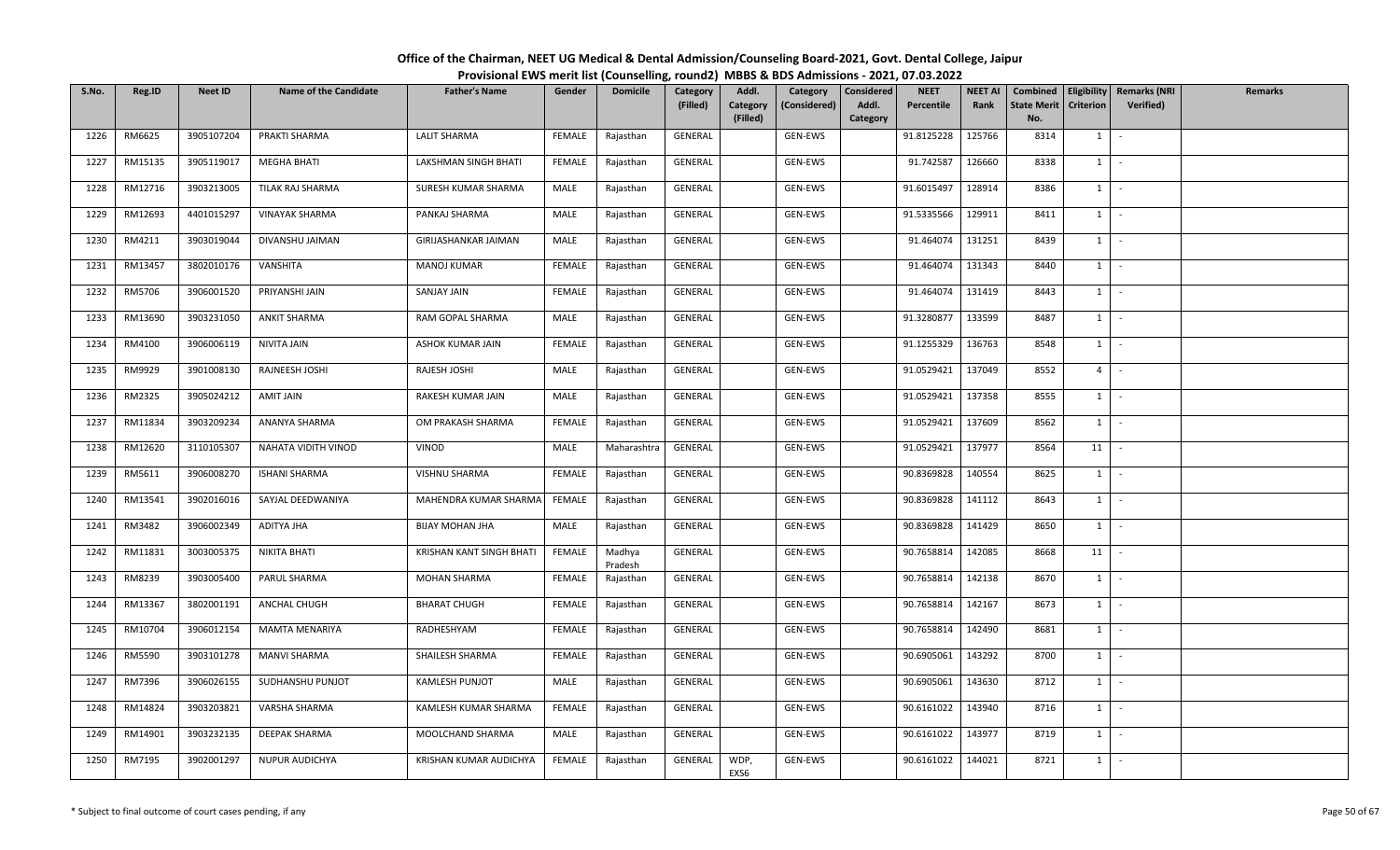| S.No. | Reg.ID  | <b>Neet ID</b> | <b>Name of the Candidate</b> | <b>Father's Name</b>               | Gender        | <b>Domicile</b>   | Category<br>(Filled) | Addl.<br>Category<br>(Filled) | Category<br>(Considered) | Considered<br>Addl.<br>Category | <b>NEET</b><br>Percentile | <b>NEET AI</b><br>Rank | Combined<br>State Merit<br>No. | <b>Criterion</b> | Eligibility   Remarks (NRI<br>Verified) | <b>Remarks</b> |
|-------|---------|----------------|------------------------------|------------------------------------|---------------|-------------------|----------------------|-------------------------------|--------------------------|---------------------------------|---------------------------|------------------------|--------------------------------|------------------|-----------------------------------------|----------------|
| 1251  | RM13370 | 3905016281     | SNEHA GUPTA                  | <b>VIRENDRA GUPTA</b>              | FEMALE        | Rajasthan         | GENERAL              |                               | GEN-EWS                  |                                 | 90.5432524                | 144918                 | 8737                           | $1 \mid$         | $\sim$                                  |                |
| 1252  | RM1668  | 1202022010     | O GOPI SHARNYA               | OLETI SUDARSANA RAO                | FEMALE        | Andhra<br>Pradesh | GENERAL              |                               | GEN-EWS                  |                                 | 90.5432524                | 145173                 | 8741                           | 11               |                                         |                |
| 1253  | RM7068  | 3905012056     | KUMUD JESWANI                | NIRMAL KUMAR JESWANI               | FEMALE        | Rajasthan         | GENERAL              |                               | GEN-EWS                  |                                 | 90.5432524                | 145406                 | 8745                           | 1                | $\sim$                                  |                |
| 1254  | RM12627 | 3901015018     | AYUSH KUMAR PATHAK           | SUSHIL KUMAR PATHAK                | MALE          | Rajasthan         | GENERAL              |                               | GEN-EWS                  |                                 | 90.5432524                | 146017                 | 8757                           | $1 \quad$        | $\sim$                                  |                |
| 1255  | RM13967 | 3903006249     | <b>GARIMA DEVNANI</b>        | JAIPRAKASH DEVNANI                 | FEMALE        | Rajasthan         | GENERAL              |                               | GEN-EWS                  |                                 | 90.4742879                | 146289                 | 8762                           | $1 \quad$        | $\sim$                                  |                |
| 1256  | RM11906 | 3802010202     | <b>ISHITA</b>                | MAHESH CHAWLA                      | FEMALE        | Rajasthan         | GENERAL              |                               | GEN-EWS                  |                                 | 90.2544434                | 150111                 | 8834                           | $1 \quad$        | $\sim$                                  |                |
| 1257  | RM13387 | 3903103414     | PAYAL JAIN                   | <b>GOVERDHAN JAIN</b>              | FEMALE        | Rajasthan         | GENERAL              |                               | GEN-EWS                  |                                 | 90.1100388                | 152015                 | 8870                           | $1\phantom{0}$   | $\sim$                                  |                |
| 1258  | RM6962  | 3903008409     | SHRADDHA JHA                 | NAGENDRA KUMAR JHA                 | FEMALE        | Bihar             | GENERAL              |                               | GEN-EWS                  |                                 | 90.0382899                | 153701                 | 8908                           | $1\phantom{0}$   | $\sim$                                  |                |
| 1259  | RM3429  | 3901001501     | HANSIKA BHAMBHANEY           | DEVANAND BHAMBHANEY                | FEMALE        | Rajasthan         | GENERAL              |                               | GEN-EWS                  |                                 | 89.9623318                | 154387                 | 8920                           | $1 \quad$        | $\sim$                                  |                |
| 1260  | RM5951  | 3002013017     | SHOAIB KHAN                  | <b>VIKAR AHMED</b>                 | MALE          | Rajasthan         | GENERAL              |                               | GEN-EWS                  |                                 | 89.9623318                | 154610                 | 8924                           | 1                | $\sim$                                  |                |
| 1261  | RM1033  | 2302021028     | <b>ISHIKA</b>                | KULDEEP SINGH                      | FEMALE        | Haryana           | GENERAL              |                               | GEN-EWS                  |                                 | 89.9623318                | 154762                 | 8927                           | 11               | $\sim$                                  |                |
| 1262  | RM6265  | 3905006053     | <b>FALAK NAAZ</b>            | MOHAMMAD UMAR<br><b>FAROOQ</b>     | FEMALE        | Rajasthan         | GENERAL              |                               | GEN-EWS                  |                                 | 89.9623318                | 154995                 | 8932                           | $1 \quad$        | $\sim$                                  |                |
| 1263  | RM5245  | 3905004373     | ANSHIKA JAIN                 | <b>VIKAS</b>                       | <b>FEMALE</b> | Rajasthan         | GENERAL              |                               | GEN-EWS                  |                                 | 89.8110632                | 156513                 | 8960                           | $1 \quad$        | $\sim$                                  |                |
| 1264  | RM14836 | 3903114319     | RUPESH SHARMA                | SOHAN LAL SHARMA                   | MALE          | Rajasthan         | GENERAL              |                               | GEN-EWS                  |                                 | 89.8110632                | 156827                 | 8966                           | $1 \vert$        | $\sim$                                  |                |
| 1265  | RM12373 | 3905021145     | HIMANSHNU SHARMA             | DINESH KUMAR SHARMA                | MALE          | Rajasthan         | GENERAL              |                               | GEN-EWS                  |                                 | 89.5944564                | 160663                 | 9042                           | $1 \quad$        | $\sim$                                  |                |
| 1266  | RM13448 | 3903001826     | ASHWANI CHAUHAN              | <b>BHOOPENDRA SINGH</b><br>CHAUHAN | <b>FEMALE</b> | Rajasthan         | GENERAL              | WDP,<br>EXS4                  | GEN-EWS                  | EXS6                            | 89.4372951                | 162192                 | 9076                           | $1$ $-$          |                                         |                |
| 1267  | RM14372 | 3903105409     | <b>BABLI RAJAWAT</b>         | SURENDRA SINGH RAJAWAT             | FEMALE        | Rajasthan         | GENERAL              |                               | GEN-EWS                  |                                 | 89.3596534                | 163789                 | 9108                           | 3 <sup>1</sup>   | $\sim$                                  |                |
| 1268  | RM14430 | 3905006086     | VARTIKA VASHISTH             | RAVI SHARMA                        | FEMALE        | Rajasthan         | GENERAL              |                               | GEN-EWS                  |                                 | 89.2815584                | 164442                 | 9118                           | $1 \quad$        | $\sim$                                  |                |
| 1269  | RM3726  | 3903104100     | YATENDRA SINGH SHEKHAWAT     | NARENDRA SINGH                     | MALE          | Rajasthan         | GENERAL              |                               | GEN-EWS                  |                                 | 89.1186338                | 167027                 | 9156                           | $1 \vert$        | $\sim$                                  |                |
| 1270  | RM7446  | 3903107592     | SURBHI AGRAWAL               | MAHESH CHAND                       | FEMALE        | Rajasthan         | GENERAL              |                               | GEN-EWS                  |                                 | 89.1186338                | 167816                 | 9171                           | $1 \quad$        | $\sim$                                  |                |
| 1271  | RM15096 | 3901011057     | RAKSHITA PARASHAR            | <b>MANOJ PARASHAR</b>              | FEMALE        | Rajasthan         | GENERAL              |                               | GEN-EWS                  |                                 | 89.0404741                | 169110                 | 9202                           | $1 \mid$         | $\sim$                                  |                |
| 1272  | RM8264  | 3903201025     | <b>NEHA JAIN</b>             | PAWAN KUMAR JAIN                   | FEMALE        | Rajasthan         | GENERAL              |                               | GEN-EWS                  |                                 | 89.0404741                | 169184                 | 9203                           | $1 \mid$         | $\sim$                                  |                |
| 1273  | RM10527 | 3904003184     | SANIYA                       | <b>HARUN ALI</b>                   | FEMALE        | Rajasthan         | GENERAL              |                               | GEN-EWS                  |                                 | 88.9647103                | 169365                 | 9210                           | $1 \quad$        | $\sim$                                  |                |
| 1274  | RM4214  | 3903004202     | VARTIKA AGRAWAL              | MADHU SUDAN GUPTA                  | FEMALE        | Rajasthan         | GENERAL              |                               | GEN-EWS                  |                                 | 88.886421                 | 170591                 | 9225                           | $1 \vert$        | $\sim$                                  |                |
| 1275  | RM5637  | 3903013326     | <b>VIJAY KUMAR SHARMA</b>    | NARENDRA KUMAR SHARMA              | MALE          | Rajasthan         | GENERAL              |                               | GEN-EWS                  |                                 | 88.886421                 | 170671                 | 9227                           | $1\phantom{0}$   | $\sim$                                  |                |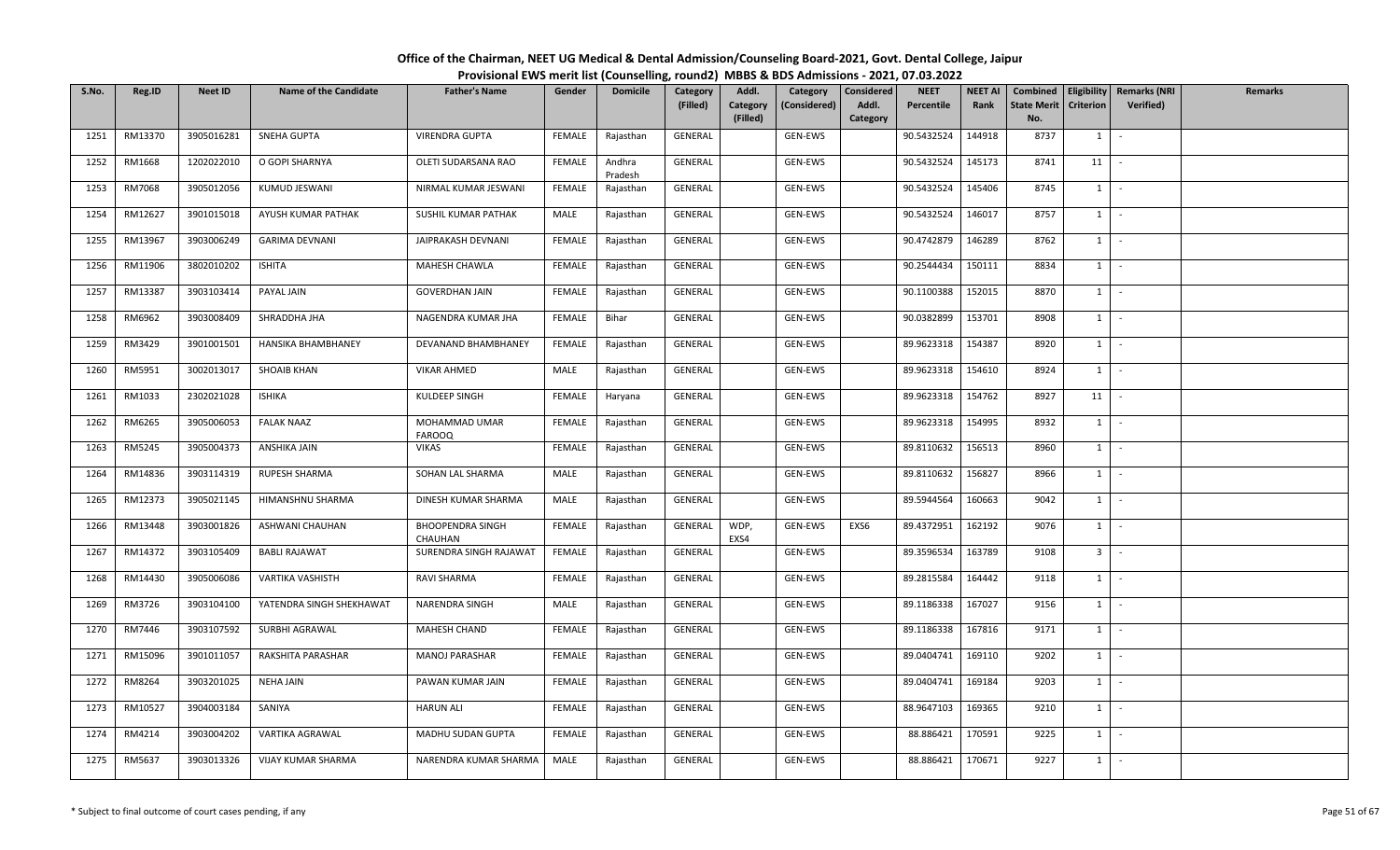| S.No. | Reg.ID  | <b>Neet ID</b> | <b>Name of the Candidate</b> | <b>Father's Name</b>     | Gender        | <b>Domicile</b> | Category<br>(Filled) | Addl.<br>Category<br>(Filled) | Category<br>(Considered) | Considered<br>Addl.<br>Category | <b>NEET</b><br>Percentile | <b>NEET AI</b><br>Rank | <b>State Merit</b><br>No. | <b>Criterion</b> | Combined   Eligibility   Remarks (NRI<br><b>Verified</b> ) | Remarks |
|-------|---------|----------------|------------------------------|--------------------------|---------------|-----------------|----------------------|-------------------------------|--------------------------|---------------------------------|---------------------------|------------------------|---------------------------|------------------|------------------------------------------------------------|---------|
| 1276  | RN16491 | 3903207133     | AAYUSHI AJMERA               | <b>SURESH AJMERA</b>     | FEMALE        | Rajasthan       | GENERAL              |                               | GEN-EWS                  |                                 | 88.886421                 | 170785                 | 9229                      | $1 \vert$        | $\sim$                                                     |         |
| 1277  | RM13688 | 3902011271     | MEDHA MANI RANGA             | RAJ KUMAR RANGA          | <b>FEMALE</b> | Rajasthan       | GENERAL              |                               | GEN-EWS                  |                                 | 88.886421                 | 170845                 | 9230                      | $1$ $\sim$       |                                                            |         |
| 1278  | RN15969 | 1403001438     | AVIJIT GHATAK                | SWAPAN KUMAR GHATAK      | MALE          | Assam           | GENERAL              |                               | GEN-EWS                  |                                 | 88.7225899                | 174034                 | 9287                      | 11               | $\sim$                                                     |         |
| 1279  | RM8666  | 3903007484     | SOHIT SHARMA                 | LALARAM SHARMA           | MALE          | Rajasthan       | GENERAL              |                               | GEN-EWS                  |                                 | 88.6409333                | 174727                 | 9297                      | $1 \vert$        | $\sim$                                                     |         |
| 1280  | RM15574 | 3903005358     | <b>CHARUL PAREEK</b>         | DINESH PAREEK            | FEMALE        | Rajasthan       | GENERAL              |                               | GEN-EWS                  |                                 | 88.6409333                | 175248                 | 9306                      | $1 \vert$        | $\sim$                                                     |         |
| 1281  | RM10012 | 1502309405     | ANOUSHKA SANKRITYA           | MANOJ KUMAR SINGH        | FEMALE        | Bihar           | GENERAL              |                               | GEN-EWS                  |                                 | 88.5634859                | 176285                 | 9316                      | 11               | $\sim$                                                     |         |
| 1282  | RM13338 | 3903005240     | MUKTIKA JAIN                 | MUKESH KUMAR JAIN        | FEMALE        | Rajasthan       | GENERAL              |                               | GEN-EWS                  |                                 | 88.4856499                | 177646                 | 9346                      | $1$ $\sim$       |                                                            |         |
| 1283  | RM4957  | 4401009587     | CHHAVI SINGHAL               | SANJEEV KUMAR AGARWAL    | FEMALE        | Rajasthan       | GENERAL              |                               | GEN-EWS                  |                                 | 88.4071663                | 178934                 | 9365                      | $1 \vert$        | $\sim$                                                     |         |
| 1284  | RM5735  | 3903001434     | PUSHPENDRA GOYAL             | HARI CHARAN GOYAL        | MALE          | Rajasthan       | GENERAL              |                               | GEN-EWS                  |                                 | 88.3241499                | 180132                 | 9383                      | $1 \vert$        | $\sim$                                                     |         |
| 1285  | RM5641  | 3903007669     | KRITI KHANDELWAL             | SHIV KUMAR GUPTA         | <b>FEMALE</b> | Rajasthan       | GENERAL              |                               | GEN-EWS                  |                                 | 88.2430762                | 180834                 | 9395                      | 1                | $\sim$                                                     |         |
| 1286  | RM11017 | 3905120284     | <b>NAINSI SHARMA</b>         | <b>BHARAT LAL SHARMA</b> | FEMALE        | Rajasthan       | GENERAL              |                               | GEN-EWS                  |                                 | 88.16265                  | 182439                 | 9425                      | $1$ $-$          |                                                            |         |
| 1287  | RM13624 | 3901004092     | SHRADDHA SHARMA              | LOKESH SHARMA            | FEMALE        | Rajasthan       | GENERAL              |                               | GEN-EWS                  |                                 | 88.0836484                | 183101                 | 9438                      | $1 \vert$        | $\sim$ $-$                                                 |         |
| 1288  | RM8714  | 3903207368     | <b>MANISH SHARMA</b>         | JAGDISH PRASAD SHARMA    | MALE          | Rajasthan       | GENERAL              |                               | GEN-EWS                  |                                 | 88.0836484                | 183247                 | 9440                      | $1 \vert$        | $\sim$                                                     |         |
| 1289  | RM15192 | 3903207590     | KOMAL SHARMA                 | SANJAY KUMAR SHARMA      | FEMALE        | Rajasthan       | GENERAL              |                               | GEN-EWS                  |                                 | 88.0010853                | 184206                 | 9453                      | $1 \vert$        | $\sim$                                                     |         |
| 1290  | RM12055 | 3906007267     | DHRUVI AMETA                 | RAKESH AMETA             | <b>FEMALE</b> | Rajasthan       | GENERAL              |                               | GEN-EWS                  |                                 | 87.8279941                | 187763                 | 9504                      | $1 \vert$        | $\overline{\phantom{a}}$                                   |         |
| 1291  | RN16416 | 3802010269     | DEEPANSHU                    | DHIRAJ GUPTA             | MALE          | Rajasthan       | GENERAL              |                               | GEN-EWS                  |                                 | 87.7491221                | 188647                 | 9514                      | $1$ $-$          |                                                            |         |
| 1292  | RM13234 | 3903035343     | MS.RADHIKA GARG              | <b>VIMAL GARG</b>        | <b>FEMALE</b> | Rajasthan       | GENERAL              |                               | GEN-EWS                  |                                 | 87.5863918                | 191428                 | 9560                      | $1 \vert$        | $\sim$                                                     |         |
| 1293  | RM15611 | 3903218257     | KOMAL SHARMA                 | ABHISHEK SHARMA          | FEMALE        | Rajasthan       | GENERAL              |                               | GEN-EWS                  |                                 | 87.5863918                | 191574                 | 9562                      | $1 \vert$        | $\sim$                                                     |         |
| 1294  | RM15035 | 3903130207     | DEEPIKA KANWAR               | ARJUN SINGH              | FEMALE        | Rajasthan       | GENERAL              |                               | GEN-EWS                  |                                 | 87.5863918                | 191689                 | 9567                      | $\overline{1}$   | $\sim$ $-$                                                 |         |
| 1295  | RM9420  | 3903018257     | KHUSHI AGARWAL               | SHIMBHU DAYAL MITTAL     | <b>FEMALE</b> | Rajasthan       | GENERAL              |                               | GEN-EWS                  |                                 | 87.4992958                | 192583                 | 9581                      | $1 \vert$        | $\sim$                                                     |         |
| 1296  | RM14135 | 2803008144     | DEEKSHITH MOHAN              | MOHAN KUMAR K R          | MALE          | Kerala          | GENERAL              |                               | GEN-EWS                  |                                 | 87.4992958                | 192748                 | 9586                      | 11               | $\sim$                                                     |         |
| 1297  | RM10580 | 3904022014     | SAKSHI BANSAL                | SANJAY BANSAL            | <b>FEMALE</b> | Rajasthan       | GENERAL              |                               | GEN-EWS                  |                                 | 87.3330039                | 194506                 | 9619                      | $1 \vert$        | $\sim$                                                     |         |
| 1298  | RM14321 | 3115012211     | OZARKAR SUJAL VITTHAL        | <b>VITTHAL</b>           | MALE          | Maharashtra     | GENERAL              |                               | GEN-EWS                  |                                 | 87.3330039                | 194734                 | 9622                      | 11               | $\sim$                                                     |         |
| 1299  | RM15807 | 3906002701     | VANSHIKA JOSHI               | SHASHI KUMAR JOSHI       | FEMALE        | Rajasthan       | GENERAL              |                               | GEN-EWS                  |                                 | 87.3330039                | 195287                 | 9627                      | $1 \vert$        | $\sim$                                                     |         |
| 1300  | RM3877  | 3905109182     | <b>GAURAV KANJOLIA</b>       | <b>VIPIN KANJOLIA</b>    | MALE          | Rajasthan       | GENERAL              |                               | GEN-EWS                  |                                 | 87.2504408                | 196125                 | 9643                      | $1 \vert$        | $\sim$                                                     |         |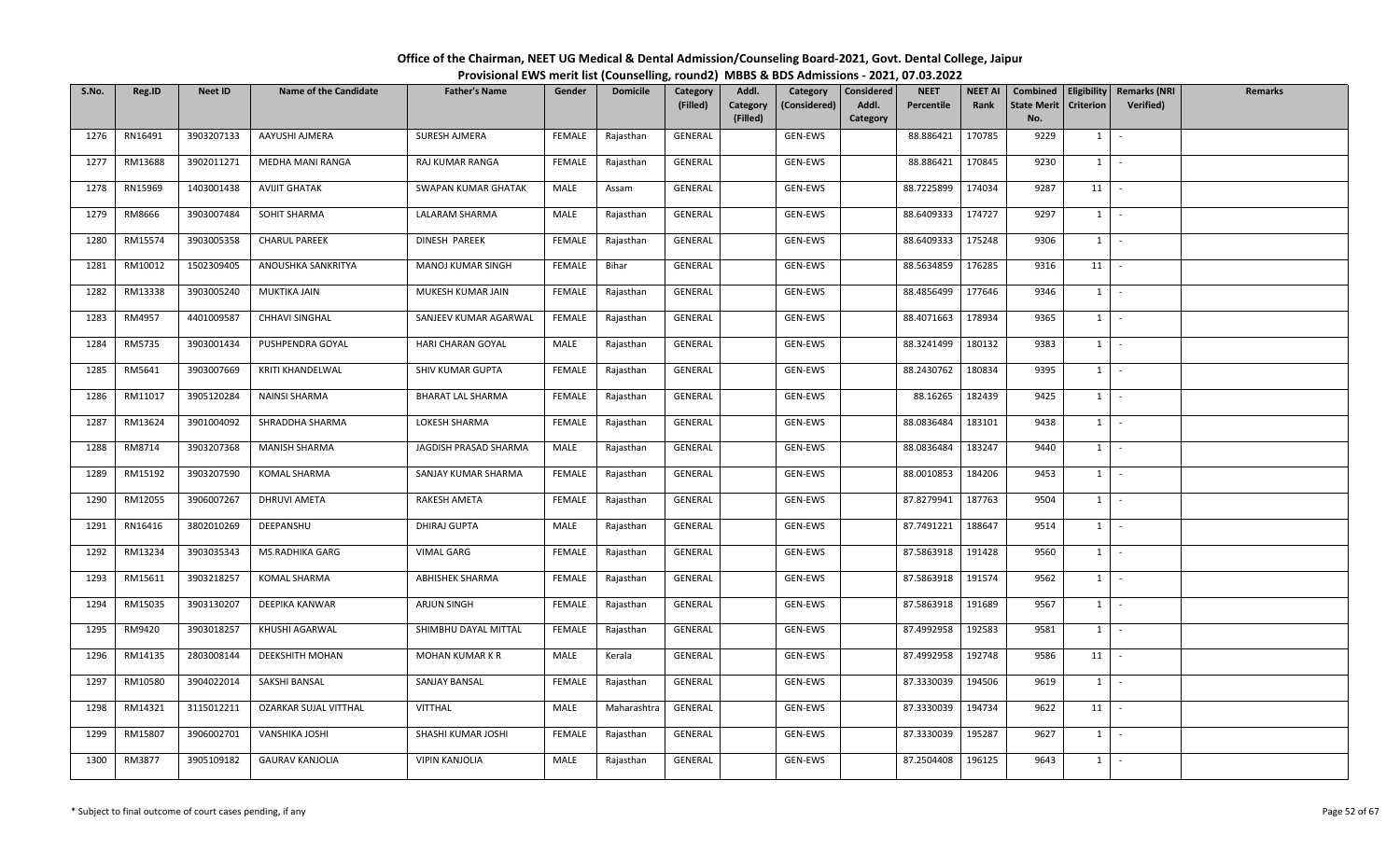| S.No. | Reg.ID  | <b>Neet ID</b> | <b>Name of the Candidate</b> | <b>Father's Name</b>  | Gender        | <b>Domicile</b>   | Category<br>(Filled) | Addl.<br>Category<br>(Filled) | Category<br>(Considered) | Considered<br>Addl.<br>Category | <b>NEET</b><br>Percentile | <b>NEET AI</b><br>Rank | Combined<br><b>State Merit</b><br>No. | <b>Criterion</b> | Eligibility   Remarks (NRI<br>Verified) | <b>Remarks</b> |
|-------|---------|----------------|------------------------------|-----------------------|---------------|-------------------|----------------------|-------------------------------|--------------------------|---------------------------------|---------------------------|------------------------|---------------------------------------|------------------|-----------------------------------------|----------------|
| 1301  | RM13108 | 3904002281     | DIVA JOSHI                   | <b>HEMANT JOSHI</b>   | FEMALE        | Rajasthan         | GENERAL              |                               | GEN-EWS                  |                                 | 87.2504408                | 196346                 | 9647                                  | $1 \quad$        | $\sim$                                  |                |
| 1302  | RM11239 | 3903205659     | TANU SHARMA                  | VISHNU KUMAR SHARMA   | FEMALE        | Rajasthan         | GENERAL              |                               | GEN-EWS                  |                                 | 87.2504408                | 196368                 | 9648                                  | $1 \vert$        | $\sim$                                  |                |
| 1303  | RM15211 | 3903003741     | <b>ABHAY SHARMA</b>          | LADURAM SHARMA        | MALE          | Rajasthan         | GENERAL              |                               | GEN-EWS                  |                                 | 87.2504408                | 196667                 | 9658                                  | 1                | $\sim$                                  |                |
| 1304  | RM7713  | 3903102364     | UDAY JAIN                    | NARESH KUMAR JAIN     | MALE          | Rajasthan         | GENERAL              |                               | GEN-EWS                  |                                 | 87.2504408                | 196740                 | 9659                                  | $1 \quad$        | $\sim$                                  |                |
| 1305  | RM10888 | 3905106266     | TISHA GOYAL                  | VINOD GOYAL           | FEMALE        | Rajasthan         | GENERAL              |                               | GEN-EWS                  |                                 | 87.2504408                | 196872                 | 9660                                  | $1 \quad$        | $\sim$                                  |                |
| 1306  | RM2418  | 3904104391     | SAYANTANA BANERJEE           | SUBHENDU BANERJEE     | FEMALE        | Rajasthan         | GENERAL              | WDP,<br>EXS6                  | GEN-EWS                  |                                 | 87.1633448                | 197970                 | 9675                                  | 6                | $\sim$                                  |                |
| 1307  | RM1542  | 3903205332     | <b>KANIKA GUPTA</b>          | ASHOK KUMAR GUPTA     | FEMALE        | Rajasthan         | GENERAL              |                               | GEN-EWS                  |                                 | 87.0710036                | 198246                 | 9681                                  | 1                | $\sim$                                  |                |
| 1308  | RM13212 | 3905005353     | <b>KRATIK CHATURVEDI</b>     | AJAY CHATURVEDI       | MALE          | Rajasthan         | GENERAL              |                               | GEN-EWS                  |                                 | 86.987793                 | 200751                 | 9722                                  | 1                | $\sim$                                  |                |
| 1309  | RM10745 | 3905112171     | JAGMAL SINGH                 | PAHAD SINGH           | MALE          | Rajasthan         | GENERAL              |                               | GEN-EWS                  |                                 | 86.9013445                | 201995                 | 9740                                  | $1 \quad$        | $\sim$                                  |                |
| 1310  | RM13630 | 3904016352     | <b>BALA KUMARI</b>           | KANARAM               | FEMALE        | Rajasthan         | GENERAL              |                               | GEN-EWS                  |                                 | 86.816515                 | 202580                 | 9748                                  | 1                | $\sim$                                  |                |
| 1311  | RM2080  | 3905124004     | <b>MOHIT PARASHAR</b>        | AVADHESH PARASHAR     | MALE          | Rajasthan         | GENERAL              |                               | GEN-EWS                  |                                 | 86.816515                 | 202962                 | 9758                                  | $1 \quad$        | $\sim$                                  |                |
| 1312  | RM15158 | 2302015099     | <b>BHARAT</b>                | MUKESH KUMAR          | MALE          | Haryana           | GENERAL              |                               | GEN-EWS                  |                                 | 86.816515                 | 203535                 | 9766                                  | 11               | $\sim$                                  |                |
| 1313  | RM1366  | 3903206038     | ANKIT SHARMA                 | MAHESH CHANDRA SHARMA | MALE          | Rajasthan         | GENERAL              |                               | GEN-EWS                  |                                 | 86.7354412                | 204153                 | 9772                                  | $1 \mid$         | $\sim$                                  |                |
| 1314  | RM14828 | 3903218377     | DEEPESH KANWAR               | PAPPU PAL SINGH       | FEMALE        | Rajasthan         | GENERAL              |                               | GEN-EWS                  |                                 | 86.7354412                | 204160                 | 9773                                  | $1 \mid$         | $\sim$                                  |                |
| 1315  | RM15400 | 3903226217     | SUDHANSHU RATHORE            | AMAR SINGH RATHORE    | MALE          | Rajasthan         | GENERAL              |                               | GEN-EWS                  |                                 | 86.7354412                | 204347                 | 9775                                  | 1                | $\sim$                                  |                |
| 1316  | RM3608  | 3903204306     | AALIYA PARVEEN               | SYED ANSAR ALI        | <b>FEMALE</b> | Rajasthan         | GENERAL              |                               | GEN-EWS                  |                                 | 86.7354412                | 204488                 | 9776                                  | $1$ $-$          |                                         |                |
| 1317  | RM10762 | 3903137225     | PRADHUMAN KUMAR GOSWAMI      | VRINDAVAN GOSWAMI     | MALE          | Rajasthan         | GENERAL              |                               | GEN-EWS                  |                                 | 86.7354412                | 204742                 | 9781                                  | $1 \quad$        | $\sim$                                  |                |
| 1318  | RM5112  | 3903106400     | NIPUNAH SHARMA               | VINOD SHARMA          | MALE          | Rajasthan         | GENERAL              |                               | GEN-EWS                  |                                 | 86.7354412                | 204812                 | 9783                                  | $1 \quad$        | $\sim$                                  |                |
| 1319  | RN16334 | 2204013211     | <b>JANI KHUSH</b>            | JANI KALPESHBHAI      | MALE          | Gujarat           | GENERAL              |                               | GEN-EWS                  |                                 | 86.6440066                | 205734                 | 9798                                  | 11               | $\sim$                                  |                |
| 1320  | RM14305 | 2201007504     | JAIN VANDAN MAHAVIR          | JAIN MAHAVIR BABULAL  | MALE          | Gujarat           | GENERAL              |                               | GEN-EWS                  |                                 | 86.6440066                | 205803                 | 9800                                  | 11               | $\sim$                                  |                |
| 1321  | RM13773 | 3002008181     | PRERNA KATHIL                | PAWAN KUMAR KATHIL    | <b>FEMALE</b> | Madhya<br>Pradesh | GENERAL              |                               | GEN-EWS                  |                                 | 86.5607959                | 206441                 | 9814                                  | 11               | $\sim$                                  |                |
| 1322  | RM9245  | 3905025028     | <b>NISHANT GARG</b>          | ASHOK KUMAR GUPTA     | MALE          | Rajasthan         | GENERAL              |                               | GEN-EWS                  |                                 | 86.5607959                | 207247                 | 9825                                  | $1 \quad$        | $\sim$                                  |                |
| 1323  | RM12836 | 3903107399     | <b>DEV GUPTA</b>             | SURENDER KUMAR GUPTA  | MALE          | Rajasthan         | GENERAL              |                               | GEN-EWS                  |                                 | 86.4779738                | 208387                 | 9842                                  | $1 \quad$        | $\sim$                                  |                |
| 1324  | RM12426 | 3110110188     | SHAH NAIYA ROHIT             | SHAH ROHIT AMRATLAL   | FEMALE        | Maharashtra       | GENERAL              |                               | GEN-EWS                  |                                 | 86.4779738                | 208578                 | 9845                                  | 11               | $\sim$                                  |                |
| 1325  | RM10351 | 3903110094     | SIMRAN SHARMA                | DINESH SHARMA         | FEMALE        | Rajasthan         | GENERAL              |                               | GEN-EWS                  |                                 | 86.3915901                | 209123                 | 9850                                  | 1                | $\sim$                                  |                |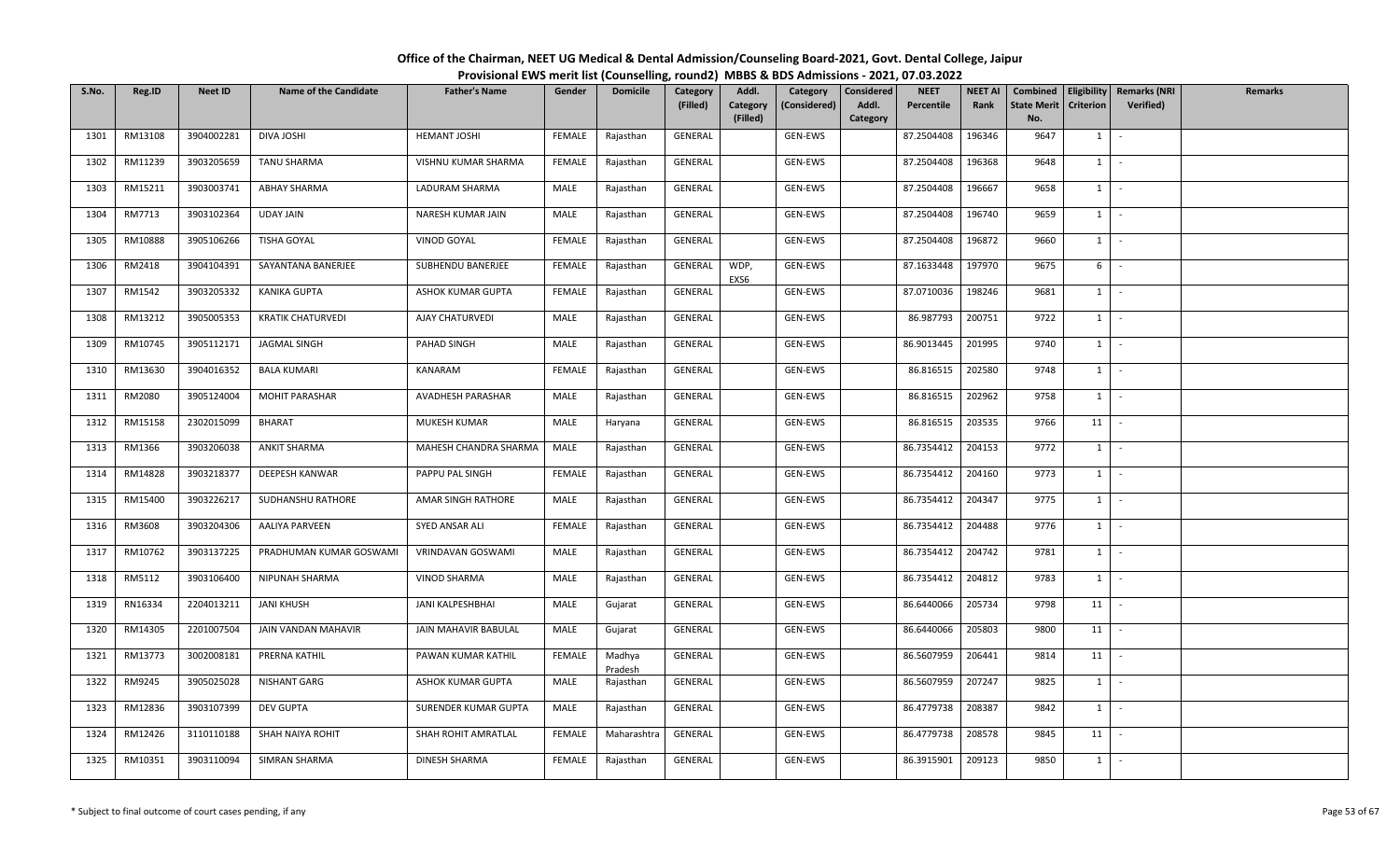| S.No. | Reg.ID  | <b>Neet ID</b> | <b>Name of the Candidate</b> | <b>Father's Name</b>       | Gender        | <b>Domicile</b>   | <b>Category</b><br>(Filled) | Addl.<br>Category | Category<br>(Considered) | <b>Considered</b><br>Addl. | <b>NEET</b><br>Percentile | <b>NEET AI</b><br>Rank | Combined<br><b>State Merit</b> | <b>Criterion</b> | <b>Eligibility Remarks (NRI</b><br>Verified) | Remarks |
|-------|---------|----------------|------------------------------|----------------------------|---------------|-------------------|-----------------------------|-------------------|--------------------------|----------------------------|---------------------------|------------------------|--------------------------------|------------------|----------------------------------------------|---------|
|       |         |                |                              |                            |               |                   |                             | (Filled)          |                          | Category                   |                           |                        | No.                            |                  |                                              |         |
| 1326  | RM14900 | 3903112434     | KUNAL SHARMA                 | RAJESH KUMAR               | MALE          | Rajasthan         | GENERAL                     |                   | GEN-EWS                  |                            | 86.3915901                | 209993                 | 9861                           | $1 \quad$        | $\sim$                                       |         |
| 1327  | RM9963  | 3904103165     | <b>RIYA BASU ROY</b>         | ANIL KUMAR BASU ROY        | FEMALE        | Rajasthan         | GENERAL                     |                   | GEN-EWS                  |                            | 86.2108578                | 212372                 | 9889                           | $1 \quad$        | $\sim$                                       |         |
| 1328  | RM14536 | 3002013056     | <b>SHASHANK BANSAL</b>       | TRILOK CHAND BANSAL        | MALE          | Rajasthan         | GENERAL                     |                   | GEN-EWS                  |                            | 86.2108578                | 212841                 | 9901                           | 1                | $\sim$                                       |         |
| 1329  | RN16098 | 4413003370     | MITALI GUPTA                 | PREM CHAND GUPTA           | <b>FEMALE</b> | Rajasthan         | GENERAL                     |                   | GEN-EWS                  |                            | 85.9561748                | 216117                 | 9951                           | $1 \quad$        | $\sim$                                       |         |
| 1330  | RM10416 | 3903002028     | OM SHREE SHARMA              | MAHENDRA SHARMA            | FEMALE        | Rajasthan         | GENERAL                     |                   | GEN-EWS                  |                            | 85.8651288                | 217428                 | 9972                           | $1 \mid$         | $\sim$                                       |         |
| 1331  | RM6221  | 3903129187     | <b>RASHI GARG</b>            | DEVENDRA GARG              | FEMALE        | Rajasthan         | GENERAL                     |                   | GEN-EWS                  |                            | 85.8651288                | 217496                 | 9974                           | $1 \quad$        | $\sim$                                       |         |
| 1332  | RM8606  | 3903237283     | SILVI GARG                   | MURARI LAL GUPTA           | FEMALE        | Rajasthan         | GENERAL                     |                   | GEN-EWS                  |                            | 85.8651288                | 217742                 | 9978                           | 1                | $\sim$                                       |         |
| 1333  | RM6170  | 3802002331     | JASHAN WADHWA                | VIJAY KUMAR WADHWA         | MALE          | Rajasthan         | GENERAL                     |                   | GEN-EWS                  |                            | 85.8651288                | 217789                 | 9980                           | $1$ $\cdot$      |                                              |         |
| 1334  | RM11444 | 1204007447     | <b>GUDURU JOSHITHA</b>       | <b>G HARI BABU REDDY</b>   | <b>FEMALE</b> | Andhra<br>Pradesh | GENERAL                     |                   | GEN-EWS                  |                            | 85.7688375                | 218308                 | 9984                           | 11               | $\sim$                                       |         |
| 1335  | RM4189  | 3903006164     | <b>GARVIT SHARMA</b>         | MAHESH KUMAR SHARMA        | MALE          | Rajasthan         | GENERAL                     |                   | GEN-EWS                  |                            | 85.7688375                | 219385                 | 10000                          | $1 \mid$         | $\sim$                                       |         |
| 1336  | RM11642 | 3905102484     | APRAV JAIN                   | SURENDRA KUMAR JAIN        | MALE          | Rajasthan         | GENERAL                     |                   | GEN-EWS                  |                            | 85.7688375                | 219676                 | 10005                          | $1 \quad$        | $\sim$                                       |         |
| 1337  | RM8835  | 3906001004     | ANURADHA SHARMA              | RAMAKANT SHARMA            | FEMALE        | Rajasthan         | GENERAL                     |                   | GEN-EWS                  |                            | 85.6823243                | 219887                 | 10009                          | $1 \cdot$        |                                              |         |
| 1338  | RM9534  | 3902002375     | CHHAVI LUNAWAT               | <b>GAUTAM LUNAWAT</b>      | <b>FEMALE</b> | Rajasthan         | GENERAL                     |                   | GEN-EWS                  |                            | 85.6823243                | 219965                 | 10010                          | $1 \quad$        | $\sim$                                       |         |
| 1339  | RM7553  | 3903209352     | SUDEEP SINGHAL               | DEEN DAYAL GUPTA           | MALE          | Rajasthan         | GENERAL                     |                   | GEN-EWS                  |                            | 85.6823243                | 220192                 | 10015                          | $1 \quad$        | $\sim$                                       |         |
| 1340  | RM15499 | 3905108020     | SHIVANSHU PANDEY             | DHIRENDRA KUMAR PANDEY     | MALE          | Rajasthan         | GENERAL                     |                   | GEN-EWS                  |                            | 85.5054126                | 222905                 | 10056                          | $1 \mid$         | $\sim$                                       |         |
| 1341  | RN16312 | 3903106183     | POORVA PAREEK                | <b>KAILASH PAREEK</b>      | <b>FEMALE</b> | Rajasthan         | GENERAL                     |                   | GEN-EWS                  |                            | 85.5054126                | 223778                 | 10067                          | 1                | $\sim$                                       |         |
| 1342  | RM14380 | 3903237101     | PRASHANT KUMAR SINGHAL       | <b>BHAGWAN LAL GUPTA</b>   | MALE          | Rajasthan         | GENERAL                     |                   | GEN-EWS                  |                            | 85.5054126                | 223828                 | 10068                          | 1                | $\sim$                                       |         |
| 1343  | RM1209  | 3906001211     | <b>KRITI JAIN</b>            | HITESH KUMAR JAIN          | FEMALE        | Rajasthan         | GENERAL                     |                   | GEN-EWS                  |                            | 85.4172805                | 224393                 | 10078                          | $1 \quad$        | $\sim$                                       |         |
| 1344  | RN16174 | 3903229033     | VAIDEHEE PAREEK              | DHANRAJ PAREEK             | FEMALE        | Rajasthan         | GENERAL                     |                   | GEN-EWS                  |                            | 85.4172805                | 224581                 | 10080                          | $1 \vert$        | $\sim$                                       |         |
| 1345  | RM6860  | 3906004112     | VINAYAK PANDYA               | JAYPRAKASH PANDYA          | MALE          | Rajasthan         | GENERAL                     |                   | GEN-EWS                  |                            | 85.3198236                | 226559                 | 10102                          | $1 \quad$        | $\sim$                                       |         |
| 1346  | RM14089 | 4202002071     | MARAPALLY JOYJESSIKA         | <b>MARAPALLY JOHNSON</b>   | <b>FEMALE</b> | Telangana         | OBC CL                      |                   | GEN-EWS                  |                            | 85.2298136                | 226965                 | 10109                          | 11               | $\sim$                                       |         |
| 1347  | RM15654 | 3904005133     | PAARTH BISSA                 | RAKESH BISSA               | MALE          | Rajasthan         | GENERAL                     |                   | GEN-EWS                  |                            | 85.1388971                | 228702                 | 10133                          | $1 \mid$         | $\sim$                                       |         |
| 1348  | RM1946  | 3905102452     | TISHA GAMBHIR                | <b>VIJAY KUMAR GAMBHIR</b> | FEMALE        | Rajasthan         | GENERAL                     |                   | GEN-EWS                  |                            | 85.1388971                | 229097                 | 10139                          | $1 \quad$        | $\sim$                                       |         |
| 1349  | RM14656 | 3903012505     | MANISHA SHARMA               | RAMKISHOR SHARMA           | FEMALE        | Rajasthan         | GENERAL                     |                   | GEN-EWS                  |                            | 85.0475272                | 230357                 | 10157                          | $1 \mid$         | $\sim$                                       |         |
| 1350  | RM9308  | 4409011155     | PORAS                        | SANDEEP KUMAR              | MALE          | Uttar<br>Pradesh  | GENERAL                     |                   | GEN-EWS                  |                            | 85.0475272                | 230863                 | 10164                          | 11               | $\sim$                                       |         |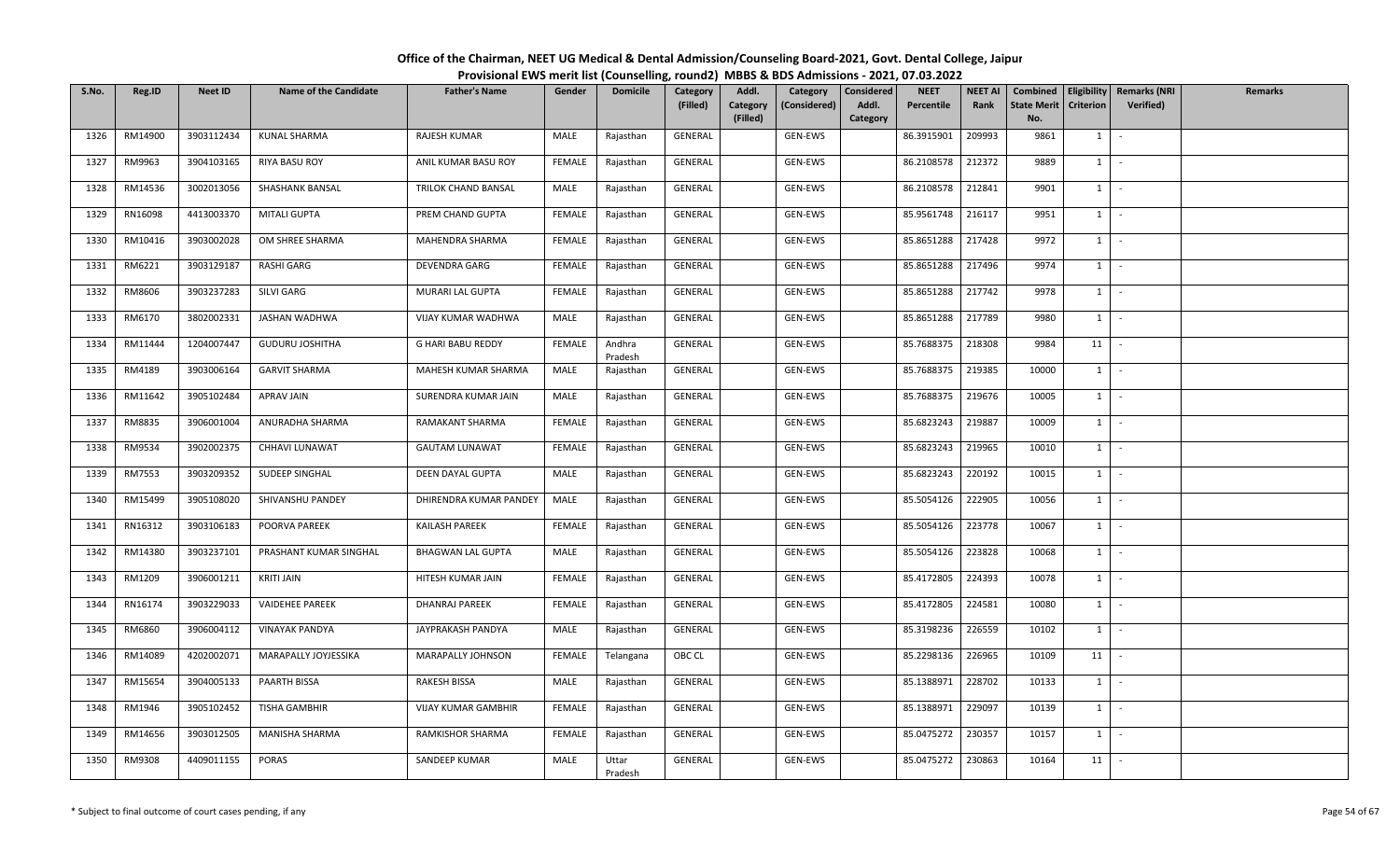| S.No. | Reg.ID  | <b>Neet ID</b> | <b>Name of the Candidate</b> | <b>Father's Name</b>     | Gender        | <b>Domicile</b>   | <b>Category</b><br>(Filled) | Addl.<br>Category<br>(Filled) | Category<br>(Considered) | Considered<br>Addl.<br>Category | <b>NEET</b><br>Percentile | <b>NEET AI</b><br>Rank | <b>State Merit</b><br>No. | <b>Criterion</b> | Combined   Eligibility   Remarks (NRI<br>Verified) | Remarks |
|-------|---------|----------------|------------------------------|--------------------------|---------------|-------------------|-----------------------------|-------------------------------|--------------------------|---------------------------------|---------------------------|------------------------|---------------------------|------------------|----------------------------------------------------|---------|
| 1351  | RM15061 | 3906010172     | NANDINI MAHESHWARI           | SANJAY BHADADA           | FEMALE        | Rajasthan         | GENERAL                     |                               | GEN-EWS                  |                                 | 84.954668                 | 231960                 | 10175                     | 1                | $\mathcal{L}_{\mathcal{A}}$                        |         |
| 1352  | RM14301 | 3903006026     | NAGENDER PRATAP SINGH        | HUKAM SINGH RATHORE      | MALE          | Rajasthan         | GENERAL                     |                               | GEN-EWS                  |                                 | 84.954668                 | 232007                 | 10178                     | $1 \vert$        | $\sim$                                             |         |
| 1353  | RM11142 | 3903210327     | ANUSHKA RATHORE              | DILEEP SINGH RATHORE     | <b>FEMALE</b> | Rajasthan         | GENERAL                     |                               | GEN-EWS                  |                                 | 84.7648052                | 234113                 | 10202                     | $1 \vert$        | $\sim$                                             |         |
| 1354  | RM5369  | 3804001575     | RADHIKA KHOSLA               | RAJEEV KHOSLA            | FEMALE        | Rajasthan         | GENERAL                     |                               | GEN-EWS                  |                                 | 84.7648052                | 235247                 | 10217                     | $1 \vert$        | $\sim$                                             |         |
| 1355  | RM6441  | 3906003215     | AARYAN UKAWAT                | HANSMUKH UKAWAT          | MALE          | Rajasthan         | GENERAL                     |                               | GEN-EWS                  |                                 | 84.672464                 | 236392                 | 10235                     | $1 \vert$        | $\sim$                                             |         |
| 1356  | RM4432  | 3905014084     | PARIDHI NYATI                | SHAILENDRA NYATI         | <b>FEMALE</b> | Rajasthan         | GENERAL                     |                               | GEN-EWS                  |                                 | 84.672464                 | 236624                 | 10240                     | $1 \vert$        | $\sim$                                             |         |
| 1357  | RM2093  | 3903210076     | URVASHI GARG                 | <b>HARIOM KUMAR GARG</b> | FEMALE        | Rajasthan         | GENERAL                     |                               | GEN-EWS                  |                                 | 84.4882349                | 238358                 | 10267                     | $1 \vert$        | $\sim$                                             |         |
| 1358  | RM9258  | 3903206622     | PAYAL NATANI                 | MUKESH KUMAR NATANI      | FEMALE        | Rajasthan         | GENERAL                     |                               | GEN-EWS                  |                                 | 84.4882349                | 238594                 | 10271                     | $1 \vert$        | $\sim$                                             |         |
| 1359  | RM4223  | 3903104409     | KRITIKA AGARWAL              | RAJENDRA AGARWAL         | FEMALE        | Rajasthan         | GENERAL                     |                               | GEN-EWS                  |                                 | 84.4882349                | 238973                 | 10279                     | $1 \vert$        | $\sim$                                             |         |
| 1360  | RM6899  | 3802011080     | <b>ASHISH GOYAL</b>          | PRADEEP KUMAR            | MALE          | Rajasthan         | GENERAL                     |                               | GEN-EWS                  |                                 | 84.4882349                | 239370                 | 10285                     | 1                | $\sim$                                             |         |
| 1361  | RM4972  | 3905011328     | SRISHTI SHARMA               | SUSHIL KUMAR SHARMA      | FEMALE        | Rajasthan         | GENERAL                     |                               | GEN-EWS                  |                                 | 84.2921556                | 241516                 | 10307                     | $1$ $-$          |                                                    |         |
| 1362  | RM8678  | 3902002158     | PRAVEEN CHANDAK              | NAWAL KISHORE CHANDAK    | MALE          | Rajasthan         | GENERAL                     |                               | GEN-EWS                  |                                 | 84.1988431                | 243336                 | 10336                     | $1 \vert$        | $\sim$                                             |         |
| 1363  | RM1292  | 3906008048     | <b>DESHNA KOTHARI</b>        | <b>MANOJ KOTHARI</b>     | FEMALE        | Rajasthan         | GENERAL                     |                               | GEN-EWS                  |                                 | 84.1026813                | 244560                 | 10349                     | $1 \vert$        | $\overline{\phantom{a}}$                           |         |
| 1364  | RM11175 | 2001011041     | PRAMOD KUMAR SHARMA          | GHANSHYAM DUTT SHARMA    | MALE          | Rajasthan         | GENERAL                     |                               | GEN-EWS                  |                                 | 84.1026813                | 245095                 | 10354                     | 2 <sup>1</sup>   | $\sim$                                             |         |
| 1365  | RM6578  | 3903102553     | HARSH BHARDWAJ               | NARENDRA SHARMA          | MALE          | Rajasthan         | GENERAL                     |                               | GEN-EWS                  |                                 | 84.1026813                | 245250                 | 10357                     | $1 \vert$        | $\overline{\phantom{a}}$                           |         |
| 1366  | RM2199  | 2208004100     | RAJPUROHIT PANKAJ            | RAJPUROHIT SAWAI SINGH   | MALE          | Rajasthan         | GENERAL                     |                               | GEN-EWS                  |                                 | 84.1026813                | 245292                 | 10358                     | 2 <sup>1</sup>   | $\sim 10$                                          |         |
| 1367  | RM13256 | 3905011327     | ASHU JAIN                    | PANKAJ JAIN              | MALE          | Rajasthan         | GENERAL                     |                               | GEN-EWS                  |                                 | 84.1026813                | 245428                 | 10363                     | $1 \vert$        | $\sim$                                             |         |
| 1368  | RM4491  | 3906008257     | AYAN KHAN                    | JALALUDDIN               | MALE          | Rajasthan         | GENERAL                     |                               | GEN-EWS                  |                                 | 84.0080737                | 245539                 | 10365                     | $1 \vert$        | $\sim$                                             |         |
| 1369  | RM5013  | 3903106132     | YASHVI KHANDELWAL            | PRAVEEN GUPTA            | FEMALE        | Rajasthan         | GENERAL                     |                               | GEN-EWS                  |                                 | 83.9097103                | 248161                 | 10394                     | $1 \vert$        | $\sim$                                             |         |
| 1370  | RM15494 | 3903209017     | CHAUDHARY RIYA OMPRAKASH     | OMPRAKASH                | FEMALE        | Gujarat           | GENERAL                     |                               | GEN-EWS                  |                                 | 83.8193765                | 248781                 | 10407                     | 11               | $\overline{\phantom{a}}$                           |         |
| 1371  | RM7525  | 2001123098     | AMIT AGGARWAL                | KAMLESH AGGARWAL         | MALE          | Rajasthan         | GENERAL                     |                               | GEN-EWS                  |                                 | 83.7234738                | 251252                 | 10441                     | 2 <sup>1</sup>   | $\sim$                                             |         |
| 1372  | RM1296  | 3906003466     | KARINA UPADHYAY              | BHUPESH KUMAR UPADHYAY   | FEMALE        | Rajasthan         | GENERAL                     |                               | GEN-EWS                  |                                 | 83.6302908                | 251550                 | 10448                     | $1 \vert$        | 94.)                                               |         |
| 1373  | RN16442 | 3003001389     | AKSHARA JOSHI                | RAJESH JOSHI             | <b>FEMALE</b> | Madhya<br>Pradesh | GENERAL                     |                               | GEN-EWS                  |                                 | 83.5310207                | 253374                 | 10474                     | 11               | $\sim$                                             |         |
| 1374  | RM11663 | 4401007468     | PRATIBHA SHARMA              | KEDARNATH SHARMA         | <b>FEMALE</b> | Rajasthan         | GENERAL                     |                               | GEN-EWS                  |                                 | 83.431427                 | 254972                 | 10495                     | $1 \vert$        | $\sim$                                             |         |
| 1375  | RM11631 | 3903213112     | DEEPENDRA PRATAP SINGH       | <b>DAL SINGH</b>         | MALE          | Rajasthan         | GENERAL                     |                               | GEN-EWS                  |                                 | 83.431427                 | 255680                 | 10503                     | $1 \vert$        | $\sim$                                             |         |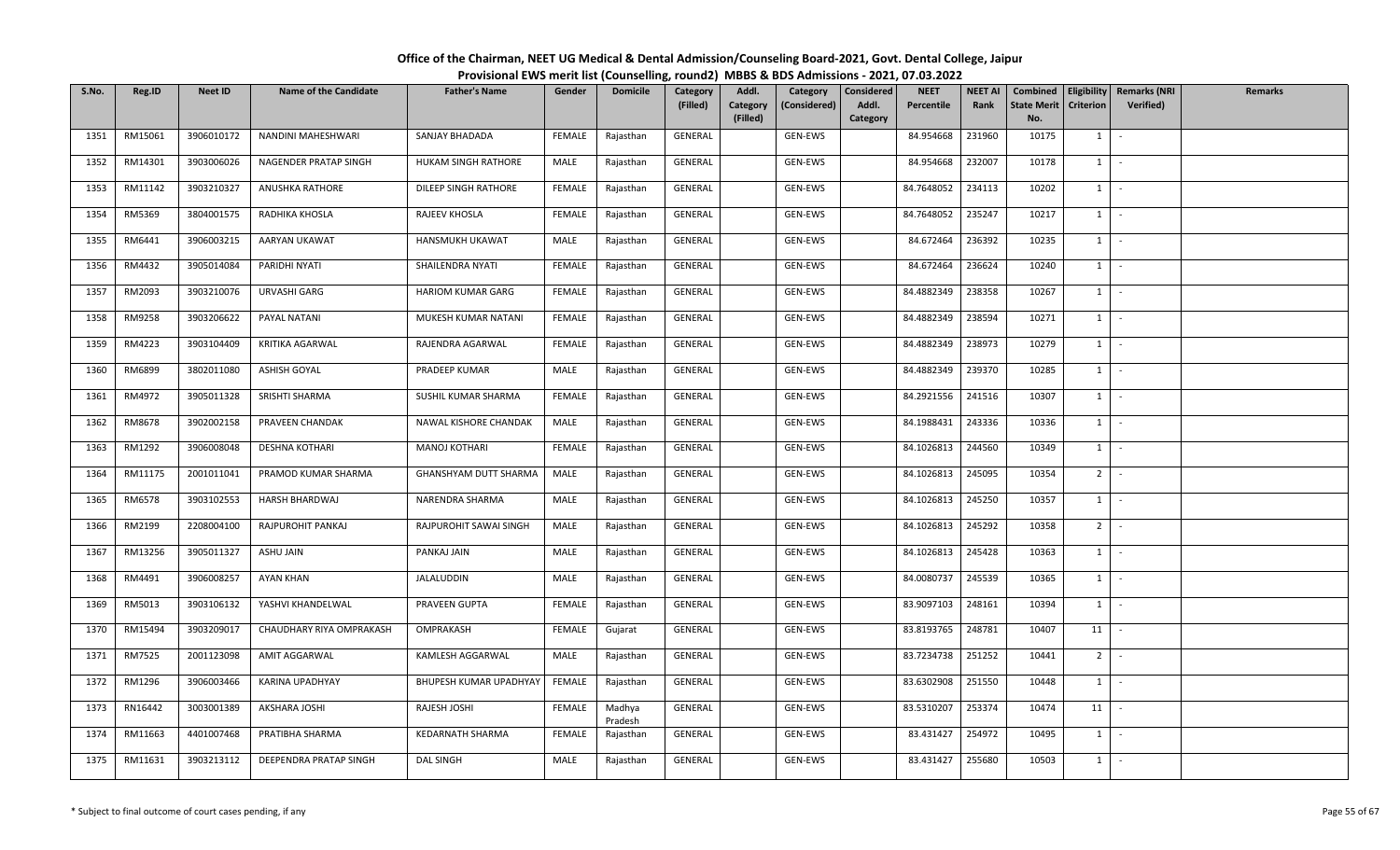| S.No. | Reg.ID  | <b>Neet ID</b> | <b>Name of the Candidate</b> | <b>Father's Name</b>                      | Gender        | <b>Domicile</b>   | Category<br>(Filled) | Addl.<br>Category<br>(Filled) | Category<br>(Considered) | Considered<br>Addl.<br>Category | <b>NEET</b><br>Percentile | NEET AI<br>Rank | Combined<br><b>State Merit</b><br>No. | <b>Criterion</b> | Eligibility   Remarks (NRI<br>Verified) | Remarks |
|-------|---------|----------------|------------------------------|-------------------------------------------|---------------|-------------------|----------------------|-------------------------------|--------------------------|---------------------------------|---------------------------|-----------------|---------------------------------------|------------------|-----------------------------------------|---------|
| 1376  | RM4118  | 3903010399     | <b>DEEPALI SHARMA</b>        | <b>GOPAL RAM SHARMA</b>                   | FEMALE        | Rajasthan         | GENERAL              |                               | GEN-EWS                  |                                 | 83.3388267                | 255995          | 10505                                 | 1                | $\sim$                                  |         |
| 1377  | RM13084 | 2204008049     | SONI KRISHNA ANILKUMAR       | SONI ANILKUMAR                            | <b>FEMALE</b> | Gujarat           | GENERAL              |                               | GEN-EWS                  |                                 | 83.3388267                | 256686          | 10512                                 | 11               | $\sim$                                  |         |
| 1378  | RM5666  | 3901001017     | CHELNA JHAMAD                | <b>GAUTAM RAJ JHAMAD</b>                  | FEMALE        | Rajasthan         | GENERAL              |                               | GEN-EWS                  |                                 | 83.2470036                | 257539          | 10523                                 | $1 \vert$        | $\sim$                                  |         |
| 1379  | RM8020  | 3903107431     | CHIRAG GARG                  | SANDEEP GARG                              | MALE          | Rajasthan         | GENERAL              |                               | GEN-EWS                  |                                 | 83.2470036                | 257918          | 10529                                 | $1 \vert$        | $\sim$                                  |         |
| 1380  | RM8408  | 3903006532     | EVA GANDHI                   | <b>VISHAL GANDHI</b>                      | <b>FEMALE</b> | Madhya<br>Pradesh | GENERAL              |                               | GEN-EWS                  |                                 | 83.2470036                | 258552          | 10536                                 | 11               | $\sim$                                  |         |
| 1381  | RM1446  | 3903001220     | AMAN SHARMA                  | SURESH KUMAR SHARMA                       | MALE          | Rajasthan         | GENERAL              |                               | GEN-EWS                  |                                 | 83.152914                 | 259622          | 10548                                 | $1 \vert$        | $\sim$                                  |         |
| 1382  | RM11095 | 3903206185     | AKSHITA MISHRA               | RAJESH MISHRA                             | <b>FEMALE</b> | Rajasthan         | GENERAL              |                               | GEN-EWS                  |                                 | 83.152914                 | 259803          | 10551                                 | $1 \vert$        | $\sim$                                  |         |
| 1383  | RM2650  | 3903206485     | NANDINI AGARWAL              | SURYA KANT GOYAL                          | FEMALE        | Rajasthan         | GENERAL              |                               | GEN-EWS                  |                                 | 83.0541621                | 260728          | 10563                                 | $1 \vert$        | $\sim$                                  |         |
| 1384  | RM12359 | 3903003711     | <b>NANCY MANGAL</b>          | MAHAVER MANGAL                            | FEMALE        | Rajasthan         | GENERAL              |                               | GEN-EWS                  |                                 | 83.0541621                | 260996          | 10566                                 | $1 \vert$        | $\sim$                                  |         |
| 1385  | RM1558  | 2601001689     | <b>NAINA SINGH</b>           | PANKAJ KUMAR SINGH                        | FEMALE        | Jharkhand         | GENERAL              |                               | GEN-EWS                  |                                 | 83.0541621                | 261436          | 10569                                 | 11               | $\sim$                                  |         |
| 1386  | RM14446 | 3903010056     | <b>VINAYAK SHARMA</b>        | KRISHAN AVATAR SHARMA                     | MALE          | Rajasthan         | GENERAL              |                               | GEN-EWS                  |                                 | 83.0541621                | 261461          | 10570                                 | $1 \vert$        | $\overline{\phantom{a}}$                |         |
| 1387  | RM15806 | 3110004117     | TEESYA                       | ARVIND                                    | FEMALE        | Maharashtra       | GENERAL              |                               | GEN-EWS                  |                                 | 82.7511068                | 265591          | 10619                                 | 11               | $\sim$                                  |         |
| 1388  | RM11171 | 3903105358     | YOGESH PRADHAN               | RAVINDER PRADHAN                          | MALE          | Rajasthan         | GENERAL              |                               | GEN-EWS                  |                                 | 82.7511068                | 265892          | 10623                                 | $1 \vert$        | $\sim$                                  |         |
| 1389  | RM4675  | 4608003079     | <b>ADRIKA SAHA</b>           | <b>BISWADIP SAHA</b>                      | <b>FEMALE</b> | West Bengal       | GENERAL              |                               | GEN-EWS                  |                                 | 82.6513188                | 267406          | 10647                                 | 11               | $\sim$                                  |         |
| 1390  | RM13104 | 3903218001     | RITIK JHALANI                | MUKESH JHALANI                            | MALE          | Rajasthan         | GENERAL              |                               | GEN-EWS                  |                                 | 82.5499766                | 269211          | 10671                                 | 1                | $\sim$                                  |         |
| 1391  | RM11750 | 3905104379     | JAYATI MAHESHWARI            | PANKAJ MAHESHWARI                         | FEMALE        | Rajasthan         | GENERAL              |                               | GEN-EWS                  |                                 | 82.3465799                | 271787          | 10697                                 | $1 \vert$        | $\sim$                                  |         |
| 1392  | RM2992  | 3903126037     | <b>CHETAN SHARMA</b>         | RAJNEESH SHARMA                           | MALE          | Rajasthan         | GENERAL              |                               | GEN-EWS                  |                                 | 82.2471156                | 273448          | 10712                                 | $1 \vert$        | $\sim$                                  |         |
| 1393  | RM8767  | 2207013129     | SAVALIYA DHRUVI NAVNITBHAI   | <b>NAVNITBHAI</b>                         | <b>FEMALE</b> | Gujarat           | GENERAL              |                               | GEN-EWS                  |                                 | 82.2471156                | 273897          | 10715                                 | 11               | $\sim$                                  |         |
| 1394  | RM15441 | 4401014260     | AKASH SHARMA                 | <b>GANGA PRASAD SHARMA</b>                | MALE          | Rajasthan         | GENERAL              |                               | GEN-EWS                  |                                 | 82.2471156                | 274066          | 10718                                 | $1 \vert$        | $\sim$                                  |         |
| 1395  | RM11052 | 3904002408     | SADHANA KHATRI               | <b>GAURAV KHATRI</b>                      | FEMALE        | Rajasthan         | GENERAL              |                               | GEN-EWS                  |                                 | 82.2471156                | 274085          | 10719                                 | $1 \vert$        | $\sim$                                  |         |
| 1396  | RM12871 | 3903202415     | DEEPENDER SINGH SHEKHAWAT    | <b>BALBIR SINGH SHEKHAWAT</b>             | MALE          | Rajasthan         | GENERAL              |                               | GEN-EWS                  |                                 | 82.050842                 | 276180          | 10740                                 | $1 \vert$        | $\sim$                                  |         |
| 1397  | RM9470  | 3903204619     | ADITYA RAGHAV                | SHAKTI SINGH RAGHAV                       | MALE          | Rajasthan         | GENERAL              |                               | GEN-EWS                  |                                 | 81.9421825                | 277576          | 10761                                 | $1 \vert$        | $\sim$                                  |         |
| 1398  | RM14464 | 3905001715     | AKSHITA JAIN                 | MAHENDRA JAIN                             | FEMALE        | Rajasthan         | GENERAL              |                               | GEN-EWS                  |                                 | 81.9421825                | 277989          | 10766                                 | $1 \mid$         | $\sim$                                  |         |
| 1399  | RM14814 | 3906005099     | MOIZ JAWADWALA               | FAKHRUDDIN SHUJAUDDIN<br><b>JAWADWALA</b> | MALE          | Madhya<br>Pradesh | GENERAL              |                               | GEN-EWS                  |                                 | 81.8419412                | 279342          | 10780                                 | 11               | $\sim$ $-$                              |         |
| 1400  | RM1122  | 3903010316     | UDAY PRATAP SINGH NATHAWAT   | DILIP SINGH NATHAWAT                      | MALE          | Rajasthan         | GENERAL              |                               | GEN-EWS                  |                                 | 81.8419412                | 279772          | 10783                                 | 1                |                                         |         |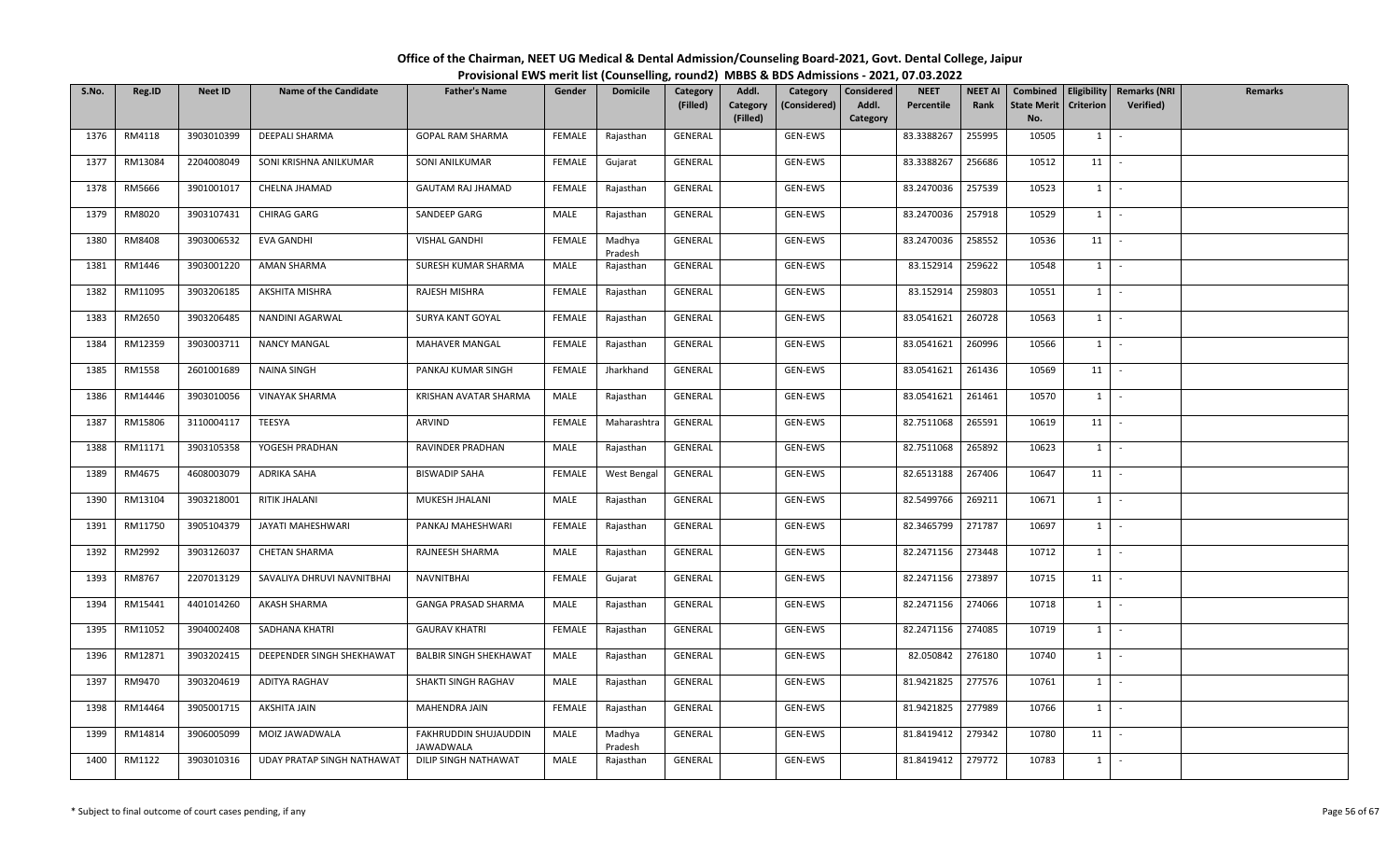| S.No. | Reg.ID  | <b>Neet ID</b> | <b>Name of the Candidate</b> | <b>Father's Name</b>          | Gender        | <b>Domicile</b> | Category<br>(Filled) | Addl.<br>Category<br>(Filled) | Category<br>(Considered) | Considered<br>Addl.<br>Category | <b>NEET</b><br>Percentile | <b>NEET AI</b><br>Rank | <b>State Merit</b><br>No. | <b>Criterion</b> | Combined   Eligibility   Remarks (NRI<br>Verified) | Remarks |
|-------|---------|----------------|------------------------------|-------------------------------|---------------|-----------------|----------------------|-------------------------------|--------------------------|---------------------------------|---------------------------|------------------------|---------------------------|------------------|----------------------------------------------------|---------|
| 1401  | RM1061  | 1502315249     | AADYA                        | PANKAJ KUMAR                  | FEMALE        | Bihar           | GENERAL              |                               | GEN-EWS                  |                                 | 81.7481106                | 280479                 | 10791                     | 11               | $\overline{\phantom{a}}$                           |         |
| 1402  | RM2477  | 4204001330     | DEVINENI DIVYA SRI           | DEVINENI SRINIVASA RAO        | FEMALE        | Telangana       | GENERAL              |                               | GEN-EWS                  |                                 | 81.6498767                | 282349                 | 10807                     | 11               | $\sim$                                             |         |
| 1403  | RN15877 | 3905102445     | PREM RANJAN                  | RAJEEV RANJAN                 | MALE          | Bihar           | GENERAL              |                               | GEN-EWS                  |                                 | 81.6498767                | 283014                 | 10816                     | 11               | $\sim$                                             |         |
| 1404  | RM3030  | 3903208354     | MAMTA GOYAL                  | SHANKAR LAL GOYAL             | <b>FEMALE</b> | Rajasthan       | GENERAL              |                               | GEN-EWS                  |                                 | 81.5506714                | 284253                 | 10830                     | $1 \vert$        | $\sim$                                             |         |
| 1405  | RM1403  | 3904101403     | PARTH SARTHI VYAS            | ANAND VYAS                    | MALE          | Rajasthan       | GENERAL              |                               | GEN-EWS                  |                                 | 81.5506714                | 284780                 | 10845                     | $1 \vert$        | $\sim$                                             |         |
| 1406  | RM15676 | 3903007343     | <b>HEMANG AGARWAL</b>        | SANJAY AGARWAL                | MALE          | Rajasthan       | GENERAL              |                               | GEN-EWS                  |                                 | 81.4356011                | 286457                 | 10868                     | $1 \vert$        | $\sim$                                             |         |
| 1407  | RM14640 | 2302017323     | PURVI BINDAL                 | RAJEEV KUMAR                  | <b>FEMALE</b> | Haryana         | GENERAL              |                               | GEN-EWS                  |                                 | 81.3361368                | 287588                 | 10881                     | 11               | $\sim$                                             |         |
| 1408  | RM10404 | 3904002379     | RAKSHITA SINGH RAJPUROHIT    | NAIN SINGH RAJPUROHIT         | FEMALE        | Rajasthan       | GENERAL              |                               | GEN-EWS                  |                                 | 81.2308445                | 288441                 | 10892                     | $1 \vert$        | $\sim$                                             |         |
| 1409  | RM4039  | 3903006646     | AYUTI GHIYA                  | SANJAY KUMAR GHIYA            | FEMALE        | Rajasthan       | GENERAL              |                               | GEN-EWS                  |                                 | 81.2308445                | 289298                 | 10903                     | $1 \vert$        | $\sim$                                             |         |
| 1410  | RM14195 | 3905109351     | SAKSHI LUDHANI               | JAGDISH CHAND LUDHANI         | FEMALE        | Rajasthan       | GENERAL              |                               | GEN-EWS                  |                                 | 81.125099                 | 290232                 | 10916                     | 1                | $\sim$                                             |         |
| 1411  | RM4318  | 3903209148     | <b>GAUTAM RAJ MEHTA</b>      | PUSHPENDRA MEHTA              | MALE          | Rajasthan       | GENERAL              |                               | GEN-EWS                  |                                 | 81.125099                 | 290999                 | 10922                     | $1$ $-$          |                                                    |         |
| 1412  | RN15870 | 3103007022     | KIRTI MANDHANI               | PRASAD MANDHANI               | <b>FEMALE</b> | Maharashtra     | GENERAL              |                               | GEN-EWS                  |                                 | 81.125099                 | 291010                 | 10923                     | 11               | $\sim$                                             |         |
| 1413  | RM14397 | 1502308053     | AKANKSHA KUMARI              | RABIKANT SINGH                | FEMALE        | Bihar           | GENERAL              |                               | GEN-EWS                  |                                 | 81.0217494                | 292883                 | 10947                     | 11               |                                                    |         |
| 1414  | RM15794 | 2207009321     | KAKKAD MEET PIYUSH           | PIYUSH HARSHUKHLAL<br>KAKKAD  | MALE          | Gujarat         | GENERAL              |                               | GEN-EWS                  |                                 | 81.0217494                | 292911                 | 10948                     | 11               | $\sim$                                             |         |
| 1415  | RM14789 | 3903040321     | YUKTA SHARMA                 | SANJAY SHARMA                 | <b>FEMALE</b> | Rajasthan       | GENERAL              |                               | GEN-EWS                  |                                 | 80.8120067                | 295464                 | 10981                     | $1 \vert$        | $\overline{\phantom{a}}$                           |         |
| 1416  | RM15313 | 3905002301     | <b>HARDIKA CHHABRA</b>       | <b>GOVIND CHHABRA</b>         | FEMALE        | Rajasthan       | GENERAL              |                               | GEN-EWS                  |                                 | 80.8120067                | 295814                 | 10984                     | $1$ $-$          |                                                    |         |
| 1417  | RM10025 | 3905104205     | <b>GUNJAN TIWARI</b>         | PREM CHAND TIWARI             | FEMALE        | Rajasthan       | GENERAL              |                               | GEN-EWS                  |                                 | 80.7086571                | 296725                 | 11000                     | $1 \vert$        | $\sim$                                             |         |
| 1418  | RM9023  | 3903004334     | <b>KASHISH JAIN</b>          | RAKESH KUMAR JAIN             | FEMALE        | Rajasthan       | GENERAL              |                               | GEN-EWS                  |                                 | 80.7086571                | 297067                 | 11004                     | $1 \vert$        | $\sim$                                             |         |
| 1419  | RM9485  | 2201008293     | MOHMED HASNAIN               | ZAKIR HUSEN                   | MALE          | Gujarat         | GENERAL              |                               | GEN-EWS                  |                                 | 80.7086571                | 297225                 | 11008                     | 11               | $\sim$ $-$                                         |         |
| 1420  | RM1255  | 3903033249     | <b>MAYANK SHARMA</b>         | RAJENDRA PRASAD SHARMA        | MALE          | Rajasthan       | GENERAL              |                               | GEN-EWS                  |                                 | 80.2803649                | 303255                 | 11068                     | $1 \vert$        | $\overline{\phantom{a}}$                           |         |
| 1421  | RM11255 | 3903102240     | VARTIKA SHARMA               | MAHESH CHANDRA SHARMA         | FEMALE        | Rajasthan       | GENERAL              |                               | GEN-EWS                  |                                 | 80.2803649                | 303695                 | 11075                     | $1 \vert$        | $\sim$                                             |         |
| 1422  | RM3327  | 3804003526     | MONIKA SHARMA                | <b>MANOJ SHARMA</b>           | FEMALE        | Rajasthan       | GENERAL              |                               | GEN-EWS                  |                                 | 80.2803649                | 304420                 | 11086                     | 2 <sup>1</sup>   | $\sim$                                             |         |
| 1423  | RM13395 | 3903003117     | PINKY KANWAR                 | <b>BHAIRU SINGH SHEKHAWAT</b> | FEMALE        | Rajasthan       | GENERAL              |                               | GEN-EWS                  |                                 | 80.175785                 | 304963                 | 11094                     | $1 \vert$        | $\sim$                                             |         |
| 1424  | RM1059  | 3906010227     | MEGHNA TALDAR                | JAIPAL TALDAR                 | FEMALE        | Rajasthan       | GENERAL              |                               | GEN-EWS                  |                                 | 80.175785                 | 305895                 | 11102                     | $1 \vert$        | $\sim$                                             |         |
| 1425  | RM13817 | 3903003621     | <b>JAYA SHARMA</b>           | MAHENDRA SHARMA               | FEMALE        | Rajasthan       | GENERAL              |                               | GEN-EWS                  |                                 | 80.0697157                | 307721                 | 11120                     | $1 \vert$        | $\sim$                                             |         |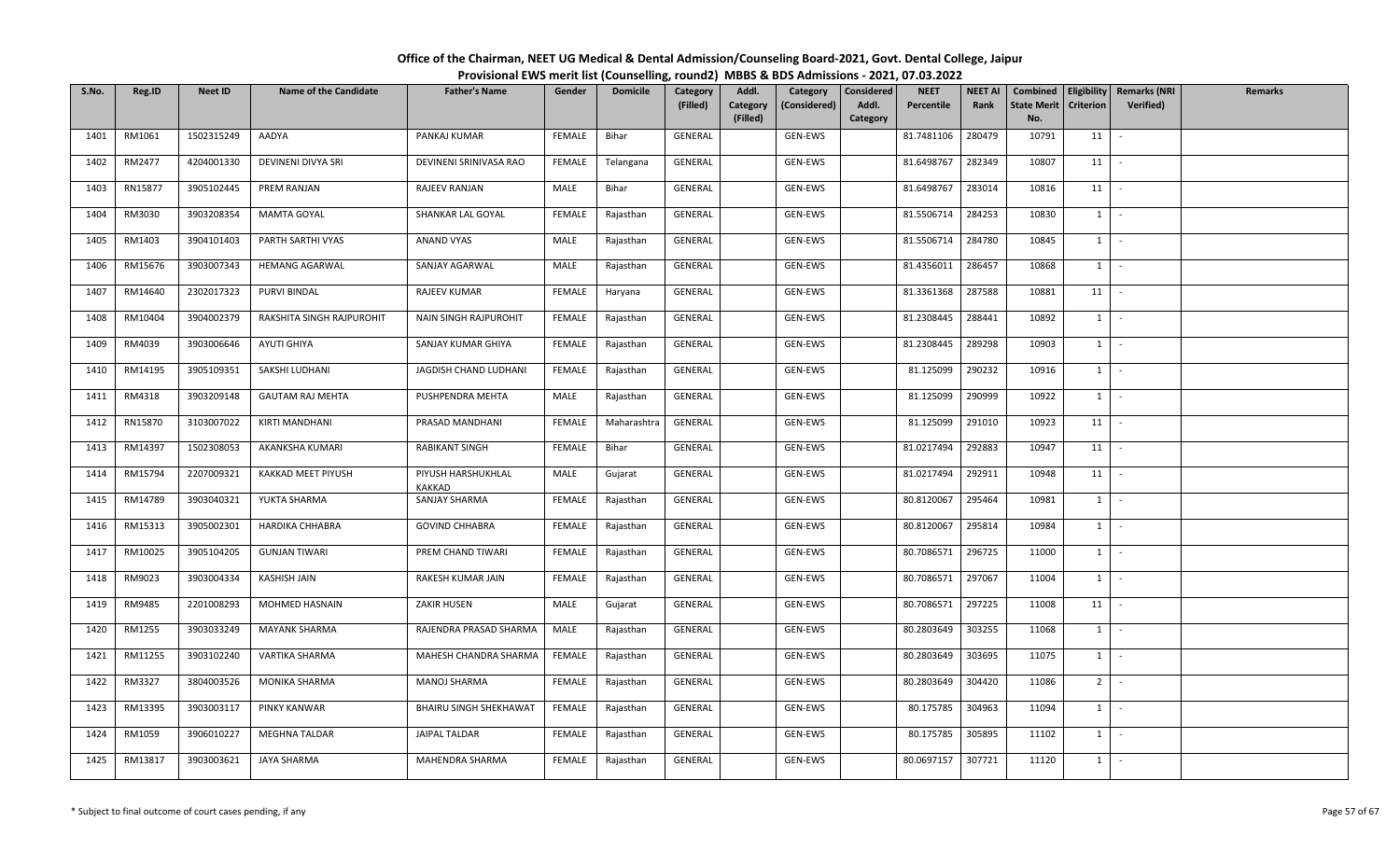| S.No. | Reg.ID  | <b>Neet ID</b> | <b>Name of the Candidate</b>     | <b>Father's Name</b>                   | Gender        | <b>Domicile</b>  | Category<br>(Filled) | Addl.<br>Category<br>(Filled) | Category<br>(Considered) | Considered<br>Addl.<br>Category | <b>NEET</b><br>Percentile | <b>NEET AI</b><br>Rank | Combined<br><b>State Merit</b><br>No. | <b>Criterion</b> | Eligibility   Remarks (NRI<br>Verified) | Remarks |
|-------|---------|----------------|----------------------------------|----------------------------------------|---------------|------------------|----------------------|-------------------------------|--------------------------|---------------------------------|---------------------------|------------------------|---------------------------------------|------------------|-----------------------------------------|---------|
| 1426  | RM7146  | 3903225202     | RAMESHWAR LAL SHARMA             | LAXMAN SHARMA                          | MALE          | Rajasthan        | GENERAL              |                               | GEN-EWS                  |                                 | 79.9635816                | 308635                 | 11134                                 | $1 \mid$         | $\sim$                                  |         |
| 1427  | RM4589  | 3905002041     | DIVYA KANWAR                     | DEVENDER SINGH NIRBAN                  | <b>FEMALE</b> | Rajasthan        | GENERAL              |                               | GEN-EWS                  |                                 | 79.9635816                | 308975                 | 11138                                 | $1 \vert$        | $\sim$                                  |         |
| 1428  | RM4098  | 3905006451     | SNEHA JAIN                       | SANTOSH KUMAR JAIN                     | FEMALE        | Rajasthan        | GENERAL              |                               | GEN-EWS                  |                                 | 79.8421005                | 309819                 | 11143                                 | $1 \quad$        | $\sim$                                  |         |
| 1429  | RM10495 | 3902003468     | ANUBHA SHEKHAWAT                 | NARESH SINGH SHEKHAWAT                 | FEMALE        | Rajasthan        | GENERAL              |                               | GEN-EWS                  |                                 | 79.8421005                | 310460                 | 11145                                 | $1 \mid$         | $\sim$                                  |         |
| 1430  | RM1882  | 3903122374     | AVINASH SHARMA                   | <b>MAHESH KUMAR</b>                    | MALE          | Rajasthan        | GENERAL              |                               | GEN-EWS                  |                                 | 79.6221264                | 313527                 | 11181                                 | $1 \mid$         | $\sim$                                  |         |
| 1431  | RM4002  | 3905011183     | AAFIYA ALI                       | SAJID ALI                              | FEMALE        | Rajasthan        | GENERAL              |                               | GEN-EWS                  |                                 | 79.6221264                | 314470                 | 11195                                 | $1 \quad$        | $\sim$                                  |         |
| 1432  | RM14455 | 3904101304     | RAAVI SARASWAT                   | <b>GHANSHYAM SARASWAT</b>              | <b>FEMALE</b> | Rajasthan        | <b>GENERAL</b>       |                               | GEN-EWS                  |                                 | 79.6221264                | 314612                 | 11197                                 | 3 <sup>1</sup>   | $\sim$                                  |         |
| 1433  | RN16500 | 3002003600     | ADITYA AGRAWAL                   | KRISHAN MURARI GOYAL                   | MALE          | Rajasthan        | GENERAL              |                               | GEN-EWS                  |                                 | 79.6221264                | 314633                 | 11198                                 | $1 \quad$        | $\sim$                                  |         |
| 1434  | RM9115  | 3903207618     | <b>LAXMI PANDEY</b>              | <b>SHANKAR PANDEY</b>                  | <b>FEMALE</b> | Rajasthan        | GENERAL              |                               | GEN-EWS                  |                                 | 79.517676                 | 314974                 | 11201                                 | $1 \vert$        | $\sim$                                  |         |
| 1435  | RM14206 | 3904019063     | DHRUV KALANI                     | YASHWANT KALANI                        | MALE          | Rajasthan        | GENERAL              |                               | GEN-EWS                  |                                 | 79.4085631                | 317256                 | 11224                                 | $1 \vert$        | $\sim$                                  |         |
| 1436  | RM13169 | 2206003394     | PATEL BHOOMIBEN MAHESHBHAI       | PATEL MAHESHBHAI                       | FEMALE        | Gujarat          | GENERAL              |                               | GEN-EWS                  |                                 | 79.2892837                | 318439                 | 11240                                 | 11               | $\sim$                                  |         |
| 1437  | RM14322 | 3903120475     | SHUBHAM BANSAL                   | VINOD KUMAR BANSAL                     | MALE          | Rajasthan        | GENERAL              |                               | GEN-EWS                  |                                 | 79.2892837                | 319825                 | 11253                                 | $1 \vert$        | $\sim$                                  |         |
| 1438  | RN16161 | 4608104475     | <b>MEGHA THAKUR</b>              | AWADHESH KUMAR THAKUR                  | <b>FEMALE</b> | West Bengal      | GENERAL              |                               | GEN-EWS                  |                                 | 79.1831496                | 321306                 | 11267                                 | 11               |                                         |         |
| 1439  | RM12828 | 3905102082     | <b>JYOTI</b>                     | BALWAN                                 | FEMALE        | Haryana          | GENERAL              | WDP,<br>EXS6                  | GEN-EWS                  |                                 | 78.8559406                | 325732                 | 11319                                 | 11               | $\sim$                                  |         |
| 1440  | RN16295 | 4416003505     | SHRESTHA JAKHETIYA               | YOGESH MAHESHWARI                      | MALE          | Uttar<br>Pradesh | GENERAL              |                               | GEN-EWS                  |                                 | 78.7354956                | 327555                 | 11344                                 | 11               | $\sim$                                  |         |
| 1441  | RM6442  | 3903208041     | SHREYA SHARMA                    | AJAY SHARMA                            | <b>FEMALE</b> | Rajasthan        | GENERAL              |                               | GEN-EWS                  |                                 | 78.5144207                | 330175                 | 11371                                 | 1                | $\sim$                                  |         |
| 1442  | RM4973  | 3903208362     | PRIYADARSHINI MAHESHWARI         | <b>MAHESH KUMAR</b><br>MAHESHWARI      | FEMALE        | Rajasthan        | GENERAL              |                               | GEN-EWS                  |                                 | 78.4029119                | 332839                 | 11404                                 | 1                | $\sim$                                  |         |
| 1443  | RM6593  | 3902014196     | <b>JAISHREE MODI</b>             | DHARMENDER KUMAR MODI                  | FEMALE        | Rajasthan        | GENERAL              |                               | GEN-EWS                  |                                 | 78.1654539                | 335756                 | 11438                                 | $1 \quad$        |                                         |         |
| 1444  | RM13622 | 4201102148     | <b>GADILI SATVIK</b>             | <b>GADILI VENKATA</b><br>SURYANARAYANA | MALE          | Telangana        | GENERAL              |                               | GEN-EWS                  |                                 | 78.1654539                | 336010                 | 11442                                 | 11               | $\sim$                                  |         |
| 1445  | RM10289 | 3905008415     | PALAK JAIN                       | <b>LALIT JAIN</b>                      | <b>FEMALE</b> | Rajasthan        | GENERAL              |                               | GEN-EWS                  |                                 | 78.1654539                | 336561                 | 11445                                 | $1 \mid$         | $\sim$                                  |         |
| 1446  | RN16150 | 2208016153     | PATEL PRARTHANABEN<br>PARESHBHAI | PARESHBHAI                             | <b>FEMALE</b> | Gujarat          | GENERAL              |                               | GEN-EWS                  |                                 | 78.1654539                | 337026                 | 11449                                 | 11               | $\sim$                                  |         |
| 1447  | RM8117  | 3903027289     | MANEESH KUMAR GAUTTAM            | HARISHANKAR GAUTTAM                    | MALE          | Rajasthan        | GENERAL              |                               | GEN-EWS                  |                                 | 77.9490414                | 339814                 | 11478                                 | $1 \quad$        | $\sim$                                  |         |
| 1448  | RM2056  | 3903112054     | RISHI SHARMA                     | JAGDISH PRASAD SHARMA                  | MALE          | Rajasthan        | GENERAL              |                               | GEN-EWS                  |                                 | 77.9490414                | 340096                 | 11482                                 | $1 \quad$        | $\sim$                                  |         |
| 1449  | RM8784  | 1402018271     | SALIM MAHASSIN MALLIK            | TAIZ UDDIN MALLIK                      | MALE          | Assam            | GENERAL              |                               | GEN-EWS                  |                                 | 77.8335178                | 341217                 | 11494                                 | 11               | $\sim$                                  |         |
| 1450  | RM15235 | 3111015044     | <b>CHANDE KUSH MANISH</b>        | <b>MANISH</b>                          | MALE          | Maharashtra      | GENERAL              |                               | GEN-EWS                  |                                 | 77.8335178                | 342272                 | 11504                                 | 11               |                                         |         |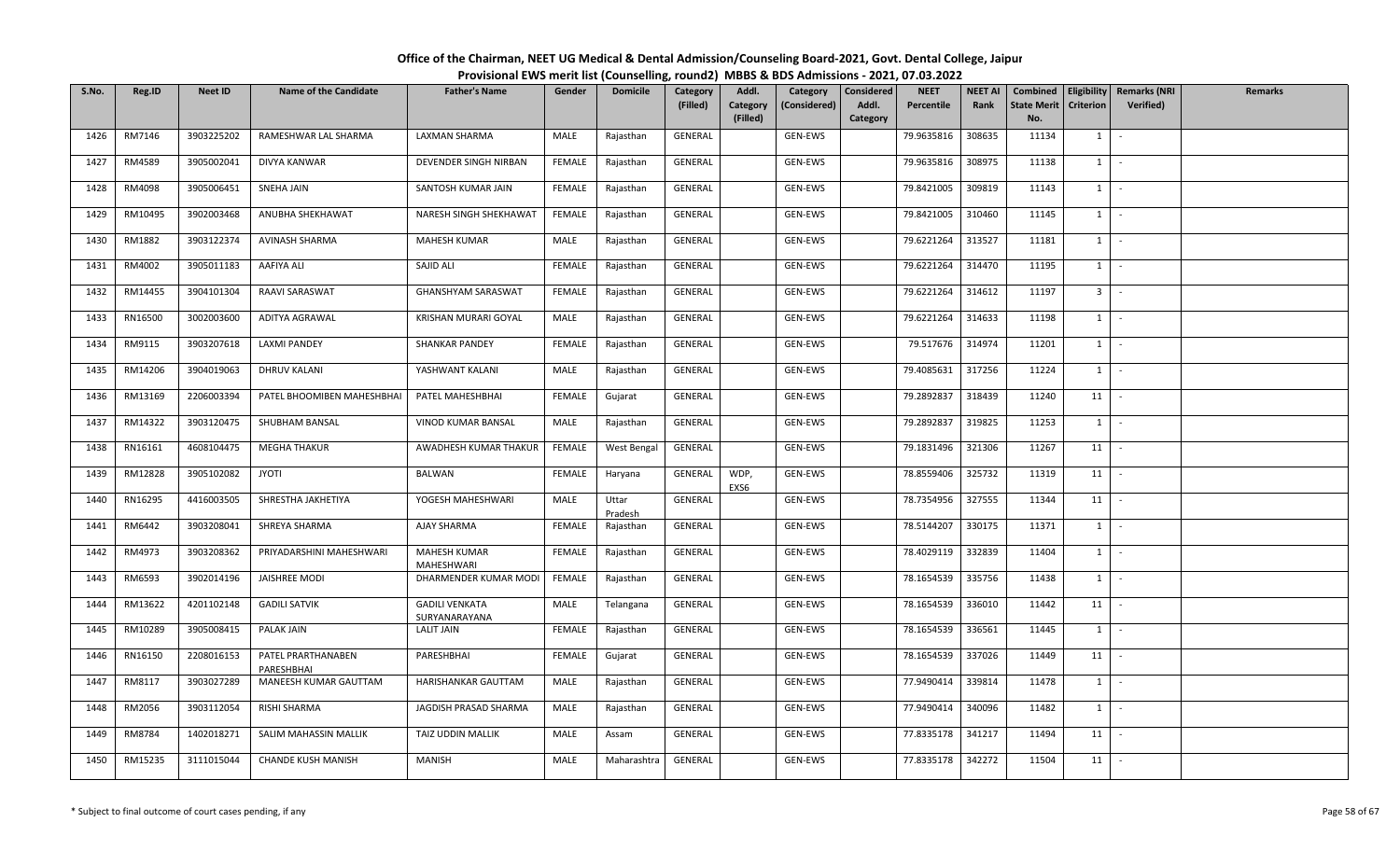| S.No. | Reg.ID        | <b>Neet ID</b> | <b>Name of the Candidate</b>                 | <b>Father's Name</b>             | Gender        | <b>Domicile</b>   | <b>Category</b><br>(Filled) | Addl.<br>Category<br>(Filled) | Category<br>(Considered) | Considered<br>Addl.<br>Category | <b>NEET</b><br>Percentile | <b>NEET AI</b><br>Rank | Combined<br><b>State Merit</b><br>No. | <b>Criterion</b>        | Eligibility   Remarks (NRI<br>Verified) | Remarks |
|-------|---------------|----------------|----------------------------------------------|----------------------------------|---------------|-------------------|-----------------------------|-------------------------------|--------------------------|---------------------------------|---------------------------|------------------------|---------------------------------------|-------------------------|-----------------------------------------|---------|
| 1451  | <b>RM7508</b> | 4401006251     | <b>SNEHA DIXIT</b>                           | <b>NEERAJ DIXIT</b>              | FEMALE        | Rajasthan         | GENERAL                     |                               | GEN-EWS                  |                                 | 77.7176056                | 342432                 | 11505                                 | $1 \mid$                | $\sim$                                  |         |
| 1452  | RM8510        | 3906002347     | KHUSHI BHATNAGAR                             | <b>HEMANT BHATNAGAR</b>          | <b>FEMALE</b> | Rajasthan         | GENERAL                     |                               | GEN-EWS                  |                                 | 77.7176056                | 342828                 | 11513                                 | $1 \vert$               | $\sim$                                  |         |
| 1453  | RM14350       | 3004006347     | APOORVA TIWARI                               | SUBHASH CHANDRA TIWARI           | FEMALE        | Madhya<br>Pradesh | GENERAL                     |                               | GEN-EWS                  |                                 | 77.7176056                | 343046                 | 11517                                 | 11                      |                                         |         |
| 1454  | RM15433       | 2201001219     | AESHA                                        | ANISHAHMED                       | FEMALE        | Gujarat           | GENERAL                     |                               | GEN-EWS                  |                                 | 77.5971606                | 344553                 | 11530                                 | 11                      |                                         |         |
| 1455  | RM5556        | 2201003025     | VAGHELA NIDHI                                | JAGDISHKUMAR                     | FEMALE        | Gujarat           | GENERAL                     |                               | GEN-EWS                  |                                 | 77.5971606                | 345515                 | 11538                                 | 11                      | $\sim$                                  |         |
| 1456  | RM8695        | 2001022181     | <b>CHAHAK VARSHNEY</b>                       | VISHAL VARSHNEY                  | FEMALE        | NCT of Delhi      | GENERAL                     |                               | GEN-EWS                  |                                 | 77.4870764                | 346848                 | 11557                                 | 11                      | $\sim$                                  |         |
| 1457  | RM15640       | 3903206853     | SHREYA MANTRI                                | <b>VISHNU MANTRI</b>             | <b>FEMALE</b> | Rajasthan         | GENERAL                     |                               | GEN-EWS                  |                                 | 77.4870764                | 347104                 | 11559                                 | $1 \mid$                | $\sim$                                  |         |
| 1458  | RM9546        | 3903118347     | TANU KHANDELWAL                              | <b>VIJAY KUMAR</b>               | <b>FEMALE</b> | Rajasthan         | GENERAL                     |                               | GEN-EWS                  |                                 | 77.3795177                | 348491                 | 11582                                 | 1                       | $\sim$                                  |         |
| 1459  | RN15924       | 4501009276     | JIGYASA KANDWAL                              | MANOJ KUMAR KANDWAL              | FEMALE        | Uttarakhand       | GENERAL                     |                               | GEN-EWS                  |                                 | 77.2667786                | 349662                 | 11591                                 | 11                      | $\sim$                                  |         |
| 1460  | RM15293       | 3902003215     | RAUNAQ RATHORE                               | SURYAVEER SINGH RATHORE          | <b>FEMALE</b> | Rajasthan         | GENERAL                     |                               | GEN-EWS                  |                                 | 77.1519025                | 352124                 | 11618                                 | 11                      | $\overline{\phantom{a}}$                |         |
| 1461  | RM9090        | 2206001405     | MAHESHWARI VISHESHKUMAR<br><b>DINESHBHAI</b> | <b>DINESHBHAI</b>                | MALE          | Gujarat           | GENERAL                     |                               | GEN-EWS                  |                                 | 77.0266656                | 354588                 | 11643                                 | 11                      | $\sim$                                  |         |
| 1462  | RM14030       | 3901001447     | RISHITA MAHESHWARI                           | RAJESH NUWAL                     | FEMALE        | Rajasthan         | GENERAL                     |                               | GEN-EWS                  |                                 | 76.6769218                | 359281                 | 11678                                 | $1 \quad$               | $\sim$                                  |         |
| 1463  | RM13460       | 2208006064     | <b>HETVI</b>                                 | VINAYKUMAR                       | FEMALE        | Gujarat           | GENERAL                     |                               | GEN-EWS                  |                                 | 76.5614629                | 361236                 | 11693                                 | 11                      | $\sim$                                  |         |
| 1464  | RM12298       | 3002008098     | <b>CHANU PARMAR</b>                          | RAMNARESH PARMAR                 | MALE          | Rajasthan         | GENERAL                     |                               | GEN-EWS                  |                                 | 76.4313693                | 362630                 | 11698                                 | $1 \mid$                | $\sim$                                  |         |
| 1465  | RM14579       | 2201015047     | VANESA DHARMIBEN RAJESHBHAI                  | VANESA RAJESHBHAI<br>AMBARAMBHAI | <b>FEMALE</b> | Gujarat           | GENERAL                     |                               | GEN-EWS                  |                                 | 76.4313693                | 362744                 | 11699                                 | 11                      | $\sim$                                  |         |
| 1466  | RM13869       | 3903021190     | NISHA RUNTHLA                                | RAMKUMAR RUNTHLA                 | <b>FEMALE</b> | Rajasthan         | GENERAL                     |                               | GEN-EWS                  |                                 | 76.4313693                | 363712                 | 11714                                 | $1 \quad$               | $\sim$                                  |         |
| 1467  | RM14179       | 3904103312     | STELLA FERNANDES                             | PETER FERNANDES                  | <b>FEMALE</b> | Rajasthan         | <b>GENERAL</b>              |                               | GEN-EWS                  |                                 | 76.3123489                | 364960                 | 11725                                 | $1 \vert$               | $\sim$                                  |         |
| 1468  | RM9758        | 2208001405     | SHAH ANERI BHAVESHKUMAR                      | SHAH BHAVESHKUMAR                | FEMALE        | Gujarat           | GENERAL                     |                               | GEN-EWS                  |                                 | 76.3123489                | 365673                 | 11731                                 | 11                      | $\sim$                                  |         |
| 1469  | RM2108        | 3901003104     | <b>SNEHA MOUR</b>                            | <b>GAJANAND MOUR</b>             | FEMALE        | Rajasthan         | GENERAL                     |                               | GEN-EWS                  |                                 | 75.7072746                | 373471                 | 11791                                 | 1                       | $\sim$                                  |         |
| 1470  | RM1348        | 3113003616     | SANTOSHI CHAUGULE                            | VISHWAS CHAUGULE                 | FEMALE        | Maharashtra       | GENERAL                     | WDP,<br>EXS6                  | GEN-EWS                  |                                 | 75.5873476                | 375373                 | 11811                                 | 11                      |                                         |         |
| 1471  | RM14741       | 3902003025     | GAUTAM                                       | UMRAV SINGH SHARMA               | MALE          | Rajasthan         | GENERAL                     |                               | GEN-EWS                  |                                 | 75.5873476                | 375918                 | 11817                                 | $1 \mid$                | $\sim$                                  |         |
| 1472  | RM2340        | 3905002549     | KHUSHI VASHISHTH                             | ARUN KUMAR VASHISHTHA            | FEMALE        | Rajasthan         | GENERAL                     |                               | GEN-EWS                  |                                 | 75.5873476                | 375984                 | 11818                                 | $1 \quad$               | $\sim$                                  |         |
| 1473  | RN16080       | 2205004199     | PATEL KALRAVKUMAR<br>PANKAJBHAI              | PATEL PANKAJBHAI                 | MALE          | Gujarat           | GENERAL                     |                               | GEN-EWS                  |                                 | 75.3522855                | 379772                 | 11854                                 | 11                      | $\sim$                                  |         |
| 1474  | RM14567       | 3903005343     | TANU SHREE SANADHYA                          | RAMNARESH SANADHYA               | <b>FEMALE</b> | Rajasthan         | GENERAL                     |                               | GEN-EWS                  |                                 | 75.3522855                | 379898                 | 11858                                 | $\overline{\mathbf{3}}$ | $\sim$                                  |         |
| 1475  | RN15955       | 3905010183     | ACHINTYA UPADHYAY                            | GOPAL KRISHNA UPADHYAY           | MALE          | Uttar<br>Pradesh  | GENERAL                     |                               | GEN-EWS                  |                                 | 75.3522855                | 380594                 | 11863                                 | 11                      |                                         |         |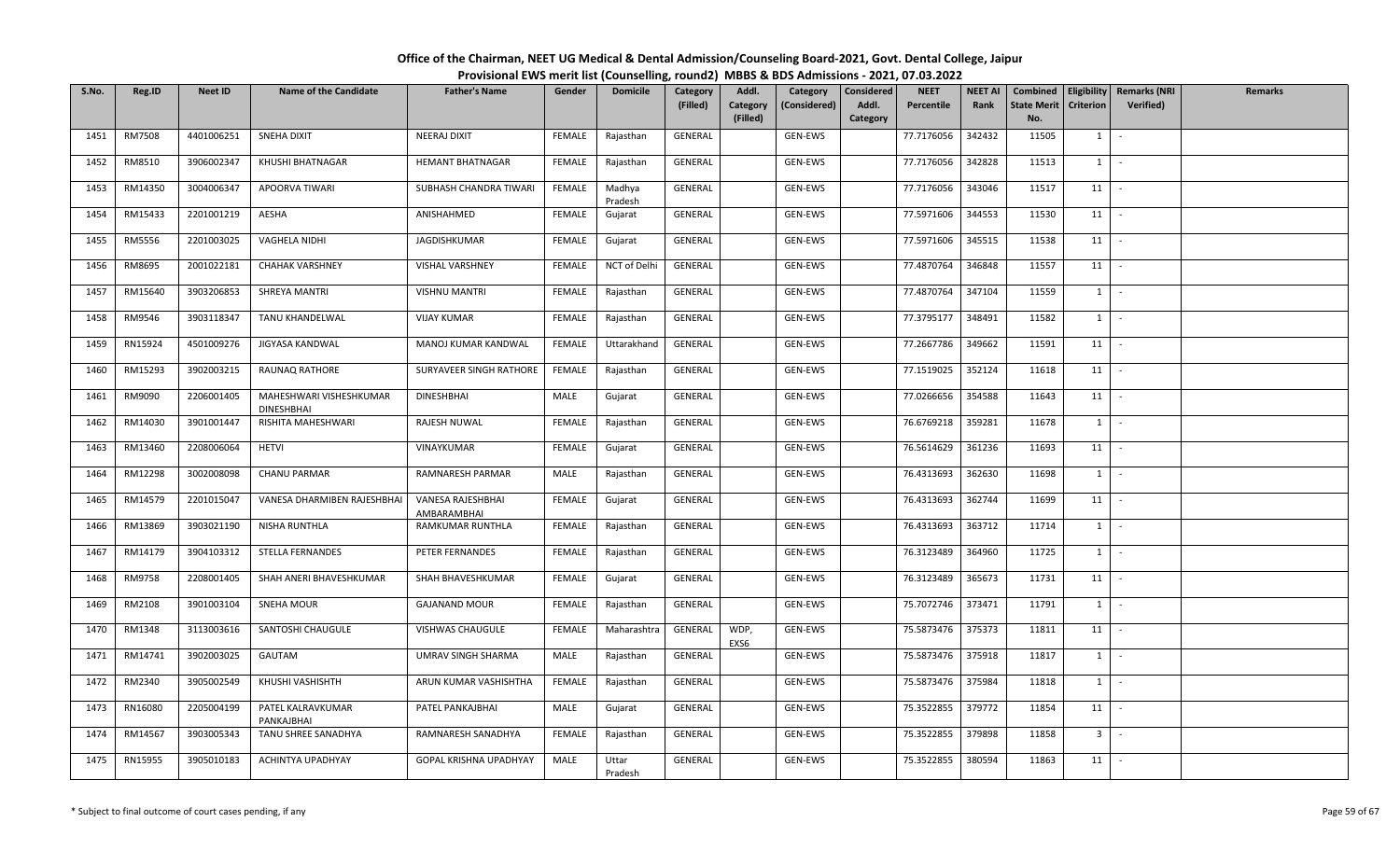| S.No. | Reg.ID  | <b>Neet ID</b> | <b>Name of the Candidate</b>          | <b>Father's Name</b>                    | Gender        | <b>Domicile</b> | <b>Category</b><br>(Filled) | Addl.<br>Category<br>(Filled) | Category<br>(Considered) | Considered<br>Addl.<br>Category | <b>NEET</b><br>Percentile | <b>NEET AI</b><br>Rank | Combined<br><b>State Merit</b><br>No. | <b>Criterion</b> | <b>Eligibility Remarks (NRI</b><br>Verified) | Remarks |
|-------|---------|----------------|---------------------------------------|-----------------------------------------|---------------|-----------------|-----------------------------|-------------------------------|--------------------------|---------------------------------|---------------------------|------------------------|---------------------------------------|------------------|----------------------------------------------|---------|
| 1476  | RM13791 | 3906009195     | <b>MAYANK SHUKLA</b>                  | CHHAIL BIHARI SHARMA                    | MALE          | Rajasthan       | GENERAL                     |                               | GEN-EWS                  |                                 | 74.9775461                | 385740                 | 11917                                 | 1                | $\sim$                                       |         |
| 1477  | RN16341 | 2207001144     | LAKHANI DEV BHARAT                    | BHARATBHAI LAKHANI                      | MALE          | Gujarat         | GENERAL                     |                               | GEN-EWS                  |                                 | 74.7262304                | 388944                 | 11942                                 | 11               | $\sim$                                       |         |
| 1478  | RM14679 | 3903118213     | KANIKA SHARMA                         | JAGATPAL SHARMA                         | <b>FEMALE</b> | Rajasthan       | GENERAL                     |                               | GEN-EWS                  |                                 | 74.5840923                | 390880                 | 11959                                 | $1 \vert$        | $\sim$                                       |         |
| 1479  | RM14404 | 3903004497     | <b>TANU RAJAWAT</b>                   | SURENDRA SINGH RAJAWAT                  | FEMALE        | Rajasthan       | GENERAL                     |                               | GEN-EWS                  |                                 | 74.5840923                | 390991                 | 11960                                 | 3 <sup>1</sup>   | $\mathcal{L}_{\mathcal{A}}$                  |         |
| 1480  | RM12876 | 3903008435     | SIMRAN CHORDIA                        | <b>GAUTAM KUMAR CHORDIA</b>             | FEMALE        | Rajasthan       | GENERAL                     |                               | GEN-EWS                  |                                 | 74.5840923                | 392460                 | 11969                                 | 1                | $\sim$                                       |         |
| 1481  | RM13737 | 3903119210     | <b>ABHAY SHARMA</b>                   | LOKENDRA SHARMA                         | MALE          | Rajasthan       | GENERAL                     |                               | GEN-EWS                  |                                 | 74.0930522                | 398469                 | 12025                                 | $1 \vert$        | $\sim$                                       |         |
| 1482  | RM4892  | 3903008405     | SHIVAM SHARMA                         | KRISHNA BEHARI SHARMA                   | MALE          | Rajasthan       | GENERAL                     |                               | GEN-EWS                  |                                 | 73.9565478                | 400155                 | 12046                                 | $1 \vert$        | $\sim$                                       |         |
| 1483  | RM9901  | 2001223219     | APOORVA                               | RAVINDRA KUMAR                          | FEMALE        | Rajasthan       | GENERAL                     |                               | GEN-EWS                  |                                 | 73.9565478                | 401782                 | 12059                                 | $1 \vert$        | $\sim$                                       |         |
| 1484  | RM11726 | 3903217431     | <b>GARVIT MISHRA</b>                  | PRAMOD KUMAR SHARMA                     | MALE          | Rajasthan       | GENERAL                     |                               | GEN-EWS                  |                                 | 73.9565478                | 401910                 | 12061                                 | $1 \vert$        | $\sim$                                       |         |
| 1485  | RM10288 | 2207017331     | VATS MAHENDRAKUMAR<br><b>DUDHATRA</b> | MR. MAHENDRAKUMAR M.<br><b>DUDHATRA</b> | MALE          | Gujarat         | GENERAL                     |                               | GEN-EWS                  |                                 | 73.9565478                | 401924                 | 12062                                 | 11               |                                              |         |
| 1486  | RM15156 | 3903111232     | PALAK AGRAWAL                         | <b>LALIT MOHAN</b>                      | FEMALE        | Rajasthan       | GENERAL                     |                               | GEN-EWS                  |                                 | 73.8292387                | 403296                 | 12075                                 | $1$ $-$          |                                              |         |
| 1487  | RM3391  | 3901006143     | SAUMYA BHATT                          | MR PRADEEP BHATT                        | <b>FEMALE</b> | Rajasthan       | GENERAL                     |                               | GEN-EWS                  |                                 | 73.7082109                | 404424                 | 12087                                 | $1 \vert$        | $\sim$                                       |         |
| 1488  | RM9771  | 2207001272     | <b>GOKANI DEEP</b>                    | MEHULKUMAR                              | MALE          | Gujarat         | GENERAL                     |                               | GEN-EWS                  |                                 | 73.5843339                | 407188                 | 12110                                 | 11               |                                              |         |
| 1489  | RM13136 | 3121005008     | RUMANE NOORJAHAN FARUK                | FARUK ALIMIYA RUMANE                    | <b>FEMALE</b> | Maharashtra     | GENERAL                     |                               | GEN-EWS                  |                                 | 73.3175417                | 410313                 | 12147                                 | 11               | $\sim$                                       |         |
| 1490  | RM14794 | 3905105284     | <b>ANSHUL MITAL</b>                   | <b>MANMOHAN MITTAL</b>                  | MALE          | Rajasthan       | GENERAL                     |                               | GEN-EWS                  |                                 | 73.3175417                | 410714                 | 12150                                 | 1                | $\mathcal{L}$                                |         |
| 1491  | RM5983  | 3905012139     | <b>ISHIKA AGAL</b>                    | KRISHAN GOPAL AGAL                      | FEMALE        | Rajasthan       | GENERAL                     |                               | GEN-EWS                  |                                 | 72.8047437                | 418693                 | 12216                                 | $1$ $-$          |                                              |         |
| 1492  | RM9949  | 1502006534     | <b>RIYA KUMARI</b>                    | AJAY KUMAR                              | FEMALE        | Bihar           | GENERAL                     |                               | GEN-EWS                  |                                 | 72.6625409                | 420223                 | 12226                                 | 11               | $\overline{\phantom{a}}$                     |         |
| 1493  | RM9874  | 3905101580     | SOURABH AGARWAL                       | RAJKUMAR AGARWAL                        | MALE          | Rajasthan       | GENERAL                     |                               | GEN-EWS                  |                                 | 72.6625409                | 420835                 | 12233                                 | 1                | $\sim$                                       |         |
| 1494  | RM15621 | 3902018084     | <b>ISHIKA GAUR</b>                    | RAM VILASH GAUR                         | <b>FEMALE</b> | Rajasthan       | GENERAL                     |                               | GEN-EWS                  |                                 | 72.6625409                | 421158                 | 12235                                 | $1 \vert$        | $\sim$                                       |         |
| 1495  | RM15339 | 3904026078     | KHUSHKARAN SINGH                      | SHER SINGH                              | MALE          | Rajasthan       | GENERAL                     | PwD                           | GEN-EWS                  | PwD                             | 72.6625409                | 421951                 | 12240                                 | $1 \vert$        | $\overline{\phantom{a}}$                     |         |
| 1496  | RM6022  | 3903226205     | AYUSHI BHARDWAJ                       | GRIJESH KUMAR SHARMA                    | FEMALE        | Rajasthan       | GENERAL                     |                               | GEN-EWS                  |                                 | 72.4046202                | 424418                 | 12264                                 | $1 \vert$        | $\sim$                                       |         |
| 1497  | RM12054 | 3903111162     | ANMOL SINGHAL                         | MAHESH CHAND SINGHAL                    | MALE          | Rajasthan       | GENERAL                     |                               | GEN-EWS                  |                                 | 72.4046202                | 424788                 | 12266                                 | $1 \vert$        | $\sim$                                       |         |
| 1498  | RM15653 | 3903104266     | SANSKRITI SHARMA                      | RAJENDRA KUMAR SHARMA                   | <b>FEMALE</b> | Rajasthan       | GENERAL                     |                               | GEN-EWS                  |                                 | 72.2751741                | 426927                 | 12287                                 | $1 \vert$        | $\sim$                                       |         |
| 1499  | RN16465 | 3901008198     | KRITIKA SHARMA                        | KAMAL KISHORE SHARMA                    | FEMALE        | Rajasthan       | GENERAL                     |                               | GEN-EWS                  |                                 | 72.1454691                | 428159                 | 12301                                 | $1 \vert$        | $\sim$                                       |         |
| 1500  | RM3514  | 3903205063     | NIMISHA KHANDELWAL                    | DILIP KHANDELWAL                        | FEMALE        | Rajasthan       | GENERAL                     |                               | GEN-EWS                  |                                 | 72.1454691                | 429181                 | 12306                                 | $1 \vert$        | $\sim$                                       |         |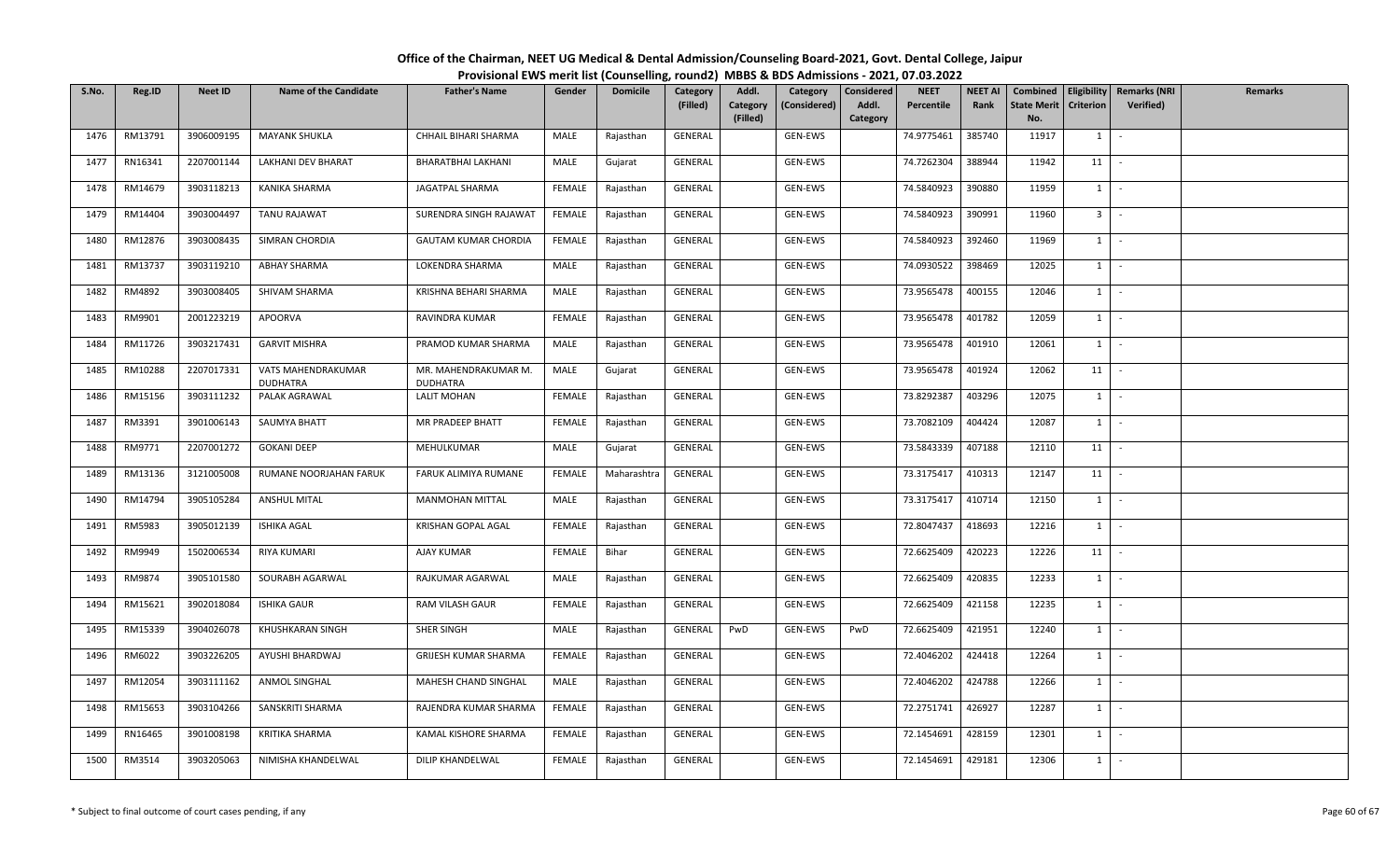| S.No. | Reg.ID  | <b>Neet ID</b> | <b>Name of the Candidate</b> | <b>Father's Name</b>                 | Gender        | <b>Domicile</b>   | <b>Category</b><br>(Filled) | Addl.<br>Category<br>(Filled) | Category<br>(Considered) | <b>Considered</b><br>Addl.<br>Category | <b>NEET</b><br>Percentile | <b>NEET AI</b><br>Rank | Combined<br><b>State Merit</b><br>No. | <b>Criterion</b> | Eligibility   Remarks (NRI<br>Verified) | Remarks |
|-------|---------|----------------|------------------------------|--------------------------------------|---------------|-------------------|-----------------------------|-------------------------------|--------------------------|----------------------------------------|---------------------------|------------------------|---------------------------------------|------------------|-----------------------------------------|---------|
| 1501  | RM14071 | 2205004343     | UPADHYAY AKSHATAKUMARI       | UPADHYAY DEVENBHAI                   | <b>FEMALE</b> | Gujarat           | GENERAL                     |                               | GEN-EWS                  |                                        | 72.1454691                | 429372                 | 12309                                 | 11               | $\mathcal{L}_{\mathcal{A}}$             |         |
|       |         |                | <b>DEVENBHAI</b>             | PRIYAKANTBHAI                        |               |                   |                             |                               |                          |                                        |                           |                        |                                       |                  |                                         |         |
| 1502  | RM15623 | 3102025040     | ATHARV CHANDAK               | <b>GIRISH CHANDAK</b>                | MALE          | Maharashtra       | GENERAL                     |                               | GEN-EWS                  |                                        | 72.1454691                | 430101                 | 12315                                 | 11               | $\sim$                                  |         |
| 1503  | RM15442 | 2201001065     | YUKTA PATEL                  | KHUSHABU PATEL                       | <b>FEMALE</b> | Gujarat           | GENERAL                     |                               | GEN-EWS                  |                                        | 72.0026187                | 430965                 | 12322                                 | 11               |                                         |         |
| 1504  | RM15150 | 3905102428     | <b>MAHAK GOYAL</b>           | AJAY GOYAL                           | <b>FEMALE</b> | Rajasthan         | GENERAL                     |                               | GEN-EWS                  |                                        | 72.0026187                | 431803                 | 12330                                 | $1\vert$         | $\sim$                                  |         |
| 1505  | RM3981  | 3904101195     | VISHWENDRA SINGH             | PRITHVI SINGH                        | MALE          | Rajasthan         | GENERAL                     |                               | GEN-EWS                  |                                        | 71.8742735                | 433743                 | 12350                                 | $1\vert$         | $\sim$                                  |         |
| 1506  | RM1158  | 1402112342     | <b>JUBLEE CHOUDHURY</b>      | <b>BHUPEN CHOUDHURY</b>              | <b>FEMALE</b> | Assam             | GENERAL                     |                               | GEN-EWS                  |                                        | 71.7464464                | 435770                 | 12366                                 | 11               | $\sim$                                  |         |
| 1507  | RN15948 | 2207010491     | VACHHANI BHAUTIKKUMAR        | VACHHANI PARESHBHAI                  | MALE          | Gujarat           | GENERAL                     |                               | GEN-EWS                  |                                        | 71.7464464                | 436173                 | 12371                                 | 11               | $\sim$                                  |         |
| 1508  | RM8322  | 2201004159     | JOSHI MAHIL MAHESH           | <b>JOSHI MAHESH</b>                  | MALE          | Gujarat           | GENERAL                     |                               | GEN-EWS                  |                                        | 71.6140216                | 436526                 | 12374                                 | 11               | $\sim$                                  |         |
| 1509  | RM12546 | 3903010652     | NIRANJAN SINGH               | DEVENDRA SINGH                       | MALE          | Rajasthan         | GENERAL                     |                               | GEN-EWS                  |                                        | 71.6140216                | 437322                 | 12385                                 | $1\vert$         | $\sim$                                  |         |
| 1510  | RM15625 | 1203003186     | PASUPULETI LAHARI PRIYA      | PASUPULETI MADHUSUDANA<br><b>RAO</b> | FEMALE        | Andhra<br>Pradesh | GENERAL                     |                               | GEN-EWS                  |                                        | 71.4830215                | 438850                 | 12396                                 | 11               |                                         |         |
| 1511  | RM11126 | 3903110334     | SHRUTI SHARMA                | RAJESH SHARMA                        | FEMALE        | Rajasthan         | GENERAL                     |                               | GEN-EWS                  |                                        | 71.4830215                | 438963                 | 12397                                 | $1 \mid$         | $\sim$                                  |         |
| 1512  | RM7444  | 2206002226     | PATEL BANSI PRAKASHKUMAR     | PATEL PRAKASHKUMAR<br>RATILAL        | <b>FEMALE</b> | Gujarat           | GENERAL                     |                               | GEN-EWS                  |                                        | 71.4830215                | 439001                 | 12398                                 | 11               | $\sim$                                  |         |
| 1513  | RM10933 | 3902002460     | <b>HARSHITA GARG</b>         | <b>DEEPAK GARG</b>                   | FEMALE        | Rajasthan         | GENERAL                     |                               | GEN-EWS                  |                                        | 71.4830215                | 439265                 | 12399                                 | $1 \quad$        | $\overline{\phantom{a}}$                |         |
| 1514  | RM5094  | 3906002190     | SARASWATI SINGH              | <b>VIJAY KUMAR SINGH</b>             | FEMALE        | Rajasthan         | GENERAL                     | WDP,<br>EXS6                  | GEN-EWS                  |                                        | 71.3369981                | 440735                 | 12416                                 | 6                | $\sim$                                  |         |
| 1515  | RM4796  | 3903202346     | RIYA GARG                    | <b>GORDHAN GARG</b>                  | <b>FEMALE</b> | Rajasthan         | GENERAL                     |                               | GEN-EWS                  |                                        | 71.3369981                | 441149                 | 12421                                 | $1 \vert$        | $\sim$                                  |         |
| 1516  | RM3790  | 3903003331     | PARIKSHIT GOYAL              | RAJU GOYAL                           | MALE          | Rajasthan         | GENERAL                     |                               | GEN-EWS                  |                                        | 71.3369981                | 441794                 | 12426                                 | $1 \mid$         | $\sim$                                  |         |
| 1517  | RM9862  | 3904020008     | RAJNANDANI PUROHIT           | SHRINATH PUROHIT                     | <b>FEMALE</b> | Rajasthan         | GENERAL                     |                               | GEN-EWS                  |                                        | 71.3369981                | 441820                 | 12429                                 | 1                | $\sim$                                  |         |
| 1518  | RM8159  | 2001116277     | MAYANK GOYAL                 | <b>GIRIRAJ GOYAL</b>                 | MALE          | Haryana           | GENERAL                     |                               | GEN-EWS                  |                                        | 71.3369981                | 442483                 | 12437                                 | 11               |                                         |         |
| 1519  | RM5773  | 3903209592     | DAYANITA SHARMA              | RAJ KUMAR SAHRMA                     | <b>FEMALE</b> | Rajasthan         | GENERAL                     |                               | GEN-EWS                  |                                        | 71.2066455                | 443664                 | 12446                                 | $1\vert$         | $\sim$                                  |         |
| 1520  | RM5104  | 3903224329     | MOHAMMED ZAINUL ABEDEEN      | AIAZ AHMED                           | MALE          | Rajasthan         | GENERAL                     |                               | GEN-EWS                  |                                        | 70.9384934                | 446808                 | 12468                                 | $1 \quad$        | $\sim$                                  |         |
| 1521  | RM14808 | 3104101914     | PANDIT SURAJ GAJANAN         | GAJANAN                              | MALE          | Maharashtra       | GENERAL                     |                               | GEN-EWS                  |                                        | 70.9384934                | 447808                 | 12479                                 | 11               | $\sim$                                  |         |
| 1522  | RM5798  | 3903203454     | <b>MANSI SHARMA</b>          | PAWAN KUMAR SHARMA                   | FEMALE        | Rajasthan         | GENERAL                     |                               | GEN-EWS                  |                                        | 70.5205621                | 454015                 | 12519                                 | $1 \quad$        | $\sim$                                  |         |
| 1523  | RM13564 | 3901011205     | SONU GOUR                    | RADHESHYAM SHARMA                    | <b>FEMALE</b> | Rajasthan         | GENERAL                     |                               | GEN-EWS                  |                                        | 70.2427615                | 458774                 | 12561                                 | $1 \quad$        | $\sim$                                  |         |
| 1524  | RM13260 | 3903203307     | SUBHOSMITA BURMAN            | SUBHAS BURMAN                        | FEMALE        | Rajasthan         | GENERAL                     |                               | GEN-EWS                  |                                        | 70.0986807                | 460914                 | 12578                                 | $1\vert$         | $\sim$                                  |         |
| 1525  | RM1913  | 3904014267     | NEETU SODHA                  | DEVI SINGH SODHA                     | FEMALE        | Rajasthan         | GENERAL                     |                               | GEN-EWS                  |                                        | 70.0986807                | 460977                 | 12579                                 | $1\phantom{0}$   | $\sim$                                  |         |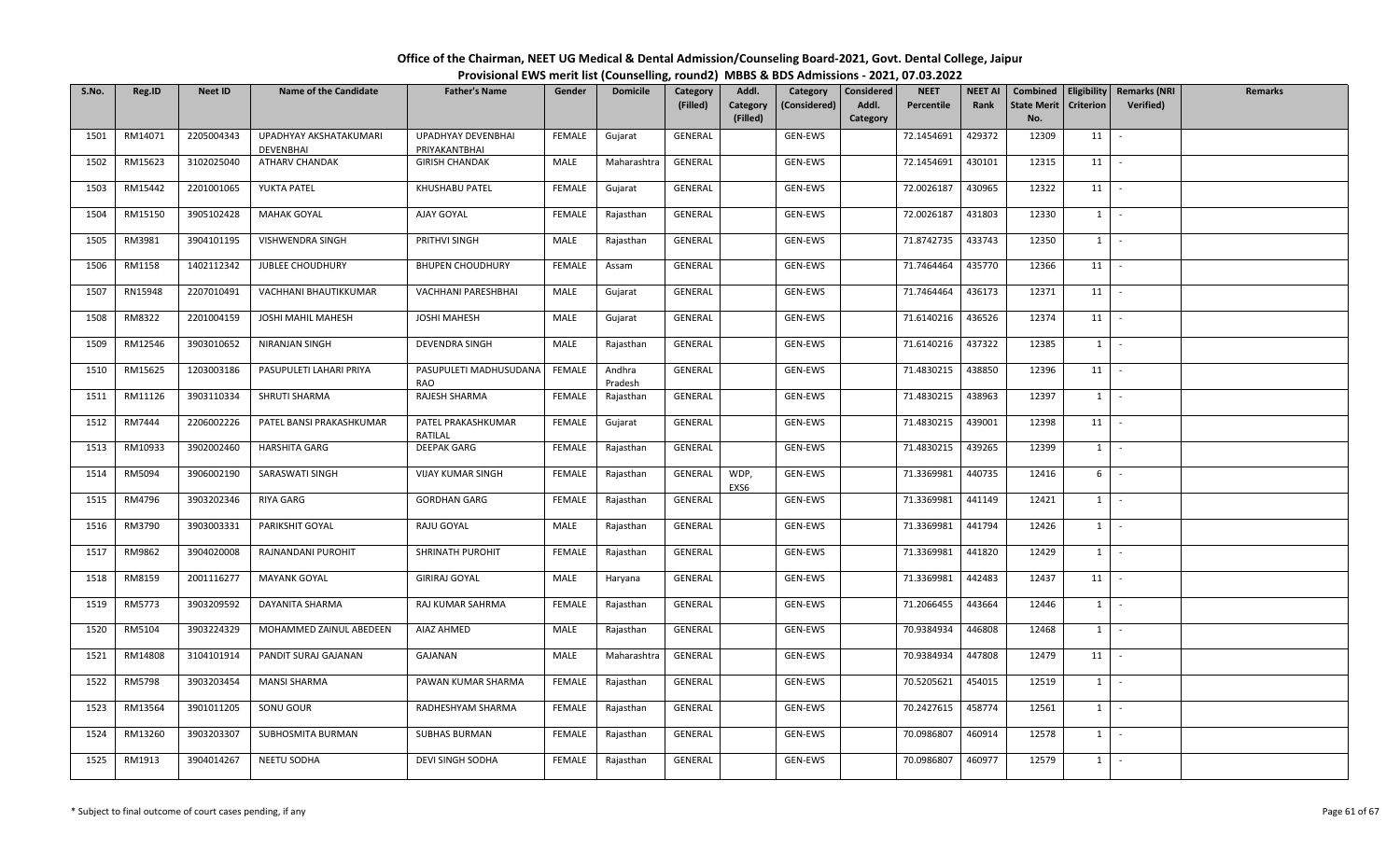| S.No. | Reg.ID  | <b>Neet ID</b> | <b>Name of the Candidate</b>            | <b>Father's Name</b>               | Gender        | <b>Domicile</b>   | Category<br>(Filled) | Addl.<br>Category<br>(Filled) | Category<br>(Considered) | <b>Considered</b><br>Addl.<br>Category | <b>NEET</b><br>Percentile | <b>NEET AI</b><br>Rank | Combined<br><b>State Merit</b><br>No. | <b>Criterion</b> | Eligibility   Remarks (NRI<br>Verified) | Remarks |
|-------|---------|----------------|-----------------------------------------|------------------------------------|---------------|-------------------|----------------------|-------------------------------|--------------------------|----------------------------------------|---------------------------|------------------------|---------------------------------------|------------------|-----------------------------------------|---------|
| 1526  | RM14681 | 3906001663     | <b>VIDHAN MUNGAD</b>                    | <b>UMESH MUNGAD</b>                | MALE          | Madhya<br>Pradesh | GENERAL              |                               | GEN-EWS                  |                                        | 69.9449514                | 462662                 | 12595                                 | 11               | $\mathcal{L}_{\mathcal{A}}$             |         |
| 1527  | RN16250 | 2206011194     | PATEL DHRUVALKUMAR<br>MAHENDRAKUMAR     | MAHENDRAKUMAR                      | MALE          | Gujarat           | GENERAL              |                               | GEN-EWS                  |                                        | 69.9449514                | 462683                 | 12596                                 | 11               | $\sim$                                  |         |
| 1528  | RM2836  | 1402008268     | AYUSH DEB                               | PRABIR KUMAR DEB                   | MALE          | Rajasthan         | GENERAL              |                               | GEN-EWS                  |                                        | 69.9449514                | 463135                 | 12601                                 | $1 \quad$        | $\sim$                                  |         |
| 1529  | RM7870  | 3903111425     | PANKAJ SHARMA                           | NANDKISHOR SHARMA                  | MALE          | Rajasthan         | GENERAL              |                               | GEN-EWS                  |                                        | 69.6742092                | 466349                 | 12619                                 | $1\vert$         | $\sim$                                  |         |
| 1530  | RM14450 | 2212001024     | <b>TISHA</b>                            | <b>BHARAT</b>                      | FEMALE        | Gujarat           | GENERAL              |                               | GEN-EWS                  |                                        | 69.3911634                | 471746                 | 12660                                 | 11               | $\sim$                                  |         |
| 1531  | RM11837 | 3802003218     | <b>KARAN MITTAL</b>                     | SURESH MITTAL                      | MALE          | Rajasthan         | GENERAL              |                               | GEN-EWS                  |                                        | 69.2235764                | 473252                 | 12681                                 | $1 \quad$        | $\sim$                                  |         |
| 1532  | RM8330  | 3903107416     | NEHA KAUSHIK                            | MAHENDRA KUMAR KAUSHIK             | FEMALE        | Haryana           | GENERAL              | WDP,<br>EXS6                  | GEN-EWS                  |                                        | 69.2235764                | 475114                 | 12702                                 | 11               | $\sim$                                  |         |
| 1533  | RM15488 | 2201016163     | JIYANI BHUMISHA                         | BHARATBHAI                         | <b>FEMALE</b> | Gujarat           | GENERAL              |                               | GEN-EWS                  |                                        | 68.9361272                | 479507                 | 12737                                 | 11               | $\sim$                                  |         |
| 1534  | RM6814  | 3110024197     | CHAVAN SHRAVANI AMAR                    | AMAR                               | <b>FEMALE</b> | Maharashtra       | GENERAL              |                               | GEN-EWS                  |                                        | 68.791917                 | 481016                 | 12755                                 | 11               |                                         |         |
| 1535  | RM5203  | 3903101043     | NIKESH GOYAL                            | ARUN GOYAL                         | MALE          | Rajasthan         | GENERAL              |                               | GEN-EWS                  |                                        | 68.791917                 | 481337                 | 12756                                 | $1 \quad$        | $\sim$                                  |         |
| 1536  | RM13301 | 1501002204     | <b>TUSHAR KUMAR</b>                     | <b>KUMAR SAURAV</b>                | MALE          | Bihar             | GENERAL              |                               | GEN-EWS                  |                                        | 68.645505                 | 483513                 | 12773                                 | 11               | $\sim$                                  |         |
| 1537  | RM3362  | 2206018402     | PATEL ARYANKUMAR<br>ROHITKUMAR          | ROHITKUMAR                         | MALE          | Gujarat           | GENERAL              |                               | GEN-EWS                  |                                        | 68.645505                 | 483903                 | 12776                                 | 11               | $\sim$                                  |         |
| 1538  | RM12142 | 3906008306     | KHUSHI KITAWAT                          | <b>ONAD SINGH KITAWAT</b>          | <b>FEMALE</b> | Rajasthan         | GENERAL              |                               | GEN-EWS                  |                                        | 68.4817387                | 484822                 | 12783                                 | $1 \quad$        | $\sim$                                  |         |
| 1539  | RM14542 | 4411106400     | SAYALEE                                 | SATYENDRA NARAYAN<br><b>TIWARI</b> | FEMALE        | Bihar             | GENERAL              |                               | GEN-EWS                  |                                        | 68.4817387                | 485760                 | 12793                                 | 11               | $\sim$                                  |         |
| 1540  | RM12043 | 3906016085     | TWINKLE KUNWAR SISODIYA                 | <b>BHANWAR SINGH</b>               | <b>FEMALE</b> | Rajasthan         | GENERAL              |                               | GEN-EWS                  |                                        | 68.3377227                | 488027                 | 12808                                 | 11               | $\sim$                                  |         |
| 1541  | RM15484 | 3905126154     | SHIVANGI SINHA                          | <b>UDAY KUMAR SINHA</b>            | <b>FEMALE</b> | Bihar             | GENERAL              |                               | GEN-EWS                  |                                        | 68.1955846                | 489099                 | 12818                                 | 11               | $\sim$                                  |         |
| 1542  | RN16548 | 3105018023     | LAKHUTE ROHIT KANTILAL                  | <b>KANTILAL</b>                    | MALE          | Maharashtra       | GENERAL              |                               | GEN-EWS                  |                                        | 68.1955846                | 489272                 | 12820                                 | 11               |                                         |         |
| 1543  | RM5994  | 3903007348     | DIVESH GOYAL                            | ARUN KUMAR GOYAL                   | MALE          | Rajasthan         | GENERAL              |                               | GEN-EWS                  |                                        | 68.1955846                | 490435                 | 12825                                 | $1 \quad$        |                                         |         |
| 1544  | RM3598  | 3903010050     | RAKSHITA DAVE                           | <b>MANISH DAVE</b>                 | <b>FEMALE</b> | Rajasthan         | GENERAL              |                               | GEN-EWS                  |                                        | 68.1955846                | 490567                 | 12827                                 | $1\vert$         | $\sim$                                  |         |
| 1545  | RM15129 | 2208008081     | <b>ABHISHEK GARG</b>                    | SATISH CHAND GARG                  | MALE          | Rajasthan         | GENERAL              |                               | GEN-EWS                  |                                        | 68.04723                  | 491835                 | 12837                                 | $1\vert$         | $\sim$                                  |         |
| 1546  | RM11569 | 3906004156     | <b>VIVEK THAKUR</b>                     | PRAVEEN KUMAR THAKUR               | MALE          | Rajasthan         | GENERAL              |                               | GEN-EWS                  |                                        | 68.04723                  | 491926                 | 12841                                 | $1 \vert$        | $\sim$                                  |         |
| 1547  | RM12419 | 2203002322     | LATHIYA DAKSHKUMAR<br><b>ASHWINBHAI</b> | ASHWINBHAI                         | MALE          | Gujarat           | GENERAL              |                               | GEN-EWS                  |                                        | 68.04723                  | 492234                 | 12846                                 | 11               | $\sim$                                  |         |
| 1548  | RM10393 | 3903207302     | <b>ISHANT AGGARWAL</b>                  | <b>GOVIND AGGARWAL</b>             | MALE          | Rajasthan         | GENERAL              |                               | GEN-EWS                  |                                        | 67.8922056                | 495575                 | 12879                                 | $1 \quad$        | $\sim$                                  |         |
| 1549  | RM2333  | 2206003376     | CHAUHAN INDRASINH MANJIBHA              | MANJIBHAI                          | MALE          | Gujarat           | GENERAL              |                               | GEN-EWS                  |                                        | 67.7241654                | 496274                 | 12887                                 | 11               | $\sim$                                  |         |
| 1550  | RM14333 | 3901005209     | ADITI JHANWAR                           | AMIT JHANWAR                       | FEMALE        | Rajasthan         | GENERAL              |                               | GEN-EWS                  |                                        | 67.7241654                | 496580                 | 12890                                 | $1 \mid$         | $\sim$                                  |         |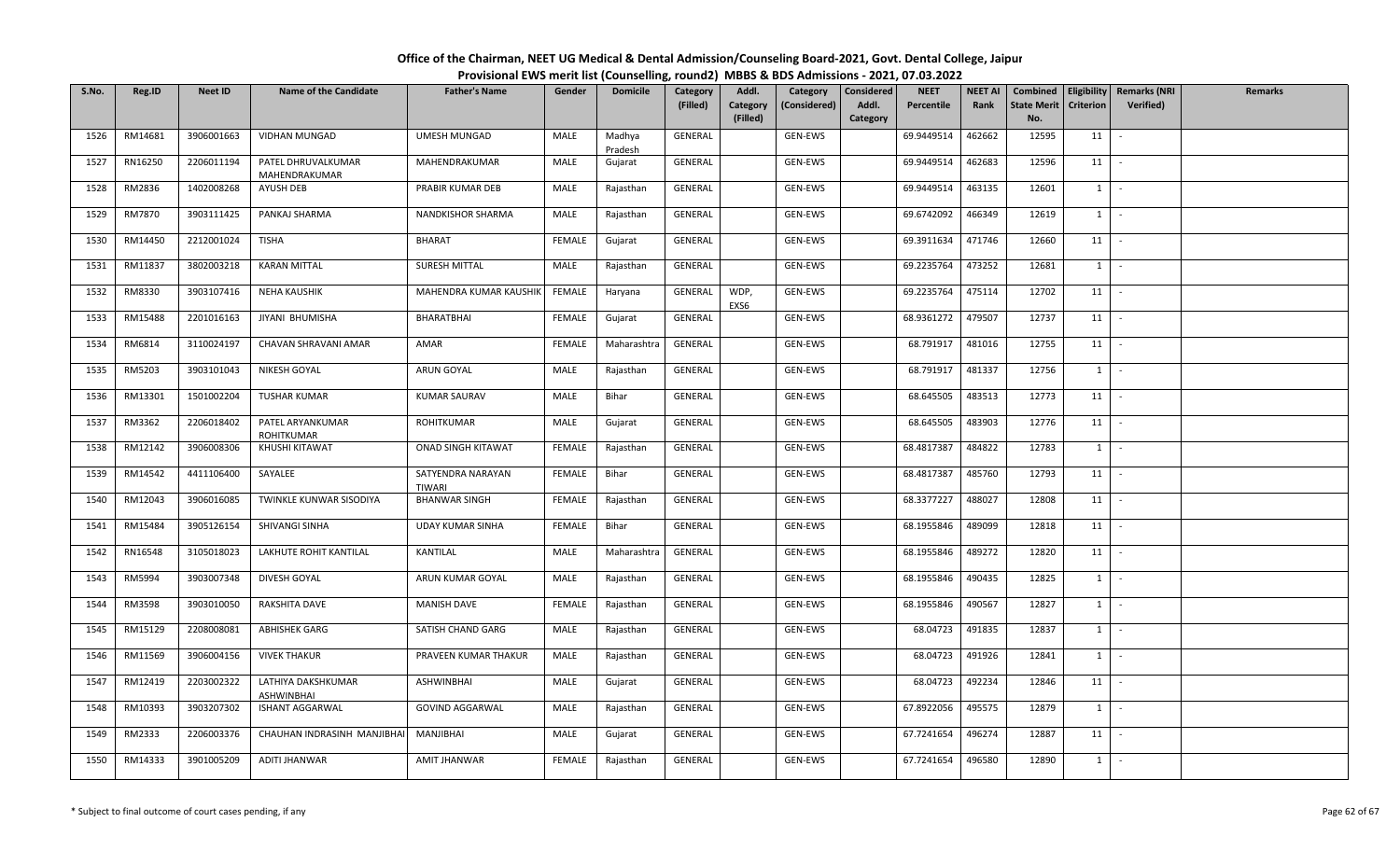| S.No. | Reg.ID  | <b>Neet ID</b> | <b>Name of the Candidate</b> | <b>Father's Name</b>                 | Gender        | <b>Domicile</b>   | <b>Category</b><br>(Filled) | Addl.<br>Category<br>(Filled) | Category<br>(Considered) | Considered<br>Addl.<br>Category | <b>NEET</b><br>Percentile | <b>NEET AI</b><br>Rank | <b>State Merit</b><br>No. | <b>Criterion</b> | Combined   Eligibility   Remarks (NRI<br>Verified) | Remarks |
|-------|---------|----------------|------------------------------|--------------------------------------|---------------|-------------------|-----------------------------|-------------------------------|--------------------------|---------------------------------|---------------------------|------------------------|---------------------------|------------------|----------------------------------------------------|---------|
| 1551  | RM13606 | 3903108164     | <b>CHETAN PANDEY</b>         | KHEM CHAND PANDEY                    | MALE          | Rajasthan         | GENERAL                     |                               | GEN-EWS                  |                                 | 67.7241654                | 496595                 | 12891                     | 1                | $\mathcal{L}_{\mathcal{A}}$                        |         |
| 1552  | RN15875 | 3903237015     | BHUMNESH KUMAR GARG          | SATISH CHAND GARG                    | MALE          | Rajasthan         | GENERAL                     |                               | GEN-EWS                  |                                 | 67.7241654                | 497644                 | 12901                     | $1 \vert$        | $\sim$                                             |         |
| 1553  | RM14389 | 3906003411     | DIVYA RAJ SINGH CHOUHAN      | GAJENDRA SINGH CHOUHAN               | MALE          | Rajasthan         | GENERAL                     |                               | GEN-EWS                  |                                 | 67.7241654                | 497682                 | 12902                     | $1 \vert$        | $\sim$                                             |         |
| 1554  | RM11611 | 2201004226     | SHAH SHREYA HIMANSHU         | HIMANSHU SHAH                        | <b>FEMALE</b> | Gujarat           | GENERAL                     |                               | GEN-EWS                  |                                 | 67.5785305                | 499246                 | 12916                     | 11               | $\sim$                                             |         |
| 1555  | RM6300  | 4401004159     | <b>RISHU TOMAR</b>           | VIJAY PAL SINGH TOMAR                | FEMALE        | Uttar<br>Pradesh  | GENERAL                     |                               | GEN-EWS                  |                                 | 67.4394359                | 501453                 | 12935                     | 11               | $\sim$                                             |         |
| 1556  | RM1764  | 3903010236     | SUNIT SACHDEV                | PUSHPENDER SACHDEV                   | MALE          | Rajasthan         | GENERAL                     |                               | GEN-EWS                  |                                 | 67.4394359                | 502269                 | 12944                     | $1 \vert$        | $\sim$                                             |         |
| 1557  | RM15809 | 3906001872     | <b>HARSHIT JAIN</b>          | <b>HEERA LAL JAIN</b>                | MALE          | Rajasthan         | GENERAL                     |                               | GEN-EWS                  |                                 | 67.2922469                | 504056                 | 12959                     | $1 \vert$        | $\sim$                                             |         |
| 1558  | RM8129  | 3903203008     | AMAN GARG                    | <b>BANVARI LAL</b>                   | MALE          | Rajasthan         | GENERAL                     |                               | GEN-EWS                  |                                 | 67.2922469                | 504156                 | 12960                     | $1 \vert$        | $\sim$                                             |         |
| 1559  | RN16165 | 2001201708     | <b>DIVYA</b>                 | <b>NARESH KHATTAR</b>                | <b>FEMALE</b> | NCT of Delhi      | GENERAL                     |                               | GEN-EWS                  |                                 | 67.1407193                | 506115                 | 12978                     | 11               | $\sim$                                             |         |
| 1560  | RM12198 | 3903204098     | MILI GARG                    | MANOJ KUMAR GUPTA                    | <b>FEMALE</b> | Rajasthan         | GENERAL                     |                               | GEN-EWS                  |                                 | 67.1407193                | 506149                 | 12979                     | 1                | $\sim$                                             |         |
| 1561  | RM4021  | 3906010044     | SNIGDHA GUPTA                | <b>ASHISH GUPTA</b>                  | FEMALE        | Rajasthan         | GENERAL                     |                               | GEN-EWS                  |                                 | 67.1407193                | 506661                 | 12984                     | $1$ $-$          |                                                    |         |
| 1562  | RM2556  | 3113002087     | BUDDHISAGAR GAURI PARAG      | <b>BUDDHISAGAR PARAG</b><br>SHRIKANT | <b>FEMALE</b> | Maharashtra       | GENERAL                     |                               | GEN-EWS                  |                                 | 66.9644551                | 507494                 | 12993                     | 11               | $\sim$                                             |         |
| 1563  | RM7340  | 4415003401     | <b>HARSHIT SINGH</b>         | RAM REKHA SINGH                      | MALE          | Uttar<br>Pradesh  | GENERAL                     |                               | GEN-EWS                  |                                 | 66.9644551                | 508153                 | 12997                     | 11               |                                                    |         |
| 1564  | RM8271  | 3903120023     | AJAY SHARMA                  | CHANDRA MOHAN SHARMA                 | MALE          | Rajasthan         | GENERAL                     |                               | GEN-EWS                  |                                 | 66.9644551                | 509224                 | 13004                     | $1 \vert$        | $\sim$                                             |         |
| 1565  | RM13970 | 4401004366     | <b>PRATEEK GARG</b>          | <b>SHRINKHAL GARG</b>                | MALE          | Rajasthan         | GENERAL                     |                               | GEN-EWS                  |                                 | 66.9644551                | 510015                 | 13009                     | 1                | $\overline{\phantom{a}}$                           |         |
| 1566  | RN16009 | 3112004010     | MALU SHYAM DATTAPRASAD       | DATTAPRASAD                          | MALE          | Maharashtra       | GENERAL                     |                               | GEN-EWS                  |                                 | 66.6628245                | 514429                 | 13039                     | 11               | $\sim$ $-$                                         |         |
| 1567  | RM13645 | 3905006370     | <b>VIDHI MUDGAL</b>          | MANOJ SHARMA                         | <b>FEMALE</b> | Rajasthan         | GENERAL                     |                               | GEN-EWS                  |                                 | 66.5068935                | 515850                 | 13051                     | $1 \vert$        | $\mathcal{L}_{\mathcal{A}}$                        |         |
| 1568  | RM12532 | 2208001664     | JADVANI HELLY                | <b>JADVANI SHAILESH</b>              | FEMALE        | Gujarat           | GENERAL                     |                               | GEN-EWS                  |                                 | 66.5068935                | 516117                 | 13054                     | 11               |                                                    |         |
| 1569  | RM15604 | 3905015038     | ABHIGYAN PARASAR             | BRIJESH KUMAR SHARMA                 | MALE          | Rajasthan         | GENERAL                     |                               | GEN-EWS                  |                                 | 66.5068935                | 516577                 | 13056                     | $1 \vert$        | $\sim$                                             |         |
| 1570  | RM7416  | 3906004017     | KRISH JAIN                   | VIRENDRA JAIN                        | MALE          | Rajasthan         | GENERAL                     |                               | GEN-EWS                  |                                 | 66.3453936                | 517268                 | 13064                     | $1 \vert$        | $\overline{\phantom{a}}$                           |         |
| 1571  | RN16481 | 2302008363     | DURGESH SHARMA               | MAHESH KUMAR                         | MALE          | Haryana           | GENERAL                     |                               | GEN-EWS                  |                                 | 66.3453936                | 517491                 | 13071                     | 11               | $\sim$                                             |         |
| 1572  | RM8612  | 3901002048     | PRIYANKA RATHORE             | MAN SINGH RATHORE                    | <b>FEMALE</b> | Rajasthan         | GENERAL                     |                               | GEN-EWS                  |                                 | 66.3453936                | 517705                 | 13074                     | $1 \vert$        | $\sim$                                             |         |
| 1573  | RM8083  | 3003014187     | YASH PANDIYA                 | NITIN PANDIYA                        | MALE          | Madhya<br>Pradesh | GENERAL                     |                               | GEN-EWS                  |                                 | 66.0116443                | 524598                 | 13136                     | 11               | $\sim$                                             |         |
| 1574  | RM11319 | 3905007359     | ACHIEVE SHARMA               | ANIL KUMAR SHARMA                    | MALE          | Rajasthan         | GENERAL                     |                               | GEN-EWS                  |                                 | 65.6997824                | 527559                 | 13167                     | 3 I              | $\sim$                                             |         |
| 1575  | RM5723  | 3901018012     | <b>JALAJ VASHISTH</b>        | SIDDHARTH VASHISTH                   | MALE          | Rajasthan         | GENERAL                     |                               | GEN-EWS                  |                                 | 65.6997824                | 528564                 | 13173                     | $1 \vert$        | $\sim$                                             |         |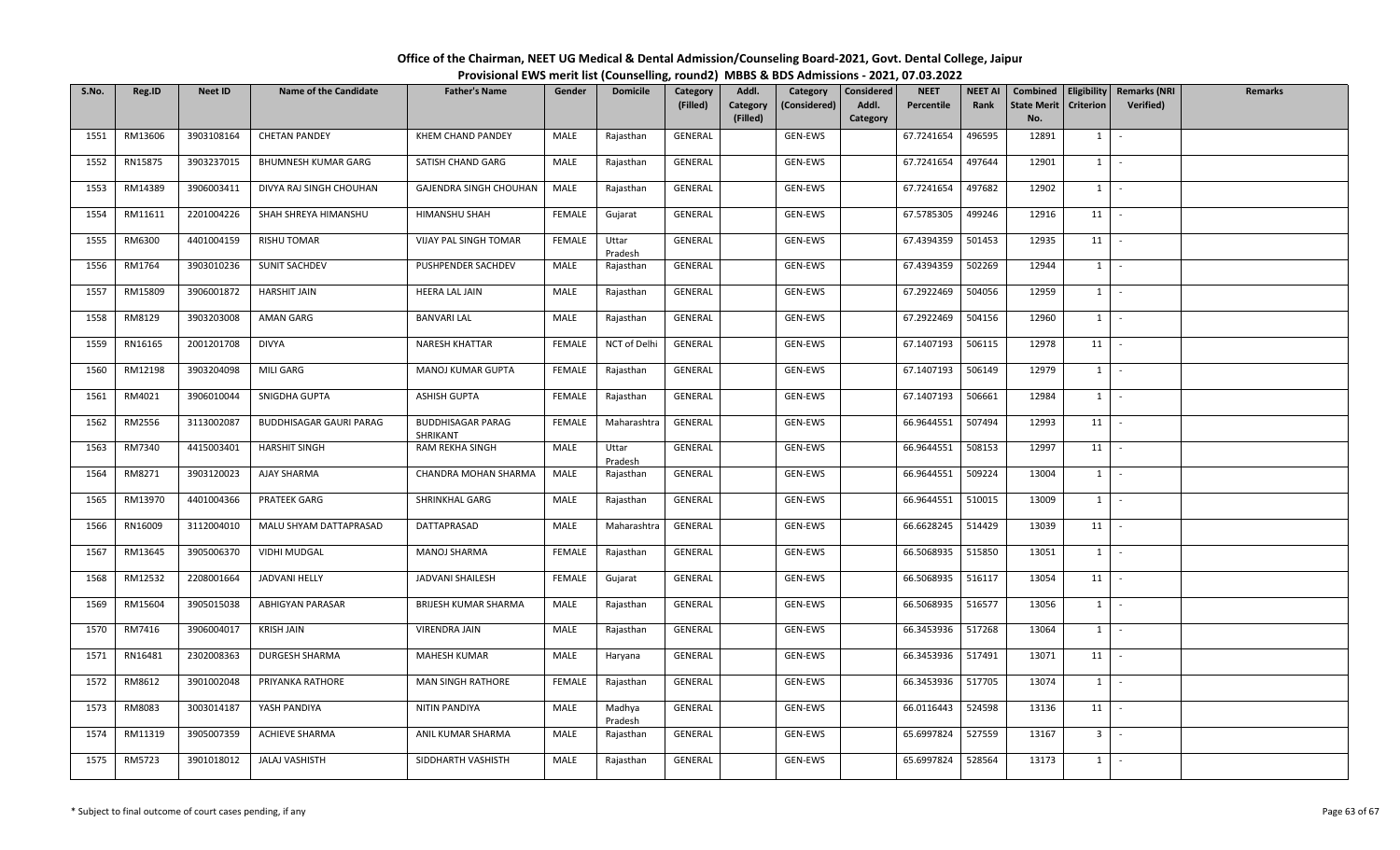| S.No. | Reg.ID  | <b>Neet ID</b> | <b>Name of the Candidate</b> | <b>Father's Name</b>     | Gender        | <b>Domicile</b>   | Category<br>(Filled) | Addl.<br>Category<br>(Filled) | Category<br>(Considered) | Considered<br>Addl.<br>Category | <b>NEET</b><br>Percentile | <b>NEET AI</b><br>Rank | <b>State Merit</b><br>No. | <b>Criterion</b> | Combined   Eligibility   Remarks (NRI<br>Verified) | Remarks |
|-------|---------|----------------|------------------------------|--------------------------|---------------|-------------------|----------------------|-------------------------------|--------------------------|---------------------------------|---------------------------|------------------------|---------------------------|------------------|----------------------------------------------------|---------|
| 1576  | RM2162  | 3903022138     | NEERAJ                       | TEKRAM                   | MALE          | Haryana           | GENERAL              |                               | GEN-EWS                  |                                 | 65.3437572                | 532451                 | 13207                     | 11               |                                                    |         |
| 1577  | RN16033 | 4503007209     | <b>SUJAL ARORA</b>           | <b>MANISH</b>            | MALE          | Uttar<br>Pradesh  | GENERAL              |                               | GEN-EWS                  |                                 | 65.3437572                | 532461                 | 13208                     | 11               | $\sim$                                             |         |
| 1578  | RM3893  | 3113002407     | SAKHALA SANSKAR SANTOSH      | SAKHALA SANTOSH KANTILAL | MALE          | Maharashtra       | GENERAL              |                               | GEN-EWS                  |                                 | 65.3437572                | 533102                 | 13217                     | 11               |                                                    |         |
| 1579  | RM15324 | 4410004073     | JATIN JINDAL                 | LT. RAKESH GUPTA         | MALE          | Uttar<br>Pradesh  | GENERAL              |                               | GEN-EWS                  |                                 | 65.3437572                | 534165                 | 13222                     | 11               | $\sim$                                             |         |
| 1580  | RM2911  | 2207001542     | ISHA DHARSANDIYA             | CHETANBHAI DHARSANDIYA   | FEMALE        | Gujarat           | GENERAL              |                               | GEN-EWS                  |                                 | 65.1847827                | 536062                 | 13234                     | 11               | $\sim$                                             |         |
| 1581  | RM9388  | 3903017452     | HIMANSHU DATTATREY           | MAHENDRA KUMAR SHARMA    | MALE          | Rajasthan         | GENERAL              |                               | GEN-EWS                  |                                 | 65.1847827                | 537100                 | 13243                     | $1 \vert$        | $\sim$                                             |         |
| 1582  | RM13031 | 3906001274     | KHADIZA ZEHRA                | <b>NAZIM HUSSAIN</b>     | FEMALE        | Rajasthan         | GENERAL              |                               | GEN-EWS                  |                                 | 64.7079241                | 544815                 | 13309                     | $1 \vert$        | $\sim$                                             |         |
| 1583  | RM3320  | 2207003419     | VAIDEHI VADI                 | ANILBHAI                 | <b>FEMALE</b> | Gujarat           | GENERAL              |                               | GEN-EWS                  |                                 | 64.358763                 | 549951                 | 13349                     | 11               | $\sim$                                             |         |
| 1584  | RM4939  | 3903106221     | TANMAY RAJ MISHRA            | ANIL KUMAR SHARMA        | MALE          | Rajasthan         | GENERAL              |                               | GEN-EWS                  |                                 | 64.358763                 | 550172                 | 13351                     | $1 \vert$        | $\sim$                                             |         |
| 1585  | RM15152 | 3903202320     | PRINJEL BADAYA               | RAJENDRA GUPTA           | <b>FEMALE</b> | Rajasthan         | GENERAL              |                               | GEN-EWS                  |                                 | 64.358763                 | 550222                 | 13352                     | 1                | $\sim$                                             |         |
| 1586  | RN16527 | 4408014078     | ROSHNI GUPTA                 | PRAKASH CHANDRA          | <b>FEMALE</b> | Uttar<br>Pradesh  | GENERAL              |                               | GEN-EWS                  |                                 | 64.1938958                | 550722                 | 13359                     | 11               | $\sim$                                             |         |
| 1587  | RM10010 | 3904005264     | <b>VIJAY PAL SINGH</b>       | ANOP SINGH               | MALE          | Rajasthan         | GENERAL              |                               | GEN-EWS                  |                                 | 64.1938958                | 552316                 | 13378                     | $1 \vert$        | $\sim$                                             |         |
| 1588  | RM5039  | 4401005431     | <b>ABHAY PRATAP SINGH</b>    | PRABENDRA SINGH          | MALE          | Rajasthan         | GENERAL              |                               | GEN-EWS                  |                                 | 64.0309065                | 553453                 | 13387                     | $1 \vert$        |                                                    |         |
| 1589  | RM15346 | 4414001388     | YASHI BAJPAI                 | RAJESH KUMAR BAJPAI      | FEMALE        | Uttar<br>Pradesh  | GENERAL              |                               | GEN-EWS                  |                                 | 64.0309065                | 554987                 | 13401                     | 11               | $\sim$                                             |         |
| 1590  | RM6082  | 3905104321     | <b>VIDHAN GAUTAM</b>         | ANIL KUMAR SHARMA        | MALE          | Rajasthan         | GENERAL              |                               | GEN-EWS                  |                                 | 63.8614416                | 556023                 | 13414                     | $1 \vert$        | $\overline{\phantom{a}}$                           |         |
| 1591  | RM10046 | 3901017417     | ADARSH SHARMA                | SURAJ MAL SHARMA         | MALE          | Rajasthan         | GENERAL              |                               | GEN-EWS                  |                                 | 63.8614416                | 558022                 | 13430                     | $1$ $-$          |                                                    |         |
| 1592  | RN15914 | 3905123108     | DIVYANSH SHARMA              | ANIL SHARMA              | MALE          | Madhya<br>Pradesh | GENERAL              |                               | GEN-EWS                  |                                 | 63.671255                 | 558340                 | 13433                     | 11               | $\sim$                                             |         |
| 1593  | RM13712 | 3906010109     | VISHNU SHARMA                | RAM CHANDRA SHARMA       | MALE          | Rajasthan         | GENERAL              |                               | GEN-EWS                  |                                 | 63.5059993                | 561249                 | 13457                     | 1                | $\sim$                                             |         |
| 1594  | RM6183  | 3903207409     | YOSHITA SHARMA               | REVATI RAMAN SHARMA      | FEMALE        | Rajasthan         | GENERAL              |                               | GEN-EWS                  |                                 | 63.5059993                | 562121                 | 13463                     | $1 \vert$        | $\sim$                                             |         |
| 1595  | RM1054  | 3905012262     | <b>JHILMIL TOMAR</b>         | PRATAP SINGH TOMAR       | <b>FEMALE</b> | Rajasthan         | GENERAL              |                               | GEN-EWS                  |                                 | 63.3397074                | 564684                 | 13487                     | $1 \vert$        | $\overline{\phantom{a}}$                           |         |
| 1596  | RM14517 | 3904002344     | <b>HEMANT VYAS</b>           | RAVI PRAKASH VYAS        | MALE          | Rajasthan         | GENERAL              |                               | GEN-EWS                  |                                 | 63.3397074                | 565228                 | 13493                     | $1 \vert$        | $\sim$                                             |         |
| 1597  | RM1392  | 3801001725     | <b>UJWAL</b>                 | RAJINDER KUMAR           | FEMALE        | Punjab            | GENERAL              |                               | GEN-EWS                  |                                 | 62.9904168                | 569933                 | 13520                     | 11               | $\sim$                                             |         |
| 1598  | RM13471 | 3903128067     | <b>HARSHIT KUMAR GUPTA</b>   | RAJESH KUMAR GUPTA       | MALE          | Rajasthan         | GENERAL              |                               | GEN-EWS                  |                                 | 62.6222825                | 576355                 | 13569                     | $1 \vert$        | $\sim$                                             |         |
| 1599  | RM10262 | 3906018207     | <b>ABHISHEK GURJI</b>        | RAKESH GURJI             | MALE          | Rajasthan         | GENERAL              |                               | GEN-EWS                  |                                 | 62.6222825                | 576721                 | 13571                     | $1 \vert$        | $\sim$                                             |         |
| 1600  | RM11100 | 4410002122     | NAFISHA ALI KHAN             | <b>RUSTAM KHAN</b>       | FEMALE        | Bihar             | GENERAL              |                               | GEN-EWS                  |                                 | 62.4458888                | 577237                 | 13576                     | 11               | $\sim$                                             |         |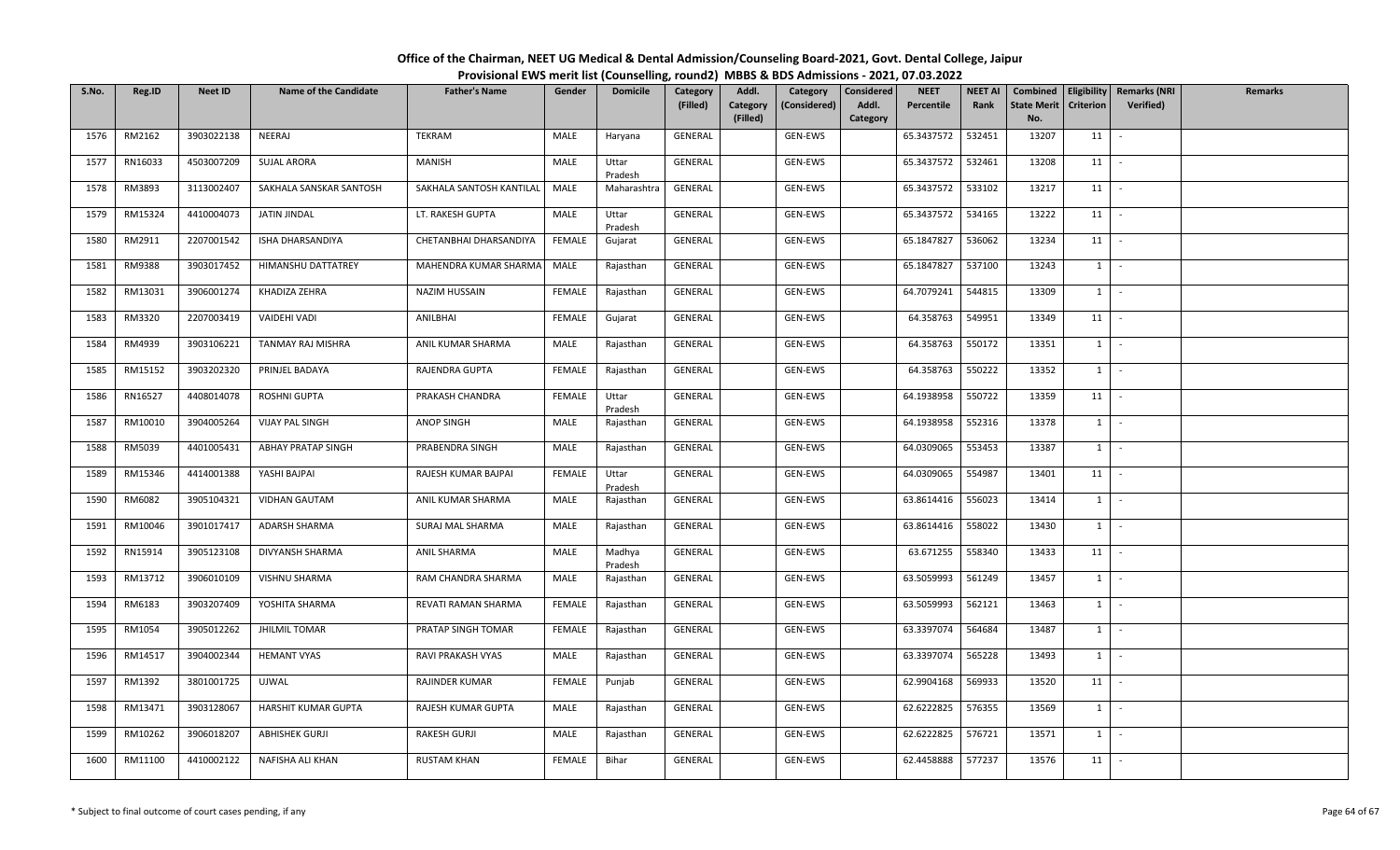| S.No. | Reg.ID  | <b>Neet ID</b> | <b>Name of the Candidate</b>                 | <b>Father's Name</b>                | Gender        | <b>Domicile</b>   | <b>Category</b><br>(Filled) | Addl.<br>Category<br>(Filled) | Category<br>(Considered) | Considered<br>Addl.<br>Category | <b>NEET</b><br>Percentile | <b>NEET AI</b><br>Rank | <b>State Merit</b><br>No. | <b>Criterion</b> | Combined   Eligibility   Remarks (NRI<br><b>Verified</b> ) | Remarks |
|-------|---------|----------------|----------------------------------------------|-------------------------------------|---------------|-------------------|-----------------------------|-------------------------------|--------------------------|---------------------------------|---------------------------|------------------------|---------------------------|------------------|------------------------------------------------------------|---------|
| 1601  | RM1357  | 2301002458     | SWETA KUMARI                                 | VIMAL CHOUDHARY                     | FEMALE        | Bihar             | GENERAL                     |                               | GEN-EWS                  |                                 | 62.4458888                | 578925                 | 13587                     | 11               | $\overline{\phantom{a}}$                                   |         |
| 1602  | RM2744  | 1503001060     | DIVYAM BHARDWAJ                              | VIKASH BHARDWAJ                     | MALE          | Bihar             | GENERAL                     |                               | GEN-EWS                  |                                 | 62.2784961                | 581864                 | 13612                     | 11               | $\sim$                                                     |         |
| 1603  | RM1620  | 3906004328     | ARJUN SHARMA                                 | MURLI DHAR SHARMA                   | MALE          | Rajasthan         | GENERAL                     |                               | GEN-EWS                  |                                 | 62.2784961                | 581946                 | 13613                     | $1 \vert$        | $\sim$                                                     |         |
| 1604  | RM3386  | 2204001056     | AJAYKUMAR ISRANI                             | HARESHKUMAR                         | MALE          | Gujarat           | GENERAL                     |                               | GEN-EWS                  |                                 | 62.1023614                | 584874                 | 13642                     | 11               | $\sim$                                                     |         |
| 1605  | RM14751 | 4502002226     | <b>SUBHAN KHAN</b>                           | <b>NASIR HUSSAIN</b>                | MALE          | Uttarakhand       | GENERAL                     |                               | GEN-EWS                  |                                 | 61.8878916                | 587660                 | 13660                     | 11               | $\sim$                                                     |         |
| 1606  | RM2965  | 3903137210     | MANISHA SEWANI                               | VASU DEV SEWANI                     | <b>FEMALE</b> | Rajasthan         | GENERAL                     |                               | GEN-EWS                  |                                 | 61.7127283                | 588592                 | 13670                     | $1 \vert$        | $\sim$                                                     |         |
| 1607  | RM2444  | 3903103315     | SHEFALI GUPTA                                | SHIVRATAN GUPTA                     | FEMALE        | Rajasthan         | GENERAL                     |                               | GEN-EWS                  |                                 | 61.5360756                | 591458                 | 13690                     | $1 \vert$        | $\sim$                                                     |         |
| 1608  | RM14478 | 3904104042     | <b>BHARTI VYAS</b>                           | RAJENDRA VYAS                       | <b>FEMALE</b> | Rajasthan         | GENERAL                     |                               | GEN-EWS                  |                                 | 61.5360756                | 592827                 | 13703                     | $1 \vert$        | $\sim$                                                     |         |
| 1609  | RM1118  | 3906003260     | PARIDHI JAIN                                 | MANOJ KUMAR JAIN                    | <b>FEMALE</b> | Rajasthan         | GENERAL                     |                               | GEN-EWS                  |                                 | 61.5360756                | 593223                 | 13708                     | $1 \vert$        | $\sim$                                                     |         |
| 1610  | RN15874 | 2209003021     | JESHIKA V PATEL                              | <b>VIMAL PATEL</b>                  | FEMALE        | Gujarat           | GENERAL                     |                               | GEN-EWS                  |                                 | 61.5360756                | 593445                 | 13711                     | 11               | $\sim$                                                     |         |
| 1611  | RM11226 | 3906004029     | HARSH VARDHAN SHARMA                         | MOHAN LAL SHARMA                    | MALE          | Rajasthan         | GENERAL                     |                               | GEN-EWS                  |                                 | 61.3555375                | 594017                 | 13713                     | $1 \vert$        | $\sim$ $-$                                                 |         |
| 1612  | RM14162 | 3905012317     | <b>MANAS JAIN</b>                            | SHAILENDRA JAIN                     | MALE          | Rajasthan         | GENERAL                     |                               | GEN-EWS                  |                                 | 61.3555375                | 594034                 | 13714                     | $1 \vert$        | $\sim$                                                     |         |
| 1613  | RM5343  | 3905014094     | ZAHABIA                                      | <b>TAHER</b>                        | FEMALE        | Rajasthan         | GENERAL                     |                               | GEN-EWS                  |                                 | 61.3555375                | 594721                 | 13723                     | $1 \mid$         | $\sim$                                                     |         |
| 1614  | RM9427  | 3903106160     | NEETU SHARMA                                 | MUKESH KUMAR SHARMA                 | FEMALE        | Rajasthan         | GENERAL                     |                               | GEN-EWS                  |                                 | 61.3555375                | 595005                 | 13726                     | $1 \vert$        | $\sim$                                                     |         |
| 1615  | RM9518  | 3905104407     | HARSHIT CHAUHAN                              | <b>UMMED SINGH</b>                  | MALE          | Rajasthan         | GENERAL                     |                               | GEN-EWS                  |                                 | 61.1718912                | 598779                 | 13752                     | 1                | $\sim$                                                     |         |
| 1616  | RM1087  | 4501007380     | <b>AYONIJ SHUKLA</b>                         | AJIT KUMAR SHUKLA                   | MALE          | Uttar<br>Pradesh  | GENERAL                     |                               | GEN-EWS                  |                                 | 60.582941                 | 608591                 | 13826                     | 11               | $\sim$                                                     |         |
| 1617  | RM1210  | 3904001025     | AAYUSHI ASOPA                                | <b>GOPAL ASOPA</b>                  | <b>FEMALE</b> | Rajasthan         | GENERAL                     |                               | GEN-EWS                  |                                 | 60.3987766                | 608713                 | 13829                     | 3 <sup>1</sup>   | $\sim$                                                     |         |
| 1618  | RM7370  | 3906001473     | ANUJ JAIN                                    | <b>HEMANT JAIN</b>                  | MALE          | Madhya<br>Pradesh | GENERAL                     |                               | GEN-EWS                  |                                 | 60.3987766                | 609887                 | 13840                     | 11               | $\sim$                                                     |         |
| 1619  | RN16093 | 2201023109     | VAGHELA VISHWJEETSINH<br><b>JASHVANTSINH</b> | VAGHELA JASHVANTSINH<br>CHHATRASINH | MALE          | Gujarat           | GENERAL                     |                               | GEN-EWS                  |                                 | 60.3987766                | 610871                 | 13849                     | 11 l             | $\sim$                                                     |         |
| 1620  | RN16448 | 3903009597     | VIRENDRA PRATAP SINGH                        | AJIT SINGH                          | MALE          | Rajasthan         | GENERAL                     |                               | GEN-EWS                  |                                 | 60.2011432                | 613433                 | 13865                     | $1 \vert$        | $\mathcal{L}_{\mathcal{A}}$                                |         |
| 1621  | RN16141 | 3905026071     | ARPITA                                       | RUPESH KUMAR SINGH                  | <b>FEMALE</b> | Bihar             | GENERAL                     |                               | GEN-EWS                  |                                 | 59.9726862                | 614794                 | 13875                     | 11               | $\sim$                                                     |         |
| 1622  | RM12948 | 3802011277     | <b>KANISHAK GUPTA</b>                        | <b>SHIV KUMAR</b>                   | MALE          | Rajasthan         | GENERAL                     |                               | GEN-EWS                  |                                 | 59.9726862                | 615800                 | 13885                     | $1 \mid$         | $\sim$                                                     |         |
| 1623  | RM13671 | 3905102443     | <b>PRATIK PRASAR</b>                         | <b>BINOD KUMAR PANDEY</b>           | MALE          | Bihar             | GENERAL                     |                               | GEN-EWS                  |                                 | 59.9726862                | 616080                 | 13886                     | 11               | $\sim$                                                     |         |
| 1624  | RM14452 | 3905102213     | PUSHPENDRA SINGH RATHORE                     | <b>VIRENDRA SINGH RATHORE</b>       | MALE          | Rajasthan         | GENERAL                     |                               | GEN-EWS                  |                                 | 59.9726862                | 617177                 | 13897                     | $1 \vert$        | $\sim$                                                     |         |
| 1625  | RM10487 | 3903039066     | VISHAL KUMAR SHARMA                          | PEETAM KUMAR SHARMA                 | MALE          | Rajasthan         | GENERAL                     |                               | GEN-EWS                  |                                 | 59.7817873                | 618194                 | 13903                     | $1 \vert$        | $\sim$                                                     |         |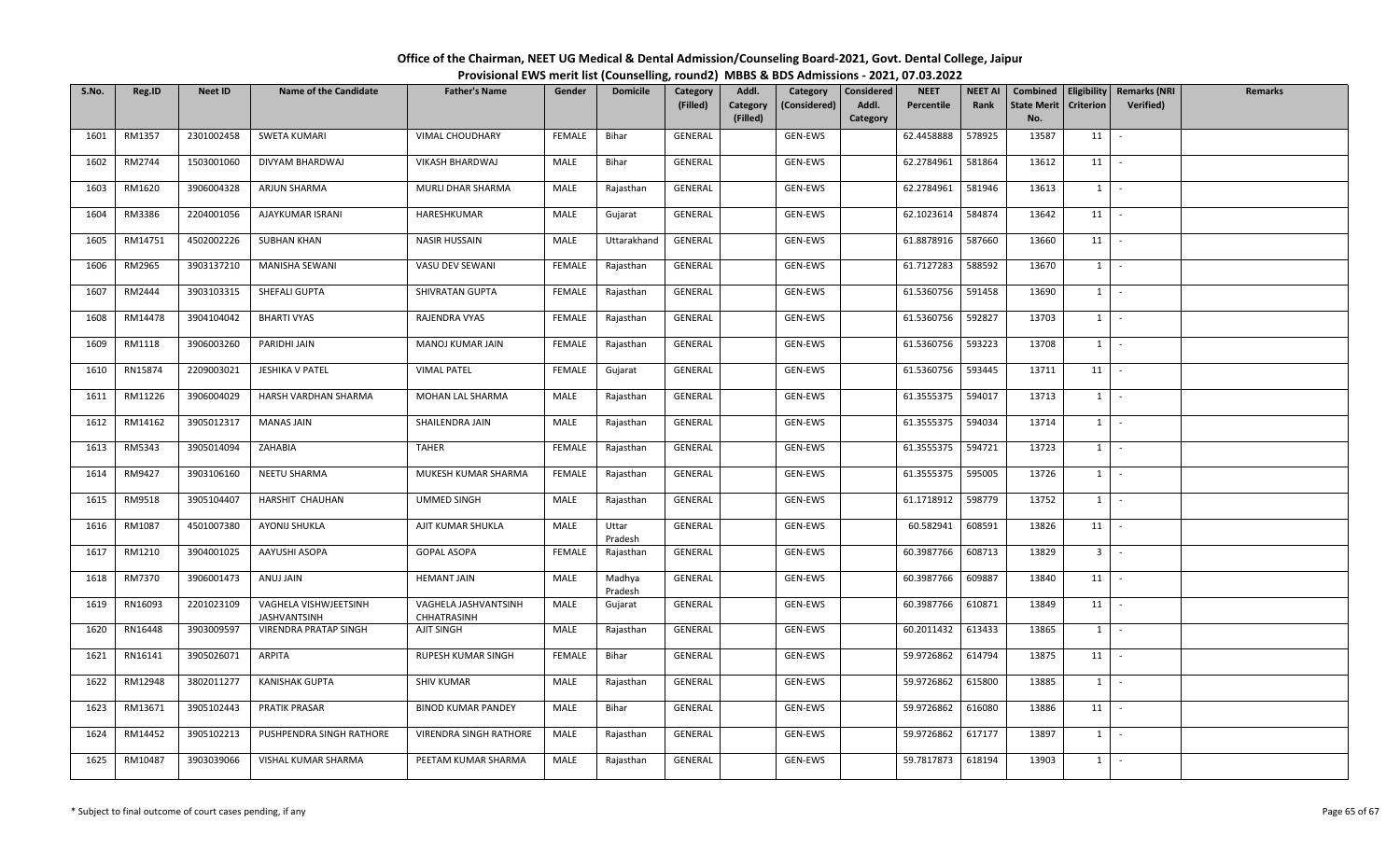| S.No. | Reg.ID  | <b>Neet ID</b> | <b>Name of the Candidate</b> | <b>Father's Name</b>         | Gender        | <b>Domicile</b>   | Category<br>(Filled) | Addl.<br>Category<br>(Filled) | Category<br>(Considered) | Considered<br>Addl.<br>Category | <b>NEET</b><br>Percentile | <b>NEET AI</b><br>Rank | Combined<br>State Merit<br>No. | <b>Criterion</b> | Eligibility   Remarks (NRI<br><b>Verified</b> ) | Remarks |
|-------|---------|----------------|------------------------------|------------------------------|---------------|-------------------|----------------------|-------------------------------|--------------------------|---------------------------------|---------------------------|------------------------|--------------------------------|------------------|-------------------------------------------------|---------|
| 1626  | RM3187  | 3903010487     | NITIN SHROTRIYA              | SIYARAM SHARMA               | MALE          | Rajasthan         | GENERAL              |                               | GEN-EWS                  |                                 | 59.7817873                | 619053                 | 13917                          | 1                | $\sim$                                          |         |
| 1627  | RM7585  | 4405001391     | SOUMYA DUBEY                 | RAVI PRAKASH DUBEY           | <b>FEMALE</b> | Uttar<br>Pradesh  | GENERAL              |                               | GEN-EWS                  |                                 | 59.7817873                | 619150                 | 13919                          | 11               | $\sim$                                          |         |
| 1628  | RM14960 | 3906009096     | ARJUNA NAGORI                | <b>DILIP NAGORI</b>          | FEMALE        | Madhya<br>Pradesh | GENERAL              |                               | GEN-EWS                  |                                 | 59.7817873                | 620728                 | 13926                          | $1 \vert$        | $\sim$                                          |         |
| 1629  | RM13613 | 4411106028     | SAURABH PATHAK               | <b>DINESH PATHAK</b>         | MALE          | Uttar<br>Pradesh  | GENERAL              |                               | GEN-EWS                  |                                 | 58.7528889                | 633931                 | 14024                          | 11               | $\sim$                                          |         |
| 1630  | RN16367 | 3903031259     | AKSHAT GOYAL                 | RAJESH KUMAR GOYAL           | MALE          | Rajasthan         | GENERAL              |                               | GEN-EWS                  |                                 | 58.7528889                | 633991                 | 14025                          | 1                | $\sim$                                          |         |
| 1631  | RM10777 | 3903127185     | VISHAL KUMAR SHARMA          | VISHAMBAR SHARMA             | MALE          | Rajasthan         | GENERAL              |                               | GEN-EWS                  |                                 | 58.7528889                | 636933                 | 14045                          | $1 \vert$        | $\sim$                                          |         |
| 1632  | RM4829  | 3118005042     | RADHICKA GIRISH SHARMA       | <b>GIRISH SHARMA</b>         | <b>FEMALE</b> | Maharashtra       | GENERAL              |                               | GEN-EWS                  |                                 | 58.5600473                | 639600                 | 14065                          | 2 <sup>1</sup>   | $\sim$                                          |         |
| 1633  | RM3065  | 2207006536     | FALDU TISHA VIPULKUMAR       | VIPULKUMAR                   | <b>FEMALE</b> | Gujarat           | GENERAL              |                               | GEN-EWS                  |                                 | 58.3588524                | 640126                 | 14069                          | 11               | $\sim$                                          |         |
| 1634  | RM13995 | 2201006185     | VIJAY KUMAR AGARWAL          | PRAVEEN KUMAR AGARWAL        | MALE          | Gujarat           | GENERAL              |                               | GEN-EWS                  |                                 | 58.3588524                | 641192                 | 14083                          | 11               | $\sim$                                          |         |
| 1635  | RM5543  | 3903039211     | DEEPAK SHARMA                | <b>BHORI LAL SHARMA</b>      | MALE          | Rajasthan         | GENERAL              |                               | GEN-EWS                  |                                 | 57.9061474                | 646802                 | 14111                          | $1 \vert$        | $\sim$                                          |         |
| 1636  | RM12135 | 3904020013     | MINALI SINGH BHATI           | <b>BHUPENDRA SINGH</b>       | <b>FEMALE</b> | Rajasthan         | GENERAL              |                               | GEN-EWS                  |                                 | 57.9061474                | 647050                 | 14115                          | $1 \vert$        | $\sim$                                          |         |
| 1637  | RN15862 | 2302016259     | ANSHIKA SINGH                | PRAHALAD SINGH               | FEMALE        | Rajasthan         | GENERAL              |                               | GEN-EWS                  |                                 | 57.9061474                | 647404                 | 14120                          | $1 \vert$        | 94.)                                            |         |
| 1638  | RN16112 | 1601007648     | SHRUTI KUMARI                | MUNNA KUMAR PANDEY           | FEMALE        | Bihar             | GENERAL              |                               | GEN-EWS                  |                                 | 57.9061474                | 648726                 | 14122                          | 11               | $\sim$                                          |         |
| 1639  | RM10460 | 3904001472     | AMIT RAJPUROHIT              | NAIN SINGH RAJPUROHIT        | MALE          | Rajasthan         | GENERAL              |                               | GEN-EWS                  |                                 | 57.0779907                | 659903                 | 14201                          | $1 \vert$        | $\sim$                                          |         |
| 1640  | RM12922 | 2201008297     | <b>SONAR RUCHI</b>           | PRAMOD SONAR                 | FEMALE        | Gujarat           | GENERAL              |                               | GEN-EWS                  |                                 | 57.0779907                | 660396                 | 14203                          | 11               | $\sim$                                          |         |
| 1641  | RM1345  | 3906002543     | DHWANI GOUR                  | HITESH GOUR                  | <b>FEMALE</b> | Rajasthan         | GENERAL              |                               | GEN-EWS                  |                                 | 57.0779907                | 661522                 | 14209                          | $1 \vert$        | $\sim$                                          |         |
| 1642  | RM13505 | 3903101531     | <b>HUDA NAAZ</b>             | TARIQ AHMED                  | FEMALE        | Rajasthan         | GENERAL              |                               | GEN-EWS                  |                                 | 57.0779907                | 661651                 | 14211                          | $1 \vert$        | $\sim$                                          |         |
| 1643  | RM12233 | 3903204580     | KHUSHI SHARMA                | KULDEEP SHARMA               | FEMALE        | Rajasthan         | GENERAL              |                               | GEN-EWS                  |                                 | 57.0779907                | 661837                 | 14214                          | $1 \vert$        | $\sim$                                          |         |
| 1644  | RN16102 | 3002010140     | <b>UDAY BANSAL</b>           | DILIP KUMAR BANSAL           | MALE          | Madhya<br>Pradesh | GENERAL              |                               | GEN-EWS                  |                                 | 56.8070542                | 664475                 | 14237                          | 11               | $\sim$                                          |         |
| 1645  | RM2600  | 1601005288     | LAKSHAY                      | DINESH KUMAR                 | MALE          | Haryana           | GENERAL              |                               | GEN-EWS                  |                                 | 56.5957574                | 669696                 | 14268                          | 11               |                                                 |         |
| 1646  | RM10872 | 3903031078     | AJAY SHARMA                  | JAGDISH PRASAD SHARMA        | MALE          | Rajasthan         | GENERAL              |                               | GEN-EWS                  |                                 | 56.1681128                | 674838                 | 14303                          | $1 \vert$        | $\sim$                                          |         |
| 1647  | RM5989  | 3904101329     | MANMOHAN SINGH RATHORE       | <b>BAJRANG SINGH RATHORE</b> | MALE          | Rajasthan         | GENERAL              | WPP,<br>WPP6                  | GEN-EWS                  | WPP6                            | 55.6617256                | 680405                 | 14344                          | $1 \mid$         | $\sim$ $\sim$                                   |         |
| 1648  | RM8756  | 3906004162     | <b>ACHALESHWAR TRIVEDI</b>   | PAWAN TRIVEDI                | MALE          | Rajasthan         | GENERAL              |                               | GEN-EWS                  |                                 | 55.4443418                | 686183                 | 14389                          | $1 \vert$        | $\sim$                                          |         |
| 1649  | RM5521  | 3903201403     | MANSI SHARMA                 | PRADEEP KUMAR SHARMA         | FEMALE        | Rajasthan         | GENERAL              |                               | GEN-EWS                  |                                 | 55.4443418                | 686607                 | 14395                          | $1 \vert$        | $\sim$                                          |         |
| 1650  | RM5028  | 2206013024     | CHAUDHARY ARJUN NEMAJI       | NEMAJI                       | MALE          | Gujarat           | GENERAL              |                               | GEN-EWS                  |                                 | 55.0086028                | 691815                 | 14442                          | 11               | $\sim$                                          |         |